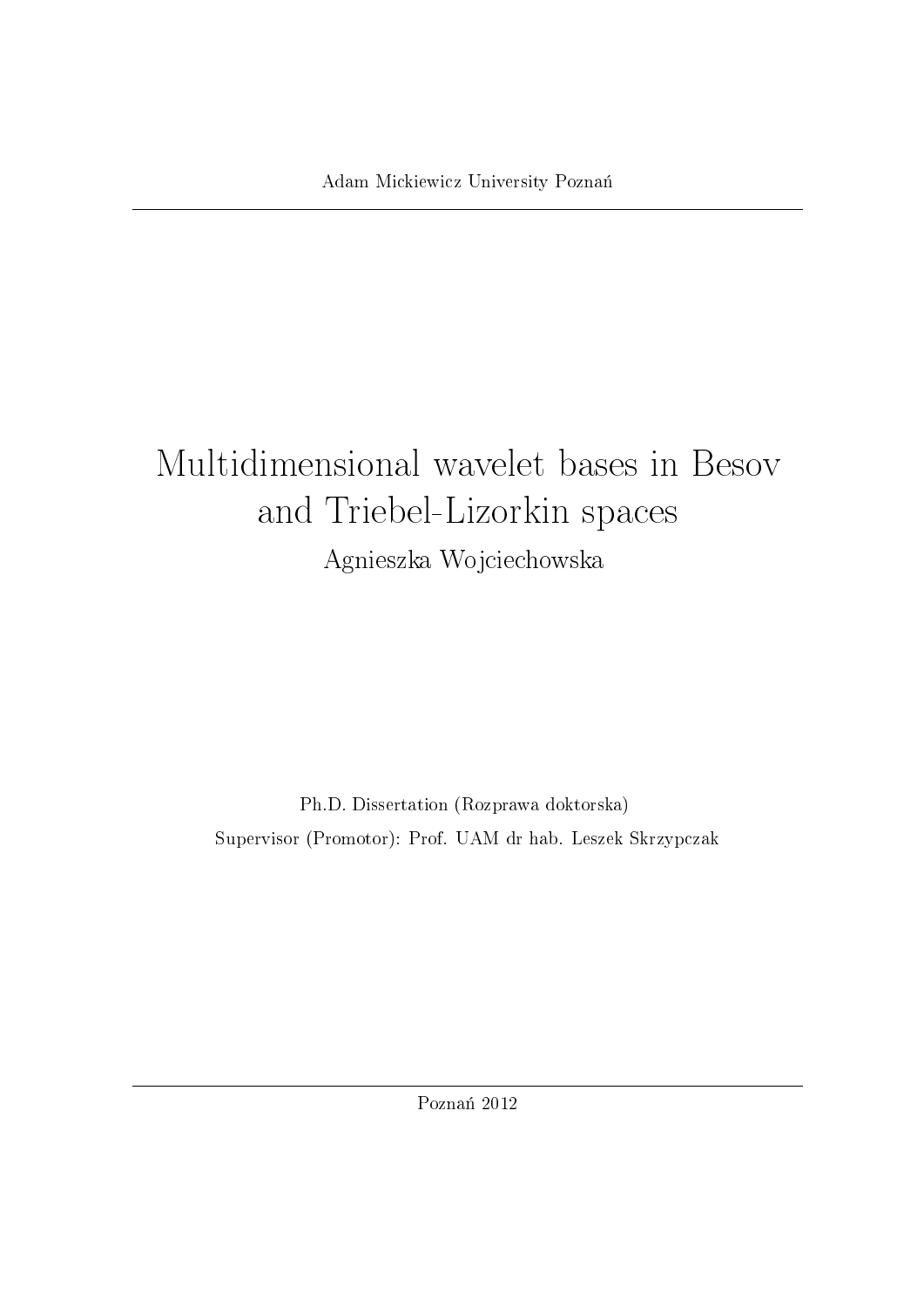I am deeply grateful to my supervisor Professor Leszek Skrzypczak for many suggestions, patience and continued support.

Składam serdeczne podziękowania Profesorowi Leszkowi Skrzypczakowi za jego nieocenioną pomoc, cierpliwość i wsparcie.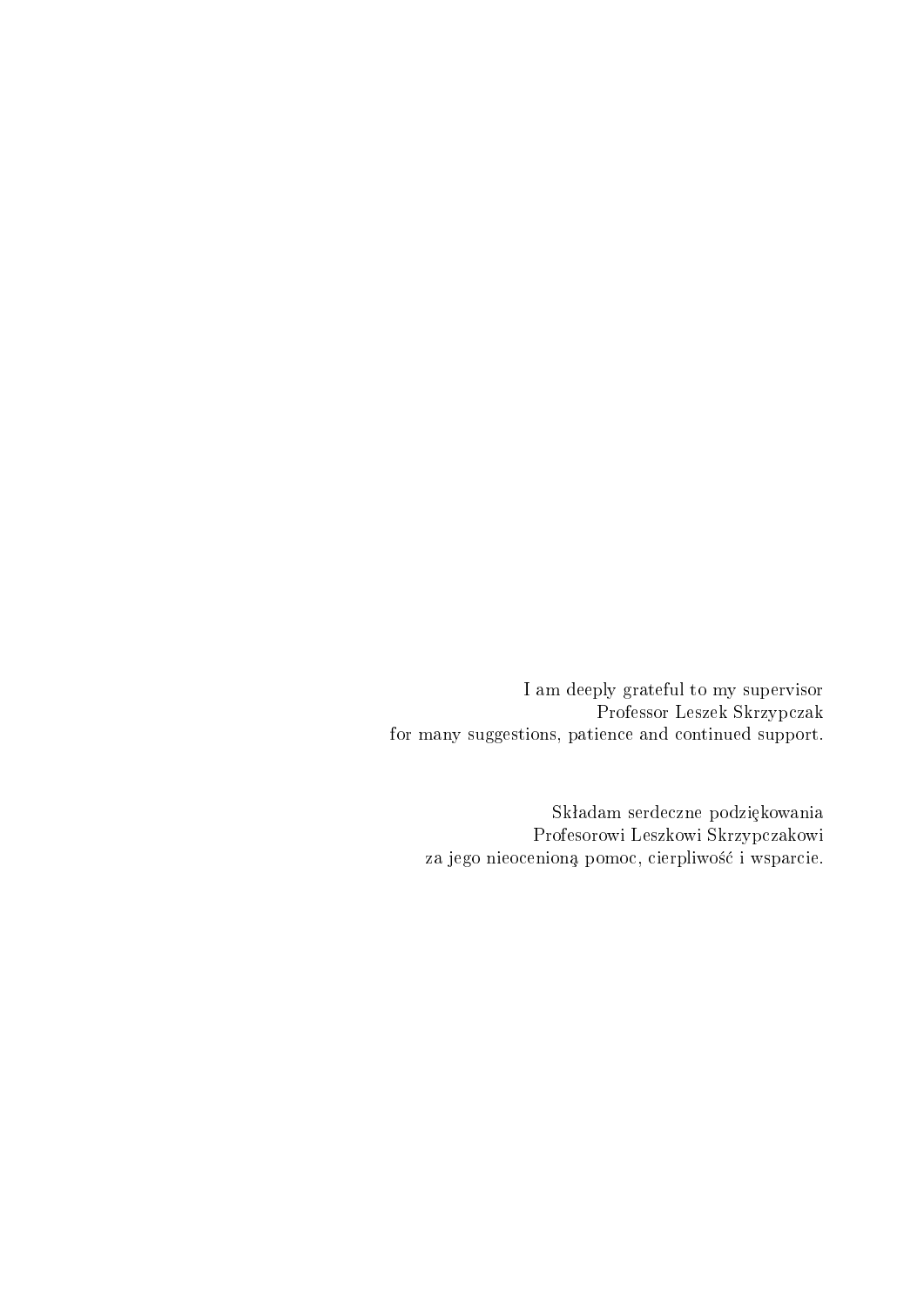## Contents

| Introduction   |                                                    |                          |                                                                              |  |  |  |  |  |    | $\overline{\mathbf{4}}$ |    |        |
|----------------|----------------------------------------------------|--------------------------|------------------------------------------------------------------------------|--|--|--|--|--|----|-------------------------|----|--------|
| $\mathbf{1}$   |                                                    | Definitions and notation |                                                                              |  |  |  |  |  |    |                         |    |        |
|                | 1.1                                                |                          | Notation                                                                     |  |  |  |  |  |    |                         |    | 8      |
|                | 1.2                                                |                          |                                                                              |  |  |  |  |  |    |                         |    | 9      |
|                | 1.3                                                |                          |                                                                              |  |  |  |  |  |    |                         |    | 12     |
|                | 1.4                                                |                          |                                                                              |  |  |  |  |  |    |                         |    | 13     |
| $\overline{2}$ | Function spaces with $\mathcal{A}_p^{loc}$ weights |                          |                                                                              |  |  |  |  |  |    |                         | 16 |        |
|                | 2.1                                                |                          |                                                                              |  |  |  |  |  |    |                         |    | 16     |
|                |                                                    | 2.1.1                    |                                                                              |  |  |  |  |  |    |                         |    | 16     |
|                |                                                    | 2.1.2                    |                                                                              |  |  |  |  |  |    |                         |    | 17     |
|                |                                                    | 2.1.3                    |                                                                              |  |  |  |  |  |    |                         |    | 17     |
|                |                                                    | 2.1.4                    |                                                                              |  |  |  |  |  |    |                         |    | 18     |
|                |                                                    | 2.1.5                    | Further properties of classes $\mathcal{A}_{p}^{loc}$                        |  |  |  |  |  |    |                         |    | 20     |
|                | 2.2                                                |                          |                                                                              |  |  |  |  |  |    |                         |    | 24     |
| 3              |                                                    |                          | Local means and Daubechies wavelet bases in function spaces with $A_n^{loc}$ |  |  |  |  |  |    |                         |    |        |
|                | weights                                            |                          |                                                                              |  |  |  |  |  | 31 |                         |    |        |
|                |                                                    |                          | 3.1 Local means and wavelet bases in weighted spaces                         |  |  |  |  |  |    |                         |    | 31     |
|                |                                                    | 3.1.1                    |                                                                              |  |  |  |  |  |    |                         |    | 31     |
|                |                                                    | 3.1.2                    |                                                                              |  |  |  |  |  |    |                         |    | 33     |
|                |                                                    | 3.1.3                    |                                                                              |  |  |  |  |  |    |                         |    | 41     |
|                | 3.2                                                |                          | Sobolev embeddings of Besov and Triebel-Lizorkin spaces                      |  |  |  |  |  |    |                         |    | 43     |
|                |                                                    | 3.2.1                    |                                                                              |  |  |  |  |  |    |                         |    | 43     |
|                |                                                    | 3.2.2                    |                                                                              |  |  |  |  |  |    |                         |    | 44     |
|                | 3.3                                                |                          | Embeddings for weighted function spaces                                      |  |  |  |  |  |    |                         |    | 50     |
|                |                                                    |                          |                                                                              |  |  |  |  |  |    |                         |    |        |
|                |                                                    | 3.3.1                    | Dual spaces with general $\mathcal{A}_{\infty}^{loc}$ weights                |  |  |  |  |  |    |                         |    | 51     |
|                |                                                    | 3.3.2                    |                                                                              |  |  |  |  |  |    |                         |    | $55\,$ |
|                | 3.4                                                |                          | The Calderón product and the complex interpolation $\dots \dots \dots \dots$ |  |  |  |  |  |    |                         |    | 57     |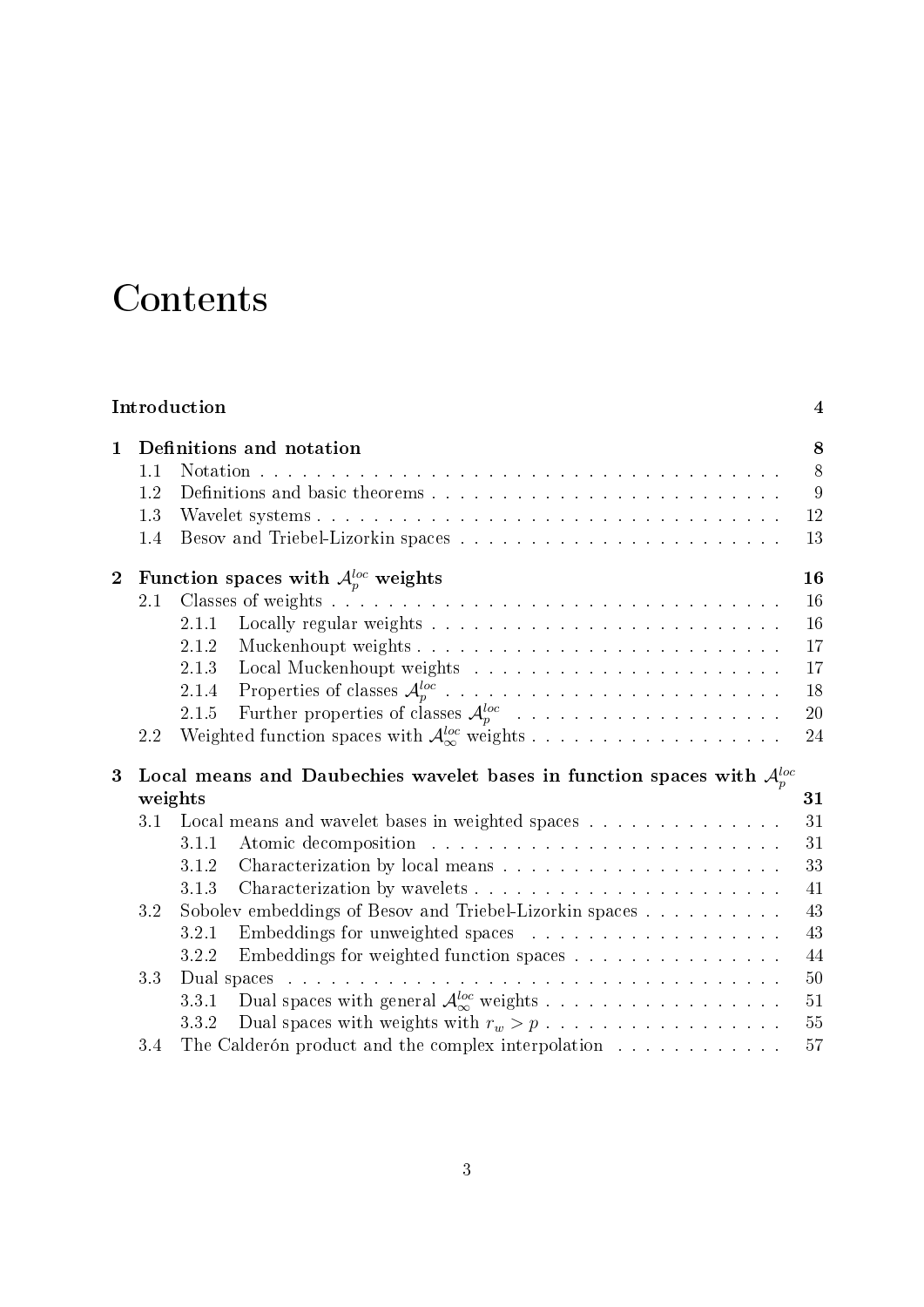| 4 Haar bases in weighted function spaces        |                                                     |  |  |  |  |  |  |
|-------------------------------------------------|-----------------------------------------------------|--|--|--|--|--|--|
| 4.1 Haar wavelets as local means                |                                                     |  |  |  |  |  |  |
| 42                                              | Smoothness of series of characteristic functions 61 |  |  |  |  |  |  |
|                                                 | 4.3 Characterization of function spaces by Haar     |  |  |  |  |  |  |
|                                                 |                                                     |  |  |  |  |  |  |
| 5 Wavelet bases in $L_p^w(\mathbb{R}^n)$ spaces |                                                     |  |  |  |  |  |  |
|                                                 |                                                     |  |  |  |  |  |  |
|                                                 | <b>Bibliography</b>                                 |  |  |  |  |  |  |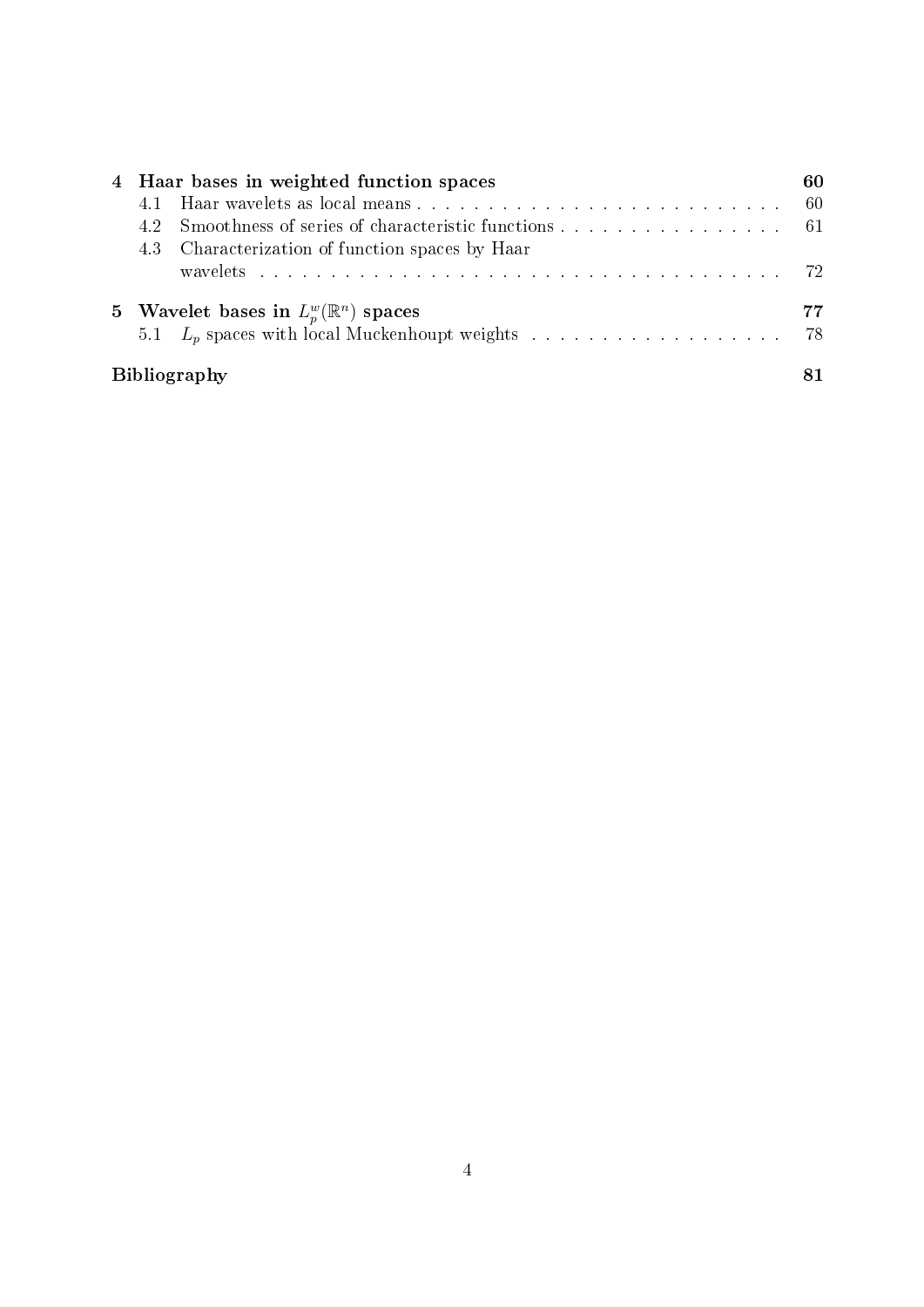### Introduction

Methods of wavelet analysis are an important tool in investigating of properties of function spaces. Due to wavelet bases we can define isomorphisms between function spaces of Hardy-Sobolev-Triebel type and corresponding sequence spaces. These isomorphisms reduce many problems from the function spaces level to the sequence spaces level. The main advantage of that approach is that interesting issues often simplify in sequence spaces. So the question about existence of an unconditional basis in function spaces or wavelet characterization is very important to investigate their properties. That way of research can be used to investigate boundedness, compactness and spectral properties of operators acting between function spaces. Among operators special attention is paid on Sobolev embeddings, because they are simple and on the other side many other operators can be factorized by them.

Weighted function spaces are the subject of a research, because of many applications in theory of differential equations, spectral operators theory, etc. Local Muckenhoupt weights (class  $A_{\infty}^{loc}$ ), that are important to the main part of that dissertation, and spaces with that weights were introduced by V.Rychkov in 2001 in [34]. That weights are generalizations of classical Muckenhoupt weights  $A_{\infty}$  as well as admissible weights, which are smooth. One of the breakthroughs in the history of function spaces of Sobolev-Besov-Hardy type was wavelets characterizations of that spaces. The unweighted case was considered by Y.Meyer et al. in [31] and [3]. Wavelet bases in function spaces with admissible weights were constructed by D.Haroske and H.Triebel in [19]. In subsequent years Haroske and Skrzypczak showed wavelet characterization of spaces with Muckenhoupt weights, cf. [16]. Most recently Izuki and Sawano proved that there exists wavelet bases in function spaces with weights of  $\mathcal{A}_{\infty}^{loc}$  class, cf. [24]. Weighted function spaces with Muckenhoupt weights are applied to consider differential operators like in  $[12]$ ,  $[18]$ . They have many applications in theory of differential equations, spectral operators theory etc.

Wavelet theory is widely developed. Orthonormal wavelet bases in  $L_2$  are used in theoretical mathematics as well as in computer science. In that dissertation we deal with inhomogeneous Besov and Triebel-Lizorkin spaces, which are described in monographic series "Theory of Function Spaces" by H.Triebel, [39]-[41]. In definition of weighted function spaces we replace Lebesgue measure by  $w dx$  measure, where w is positive, locally integrable function called weight. V. Rychkov introduce the theory of function spaces with local Muckenhoupt weights, which are generalizations of earlier results. Izuki and Sawano continue to develop that theory, by showing atomic decomposition in such a spaces, [23]. By now there has been shown wavelet characterization of Besov and Triebel-Lizorkin spaces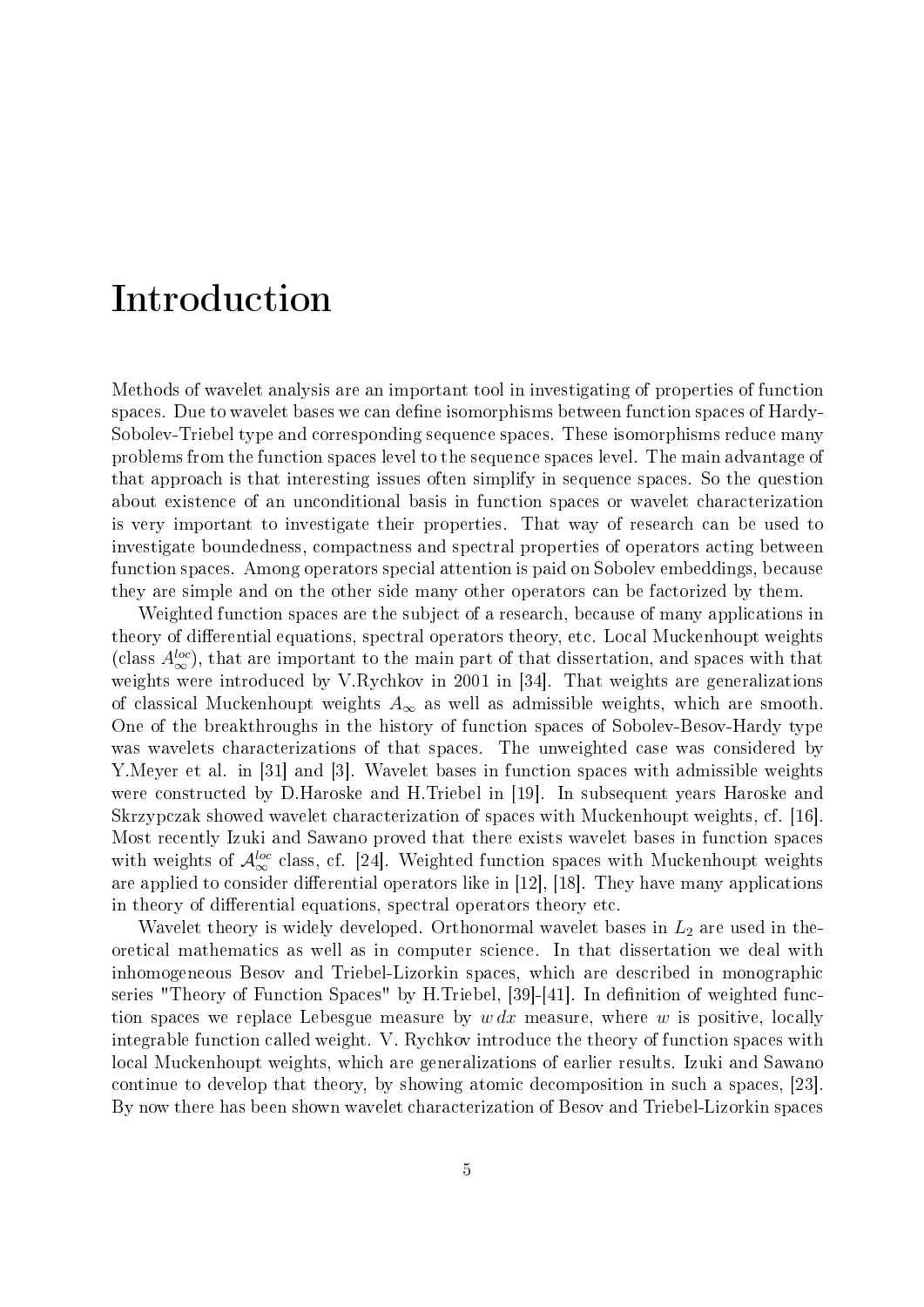with local Muckenhoupt weights, [24].

In Chapter 1 there are introduced wavelet bases. Basic kinds of wavelets are defined. Special attention is paid to Daubechies wavelets. These systems of wavelets are orthogonal bases in  $L_2(\mathbb{R}^n)$ . They are especially useful because of compact supports and smoothness to some order. That properties of Daubechies wavelets make proofs of theorems about isomorphisms between function spaces and sequence spaces easier.

In further part of Chapter 1 we introduce inhomogeneous Besov and Triebel-Lizorkin spaces. These are quasi-Banach spaces of tempered distributions. We recall development of theory of function spaces following [40].

In Chapter 2 we concern weights and weighted function spaces. Classical Muckenhoupt weights  $\mathcal{A}_p$  was introduced by Muckenhoupt as a class of weights, for which Hardy-Littlewood maximal operator is bounded in proper function spaces of  $p$ -integrable functions. Bui, Taibleson and Weiss have developed theory of weighted Besov and Triebel-Lizorkin spaces as spaces of tempered distributions. In the same time there have been developed theory of function spaces with weights from another class, which consist of smooth weights with such a behavior at infinity that they do not belong to  $\mathcal{A}_p$ , cf. [35]. Moreover, at least for some kind of weights, there was no possibility to continue the theory inside spaces of tempered distributions. In 2001 Rychkov introduced in [34] so called local Muckenhoupt weights, i.e.  $\mathcal{A}_p^{loc}$  class, which embrace every considered classes of weights. It revealed that local Muckenhoupt weights are natural family of weights for inhomogeneous Besov and Triebel-Lizorkin spaces. Rychkov proved some properties of local Muckenhoupt weights. Keep on researching we develop theory of properties of that class of weights to get analogous theory of properties of classical Muckenhoupt weights, for example the local version of the reverse Hölder inequality, the theorem about representation of weights, etc.

The main aim of Chapter 3 is to formulate the wavelet characterization of  $B_{p,q}^{s,w}(\mathbb{R}^n)$ and  $F_{p,q}^{s,w}(\mathbb{R}^n)$  spaces with local Muckenhoupt weight w. We follow H.Triebel's approach in [44]. He made an observation that Daubechies wavelets can serve as kernels of local means and as atoms. It can be adopted to spaces with local Muckenhoupt weights  $\mathcal{A}^{loc}_{\infty}$ . To prove local means representation as well as Daubechies wavelet representation we use atomic decomposition theorem for function spaces with local Muckenhoupt weights proved by Izuki and Sawano in [23].

In the last part of Chapter 3 we show some applications of wavelet characterization of  $B^{s,w}_{p,q}(\mathbb{R}^n)$  and  $F^{s,w}_{p,q}(\mathbb{R}^n)$  spaces with local Muckenhoupt weight w. First we consider continuous embeddings. Then we obtain results about dual spaces to function spaces with local Muckenhoupt weights. At last we get complex interpolation for  $F_{p,q}^{s,w}(\mathbb{R}^n)$  spaces.

Sobolev embeddings of Besov and Triebel-Lizorkin spaces were widely studied. In paper by D. Haroske and L. Skrzypczak [16] there were stated characterization of embeddings between function spaces with classical Muckenhoupt weights. Using results from [27] we get analogous results for embeddings of function spaces with local Muckenhoupt weights. It turns out that in some special cases we get better results even for classical Muckenhoupt weights cases when we use local Muckenhoupt weights. In this section we also study embeddings from  $B_{p,q}^{s,w}(\mathbb{R}^n)$  and  $F_{p,q}^{s,w}(\mathbb{R}^n)$  spaces to function spaces outside the Besov and Triebel-Lizorkin scales, for example to  $C(\mathbb{R}^n)$ ,  $L_\infty(\mathbb{R}^n)$ . In particular we study conditions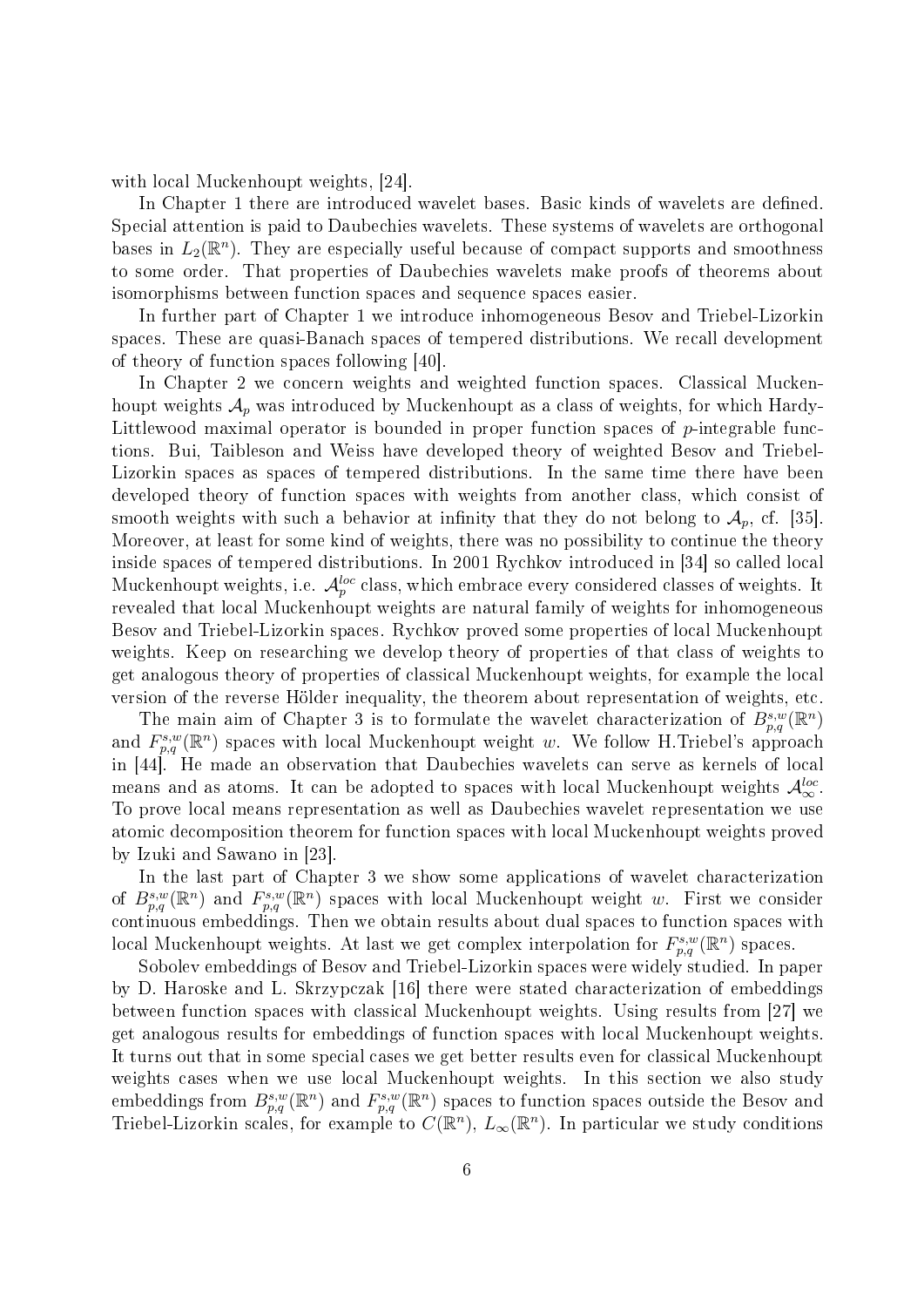on parameters s, p and q whether weighted function spaces consist of regular distributions.

In the book [43] H. Triebel proves, that Haar wavelets can be used to characterization of unweighted function spaces  $B_{p,q}^s(\mathbb{R}^n)$  and  $F_{p,q}^s(\mathbb{R}^n)$  as far as absolute value of smoothness parameter is small enough. The aim of Chapter 4 is to show the weighted version of that result. The conditions on smoothness  $s$  and weight  $w$ , that guarantee that Haar functions form unconditional bases in  $B_{p,q}^{s,w}(\mathbb{R}^n)$  and  $F_{p,q}^{s,w}(\mathbb{R}^n)$  are formulated. Here p and q must be finite.

In Chapter 5 we turn to  $L_p$  spaces. Wavelet systems in weighted  $L_p$  spaces were investigated by several authors. P. G. Lemarié-Rieusset considered one dimensional case, cf. [29]. He proved that the homogeneous wavelet system of Daubechies type is an unconditional basis in  $L_p(\mathbb{R}^n, d\mu)$ ,  $1 < p < \infty$ , if and only if  $d\mu = wdx$ , where w is a weight belonging to the Muckenhoupt class  $A_p$ . He also found a sufficient and necessary condition for inhomogeneous systems to be unconditional bases. Other one dimensional systems were investigated by Kazarian [28] and García-Cuerva, Kazarian [14]. Multidimensional homogeneous wavelet systems were considered by Aimar, Bernardis, Martín-Reyes, cf. [1]. They proved that a homogeneous wavelet system satisfying certain regularity conditions is an unconditional basis in  $L_p(d\mu)$  if and only if  $d\mu = wdx$  with  $w \in A_p$ .

The aim of Chapter 5 is to prove the counterpart of Lemarié-Rieusset's result for multidimensional inhomogeneous wavelet systems. To formulate the necessary and sufficient condition we use the class of local Muckenhoupt weights  $\mathcal{A}^{loc}_{\infty}$ . Furthermore it leads to necessary conditions for the Paley-Littlewood characterization of  $L_p$  spaces with weights.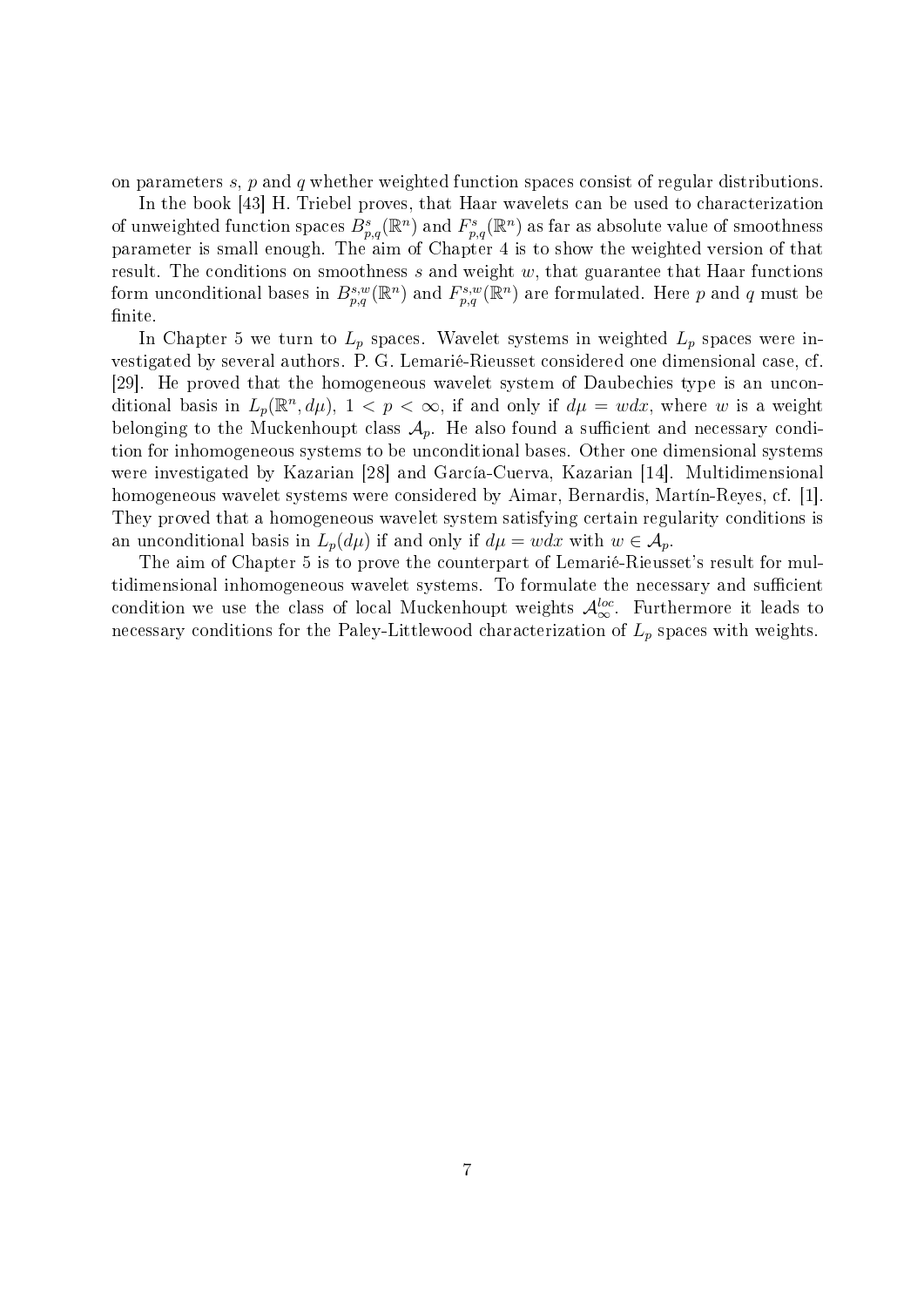# Chapter 1 Definitions and notation

#### 1.1 Notation

Let us fix some notation. By N we denote the set of natural numbers, by N<sub>0</sub> the set N∪{0}, by  $\mathbb C$  the complex plane, by  $\mathbb R^n$  the euclidean n-space,  $n \in \mathbb N$  and by  $\mathbb Z^n$  the set of all lattice points in  $\mathbb{R}^n$  having integer components.

The positive part of a real function f is given by  $f_+(x) = \max(f(x), 0)$ . For two positive real sequences  $\{a_k\}_{k\in\mathbb{N}}$  and  $\{b_k\}_{k\in\mathbb{N}}$  we mean by  $a_k \sim b_k$  that there exist constants  $c_1, c_2 > 0$ such that  $c_1a_k \leq b_k \leq c_2a_k$  for all  $k \in \mathbb{N}$ , similarly for positive functions.

Given two quasi-Banach spaces X and Y we write  $X \hookrightarrow Y$  if  $X \subset Y$  and the natural embedding of  $X$  in  $Y$  is continuous.

All unimportant positive constants are denoted by c, occasionally with subscripts. Let dx and  $\lfloor \cdot \rfloor$  stand for the (*n*-dimensional) Lebesgue measure. Log is always taken with respect to a base 2.

We denote by  $\mathcal{D}(\mathbb{R}^n)$  the space of  $C^{\infty}$  functions with compact support.  $\mathcal{D}'(\mathbb{R}^n)$  is its topological dual, the space of distributions.

Let  $\mathcal{S}(\mathbb{R}^n)$  be the Schwartz space of all complex-valued rapidly decreasing, infinitely differentiable functions on  $\mathbb{R}^n$ . By  $\mathcal{S}'(\mathbb{R}^n)$  we denote its topological dual, the space of tempered distributions on  $\mathbb{R}^n$ . Furthermore,  $L_p(\mathbb{R}^n)$  with  $0 < p \leq \infty$  is the standard quasi-Banach space with respect to the Lebesgue measure, quasi-normed by

$$
||f|L_p(\mathbb{R}^n)|| = \left(\int_{\mathbb{R}^n} |f(x)|^p dx\right)^{1/p}
$$

with the obvious modification if  $p = \infty$ .

Let  $C(\mathbb{R}^n)$  be the Banach space of all complex-valued uniformly continuous bounded functions in  $\mathbb{R}^n$  and let for  $r \in \mathbb{N}$ ,

$$
C^r(\mathbb{R}^n) = \{ f \in C(\mathbb{R}^n) : D^{\gamma} f \in C(\mathbb{R}^n), |\gamma| \le r \},\
$$

obviously normed, where we use the standard abbreviation  $D^{\gamma}$  for derivatives.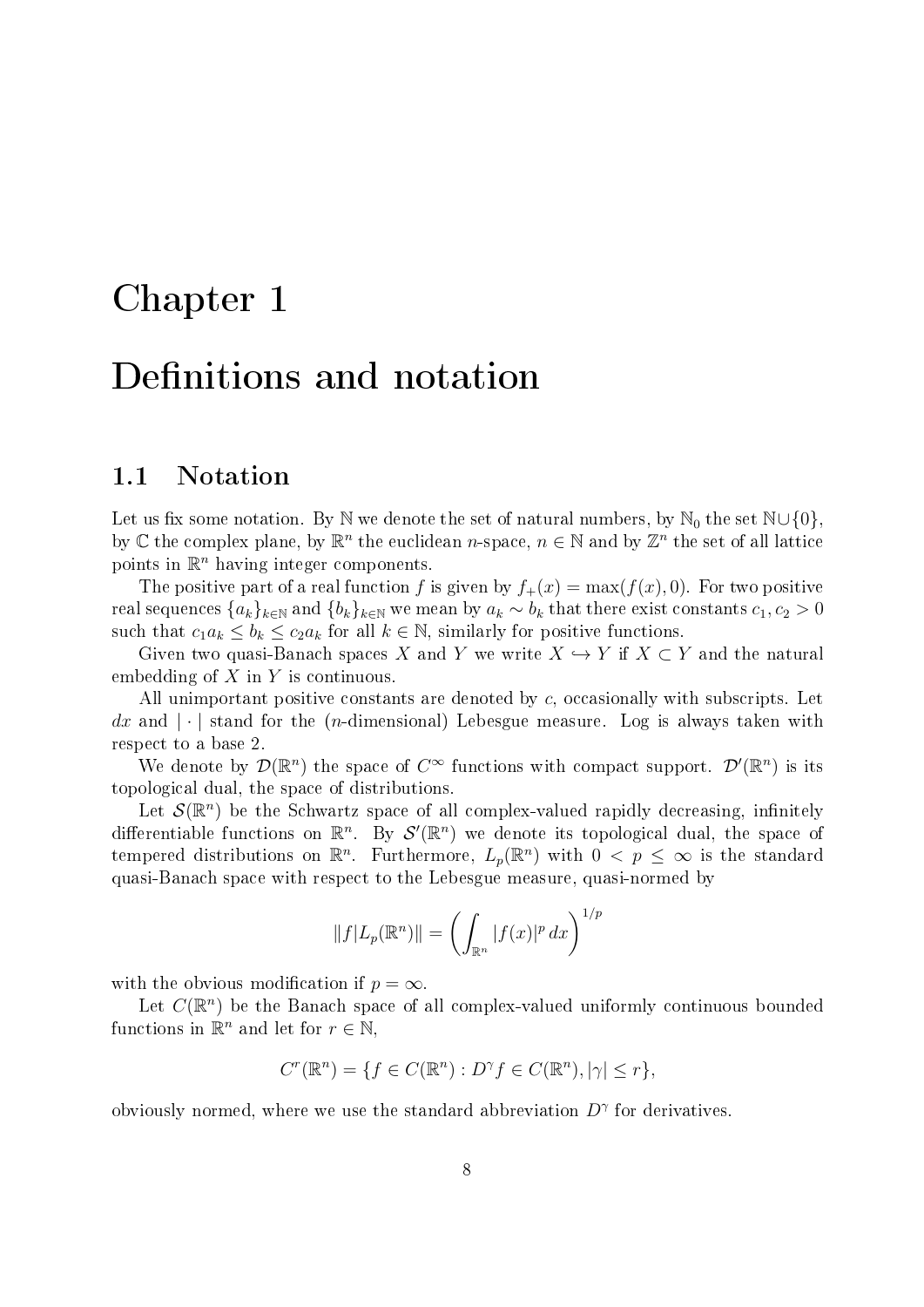If  $\varphi \in \mathcal{S}(\mathbb{R}^n)$  then

$$
\widehat{\varphi}(\xi) = (\mathcal{F}\varphi)(\xi) = (2\pi)^{-\frac{n}{2}} \int_{\mathbb{R}^n} e^{-i\xi x} \varphi(x) dx, \quad \xi \in \mathbb{R}^n,
$$
\n(1.1.1)

denotes the Fourier transform of  $\varphi$ . Here  $\xi x$  is the scalar product in  $\mathbb{R}^n$ . As usual,  $\mathcal{F}^{-1}\varphi$ or  $\varphi^{\vee}$ , stands for the inverse Fourier transform, given by the right-hand side of (1.1.1) with i in place of  $-i$ . Both F and  $\mathcal{F}^{-1}$  are extended to  $\mathcal{S}'(\mathbb{R}^n)$  in the standard way.

By a cube Q we understand the cube in  $\mathbb{R}^n$  with sides parallel to the axis and  $|Q|$ denotes the Lebesgue measure of Q. For some  $d > 0$  by  $dQ$  we understand a cube with the same center as Q and sides scaled by d. A dyadic cube is the cube with sides  $2^{-j}$  and center  $2^{-j}(m+\frac{1}{2})$  $(\frac{1}{2})$ , where  $m + \frac{1}{2} = (m_1 + \frac{1}{2})$  $\frac{1}{2}, m_2 + \frac{1}{2}$  $\frac{1}{2}, \ldots, m_n + \frac{1}{2}$  $(\frac{1}{2})$ , denoted by  $Q_{jm}$ , for  $j \in \mathbb{Z}$ and  $m \in \mathbb{Z}^n$ .

Let  $B(x, r)$  denote an open ball in  $\mathbb{R}^n$  centered at x with radius  $r > 0$ .

Given  $1 \leq p \leq \infty$ , its dual index is the number  $1 \leq p' \leq \infty$  satisfying

$$
1 = \frac{1}{p} + \frac{1}{p'}
$$

and given  $0 < p < 1$  its dual index is  $\infty$ , where we use the conventions that  $1/0 = \infty$  and  $1/\infty = 0$ .

By

$$
\Delta^N = \left(\sum_{i=1}^n \partial^2/\partial x_i^2\right)^N, \quad N \in \mathbb{N}_0,
$$

we denote the N-th power of the Laplacian  $(\Delta^{0} = Id)$ .

#### 1.2 Definitions and basic theorems

Let  $X$  be a quasi-normed vector space. A quasi-norm on  $X$  induces a locally bounded topological vector space structure on X. Conversely if X is a locally bounded vector space and B is a bounded neighborhood of zero then  $||x||_B := \inf\{r > 0; r^{-1}x \in B\}, x \in X$ , is a quasi-norm and different bounded neighborhoods of the origin define equivalent quasinorms. Moreover if  $\|\cdot\|$  is a quasi-norm on a linear space X then there exist  $0 < p \leq 1$  and a p-norm  $\|\cdot\|'$  on X equivalent to  $\|\cdot\|$ , i.e. the p-norm  $\|\cdot\|'$  such that there is a positive constant c such that

$$
c^{-1}||x|| \le ||x||' \le c||x||, \quad x \in X,
$$

cf. [33] Theorem 3.2.1. We recall that  $\|\cdot\| : X \to (0, \infty)$  is called a p-norm if

- (i)  $||x|| = 0 \Leftrightarrow x = 0$ .
- (ii)  $\|\lambda x\| = |\lambda| \|x\|, \lambda \in \mathbb{C}, x \in X,$
- (iii)  $||x + y||^p \le ||x||^p + ||y||^p$ .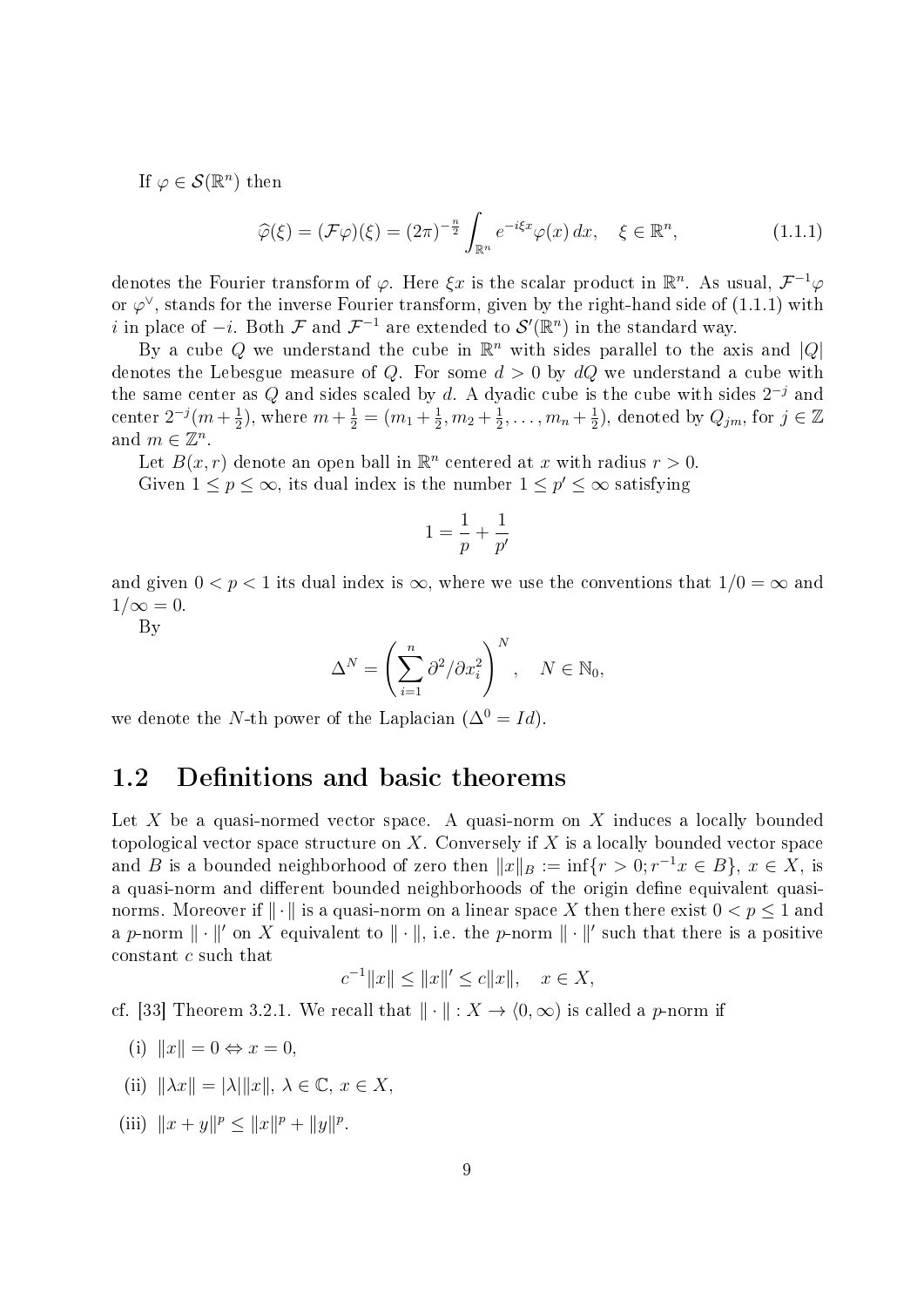So  $\|\cdot\|^p$  is a p-homogeneous F-norm, cf. [33] p. 4 for the definition.

We will always assume that quasi-Banach spaces are a vector spaces over  $\mathbb{C}$ .

**Definition 1.1.** A countable family  $\{x_n\}_{n\in\mathbb{N}}$  of vectors in a separable quasi-Banach space X is a basis for X if every  $x \in X$  can be written

$$
x = \sum_{n \in \mathbb{N}} c_n x_n \quad \text{convergence in } X
$$

for a unique choice of scalars  $c_n \in \mathbb{C}$ .

**Definition 1.2.** Let  $\{x_n\}_{n\in\mathbb{N}}$  be a countable family of vectors from a quasi-Banach space X. The series  $\sum_{n\in\mathbb{N}}x_n$  is unconditionally convergent if for every permutation  $\sigma:\mathbb{N}\to\mathbb{N}$ , the series  $\sum_{k=0}^{\infty} \overline{x_{\sigma(k)}}$  is convergent in X.

**Theorem 1.1.** Let  $\{x_n\}_{n\in\mathbb{N}}$  be a countable family of vectors from a quasi-Banach space X.  $\sum_{n\in\mathbb{N}}x_n$  converges unconditionally if and only if  $\sum_{n\in\mathbb{N}}\varepsilon_nx_n$  converges for every choice of signs  $\varepsilon_n = \pm 1$ .

The proof can be found in [20] (Theorem 3.10) or [33] (Theorem 3.8.2).

**Definition 1.3.** A basis  $\{x_n\}_{n\in\mathbb{N}}$  in a separable quasi-Banach space X is called uncondi*tional* if for any  $x \in X$  the series

$$
x = \sum_{n \in \mathbb{N}} c_n x_n
$$

is unconditionally convergent.

Remark 1.1. Obviously  $\{x_n\}_{n\in\mathbb{N}}$  is an unconditional basis in X if and only if  $\{x_{\sigma(n)}\}_{n\in\mathbb{N}}$  is a basis in X for all permutations  $\sigma : \mathbb{N} \to \mathbb{N}$ .

The basis that is not an unconditional basis is called a conditional basis. All the bases we will work with in the thesis are unconditional.

**Definition 1.4.** Given a basis  $\{x_n\}_{n\in\mathbb{N}}$  for a quasi-Banach space X, then the sequence of linear functionals  $x_n^*$  defined by

$$
x = \sum_{n \in \mathbb{N}} x_n^*(x) x_n
$$

is called sequence of *coefficient functionals* for  $\{x_n\}_{n\in\mathbb{N}}$ .

**Definition 1.5.** Let  $\{x_n\}_{n\in\mathbb{N}}$  be a basis for a quasi-Banach space X and  $\{x_n^*\}_{n\in\mathbb{N}}$  be the coefficient functionals. Then we say that  $\{x_n\}_{n\in\mathbb{N}}$  is a Schauder basis for X if each  $x_n^*$  is continuous.

**Theorem 1.2.** A countable family  $\{x_n\}_{n\in\mathbb{N}}$  is a Schauder basis for a quasi-Banach space X if and only if  $\{x_n\}_{n\in\mathbb{N}}$  is a basis for X.

The proof of the theorem can be found in [20], Theorem 4.13 for the Banach spaces and [33] Corollary 2.6.2 for the quasi-Banach case.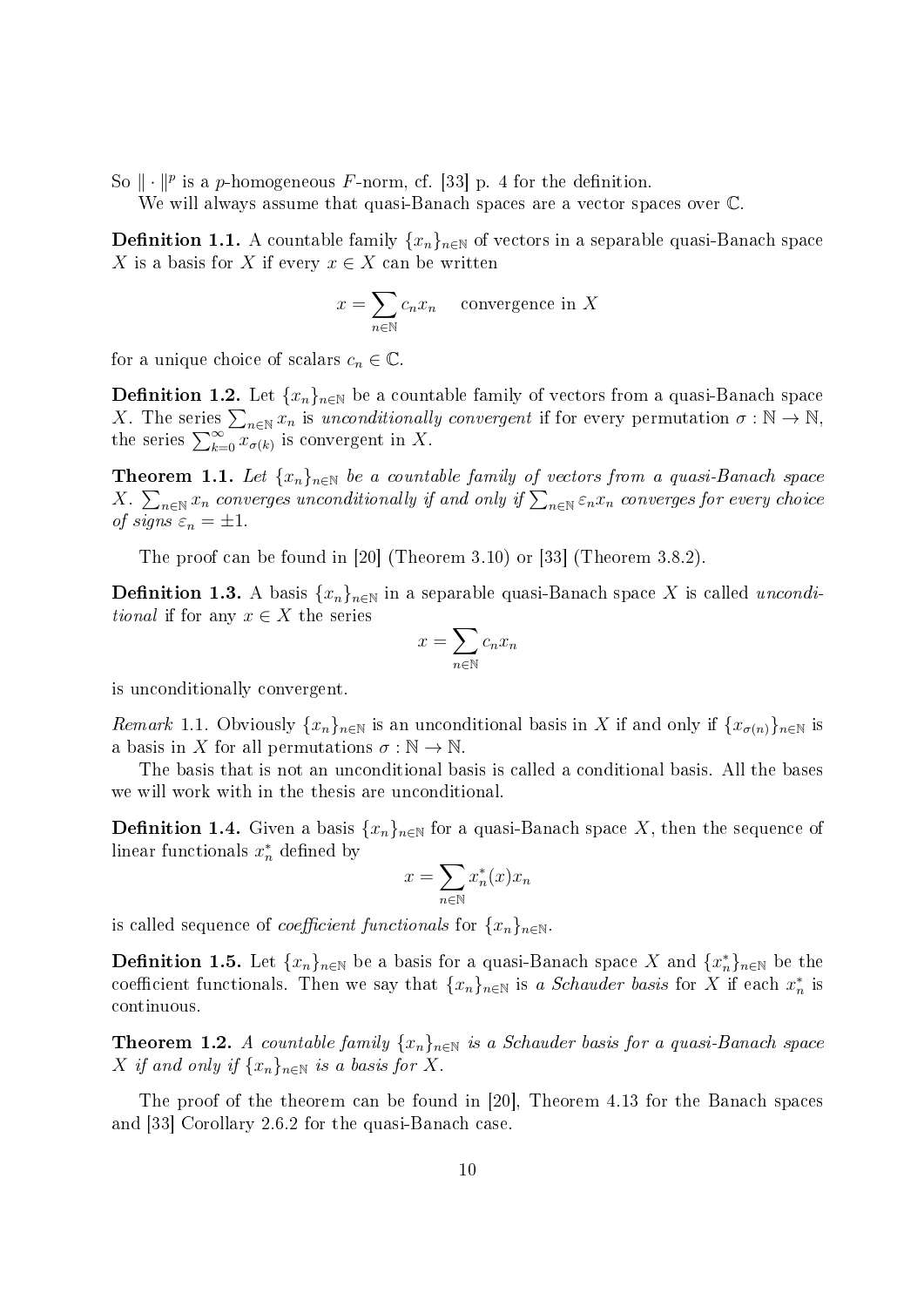**Definition 1.6.** Let X be a Banach space. System  $\{x_n, x_n^*\}_{n\in\mathbb{N}}$  of  $x_n$  from X and functionals  $x_n^*$  from  $X^*$  we call a biorthogonal system if

$$
x_n^*(x_m) = \begin{cases} 1 & \text{for } n = m, \\ 0 & \text{for } n \neq m. \end{cases}
$$

**Lemma 1.1.** Let X, Y be quasi-Banach spaces. If  $\{x_n\}_{n\in\mathbb{N}}$  is a basis for X and  $T: X \to Y$ is a topological isomorphism, then  ${Tx_n}_{n\in\mathbb{N}}$  is a basis for Y.

The above lemma can be found in [20], Lemma 4.18.

**Theorem 1.3.** If  $\{x_n\}_{n\in\mathbb{N}}$  is a (unconditional) basis for a reflexive Banach space X, then its biorthogonal system  $\{x_n^*\}_{n\in\mathbb{N}}$  is a (unconditional) basis for  $X^*$ .

The proof of the theorem can be found in [20], Corollary 5.22.

We can define partial sum operators

$$
S_N x = \sum_{n=1}^N x_n^*(x) x_n, \quad x \in X.
$$

We say that the sequence  $\{x_n\}_{n\in\mathbb{N}}$  is complete in a quasi-normed space X if  $\overline{\text{span}}\{x_n\}_{n\in\mathbb{N}}$ X.

A family  $U$  of continuous operators from a quasi-normed space X into a quasi-normed space Y is called equicontinuous if for each positive  $\varepsilon$  there is a positive  $\delta$  such that

$$
\sup\{\|Ax\| : A \in \mathcal{U}, \|x\| \le \delta\} \le \varepsilon.
$$

**Theorem 1.4.** Given a sequence  $\{x_n\}_{n\in\mathbb{N}}$  in a quasi-Banach space X, the following statements are equivalent.

- (i)  $\{x_n\}$  is a basis for X.
- (ii)  $\{x_n\}$  is complete and the operators  $S_N$  are equicontinuous on the set of all linear combinations of  $\{x_n\}$ .

The above theorem for quasi-Banach spaces follows from Corollary 2.6.5 in [33], for Banach spaces it is Theorem 5.12 in [20].

**Theorem 1.5.** Let  $\{x_n\}_{n\in\mathbb{N}}$  be a complete sequence in a quasi-Banach space X such that  $x_n \neq 0$  for every n. Then the following statements are equivalent.

- (i)  $\{x_n\}$  is an unconditional basis for X.
- (ii)  $\{x_n\}$  is a basis, and for each bounded sequence of scalars  $\Lambda = \{\lambda_n\}$  there exists a continuous linear operator  $T_\Lambda: X \to X$  such that  $T_\Lambda(x_n) = \lambda_n x_n$  for all  $n \in \mathbb{N}$ .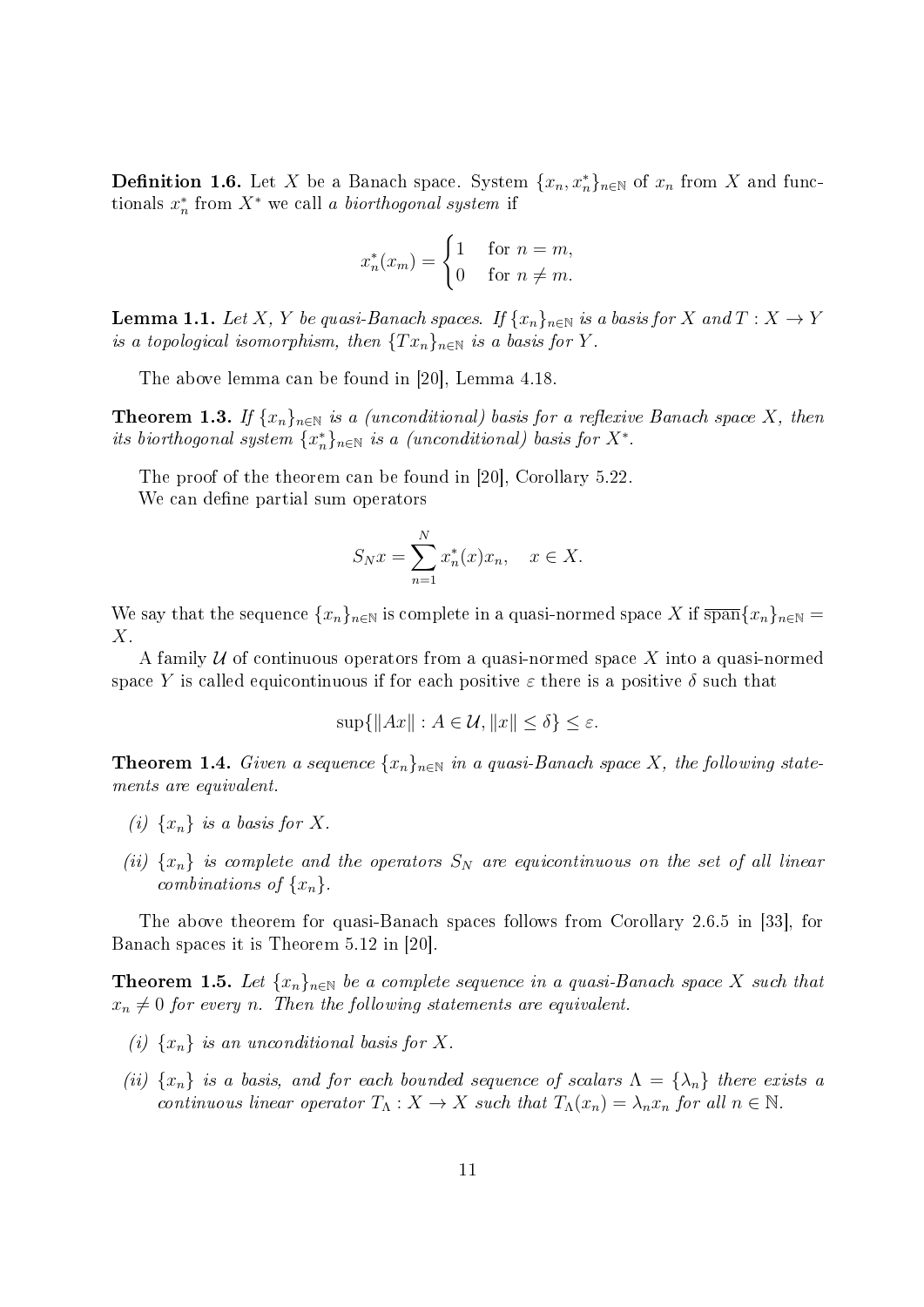For Banach spaces the theorem is stated in [20] (Theorem 6.7). For quasi-Banach it follows from Corollary 3.9.5, Proposition 3.9.13 and considerations on page 94 in [33].

**Lemma 1.2** (Young's inequality). If  ${a_k}_{k \in \mathbb{Z}} \in \ell_p$ ,  ${b_k}_{k \in \mathbb{Z}} \in \ell_q$  and  $\frac{1}{p} + \frac{1}{q} = \frac{1}{r} + 1$  for  $1 \leq p, q, r \leq \infty$ . Then  $\parallel$  $\mathbb{H}$  $\lVert$ 

$$
\left\|\sum_{l\in\mathbb{Z}}a_{l}b_{k-l}|\ell_{r}\right\|\leq\|a_{k}|\ell_{p}\|\,\|b_{k}|\ell_{q}\|.
$$

#### 1.3 Wavelet systems

**Definition 1.7.** We call a *scaling function (father wavelet)* a function  $\psi^F(t) \in L_2(\mathbb{R})$  and a wavelet (mother wavelet) a function  $\psi^M(t) \in L_2(\mathbb{R})$  such that the system

$$
\{\psi_{jm}^M(x) = 2^{j/2}\psi^M(2^jx - m)\}_{j=0,m\in\mathbb{Z}}^{\infty} \cup \{\psi_{0,m}^F(x) = \psi^F(x - m)\}_{m\in\mathbb{Z}},
$$

is an orthonormal basis in the Hilbert space  $L_2(\mathbb{R})$ .

The first wavelet system consist of compactly supported functions was the Haar system. We recall briefly the construction, cf.  $[46]$ , Chapter 2.1.

Definition 1.8. Let

$$
h^M(x) = \begin{cases} 1 & \text{if } 0 \le x < 1/2, \\ -1 & \text{if } 1/2 \le x < 1, \\ 0 & \text{otherwise,} \end{cases}
$$

and

$$
h^F(x) = |h^M(x)|
$$

be the Haar wavelet and the Haar scaling function.

Theorem 1.6. The system

$$
\{h_{jm}^M(x) = 2^{j/2}h^M(2^jx - m)\}_{j=0,m \in \mathbb{Z}}^{\infty} \cup \{h_{0,m}^F(x) = h^F(x - m)\}_{m \in \mathbb{Z}},
$$

forms the orthogonal Haar basis in  $L_2(\mathbb{R})$ .

Haar wavelets on  $\mathbb{R}^n$  we obtain by the usual tensor product procedure

$$
H_{jm}^{G} = 2^{jn/2} \prod_{r=1}^{n} h^{G_r} (2^j x_r - m_r),
$$
\n(1.3.1)

where  $j \in \mathbb{N}_0$ ,  $m \in \mathbb{Z}^n$ ,  $G = (G_1, ..., G_n) \in G^j$  and  $G^0 = \{F, M\}^n$  and for  $j > 0$  $G^{j} = \{F, M\}^{n*}$ , where \* indicates that at least one  $G_{r}$  must be an M.

$$
\left\{H_{jm}^G:j\in\mathbb{N}_0,m\in\mathbb{Z}^n,G\in G^j\right\}
$$

is an orthonormal basis in  $L_2(\mathbb{R}^n)$ , cf. [46], Proposition 6.2.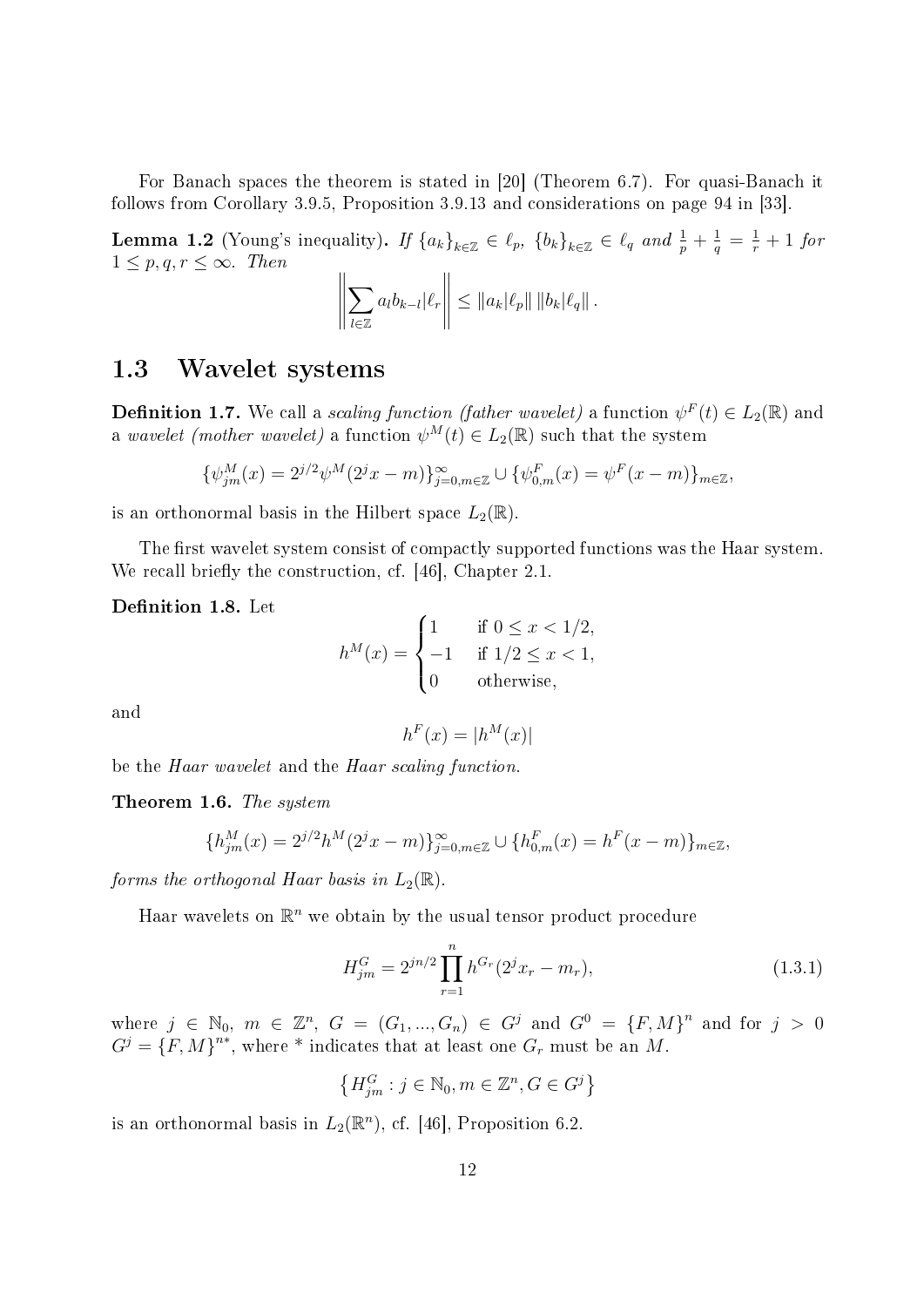**Theorem 1.7.** The Haar system  ${H}_{jm}^G : j \in \mathbb{N}_0, m \in \mathbb{Z}^n, G \in G^j$  is a Schauder basis in  $L_p(\mathbb{R}^n)$ ,  $1 \leq p < \infty$ . If  $1 < p < \infty$  then the basis is unconditional.

The proof can be found in [46], Theorem 9.13.

There are no wavelets belonging to the class  $C^{\infty}$  with compact support. However I. Daubechies constructed systems of compactly supported wavelets with any finite smoothness, cf. [10] Chapter 6 or [46] Chapter 5. Such a system of wavelets will be called the Daubechies systems. The construction is based on the method of multiresolution analysis.

**Theorem 1.8.** There exists a constant C such that for every  $k = 1, 2, ...$  there are scaling  $function \; \psi^F(x) \; \textit{and wavelet} \; \psi^M(x) \; \textit{such that}$ 

- (i)  $\psi^F(x)$  and  $\psi^M(x)$  are in  $C^k(\mathbb{R})$ .
- (ii)  $\psi^F(x)$  and  $\psi^M(x)$  have compact support and supp  $\psi^F$  and supp  $\psi^M$  are subsets of  $[-Ck, Ck]$ .

The proof of the theorem can be found in [46], Theorem 5.7.

Let  $\psi^F \in C^k(\mathbb{R})$  be a Daubechies scaling function and  $\psi^M \in C^k(\mathbb{R})$  a Daubechies wavelet with  $\int_{\mathbb{R}} \psi(x) x^v dx = 0, k \in \mathbb{N}, v \in \mathbb{N}_0, v < k$ . We extend these wavelets from  $\mathbb{R}$  to  $\mathbb{R}^n$  by the usual tensor product procedure

$$
\Psi_{jm}^{G} = 2^{jn/2} \prod_{r=1}^{n} \psi^{G_r} (2^j x_r - m_r), \qquad (1.3.2)
$$

where  $j \in \mathbb{N}_0$ ,  $m \in \mathbb{Z}^n$ ,  $G = (G_1, ..., G_n) \in G^j$  and  $G^0 = \{F, M\}^n$  and for  $j > 0$  $G^{j} = \{F, M\}^{n*}$ , where \* indicates that at least one  $G_{r}$  must be an M.

$$
\left\{\Psi_{jm}^G:j\in\mathbb{N}_0,m\in\mathbb{Z}^n,G\in G^j\right\}
$$

is an orthonormal basis in  $L_2(\mathbb{R}^n)$ , cf. [46].

**Theorem 1.9.** The Daubechies system  $\{\Psi_{jm}^G : j \in \mathbb{N}_0, m \in \mathbb{Z}^n, G \in G^j\}$  is a Schauder basis in  $L_p(\mathbb{R}^n)$ ,  $1 \leq p < \infty$ . If  $1 < p < \infty$  then the basis is unconditional.

See Theorem 9.9, [46].

#### 1.4 Besov and Triebel-Lizorkin spaces

Let  $\varphi_0 \in \mathcal{S}(\mathbb{R}^n)$  with  $\varphi_0(x) = 1$  if  $|x| \leq 1$  and  $\varphi_0(x) = 0$  if  $|x| \geq 3/2$  and let  $\varphi_k(x) =$  $\varphi_0(2^{-k}x) - \varphi_0(2^{k+1}x), x \in \mathbb{R}^n, k \in \mathbb{N}$ . Since  $\sum_{j=0}^{\infty} \varphi_j(x) = 1$  for  $x \in \mathbb{R}^n$  the  $\varphi_j$  form a dyadic resolution of unity. The functions  $(\varphi_j \widehat{f})^{\vee}(x)$  are entire analytic functions on  $\mathbb{R}^n$  for any  $f \in \mathcal{S}'(\mathbb{R}^n)$ , so the pointwise operations with the function have sense.

**Definition 1.9.** Let  $\varphi = {\{\varphi_j\}}_{j=0}^{\infty}$  be the above dyadic resolution of unity.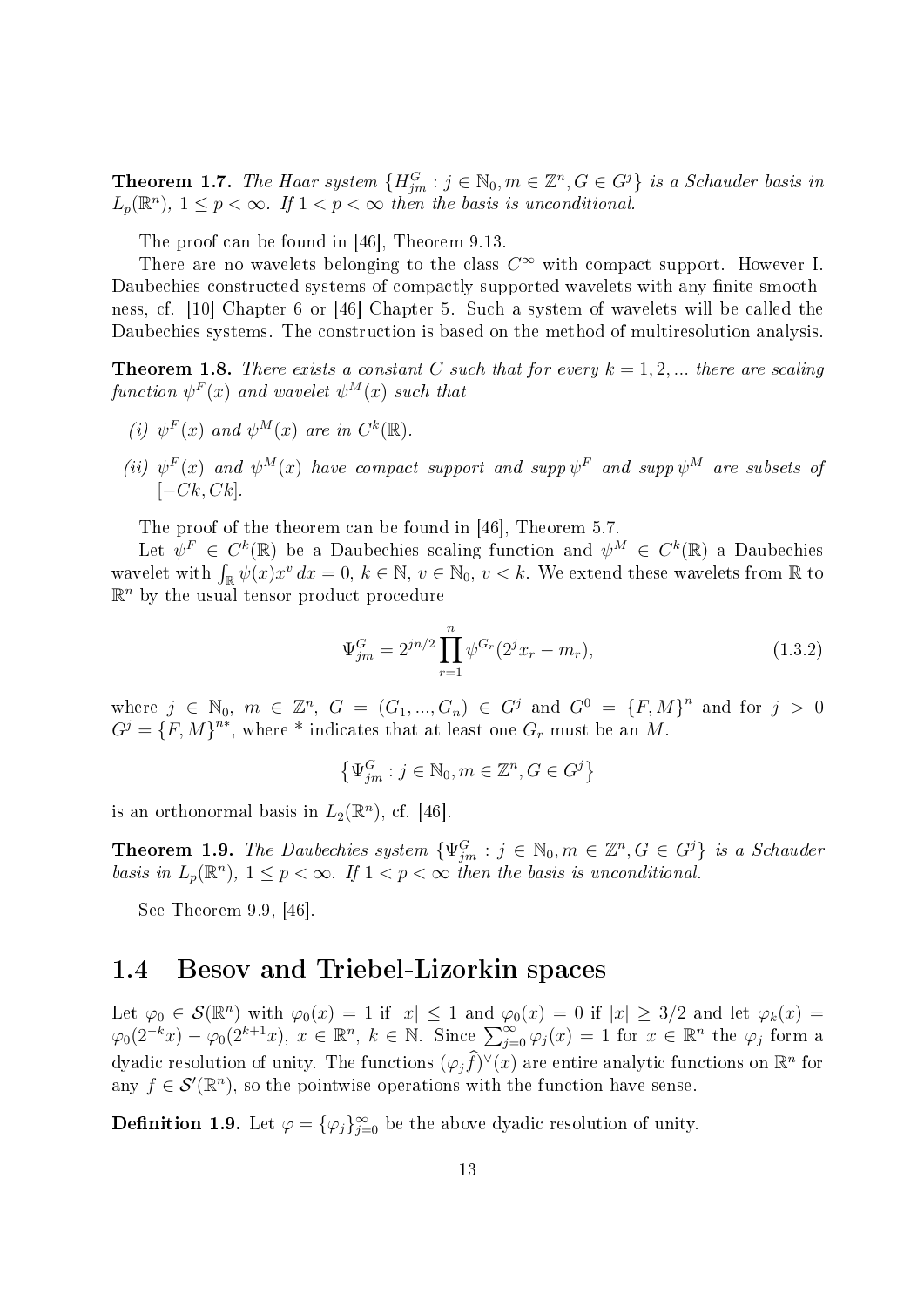(i) Let  $0 < p \leq \infty$ ,  $0 < q \leq \infty$ ,  $s \in \mathbb{R}$ . Then  $B_{pq}^s(\mathbb{R}^n)$  is the collection of all  $f \in \mathcal{S}'(\mathbb{R}^n)$ such that

$$
\left\|f|B_{pq}^s(\mathbb{R}^n)\right\|_{\varphi} = \left(\sum_{j=0}^{\infty} 2^{jsq} \|(\varphi_j \widehat{f})^{\vee}|L_p(\mathbb{R}^n)\|^q\right)^{1/q} < \infty
$$

(with the usual modification if  $q = \infty$ ).

Let  $0 < p < \infty$ ,  $0 < q \leq \infty$ ,  $s \in \mathbb{R}$ . Then  $F_{pq}^s(\mathbb{R}^n)$  is the collection of all  $f \in \mathcal{S}'(\mathbb{R}^n)$  such that

$$
||f|F_{pq}^{s}(\mathbb{R}^{n})||_{\varphi} = ||\left(\sum_{j=0}^{\infty} 2^{jsq} |(\varphi_{j}\widehat{f})^{\vee}(\cdot)|^{q}\right)^{1/q} |L_{p}(\mathbb{R}^{n})|| < \infty
$$

(with the usual modification if  $q = \infty$ ).

*Remark* 1.2. The theory of the above spaces may be found in  $[39]-[41]$ . The definition of Besov and Triebel-Lizorkin spaces is independent of the resolution of the unity  $\varphi$  up to quasi-norm equivalence. The spaces are quasi-Banach spaces. They are Banach spaces if  $p \geq 1$  and  $q \geq 1$ . If  $p, q < \infty$  the spaces are separable and the space  $\mathcal{S}(\mathbb{R}^n)$  is a dense subspace of  $F_{pq}^s(\mathbb{R}^n)$  or  $B_{pq}^s(\mathbb{R}^n)$ . We have always

$$
\mathcal{S}(\mathbb{R}^n) \hookrightarrow B_{pq}^s(\mathbb{R}^n) \hookrightarrow \mathcal{S}'(\mathbb{R}^n)
$$

and

$$
\mathcal{S}(\mathbb{R}^n) \hookrightarrow F_{pq}^s(\mathbb{R}^n) \hookrightarrow \mathcal{S}'(\mathbb{R}^n).
$$

We have the following elementary but important embeddings:

•  $B_{pq_1}^{s_1}(\mathbb{R}^n) \hookrightarrow B_{pq_2}^{s_2}(\mathbb{R}^n)$  and  $F_{pq_1}^{s_1}(\mathbb{R}^n) \hookrightarrow F_{pq_2}^{s_2}(\mathbb{R}^n)$  if  $s_1 \geq s_2$ .

• 
$$
B_{p,q_1}^s(\mathbb{R}^n) \hookrightarrow B_{p,q_2}^s(\mathbb{R}^n)
$$
 and  $F_{p,q_1}^s(\mathbb{R}^n) \hookrightarrow F_{p,q_2}^s(\mathbb{R}^n)$  if  $q_1 \leq q_2$ .

•  $B_{p,q_1}^s(\mathbb{R}^n) \hookrightarrow F_{pq}^s(\mathbb{R}^n) \hookrightarrow B_{p,q_2}^s(\mathbb{R}^n)$  if  $q_1 \leq \min(p,q) \leq \max(p,q) \leq q_2$ .

 $((1+|\cdot|^2)^{\sigma/2}\widehat{f})^{\vee}$  is a topological bijection of  $\mathcal{S}(\mathbb{R}^n)$  onto itself and  $\mathcal{S}'(\mathbb{R}^n)$  onto itself. The both scales of function spaces have so called lift property. Let  $\sigma \in \mathbb{R}$ . Then  $I_{\sigma}: f \mapsto$ Furthermore

$$
I_{\sigma} B_{pq}^{s}(\mathbb{R}^{n}) = B_{pq}^{s-\sigma}(\mathbb{R}^{n})
$$

and

$$
I_{\sigma} F_{pq}^{s}(\mathbb{R}^{n}) = F_{pq}^{s-\sigma}(\mathbb{R}^{n})
$$

(equivalence of quasi-norms).

Remark 1.3. There are some well known special cases of these function spaces. Let 1 <  $p < \infty$ . Then

$$
L_p(\mathbb{R}^n) = F_{p,2}^0(\mathbb{R}^n) \quad \text{(norm equivalence)}.
$$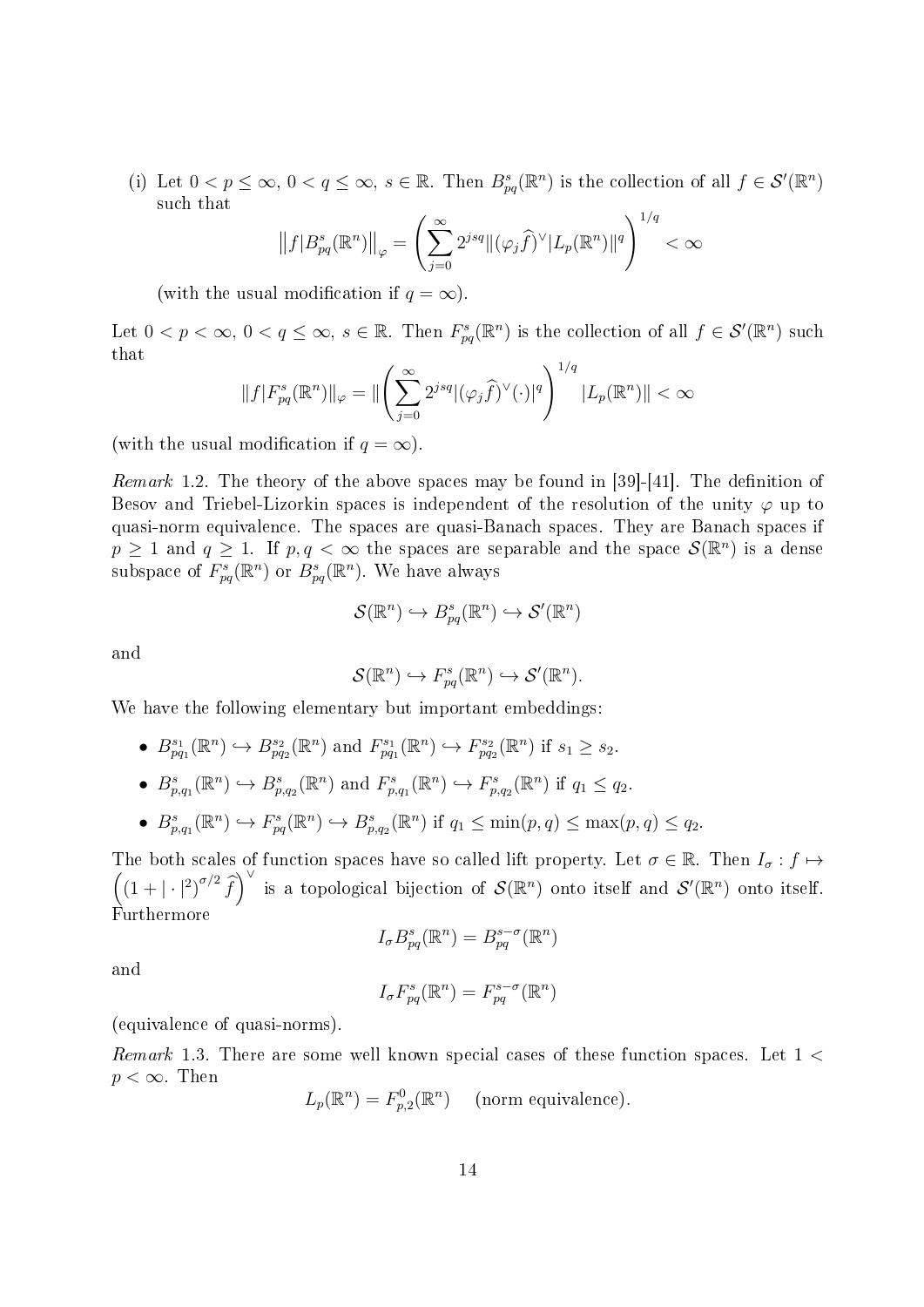This is the well-known Paley-Littlewood theorem. Let  $1 < p < \infty$  and  $k \in \mathbb{N}_0$ . Then

$$
W_k^k(\mathbb{R}^n) = F_{p,2}^k(\mathbb{R}^n)
$$

are the classical Sobolev spaces usually equivalently normed by

$$
||f|W_p^k(\mathbb{R}^n)|| = \left(\sum_{|\alpha| \le k} ||D^{\alpha}f| L_p(\mathbb{R}^n)||^p\right)^{1/p}
$$

.

More generally if  $1 < p < \infty$ ,  $s \in \mathbb{R}$  then

$$
F_{p,2}^s(\mathbb{R}^n) = H_p^s(\mathbb{R}^n)
$$

where

$$
H_p^s(\mathbb{R}^n) := I_{-s}L_p(\mathbb{R}^n)
$$

is a Sobolev spaces with fractional smoothness.

One can define an equivalent quasi-norm in  $B_{pq}^s(\mathbb{R}^n)$  and  $F_{pq}^s(\mathbb{R}^n)$  spaces using iterated differences

$$
\Delta_h^1 f(x) = f(x+h) - f(x), \quad \Delta_h^{m+1} f(x) = \Delta_h^1 \left(\Delta_h^m f\right)(x), \ m \ge 1
$$

with  $x, h \in \mathbb{R}^n$ .

In particular if  $s > 0$  then

$$
B^s_{\infty\infty}(\mathbb{R}^n)=\mathcal{C}^s(\mathbb{R}^n).
$$

Where  $\mathcal{C}^s(\mathbb{R}^n)$  is the Hölder-Zygmund space that is the space consisted of continuous functions for which the following norm is finite

$$
||f|C^{s}(\mathbb{R}^{n})|| = ||f|C^{[s]}(\mathbb{R}^{n})|| + \sum_{|\alpha|= [s]} \sup_{0 \neq h \in \mathbb{R}^{n}} |h^{-\{s\}}| ||\Delta_{h}^{2} D^{\alpha} f(x)| C(\mathbb{R}^{n})||,
$$
\n(1.4.1)

where  $s = [s] + \{s\}, [s]$  is an integer and  $0 < \{s\} \leq 1$ .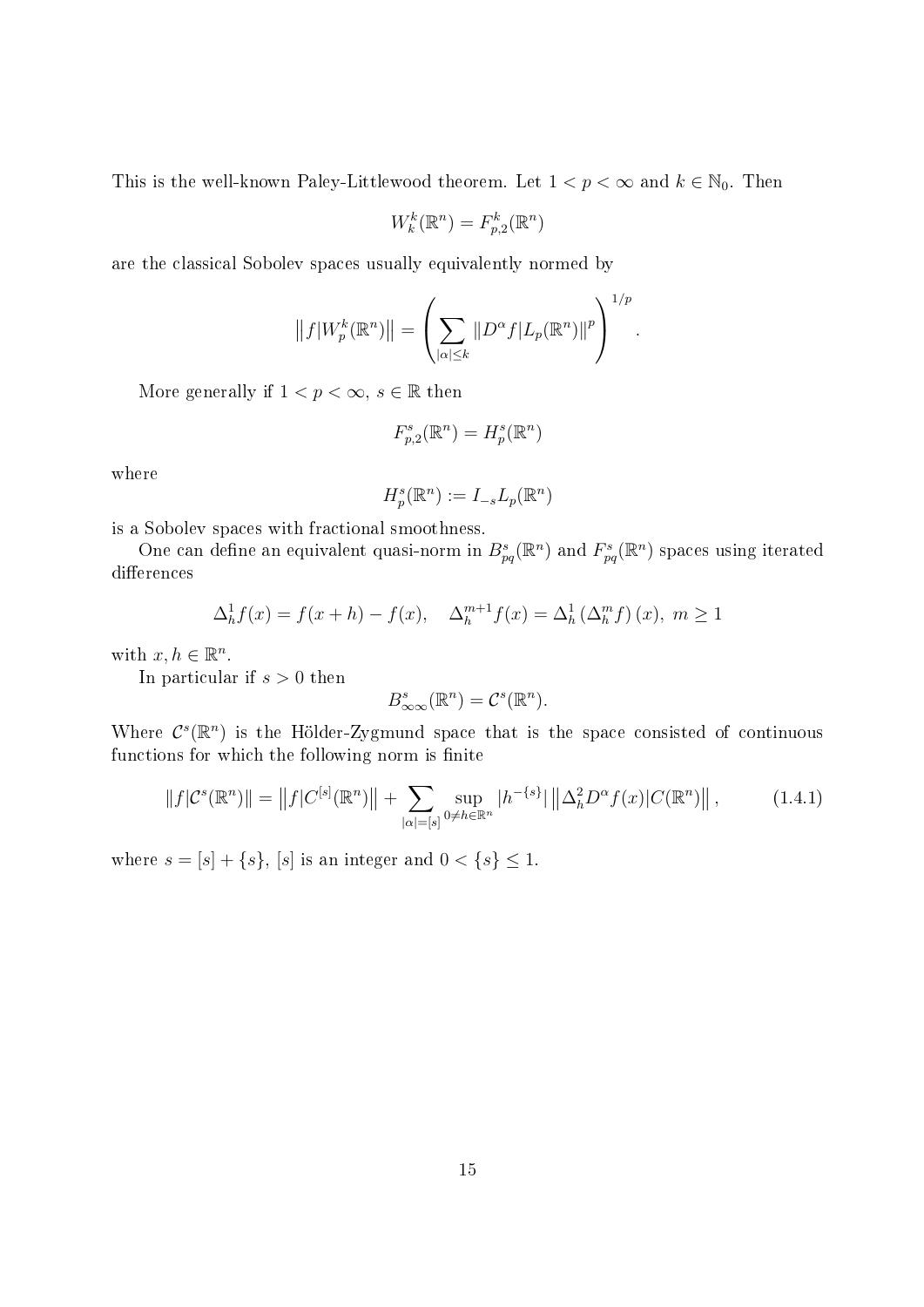### Chapter 2

# Function spaces with  ${\cal A}^{loc}_p$  weights

#### 2.1 Classes of weights

Let w be a nonnegative and locally integrable function on  $\mathbb{R}^n$ . Such functions are called weights and for measurable set E  $w(E)$  denotes  $\int_E w(x) dx$ . We consider  $L_p^w(\mathbb{R}^n)$  spaces, i.e.,  $L_p(\mathbb{R}^n)$  spaces with Lebesgue measure replaced with measure  $w\,dx$ .

#### 2.1.1 Locally regular weights

Several classes of weights were considered in the context of Sobolev and Besov type spaces. I would like to mention some of them that are called admissible weights and regular weights.

Let  $w \in C^{\infty}(\mathbb{R}^n)$  be a weight such that for all  $\gamma \in \mathbb{N}_0^n$  there exists a positive constant  $c_{\gamma}$ 

$$
|D^{\gamma}w(x)| \le c_{\gamma}w(x) \quad \text{for all } x \in \mathbb{R}^n
$$
\n(2.1.1)

and there exist constants  $c > 0$  and  $\alpha \geq 0$ 

$$
0 < w(x) \leq c w(y) \left(1 + |x - y|^2\right)^{\alpha/2} \quad \text{for all } x, y \in \mathbb{R}^n. \tag{2.1.2}
$$

These weights are called *admissible weights*, [19]. For example the functions  $w, v$  given by

$$
w(x) = (1 + |x|^2)^{\alpha/2}, \quad v(x) = (1 + \log(1 + |x|^2))^{\alpha}, \quad \alpha \ge 0
$$

are admissible weights.

If a function  $w \in C^{\infty}(\mathbb{R}^n)$  satisfies (2.1.1) and the following exponential growth condition

$$
0 < w(x) \le C \exp\left(C\left|x - y\right|^{\beta}\right)w(y) \tag{2.1.3}
$$

for all  $x, y \in \mathbb{R}^n$  and fixed  $0 < \beta \leq 1$ , then it is called a general locally regular weight. For example the weight

$$
w(x) = \exp(|x|^\beta), \quad 0 < \beta \le 1
$$

is locally regular but not admissible, [35]. Of course any admissible weight is locally regular.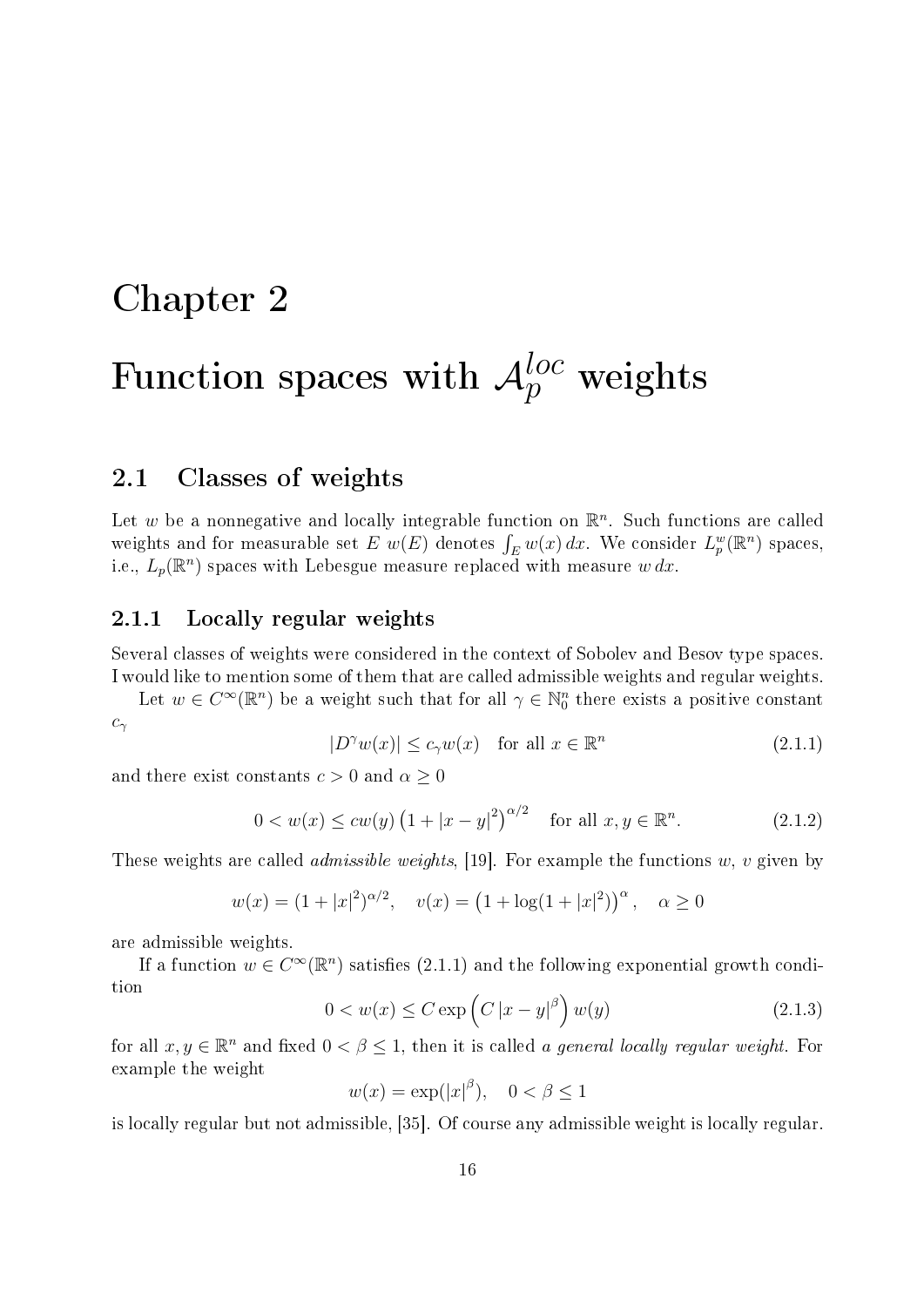#### 2.1.2 Muckenhoupt weights

Let us recall the definition of the Muckenhoupt weights, [38], Chapter V. **Definition 2.1.** A weight w belongs to  $\mathcal{A}_p$ ,  $w \in \mathcal{A}_p$ ,  $1 < p < \infty$ , if

$$
A_p(w) := \sup_{Q \subset \mathbb{R}^n} \frac{1}{|Q|^p} \int_Q w(x) \, dx \left( \int_Q w^{1-p'}(x) \, dx \right)^{p-1} < \infty
$$

and  $w \in \mathcal{A}_1$  if

$$
A_1(w) := \sup_{Q \subset \mathbb{R}^n} \frac{w(Q)}{|Q|} ||w^{-1}||_{L_{\infty}(Q)} < \infty.
$$

where supremum is taken over all cubes  $Q \subset \mathbb{R}^n$ .

**Definition 2.2.** We say that  $w \in A_{\infty}$  if for any  $\alpha, 0 < \alpha < 1$ , there exists  $\beta, 0 < \beta < 1$ , such that for all cubes Q and all subsets  $F \subset B$ 

$$
|F| \ge \alpha |Q| \Rightarrow w(F) \ge w(Q).
$$

As an example we can take

$$
w(x) = |x|^{\alpha} \in \mathcal{A}_p \quad \text{for } \begin{cases} -n < \alpha < n(p-1), & \text{if } 1 < p < \infty, \\ -n < \alpha \le 0, & \text{if } p = 1 \end{cases}
$$

or weights with logarithmic part

$$
v(x) = |x|^{\alpha} \begin{cases} (1 - \log |x|)^{-\beta}, & |x| \le 1, \\ (1 + \log |x|)^{-\beta}, & |x| > 1. \end{cases}
$$

Then

$$
v \in \mathcal{A}_1 \quad \text{if } \begin{cases} \beta \in \mathbb{R} & \text{and } -n < \alpha < 0, \\ \beta \ge 0 & \text{and } \alpha = 0, \end{cases}
$$

and

$$
v \in \mathcal{A}_p, 1 < p < \infty \quad \text{if} \quad -n < \alpha < n(p-1), \ \beta \in \mathbb{R}.
$$

If  $\beta < 0$  and  $\alpha = 0$  then  $v \in A_p$  for any  $p > 1$  but not to  $A_1$ , cf. [12].

#### 2.1.3 Local Muckenhoupt weights

**Definition 2.3** (Rychkov, 2001). We define a class of weights  $\mathcal{A}_p^{loc}$   $(1 < p < \infty)$ , which consist of all nonnegative locally integrable functions w defined on  $\mathbb{R}^n$  for which

$$
A_p^{loc}(w) := \sup_{|Q| \le 1} \frac{1}{|Q|^p} \int_Q w(x) \, dx \left( \int_Q w^{1-p'}(x) \, dx \right)^{p-1} < \infty. \tag{2.1.4}
$$

Moreover  $w \in \mathcal{A}_1^{loc}$  if

$$
A_1^{loc}(w) := \sup_{|Q| \le 1} \frac{w(Q)}{|Q|} \|w^{-1}\|_{L_\infty(Q)} < \infty. \tag{2.1.5}
$$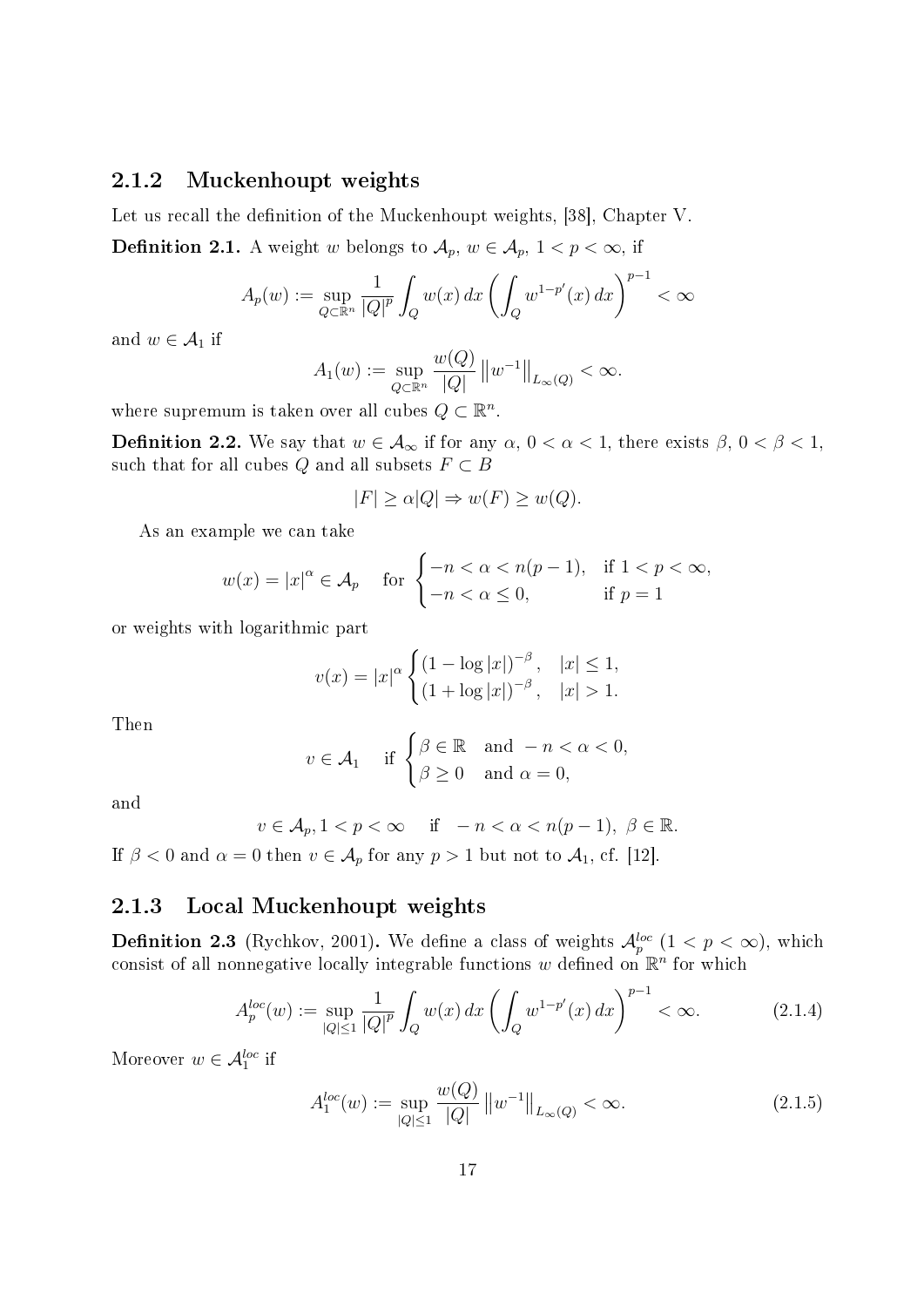**Definition 2.4.** Let  $f$  be locally integrable. Operator

$$
M^{loc} f(x) = \sup_{Q \ni x} \frac{1}{|Q|} \int_Q |f(y)| dy,
$$

where supremum is taken over all cubes in  $\mathbb{R}^n$  for which  $|Q| \leq 1$ , is called a local maximal function.

Remark 2.1. If  $w \in \mathcal{A}_1^{loc}$  then there exists  $c > 0$  such that for all cubes  $Q, |Q| \leq 1$ ,

$$
\frac{w(Q)}{|Q|} \le cw(x) \quad \text{ for a.e. } x \in Q. \tag{2.1.6}
$$

In consequence there exists  $c' > 0$  such that

$$
M^{loc}w(x) \le c'w(x) \quad \text{ a.e. } x \in \mathbb{R}^n.
$$

Remark 2.2. It follows directly from the definitions that  $\mathcal{A}_p \subset \mathcal{A}_p^{loc}$  and  $A_p^{loc}(w) \leq A_p(w)$ for any  $w \in A_p$ ,  $1 \leq p < \infty$ .

**Definition 2.5.** We say that  $w \in A^{loc}_{\infty}$  if for any  $\alpha \in (0,1)$ 

$$
\sup_{|Q|\leq 1}\left(\sup_{F\subset Q,|F|\geq\alpha|Q|}\frac{w(Q)}{w(F)}\right)<\infty,
$$

where  $F$  is taken over all measurable sets in  $\mathbb{R}^n$ .

Remark 2.3. Any Muckenhoupt weight of the class  $\mathcal{A}_p$  belongs to the class  $\mathcal{A}_p^{loc}$ . But local Muckenhoupt weights cover also so called admissible weights and locally regular weights, cf. [34], [19], [35].

As an example of a weight, which is in  $\mathcal{A}_{\infty}^{loc}$ , but not in  $\mathcal{A}_{\infty}$  and is not locally regular, we can take

$$
w(x) = \begin{cases} |x|^{\alpha} & \text{for } |x| \le 1, \\ \exp(|x| - 1) & \text{for } |x| > 1, \end{cases} \alpha > -n.
$$

If  $-n < \alpha < n(p-1)$  and  $1 < p < \infty$  then  $w \in \mathcal{A}_{p}^{loc}$ . If  $-n < \alpha \leq 0$  then  $w \in \mathcal{A}_{1}^{loc}$ .

#### $2.1.4$  Properties of classes  $\mathcal{A}_p^{loc}$

We would like to mention some important properties of classes  $\mathcal{A}_p^{loc}$ .

**Lemma 2.1** (Rychkov, 2001). Let  $1 \leq p_1 \leq p_2 \leq \infty$ . Then  $\mathcal{A}_{p_1}^{loc} \subset \mathcal{A}_{p_2}^{loc} \subset A_{\infty}^{loc}$ . Conversely, if  $w \in \mathcal{A}_{\infty}^{loc}$ , then  $w \in \mathcal{A}_{p}^{loc}$  for some  $p < \infty$ .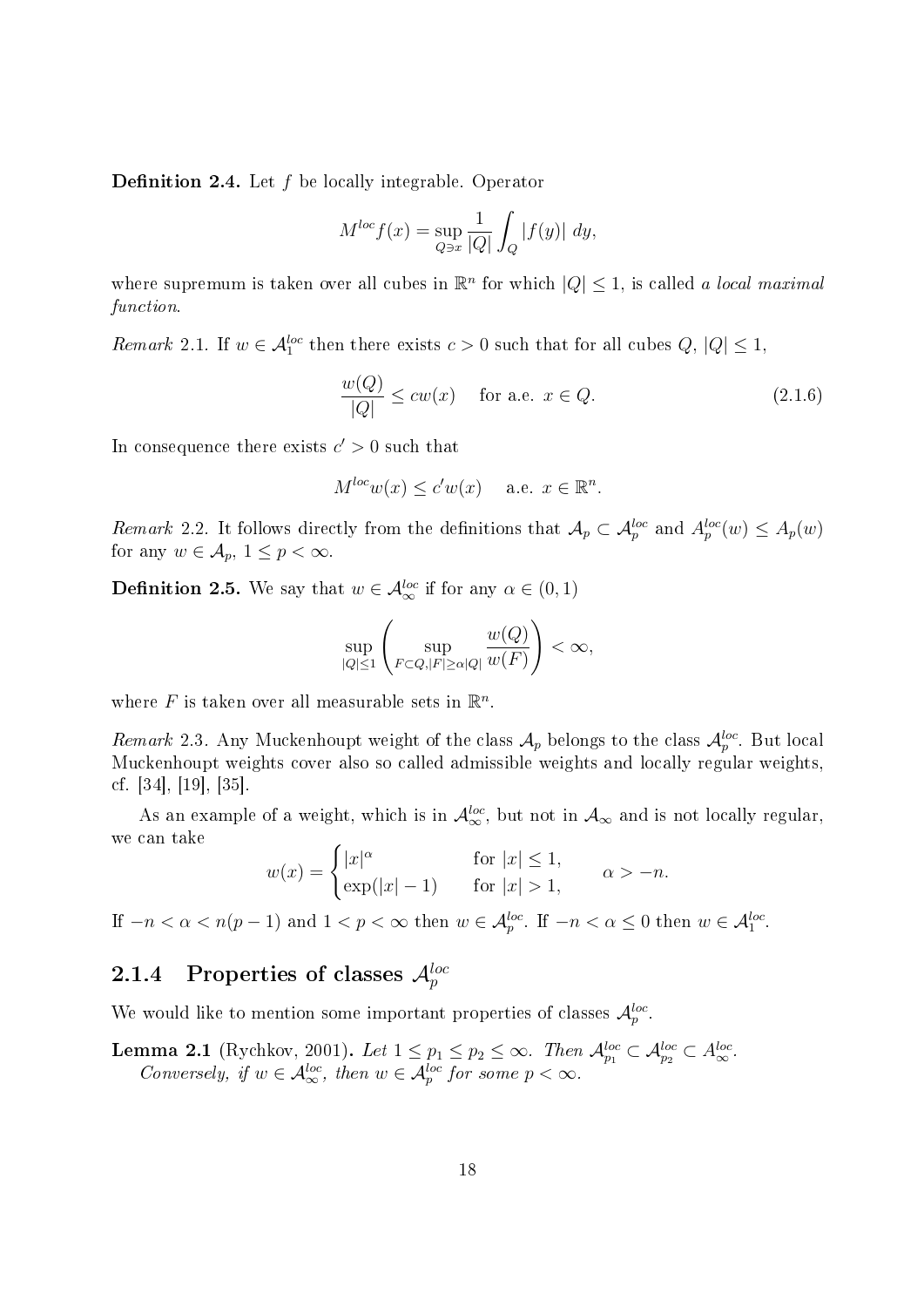The last lemma implies that  $\mathcal{A}_{\infty}^{loc} = \bigcup_{p\geq 1} \mathcal{A}_p^{loc}$ . In consequence we can define for  $w \in$  $\mathcal{A}_{\infty}^{loc}$  a positive number

$$
r_w = \inf \left\{ 1 \le p < \infty : w \in \mathcal{A}_p^{loc} \right\}.
$$

In an analogous way we put  $\widetilde{r}_w = \inf \{1 \leq p < \infty : w \in \mathcal{A}_p\}$ , for  $w \in \mathcal{A}_{\infty}$ .

Next lemma shows us an important relation between  $\mathcal{A}_p$  and  $\mathcal{A}_p^{loc}$  weights.

**Lemma 2.2** (Rychkov, 2001). Let  $1 \leq p < \infty$ ,  $w \in \mathcal{A}_{p}^{loc}$  and I be a unit cube, i.e.,  $|I| = 1$ . Then there exists a  $\bar{w} \in A_p$ , such that  $\bar{w} = w$  on I and

$$
A_p(\bar{w}) \le c A_p^{loc}(w),
$$

where constant c is independent of I.

We give an example of a weight, which is in  $\mathcal{A}_p^{loc} \cap \mathcal{A}_{\infty}$ , but not in  $\mathcal{A}_p$  for some  $p > 0$ . Let

$$
w(x) = \begin{cases} |x|^{\alpha} & \text{for } |x| \le 1, \\ |x|^{\beta} & \text{for } |x| > 1, \end{cases}
$$

for  $\alpha, \beta > -n$ . If  $\alpha < (p-1)n$  then we have  $w \in \mathcal{A}_p^{loc}$  and  $r_w = \frac{\max(0, \alpha)}{n} + 1$ . On the other hand if  $\alpha, \beta < (p_1 - 1)n$  then we have  $w \in A_{p_1}$  and  $\widetilde{r}_w = \frac{\max(0, \alpha, \beta)}{n} + 1$ . Taking  $\beta$  big enough we get that w is in  $\mathcal{A}_p^{loc} \cap \mathcal{A}_{\infty}$ , but not in  $\mathcal{A}_p$  and  $r_w < \widetilde{r}_w$ .

**Lemma 2.3.** Let  $w \in \mathcal{A}_{p}^{loc}$ ,  $1 \leq p < \infty$ . Let S be a measurable set and Q a cube with  $|Q| \leq 1$  such that  $S \subset Q$ . Then

$$
w(Q) \le cw(S) \left(\frac{|Q|}{|S|}\right)^p.
$$

*Proof.* Suppose  $p > 1$ . By Hölder's inequality and the definition of  $\mathcal{A}_p^{loc}$  class we get

$$
\left(\frac{|S|}{|Q|}\right)^p = \left(\frac{1}{|Q|}\int_S \chi_S(x) dx\right)^p \le \left(\frac{1}{|Q|}\int_Q \chi_S(x) dx\right)^p
$$
  
\n
$$
= \left(\frac{1}{|Q|}\int_Q \chi_S(x) w^{1/p}(x) w^{-1/p}(x) dx\right)^p
$$
  
\n
$$
\le \left(\frac{1}{|Q|}\int_Q \chi_S(x) w(x) dx\right) \left(\frac{1}{|Q|}\int_Q w^{1-p'}(x) dx\right)^{p-1}
$$
  
\n
$$
\le C \left(\frac{1}{|Q|} w(S)\right) \left(\frac{|Q|}{w(Q)}\right).
$$

For  $p = 1$  we get the result in analogous way.

**Theorem 2.1** (Rychkov, 2001). For  $1 \leq p < \infty$  the weak  $(p, p)$  inequality

$$
w(\lbrace x \in \mathbb{R}^n : M^{loc} f(x) > \lambda \rbrace) \leq \frac{C}{\lambda^p} \int_{\mathbb{R}^n} |f(x)|^p w(x) dx
$$

holds if and only if  $w \in \mathcal{A}_p^{loc}$ .

 $\Box$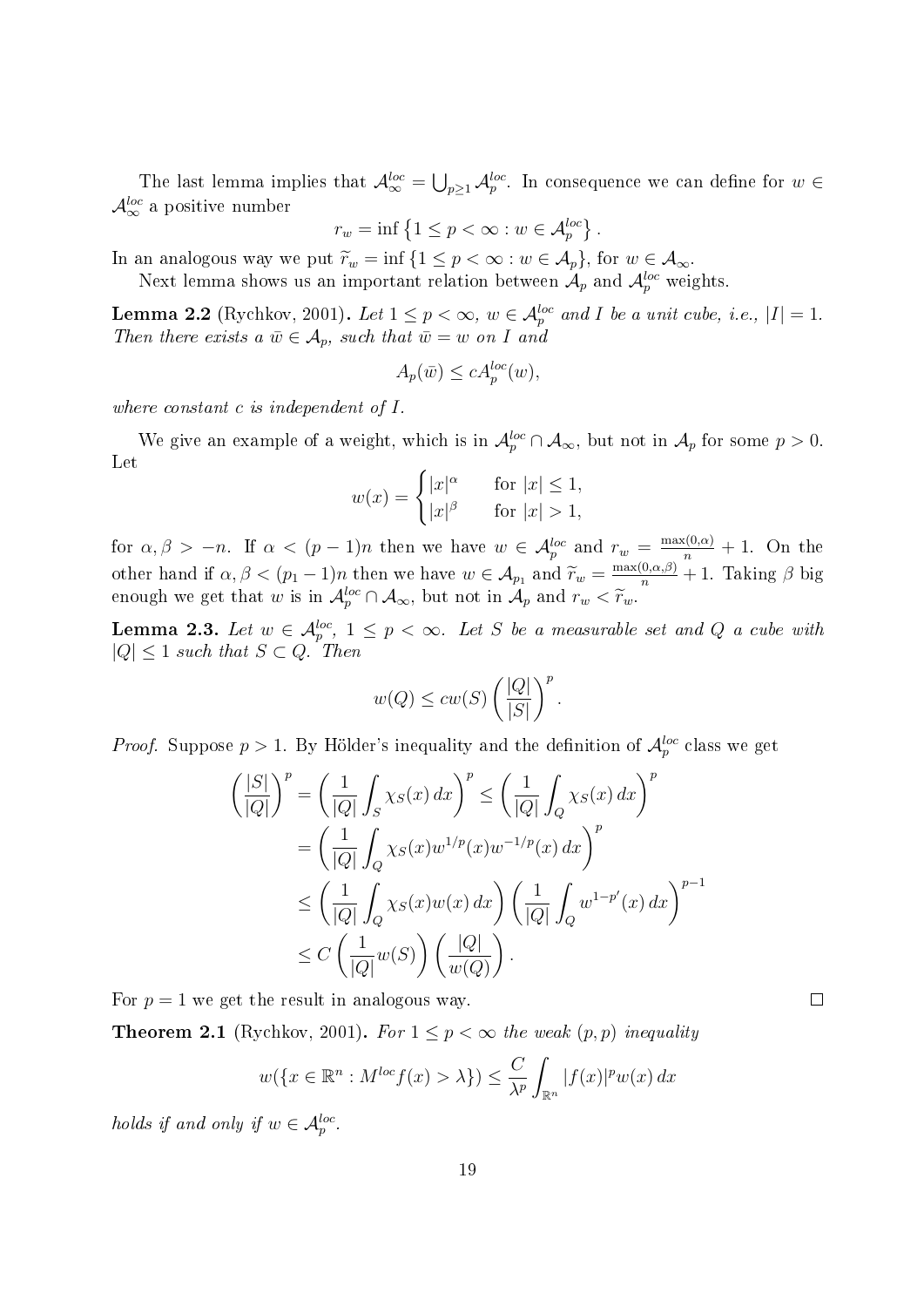**Definition 2.6.** Let  $0 < p < \infty$ ,  $0 < q \leq \infty$  and  $w \in \mathcal{A}_{\infty}^{loc}$ . Then  $\bar{\ell}_q(L_p^w(\mathbb{R}^n))$  is the set of all sequences  $f = \{f_j(x)\}_{j=0}^{\infty}$  of Lebesgue-measurable functions on  $\mathbb{R}^n$  with finite quasi-norms given by

$$
||f|\overline{\ell}_q(L_p^w(\mathbb{R}^n))|| = \left(\sum_{j=0}^{\infty} ||f_j|L_p^w(\mathbb{R}^n)||^q\right)^{1/q}
$$

.

Let  $0 < p < \infty$ ,  $0 < q \leq \infty$  or  $p = q = \infty$  and  $w \in \mathcal{A}_{\infty}^{loc}$ . Then  $L_p^w(\bar{\ell_q}, \mathbb{R}^n)$  is the set of all sequences  $f = \{f_j(x)\}_{j=0}^{\infty}$  of Lebesgue-measurable functions on  $\mathbb{R}^n$  with finite quasi-norms given by

$$
||f|L_p^w(\bar{\ell}_q, \mathbb{R}^n)|| = \left\| \left( \sum_{j=0}^{\infty} (f_j)^q \right)^{1/q} |L_p^w(\mathbb{R}^n)| \right\|.
$$

**Definition 2.7.** We define a special convolution operator

$$
K_B f(x) = \int_{\mathbb{R}^n} |f(y)| 2^{-B|x-y|} dy \quad (B \ge 0).
$$

The Fefferman-Stein maximal inequality holds for the operator  $M^{loc}$  and  $K_B$  and local Muckenhoupt weights.

**Theorem 2.2** (Rychkov, 2001). Let  $1 < p < \infty$ ,  $1 < q \le \infty$  and  $w \in A_p^{loc}$ . Then for any sequence of measurable functions  $\{f_j\}_{j=0}^{\infty}$  we have

$$
\left\| \{ M^{loc} f_j \} | L_p^w(\bar{\ell_q}, \mathbb{R}^n) \right\| \le c \left\| \{ f_j \} | L_p^w(\bar{\ell_q}, \mathbb{R}^n) \right\|.
$$

Also, there is a  $B_0 = B_0(w, n) > 0$  such that for  $B \ge B_0/p$  we have

$$
\left\| \{K_B f_j\} | L_p^w(\bar{\ell_q}, \mathbb{R}^n) \right\| \leq c \left\| \{f_j\} | L_p^w(\bar{\ell_q}, \mathbb{R}^n) \right\|.
$$

**Lemma 2.4** (Rychkov, 2001). Let  $w \in \mathcal{A}_p^{loc}$  and  $1 < p < \infty$ . Then

$$
w(tQ) \le \exp(c_w t)w(Q) \quad t \ge 1, \ |Q| = 1,
$$

where  $c_w > 0$  is a constant depending on n and  $\mathcal{A}_p^{loc}(w)$ .

It follows from the above lemma that classes  $\mathcal{A}_p^{loc}$  are independent of the upper bound for the cube size used in their definition, i.e. for any  $C > 0$  we could have replaced  $|Q| < 1$ by  $|Q| \leq C$  in Definition 2.3.

#### $2.1.5$   $\,$  Further properties of classes  $\mathcal{A}_{p}^{loc}$

Let  $f_Q = \frac{1}{|C|}$  $\frac{1}{|Q|}\int_Q f(x)\,dx.$ 

We can define *dyadic* maximal operator

$$
M^{\Delta}f(x) = \sup_{x \in Q} \frac{1}{|Q|} \int_{Q} |f(y)| dy,
$$

where supremum is taken over all dyadic cubes  $Q \subset \mathbb{R}^n$ .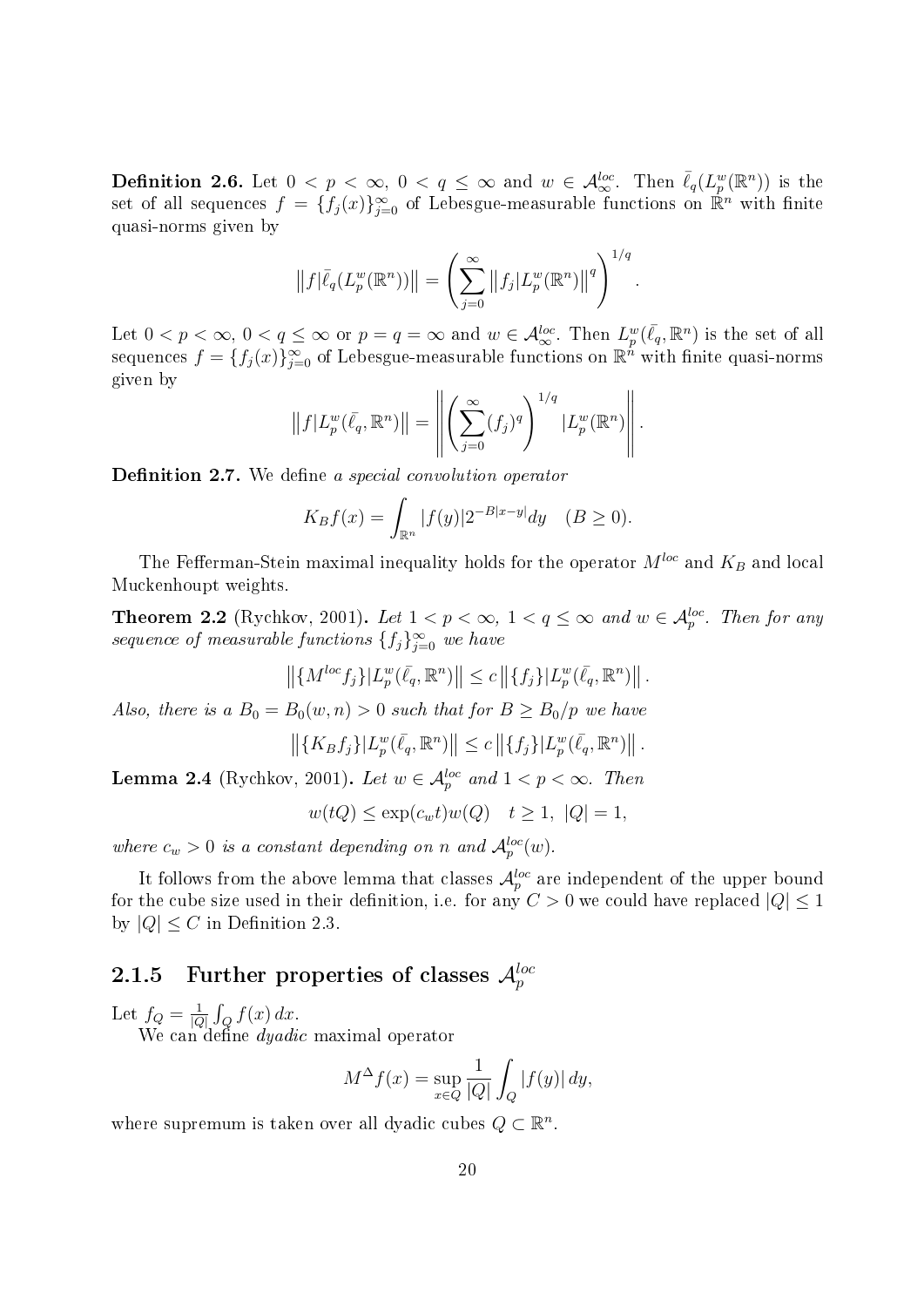**Lemma 2.5.** Let f be a locally integrable function on  $\mathbb{R}^n$ , and let  $\alpha$  be a positive constant so that

$$
\Omega_{\alpha} = \{x : M^{\Delta} f(x) > \alpha\}
$$

has finite measure. Then  $\Omega_{\alpha}$  may be written as a disjoint union of dyadic cubes  $\{Q_j\}$  with

- (i)  $\alpha < |Q_j|^{-1} \int_{Q_j} |f(x)| dx$ and
- (*ii*)  $|Q_j|^{-1} \int_{Q_j} |f(x)| dx \le 2^n \alpha$ , for each cube  $Q_j$ . This has the immediate consequences:
- (iii)  $|f(x)| \leq \alpha$  for a.e.  $x \in \mathbb{R}^n \backslash \bigcup_j Q_j$ and

$$
(iv) \ |\Omega_{\alpha}| \leq \alpha^{-1} \int_{\mathbb{R}^n} |f(x)| dx.
$$

The proof of the above lemma can be found in Chapter IV, §3.1 in [35].

Next proposition is analogous to the reverse Hölder inequality, which is an important property of Muckenhoupt weights.

**Proposition 2.1.** If  $w \in A^{loc}_{\infty}$ , then there exists  $r > 1$  and  $c > 0$  (both depending on  $w$ ) such that

$$
\left(\frac{1}{|Q|}\int_{Q} w^r dx\right)^{1/r} \le \frac{c}{|Q|}\int_{Q} w dx,\tag{2.1.7}
$$

for all cubes Q such that  $|Q| \leq 1$ .

*Proof.* For  $w \in \mathcal{A}_{\infty}^{loc}$  there exist constants  $\gamma, \delta \in (0, 1)$  such that

$$
|E| \le \gamma |Q| \Rightarrow w(E) \le \delta w(Q), \tag{2.1.8}
$$

for every  $Q, |Q| \leq 1$  and  $E \subset Q$ .

Let us consider dilation given by  $D_{\alpha}w(t) = \alpha^{-n}w(\frac{t}{\alpha})$  $\frac{t}{\alpha}$ ) for  $\alpha \geq 1$ . If w satisfies condition  $(2.1.8)$ , then  $D_{\alpha}w$  also does. Actually

$$
D_{\alpha}w(E) = \int_{E} \frac{1}{\alpha^{n}} w(\frac{t}{\alpha}) dt = \int_{\alpha^{-1}E} w(x) dx = w(\alpha^{-1}E).
$$

From  $|\alpha^{-1}E| \leq \gamma |\alpha^{-1}Q|$ , we have  $w(\alpha^{-1}E) \leq \delta w(\alpha^{-1}Q)$ , that is  $D_{\alpha}w(E) \leq \delta D_{\alpha}w(Q)$ .

Because the class of  $w$  that satisfies  $(2.1.7)$  is invariant under multiplication by positive scalars, translation and dilations with  $\alpha \geq 1$  similar to the class  $\mathcal{A}^{loc}_{\infty}$ , we can follow the ideas of the proof of Proposition 4 in Chapter 5, §3.1 in [35].

Let  $Q_0$  be a cube such that  $w(Q_0) = |Q_0| = 1$ . We must show that

$$
\int_{Q_0} w^r \leq c.
$$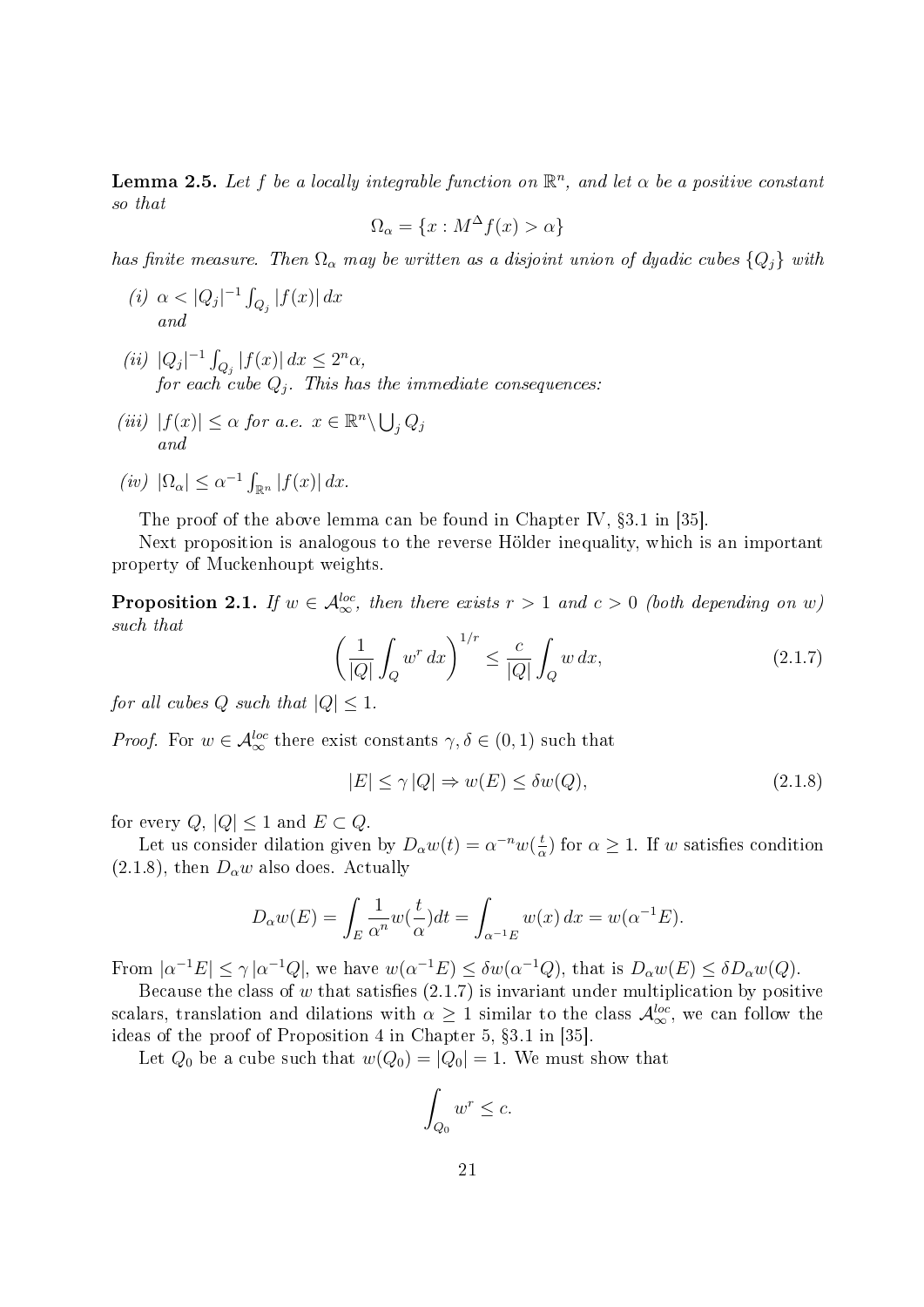Let  $f = w \chi_{Q_0}$ . Set  $E_k = \left\{ x \in Q_0 : M^\Delta f(x) > 2^{Nk} \right\}$ , where N is a large integer to be chosen momentarily. From Lemma 2.5 we know that for every  $x \in E_k$  there exists maximal dyadic cube  $Q_j$  such that  $x \in Q_j$  and

$$
\frac{1}{|Q_j|} \int_{Q_j} f(x) \, dx \ge 2^{Nk}.
$$

These maximal dyadic cubes are pairwise disjoint, their union is  $E<sup>k</sup>$  and every of such a cube is contained in some dyadic cube contained in  $E^{k-1}$ . Summing over all maximal dyadic cubes  $Q_j\subset Q,$  where cube  $Q\subset E^{k-1},$  we have

$$
\left| E^k \cap Q \right| = \sum_j |Q_j| \le 2^{-Nk} \int_Q f(x) \, dx.
$$

For Q

$$
\int_{Q} f(x) dx \le 2^{n} 2^{N(k-1)} |Q|.
$$

Finally we have

$$
|E^k \cap Q| \le 2^{-Nk} 2^{n} 2^{Nk-N} |Q| = 2^{n-N} |Q|.
$$

Now we choose N such that  $2^{n-N} \leq \gamma$  and from property of class  $\mathcal{A}_{\infty}^{loc} w(E^k \cap Q) \leq \delta w(Q)$ . Taking the union over all Q consisting of  $E^{k-1}$  gives

$$
w(E^k) \le \delta w(E^{k-1})
$$

and therefore

$$
w(E^k) \le \delta^k w(E^0) \le \delta^k.
$$

Now

$$
\int_{Q_0} w^r(x) dx \le \int_{Q_0} (M^{\Delta} f(x))^{r-1} w(x) dx = \int_{Q_0 \cap \{x : M^{\Delta} f(x) \le 1\}} + \sum_{k=0}^{\infty} \int_{E^k \setminus E^{k+1}}.
$$

The first integral is bounded by 1 and the k-th integral in the sum is bounded by

$$
2^{N(k+1)(r-1)}w(E^k) \le 2^{N(k+1)(r-1)}\delta^k.
$$

Since  $\delta$  < 1, the sum

$$
\sum_{k=0}^\infty 2^{N(k+1)(r-1)}\delta^k
$$

converges if  $r$  is sufficiently close to 1.

**Proposition 2.2.** Let  $w_1$  and  $w_2$  be  $\mathcal{A}_1^{loc}$  weights. If  $1 \leq p < \infty$ , then  $w = w_1 w_2^{1-p}$  $h_2^{1-p}$  belongs to  $\mathcal{A}_p^{loc}$ . Conversely, let  $w \in \mathcal{A}_p^{loc}$ , then there exist  $w_1$  and  $w_2$  in  $\mathcal{A}_1^{loc}$  such that  $w = w_1 w_2^{1-p}$  $\frac{1-p}{2}$ .

 $\Box$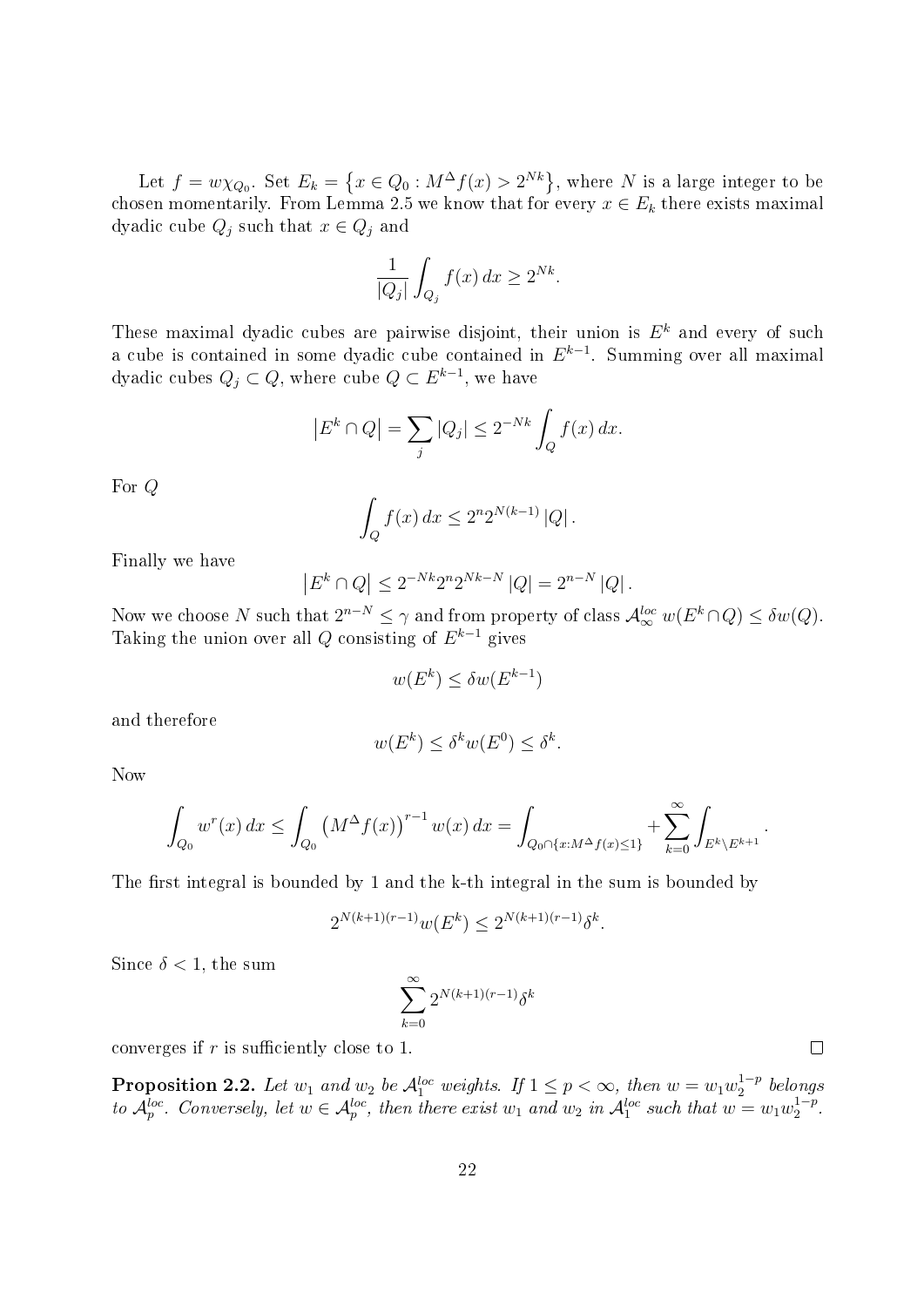*Proof.* Let  $w_1, w_2 \in \mathcal{A}_1^{loc}$ . Then for any cube Q it follows from (2.1.6) that ess inf<sub>x∈Q</sub>  $w_i(x) > 0, i = 1, 2$ . Thus for  $1 \le p < \infty$ , |Q|  $\le 1$  and  $w = w_1 w_2^{1-p}$  we have

$$
\int_{Q} w(x) dx \le \int_{Q} w_1(x) dx \left( \text{ess inf}_{x \in Q} w_2(x) \right)^{1-p},
$$
  

$$
\left( \int_{Q} w^{\frac{1}{1-p}}(x) dx \right)^{p-1} \le \left( \int_{Q} w_2(x) dx \right)^{p-1} \left( \text{ess inf}_{x \in Q} w_1(x) \right)^{-1}.
$$

Hence

$$
\left(\frac{1}{|Q|}\int_{Q} w(x) dx\right) \left(\frac{1}{|Q|}\int_{Q} w^{\frac{1}{1-p}}(x) dx\right)^{p-1} \le
$$
\n
$$
\leq \frac{1}{|Q|}\int_{Q} w_{1}(x) dx \left(\text{ess}\inf_{x \in Q} w_{1}(x)\right)^{-1} \left[\frac{1}{|Q|}\int_{Q} w_{2}(x) dx \left(\text{ess}\inf_{x \in Q} w_{2}(x)\right)^{-1}\right]^{p-1}
$$

is bounded by (2.1.5). So  $w \in \mathcal{A}_p^{loc}$  from (2.1.4).

Now we prove the converse. Let  $w \in \mathcal{A}_p^{loc}$ ,  $p \geq 2$ . Consider an operator T defined by

$$
Tf = \left(w^{-1/p}M^{loc}(f^{p/p'}w^{1/p})\right)^{p'/p} + w^{1/p}M^{loc}(fw^{-1/p}).
$$

Because  $M^{loc}$  is bounded on  $L_p^w(\mathbb{R}^n)$  and on  $L_{p'}^{w^{-p'/p}}$  $_{p'}^{w^{-p'/p}}(\mathbb{R}^n)$ , cf. Lemma 2.2, thus T is bounded on  $L_p(\mathbb{R}^n)$ , that is

$$
\|Tf\|_{p} \leq \left\| \left( w^{-1/p} M^{loc} \left( f^{p/p'} w^{1/p} \right) \right)^{p'/p} \right\|_{p} + \left\| w^{1/p} M^{loc} \left( f w^{-1/p} \right) \right\|_{p} \leq \left\| M^{loc} \left( f^{p/p'} w^{1/p} \right) \right\|_{p', w^{-p'/p}}^{p'/p} + \left\| M^{loc} \left( f w^{-1/p} \right) \right\|_{p,w} \leq C \left( \left\| f^{p/p'} w^{1/p} \right\|_{p', w^{-p'/p}}^{p'/p} + \left\| f w^{-1/p} \right\|_{p,w} \right) = C \left\| f \right\|_{p},
$$
\n(2.1.9)

for some  $C > 0$ . Since  $p \ge 2$ ,  $p/p' \ge 1$ , Minkowski inequality gives  $T(f_1 + f_2) \le Tf_1 + Tf_2$ . Fix now a nonnegative f with  $||f||_p = 1$ . It follows from (2.1.9) that the series

$$
\eta = \sum_{k=1}^{\infty} (2C)^{-k} T^k(f),
$$

where  $T^{k}(f) = T(T^{k-1}(f))$  is convergent in  $L_p(\mathbb{R}^n)$ . But f is nonnegative, so the functions  $T^k f$  are also nonnegative. Thus the series converges to  $\eta$  a.e. Since  $T$  is sublinear we have

$$
T\eta \le \sum_{k=1}^{\infty} (2C)^{-k} T^{k+1} f = \sum_{k=2}^{\infty} (2C)^{1-k} T^k f \le (2C)\eta
$$
 a.e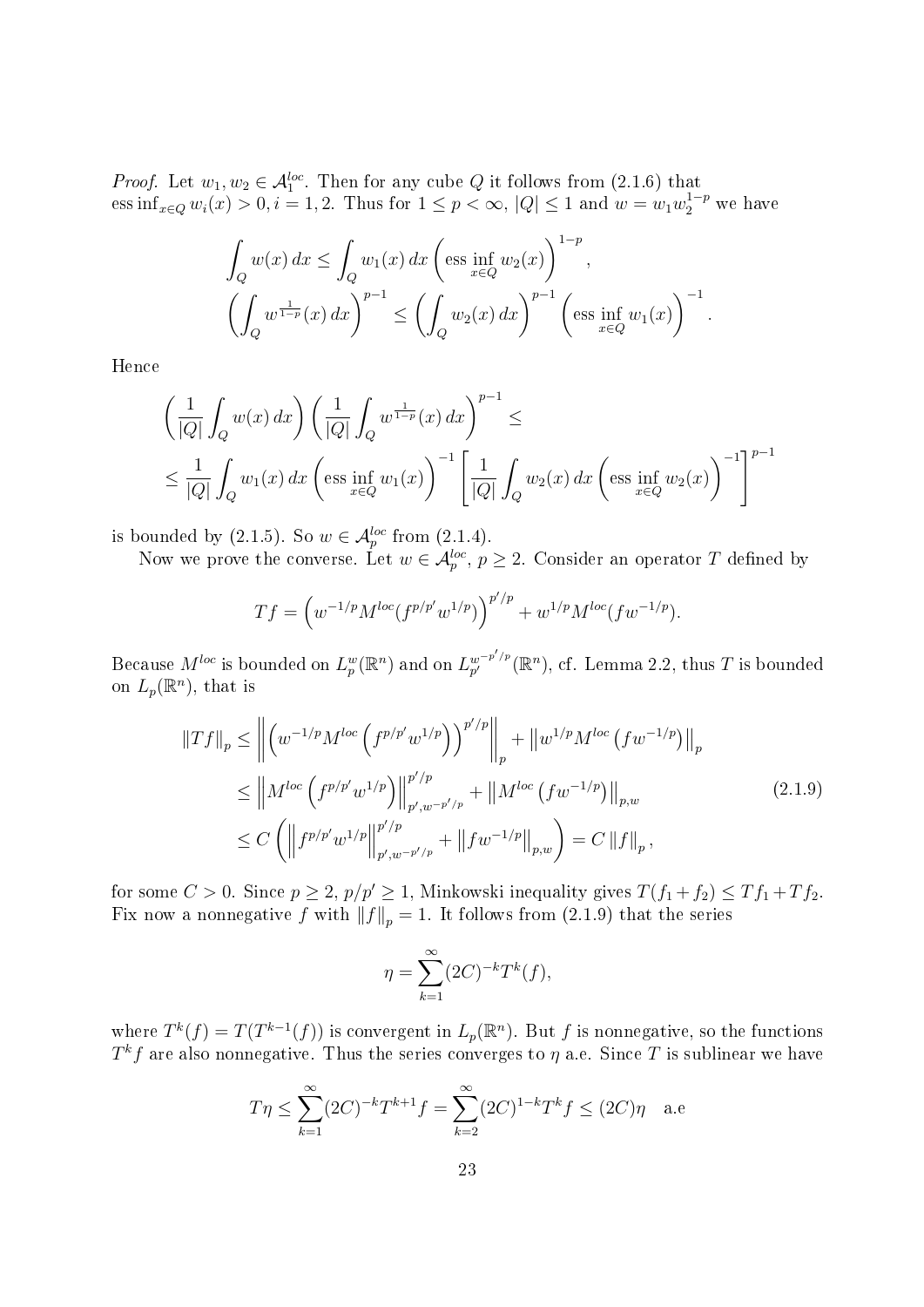Now we can write  $w_1 = w^{1/p} \eta^{p/p'}$ , then

$$
M^{loc}w_1(x) \le M^{loc} \left( w^{1/p} \eta^{p/p'} \right)(x) \le (T(\eta))^{p/p'} w^{1/p} \le (2C\eta)^{p/p'} w^{1/p} = \tilde{C}w_1(x) \quad \text{a.e..}
$$

So  $w_1 \in \mathcal{A}_1^{loc}$ . Similarly, if  $w_2 = w^{-1/p}\eta$ , then  $M^{loc}w_2(x) \leq \tilde{C}w_2(x)$  a.e. and  $w_2 \in \mathcal{A}_1^{loc}$ . Now  $w = w_1 w_2^{1-p}$  $\frac{1-p}{2}$ .

The case  $p \leq 2$  follows immediately by factorization for  $w^{-p'/p} \in \mathcal{A}_{p'}^{loc}$ ,  $w_1, w_2 \in \mathcal{A}_1^{loc}$ , we have

$$
w^{-p'/p} = w_1 w_2^{1-p'},
$$

so

$$
w = \left(w_1 w_2^{1-p'}\right)^{-p/p'} = w_1^{-p/p'} w_2^{-p/p'+p} = w_1^{1-p} w_2.
$$

**Proposition 2.3.** Let w satisfy conditions  $(2.1.1)$  and  $(2.1.3)$ , i.e. w is a locally regular weight. Then  $w \in \mathcal{A}_1^{loc}$ .

*Proof.* We check  $A_1^{loc}(w)$  condition. Let Q be some cube with  $|Q| \leq 1$ . Let  $y \in Q$ . From  $(2.1.3)$  we get

$$
\frac{w(Q)}{|Q|} ||w^{-1}||_{L_{\infty}(Q)} = \frac{1}{|Q|} \int_{Q} w(x) dx \operatorname{ess} \sup_{x \in Q} w^{-1}(x)
$$
  
\n
$$
\leq c \frac{1}{|Q|} w(y) \int_{Q} \exp(C|x - y|^{\beta}) dx \operatorname{ess} \sup_{x \in Q} w^{-1}(x)
$$
  
\n
$$
\leq \frac{c}{|Q|} w(y) \int_{Q} \exp(Cn^{\beta/2}) dx \operatorname{ess} \sup_{x \in Q} w^{-1}(x)
$$
  
\n
$$
\leq c w(y) \exp(Cn^{\beta/2}) \operatorname{ess} \sup_{x \in Q} w^{-1}(x)
$$
  
\n
$$
\leq c \operatorname{ess} \sup_{x \in Q} \exp(C|x - y|^{\beta}) \leq c.
$$

So  $w \in \mathcal{A}_1^{loc}$ .

 $\Box$ 

### 2.2 Weighted function spaces with  $\mathcal{A}_{\infty}^{loc}$  weights

In the definition of weighted function spaces we replace in integration Lebesgue measure with  $w dx$  measure, where  $w$  is nonnegative, locally integrable function called a weight. In natural way then we can define weighted function spaces  $L_p^w(\mathbb{R}^n)$ . In [34] Rychkov define weighted Besov spaces  $B^{s,w}_{p,q}(\mathbb{R}^n)$  and weighted Triebel-Lizorkin spaces  $F^{s,w}_{p,q}(\mathbb{R}^n)$  related to  $L_p^w(\mathbb{R}^n)$ . To incorporate the wide class of weights into the theory he introduced a class of distributions which is generalization of the class of tempered distributions. Then he developed Fourier approach to the above spaces. That approach is a natural generalization of prior definitions and gathers different weighted function spaces in one theory. In that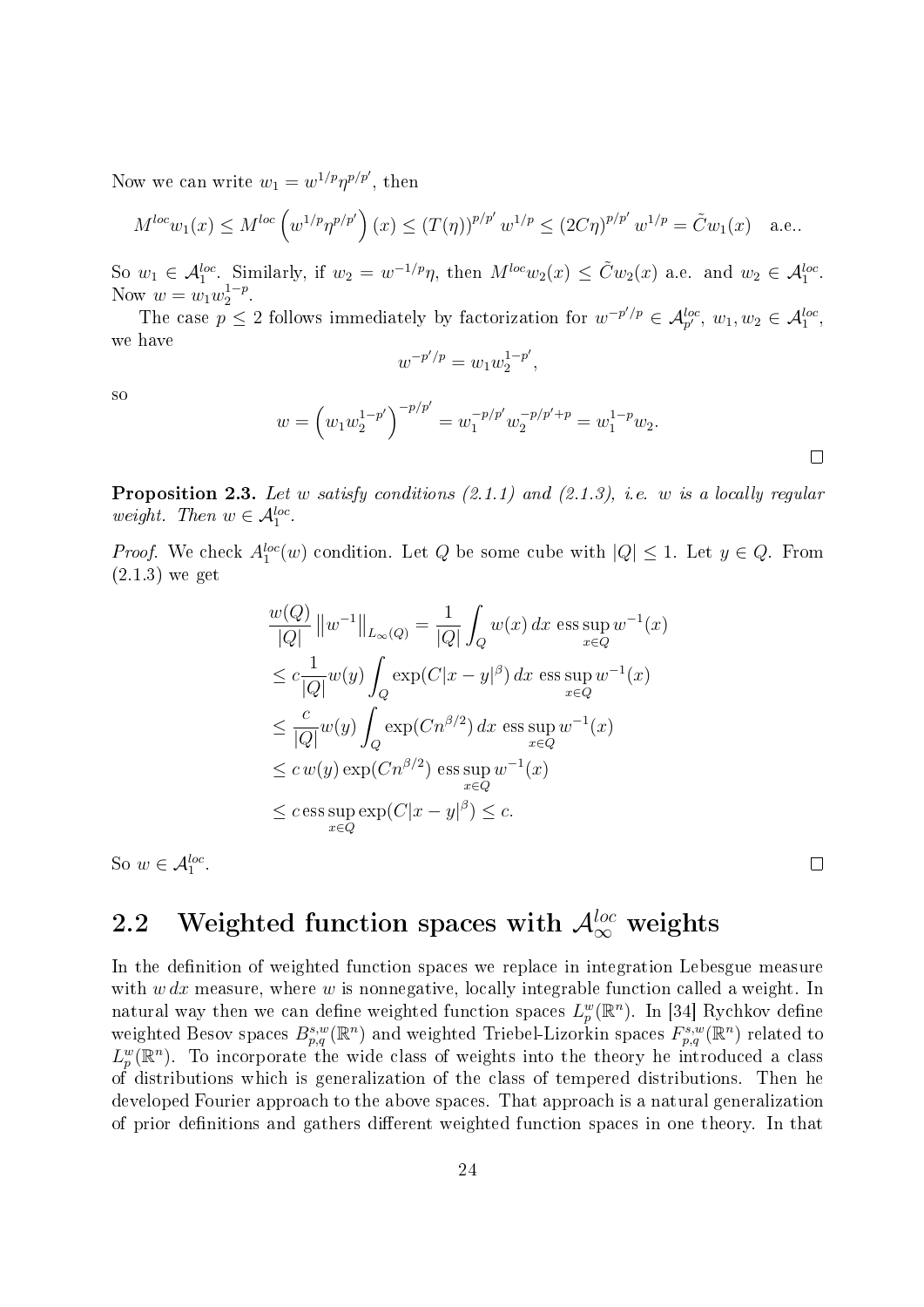subsection we describe basic parts of that theory with properties of weighted function spaces.

Following Rychkov we define Besov and Triebel-Lizorkin spaces with local Muckenhoupt weights, [34]. Because the class of tempered distributions  $\mathcal{S}'(\mathbb{R}^n)$  is too narrow for this purpose we introduce a class  $\mathcal{S}'_e(\mathbb{R}^n)$ , which is a topological dual to a  $\mathcal{S}_e(\mathbb{R}^n)$  space. The spaces  $\mathcal{S}_e(\mathbb{R}^n)$  and  $\mathcal{S}'_e(\mathbb{R}^n)$  were introduced by Th. Schott in [35].

**Definition 2.8.** By  $\mathcal{S}_e(\mathbb{R}^n)$  we denote the set of all  $\psi \in C^\infty(\mathbb{R}^n)$  such that

$$
q_N(\psi) := \sup_{x \in \mathbb{R}^n} e^{N|x|} \sum_{|\alpha| \le N} |D^{\alpha} \psi(x)| < \infty \quad \text{ for all } N \in \mathbb{N}_0.
$$

We equip  $\mathcal{S}_e(\mathbb{R}^n)$  with the locally convex topology which is defined by the system of the semi norms  $q_N$ .

Proposition 2.4. <sup>n</sup>) is a complete locally convex space.

$$
(ii) \ \mathcal{D}(\mathbb{R}^n) \hookrightarrow \mathcal{S}_e(\mathbb{R}^n) \hookrightarrow \mathcal{S}(\mathbb{R}^n).
$$

- (iii)  $\mathcal{D}(\mathbb{R}^n)$  is dense in  $\mathcal{S}_e(\mathbb{R}^n)$ .  $\mathcal{S}_e(\mathbb{R}^n)$  is dense in  $\mathcal{S}(\mathbb{R}^n)$ .
- (iv) If  $w \in \mathcal{A}_{\infty}^{loc}$  then  $\mathcal{S}_{e}(\mathbb{R}^{n}) \hookrightarrow L_{p}^{w}(\mathbb{R}^{n})$  for any  $p, 0 < p < \infty$ .

Proof. Proof of parts (i), (ii) and (iii) can be found in [35].

Proof of part (iv). It follows from Lemma 2.4 that the function  $\varphi(x) = e^{-N|x|}$  belongs to  $L_p^w(\mathbb{R}^n)$  for sufficiently large N. We have

$$
\int_{\mathbb{R}^n} e^{-N|x|p} w(x) dx = \sum_{M=1}^{\infty} \int_{B(0,M)\backslash B(0,M-1)} e^{-N|x|p} w(x) dx
$$
  

$$
\leq \sum_{M=1}^{\infty} e^{-N(M-1)p} e^{c_w M} w(B(0,1)) = c \sum_{M=1}^{\infty} e^{-(Np-c_w)M} < \infty
$$

if  $Np > c_w$ . Thus for  $f \in \mathcal{S}_e(\mathbb{R}^n)$ 

$$
\int_{\mathbb{R}^n} |f(x)|^p w(x) dx \le q_N(f) \int_{\mathbb{R}^n} e^{-N|x|} w(x) dx \le C q_N(f).
$$

 $\overline{\phantom{a}}$ 

**Definition 2.9.**  $\mathcal{S}'_e(\mathbb{R}^n)$  is the collection of all continuous linear forms on  $\mathcal{S}_e(\mathbb{R}^n)$ . We equip  $\mathcal{S}'_e(\mathbb{R}^n)$  with the strong topology.

We can identify the class  $\mathcal{S}'_e(\mathbb{R}^n)$  with the set of those distributions  $f \in \mathcal{D}'(\mathbb{R}^n)$  for which the estimate

$$
|\langle f, \psi \rangle| \le A \sup \{|D^{\alpha} \psi(x)| \exp(N|x|) : x \in \mathbb{R}^n, |\alpha| \le N\}
$$
 for all  $\psi \in C_0^{\infty}(\mathbb{R}^n)$ ,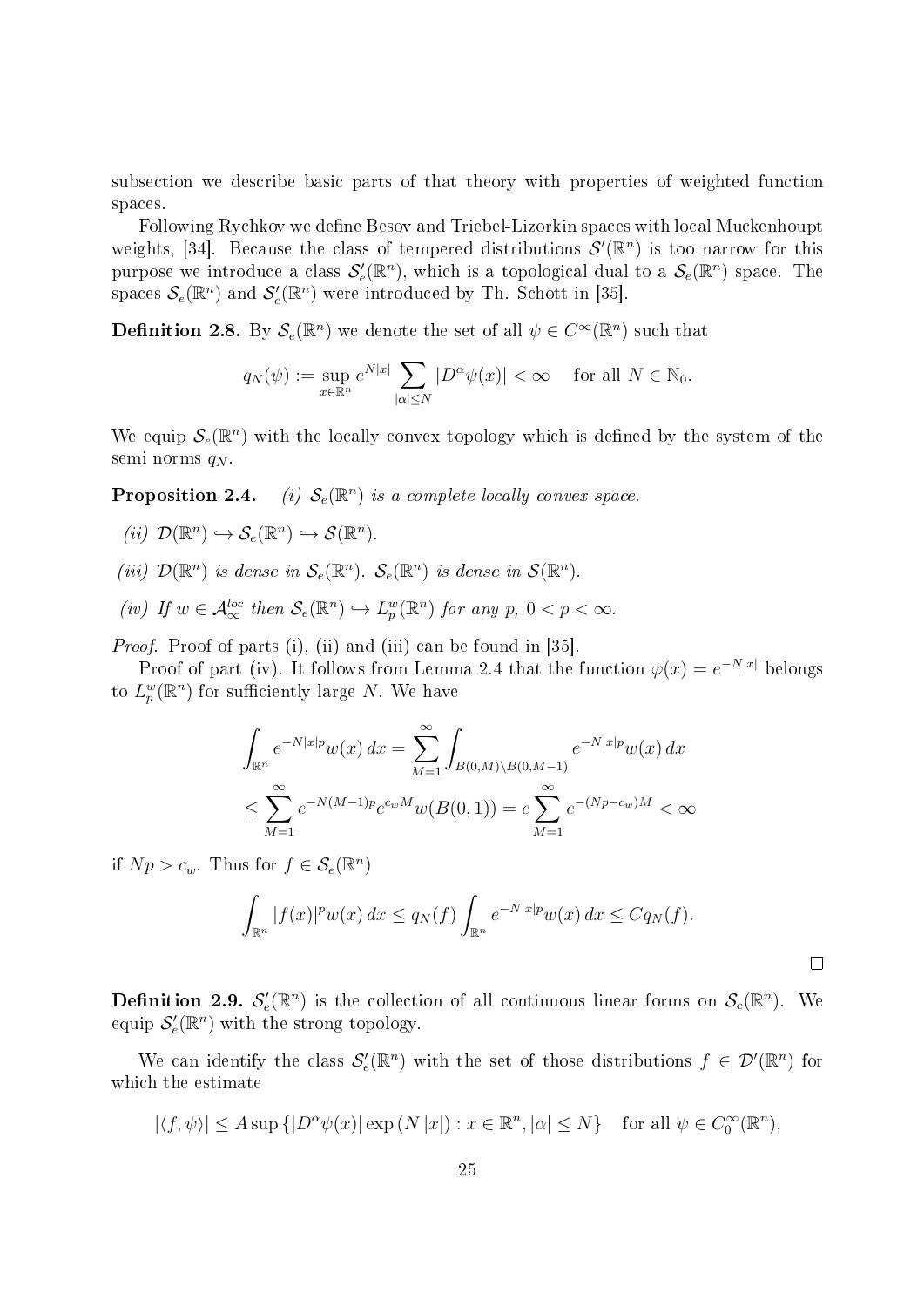is valid with some constants  $A, N$  depending on f. Such a distribution f can be extended to a continuous functional on  $\mathcal{S}_e(\mathbb{R}^n)$ .

We take a function  $\varphi_0 \in \mathcal{D}$  such that

$$
\int_{\mathbb{R}^n} \varphi_0(x) \, dx \neq 0 \tag{2.2.1}
$$

We put

$$
\varphi(x) = \varphi_0(x) - 2^{-n} \varphi_0(\frac{x}{2})
$$
\n(2.2.2)

and  $\varphi_j(x) = 2^{(j-1)n} \varphi(2^{j-1}x)$  for  $j = 1, 2, ...$  One can find  $\varphi_0$  such that

$$
\int_{\mathbb{R}^n} x^\beta \varphi(x) \, dx = 0 \tag{2.2.3}
$$

for any multindex  $\beta \in \mathbb{N}_0^n$ ,  $|\beta| \leq B$ , where B is a fixed natural number. We will write  $B = -1$  if condition (2.2.3) doesn't hold. Indeed in [35] the following proposition is proved.

**Proposition 2.5.** Let  $L \in \mathbb{N}$ . There exist functions  $\Phi_L, \Psi_L \in \mathcal{D}(\mathbb{R}^n)$  such that

$$
\int_{\mathbb{R}^n} \Phi_L(x) \, dx = 1
$$

and

$$
\Delta^L \Psi_L(x) = \Phi_L(x) - 2^{-n} \Phi_L(\frac{x}{2}).
$$

Thus taking  $\varphi_0 = \Phi_L$  and  $\varphi = \Delta^L \Psi_L$  we get the pair of functions satisfying (2.2.1)- $(2.2.3)$ . In particular  $(2.2.3)$  follows by integration by parts formula if L is sufficiently large.

**Definition 2.10.** Let  $0 < p < \infty$ ,  $0 < q \le \infty$ ,  $s \in \mathbb{R}$  and  $w \in \mathcal{A}_{\infty}^{loc}$ . Let a function  $\varphi_0 \in \mathcal{D}(\mathbb{R}^n)$  satisfy

$$
\int_{\mathbb{R}^n} \varphi_0(x) \, dx \neq 0
$$

and

$$
\int_{\mathbb{R}^n} x^{\beta} \varphi(x) \, dx = 0, \quad |\beta| < B,
$$

where  $\varphi(x) = \varphi_0(x) - 2^{-n} \varphi_0(\frac{x}{2})$  $\frac{x}{2}$ ) and  $B \geq [s]$ . We define a weighted Besov space  $B^{s,w}_{pq}(\mathbb{R}^n)$ to be a set of all  $f \in \mathcal{S}'_e$  for which the following quasi-norm

$$
||f|B_{pq}^{s,w}(\mathbb{R}^n)||_{\varphi_0} = \left(\sum_{j=0}^{\infty} 2^{jsq} ||\varphi_j * f| L_p^w(\mathbb{R}^n) ||^q\right)^{1/q}
$$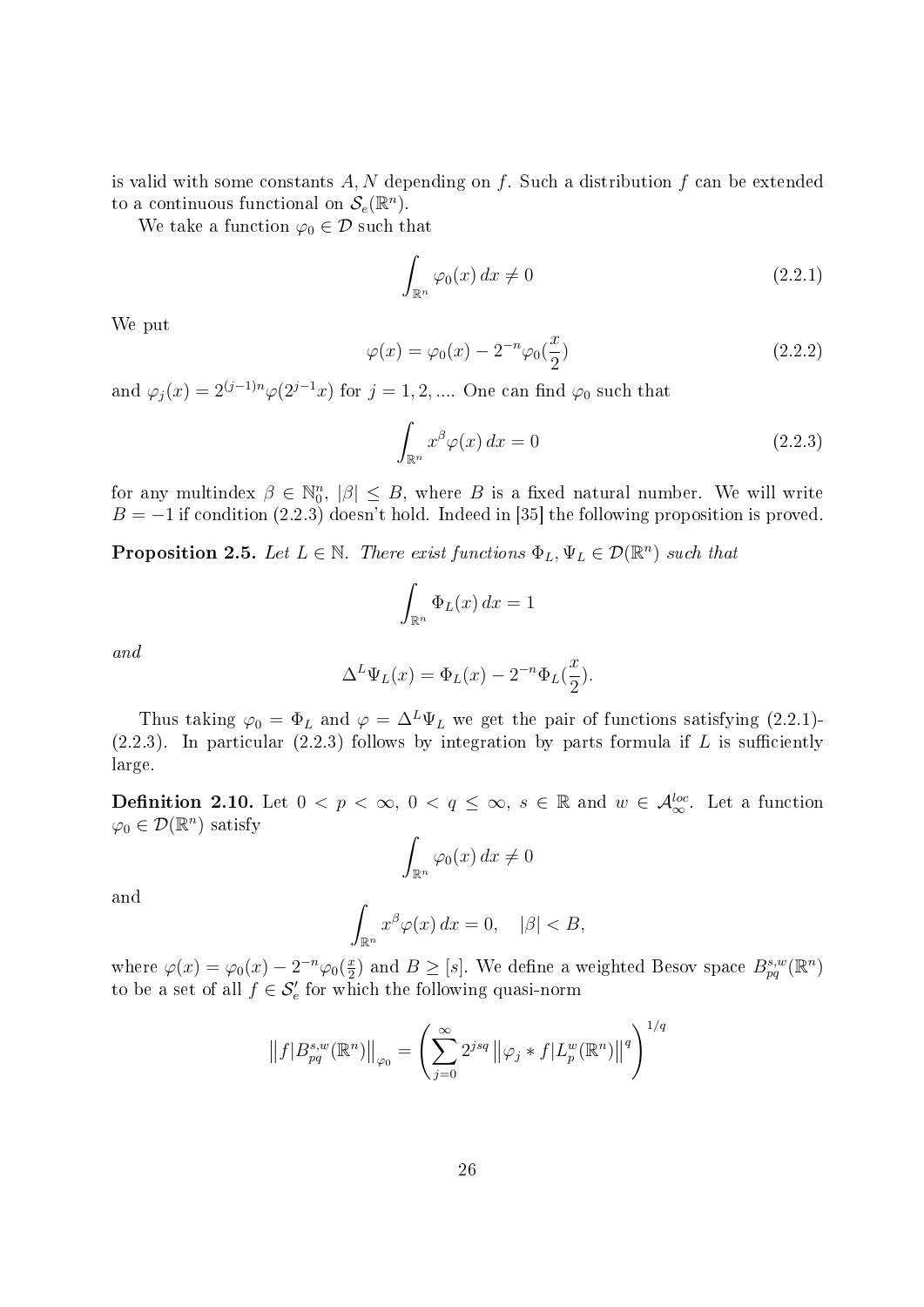(with the usual modification if  $q = \infty$ ) is finite, and a weighted Triebel-Lizorkin space  $F_{pq}^{s,w}(\mathbb{R}^n)$  to be a set of all  $f \in \mathcal{S}'_e$  for which the following quasi-norm

$$
\left\|f\big|F_{pq}^{s,w}(\mathbb{R}^n)\right\|_{\varphi_0} = \left\|\left(\sum_{j=0}^{\infty} 2^{jsq}|\varphi_j * f|^q\right)^{1/q} |L_p^w(\mathbb{R}^n)\right\|
$$

(with the usual modification if  $q = \infty$ ) is finite.

 $Remark\ 2.4.$  The definition of the above spaces is independent of a choice of the function  $\varphi_0$ , up to the equivalence of quasi-norms. The spaces are quasi-Banach and Banach spaces if  $p \geq 1$  and  $q \geq 1$ .

Remark 2.5. To simplify the notation we write  $A_{pq}^{s,w}(\mathbb{R}^n)$  instead of  $B_{pq}^{s,w}(\mathbb{R}^n)$  and  $F_{pq}^{s,w}(\mathbb{R}^n)$ , when both scales of spaces are meant simultaneously in some context.

Remark 2.6. The definition covers the earlier definitions of Besov and Triebel-Lizorkin spaces for Muckenhoupt weights, admissible and locally regular weights, cf. [6], [19], [35] and references given there. One can also define the Besov and Triebel-Lizorkin spaces for doubling measures, cf. [5]. This approach also covers the weighted spaces with  $\mathcal{A}_{\infty}$  weights, but not with  $\mathcal{A}_{\infty}^{loc}$  weights (e.g. exponential weights are not doubling). On the other hand there are the doubling measures that do not belong to the class  $\mathcal{A}_{\infty}^{loc}$ , cf. [45].

Remark 2.7. The spaces  $A_{pq}^{s,w}(\mathbb{R}^n)$  have a lot of properties similar to the unweighted spaces  $B_{pq}^s(\mathbb{R}^n)$  and  $F_{pq}^s(\mathbb{R}^n)$ . In particular

- $A_{pq_1}^{s_1,w}(\mathbb{R}^n) \hookrightarrow A_{pq_2}^{s_2,w}(\mathbb{R}^n)$  if  $s_1 \geq s_2$ .
- $A_{p,q_1}^{s,w}(\mathbb{R}^n) \hookrightarrow A_{p,q_2}^{s,w}(\mathbb{R}^n)$  if  $q_1 \leq q_2$ .
- $B_{p,q_1}^{s,w}(\mathbb{R}^n) \hookrightarrow F_{pq}^{s,w}(\mathbb{R}^n) \hookrightarrow B_{p,q_2}^{s,w}(\mathbb{R}^n)$  if  $q_1 \leq \min(p,q) \leq \max(p,q) \leq q_2$ .

Moreover if  $1 < p < \infty$  and  $w \in \mathcal{A}_p^{loc}$  then

$$
F_{p,2}^{0,w}(\mathbb{R}^n) = L_p^w(\mathbb{R}^n) \quad \text{(norm equivalence)}.
$$

All the above properties can be found in [34].

**Proposition 2.6.** Let  $0 < p < \infty$ ,  $0 < q \leq \infty$ ,  $s \in \mathbb{R}^n$  and  $w \in \mathcal{A}_{\infty}^{loc}$ . Then

$$
\mathcal{S}_e(\mathbb{R}^n) \hookrightarrow A_{pq}^{s,w}(\mathbb{R}^n) \hookrightarrow \mathcal{S}'_e(\mathbb{R}^n).
$$

Moreover if  $q < \infty$  then  $\mathcal{S}_e(\mathbb{R}^n)$  is dense in  $A_{pq}^{s,w}(\mathbb{R}^n)$ .

*Proof. Step 1*. The embeddings  $A_{pq}^{s,w}(\mathbb{R}^n) \hookrightarrow \mathcal{S}'_{e}(\mathbb{R}^n)$  are shown in [34], Lemma 2.15. Now it is sufficient to prove that  $\mathcal{S}_e(\mathbb{R}^n) \hookrightarrow B^{s,w}_{p,q}(\mathbb{R}^n)$  for any  $s \in \mathbb{R}^n$ . The rest is similar or follows by elementary embeddings.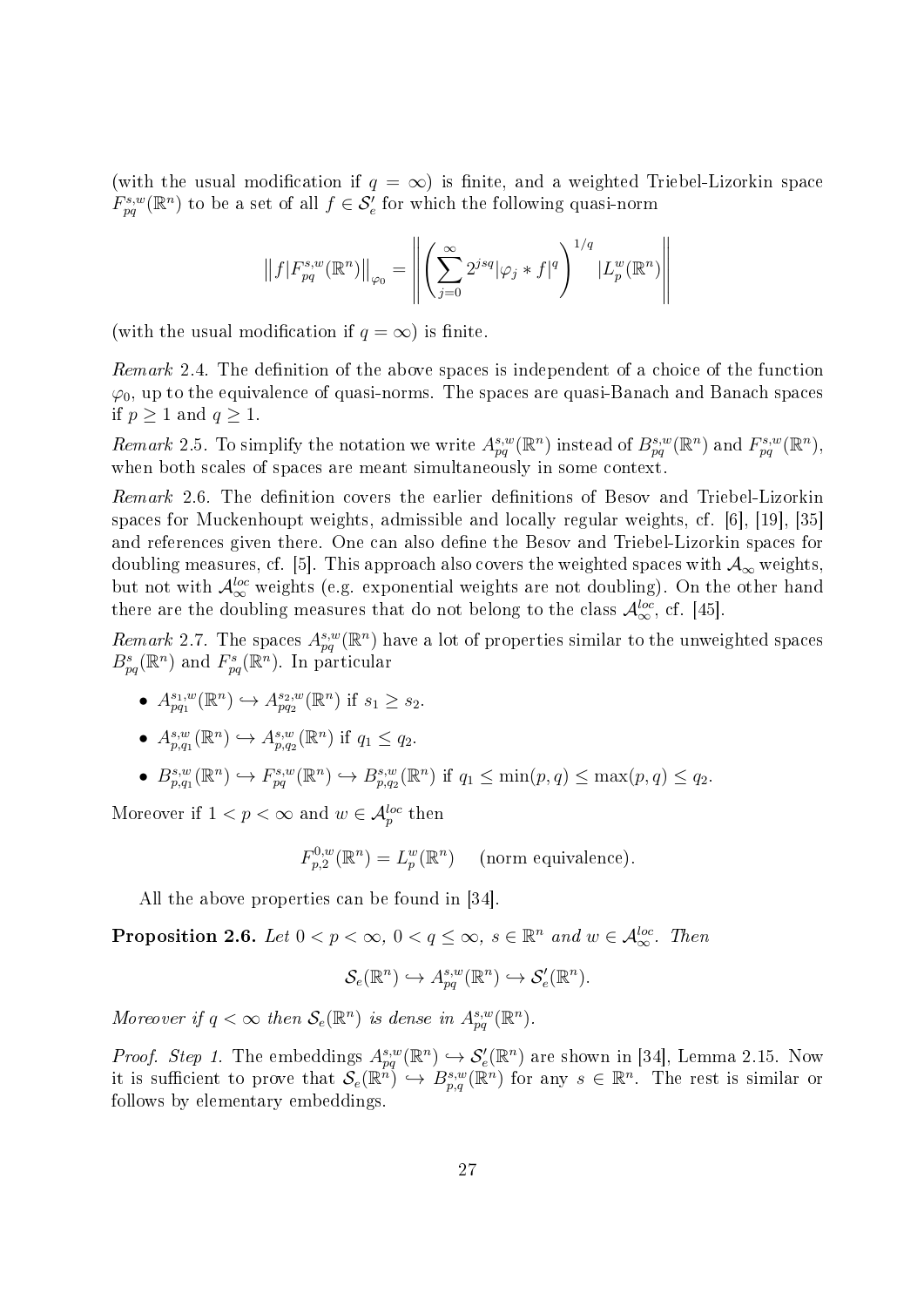Let  $f \in \mathcal{S}_e(\mathbb{R}^n)$ . We take  $\varphi_0 = \Phi_L$  and  $\varphi = \Delta^L \Psi_L$  from Proposition 2.5. Then the properties of convolution implies

$$
f * \varphi_j(x) = f * (\Delta^L \Psi_L)_j(x) = 2^{j(n-2L)} (\Delta^L f * \Psi_L(2^{j} \cdot)) (x).
$$

But  $2^{jn}\Delta^L f * \Psi_L(2^{j}.) \to \Delta^L f$  in  $\mathcal{S}_e(\mathbb{R}^n)$ , cf. Proposition 2.7 in [35]. So  $2^{jn}\Delta^L f * \Psi_L(2^{j}.)$ converges uniformly to  $\Delta^L f$  and

$$
\left| 2^{jn} \Delta^L f * \Psi_L(2^j \cdot)(x) \right| \le e^{-N|x|} q_N \left( 2^{jn} \Delta^L f * \Psi_L(2^j \cdot)(x) - \Delta^L f(x) \right) + |\Delta^L f(x)|
$$
  

$$
\le C e^{-N|x|} + |\Delta^L f(x)|.
$$

The function  $e^{-N|x|} + |\Delta^L f(x)| \in L_p^w(\mathbb{R}^n)$  if N is sufficiently large. Therefore by Lebesgue's theorem of dominated convergence  $2^{jn}\Delta^L f * \Psi_L(2^{j}.) \to \Delta^L f$  in  $L_p^w(\mathbb{R}^n)$  if  $j \to \infty$ . Thus

$$
2^{js} || f * \varphi_j | L_p^w(\mathbb{R}^n) || \leq 2^{j(s-2L)} || (2^{jn} \Delta^L f * \Psi_L(2^{j} \cdot)) (\cdot) | L_p^w(\mathbb{R}^n) ||
$$
  

$$
\leq C 2^{j(s-2L)} || \Delta^L f | L_p^w(\mathbb{R}^n) ||
$$

and the constant C is independent of j. From Proposition 2.4 (iv) and if  $2L > s$  we get

$$
\sum_{j=0}^{\infty}2^{jsq}\left\|f*\varphi_j|L_p^w(\mathbb{R}^n)\right\|^q<\infty.
$$

Step 2. Now we prove the density of  $\mathcal{S}_e(\mathbb{R}^n)$  in  $A_{pq}^{s,w}(\mathbb{R}^n)$ . The idea follows from Theorem 3.2 in [35]. We show that  $\mathcal{D}(\mathbb{R}^n)$  is dense in  $F^{s,w}_{pq}(\mathbb{R}^n)$ . The proof for  $B^{s,w}_{pq}(\mathbb{R}^n)$  is similar. Let  $f \in F^{s,w}_{pq}(\mathbb{R}^n)$ . Let  $\varphi_0 \in \mathcal{D}(\mathbb{R}^n)$ ,  $\int_{\mathbb{R}^n} \varphi_0(x) dx \neq 0$  and  $\varphi = \varphi_0 - 2^{-n} \varphi_0(\frac{\pi}{2})$  $\frac{1}{2}$ ). Take  $\psi_0, \psi \in \mathcal{D}(\mathbb{R}^n)$  such that for any given  $A \geq 0$   $\psi$  has vanishing moments up to A and

$$
f = \sum_{k=0}^{\infty} \psi_k * \varphi_k * f \quad \text{in } \mathcal{D}'(\mathbb{R}^n).
$$

We can find such  $\psi$  by Theorem 1.6 in [34].

Substep 2.1. Put

$$
f_m = \sum_{k=0}^m \psi_k * \varphi_k * f, \quad m \in \mathbb{N}_0.
$$

We want to show that  $f_m \to f$  when  $m \to \infty$ , in  $F_{pq}^{s,w}(\mathbb{R}^n)$ . Let  $0 \leq m < m'$ . Then

$$
\left|\varphi_j * (f_{m'} - f_m)\right|(x) \leq \sum_{k=m+1}^{\infty} \left|\varphi_j * \psi_k * \varphi_k * f\right|(x).
$$

From Lemma 2.9 in [34] for every  $A, B \ge 0$  there is a constant c such that for each  $x \in \mathbb{R}^n$ we have if  $j \geq m+1$ 

$$
|\varphi_j * (f_{m'} - f_m)| (x) \le c \sum_{k=j}^{\infty} 2^{(j-k)A} 2^{kn} \int_{\mathbb{R}^n} \frac{|\varphi_k * f(x - y)|}{(1 + 2^j |y|)^A 2^{|y|B}} dy
$$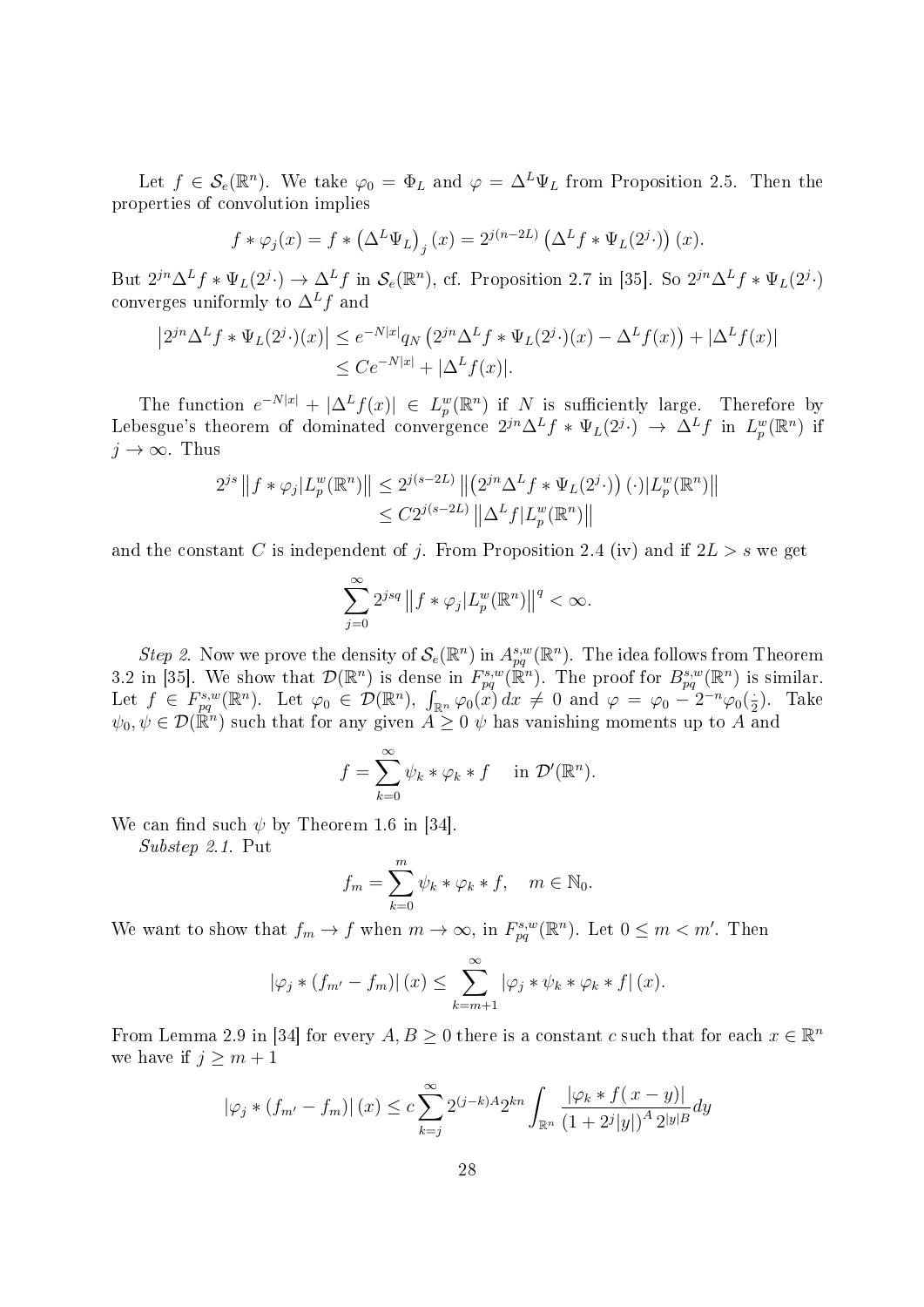and if  $j < m+1$ 

$$
|\varphi_j * (f_{m'} - f_m)| (x) \le c \sum_{k=m+1}^{\infty} 2^{(j-k)A} 2^{kn} \int_{\mathbb{R}^n} \frac{|\varphi_k * f(x - y)|}{(1 + 2^j |y|)^A 2^{|y|B}} dy.
$$

From Lemma 2.10 in [34], Young's inequality  $(q > 1)$  and monotonicity of  $\ell_q$   $(q \leq 1)$  we get

$$
\sum_{j=0}^{\infty} 2^{jsq} |\varphi_j * (f_{m'} - f_m)|^q (x)
$$
\n
$$
\leq c \sum_{j=0}^m \left| \sum_{k=m+1}^{\infty} 2^{(j-k)(A-n+s)} 2^{ks} \left( M^{loc} (|\varphi_k * f|)(x) + K_B (|\varphi_k * f|)(x) \right) \right|^q + c \sum_{j=m+1}^{\infty} \left| \sum_{k=j}^{\infty} 2^{(j-k)(A-n+s)} 2^{ks} \left( M^{loc} (|\varphi_k * f|)(x) + K_B (|\varphi_k * f|)(x) \right) \right|^q
$$
\n
$$
\leq \sum_{k=m+1}^{\infty} 2^{ksq} |M^{loc} (|\varphi_k * f|)(x) + K_B (|\varphi_k * f|)(x)|^q
$$

for  $A - n + s > 0$ .

Lemma 2.2 gives

$$
||f_{m'} - f_m|F_{pq}^{s,w}(\mathbb{R}^n)|| \le \left\| \left( \sum_{j=m+1}^{\infty} 2^{jsq} |\varphi_j * f|^q \right)^{1/q} |L_p^w(\mathbb{R}^n)| \right\|.
$$

By Lebesgue's theorem of dominated convergence  $\{f_m\}$  is a Cauchy sequence in  $F_{pq}^{s,w}(\mathbb{R}^n)$ . So there is some limit element  $\tilde{f} \in F^{s,w}_{pq}(\mathbb{R}^n)$ . From the first step we get  $f_m \to \tilde{f}$  in  $\mathcal{S}'_e(\mathbb{R}^n)$ . But from Theorem 1.6 in [34] we have  $f_m \to f$  in  $\mathcal{S}'_{e}(\mathbb{R}^n)$ . Thus  $f = \tilde{f}$ .

Substep 2.2. Let  $\psi \in C^{\infty}(\mathbb{R}^n)$  such that  $\psi(x) = 1$  for  $|x| \leq 1$  and  $\psi(x) = 0$  for  $|x| \geq 2$ . Let  $\psi_m(x) = \psi(2^{-m}x), m \in \mathbb{N}_0$ . Let  $f \in F_{pq}^{s,w}(\mathbb{R}^n)$  and fix  $k \in \mathbb{N}_0$ . Put  $g = \psi_k * \varphi_k * f$ . Then  $\psi_m g \in \mathcal{D}(\mathbb{R}^n)$ . To prove the density of D we show  $\psi_m g \to g$  when  $m \to \infty$  in  $F^{s,w}_{pq}(\mathbb{R}^n)$ .

From the first step we get

$$
\|\psi_{m'}g - \psi_m g|F_{pq}^{s,w}(\mathbb{R}^n)\| \le c \left\|\Delta^L(\psi_{m'}g - \psi_m g)|L_p^w(\mathbb{R}^n)\right\|
$$
  

$$
\le \tilde{c} \sum_{0 \le |\gamma| \le 2L} \left( \left( \int_{|x| \ge 2^m} |D^\gamma g(x)|^p w(x) dx \right)^{1/p} + \sum_{0 < |\beta| \le 2L} 2^{-m|\beta|} ||D^\gamma g| L_p^w(\mathbb{R}^n)|| \right),
$$

where  $0 \leq m < m'$  and  $2L > s$ . Using inequalities from Substep 2.1 and from  $\psi \in \mathcal{S}_e$  we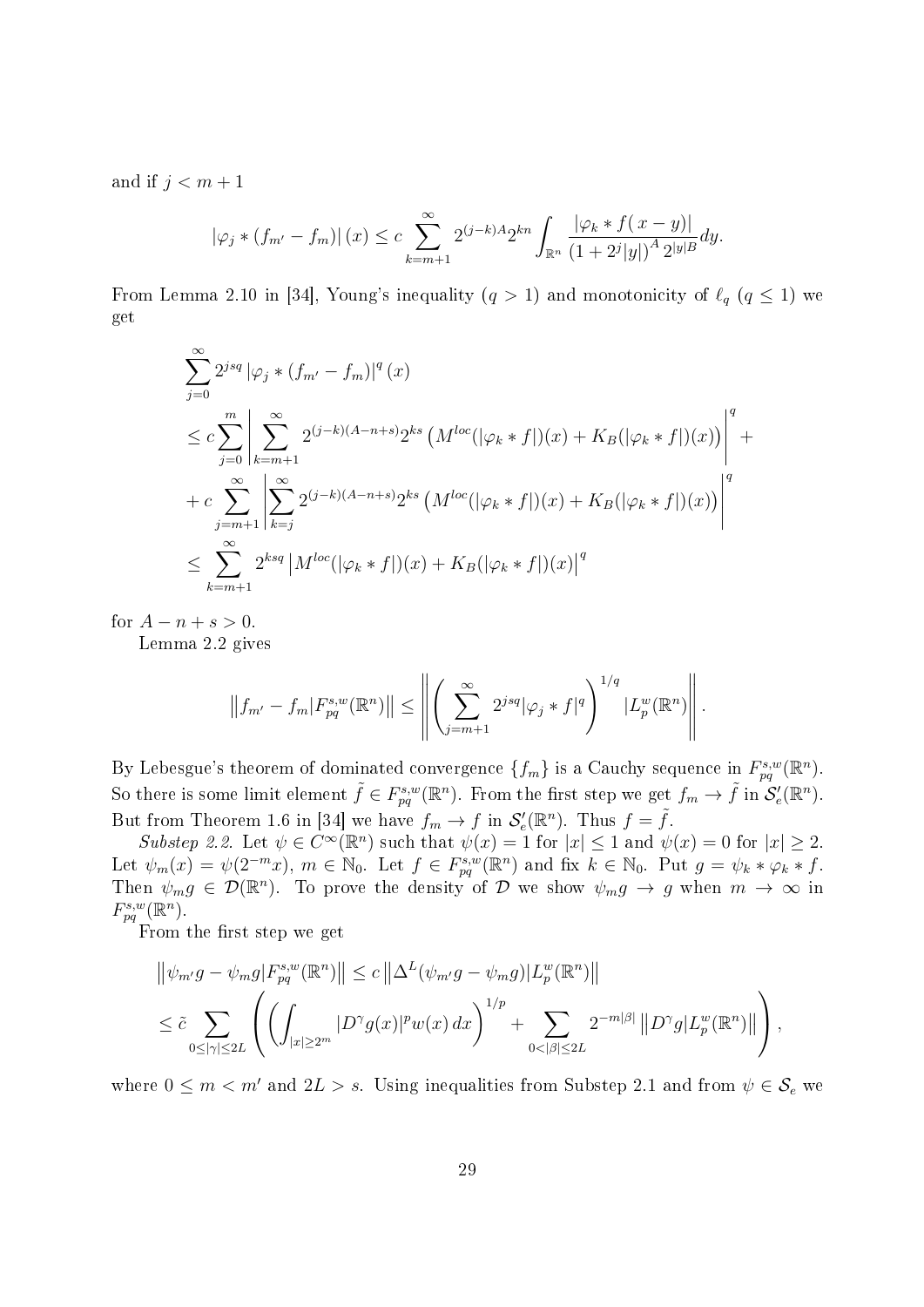get

$$
\|D^{\gamma}g|L_p^w(\mathbb{R}^n)\| = \|D^{\gamma}\psi_k * \varphi_k * f|L_p^w(\mathbb{R}^n)\|
$$
  
\n
$$
\leq \left(\int_{\mathbb{R}^n} \left(\int_{\mathbb{R}^n} |D^{\gamma}\psi_k(y)| |\varphi_k * f(x - y)| dy\right)^p w(x) dx\right)^{1/p}
$$
  
\n
$$
\leq c \left(\int_{\mathbb{R}^n} \left(\int_{\mathbb{R}^n} |D^{\gamma}\psi_k(y)| (1 + |y|)^L 2^{|y|L} \frac{|\varphi_k * f(x - y)|}{(1 + |y|)^L 2^{|y|L}} dy\right)^p w(x) dx\right)^{1/p}
$$
  
\n
$$
\leq c \left(\int_{\mathbb{R}^n} \left(\int_{\mathbb{R}^n} q_{2L}(\psi) \frac{|\varphi_k * f(x - y)|}{(1 + |y|)^L 2^{|y|L}} dy\right)^p w(x) dx\right)^{1/p}
$$
  
\n
$$
\leq \tilde{c} \left(\int_{\mathbb{R}^n} \left(M^{loc}(|\varphi_k * f|) + K_L(|\varphi_k * f|)\right)^p w(x) dx\right)^{1/p}
$$
  
\n
$$
\leq \tilde{c} \left(\int_{\mathbb{R}^n} |\varphi_k * f|^p w(x) dx\right)^{1/p} \leq \tilde{c} \|f|F_{pq}^{s,w}(\mathbb{R}^n)\|.
$$

With the same argumentation as in the conclusion of Substep 2.1 we get that  $\{\psi_m\}$  is a Cauchy sequence in  $F_{pq}^{s,w}(\mathbb{R}^n)$ . From Proposition 2.8 in [35] we get the result.

 $\Box$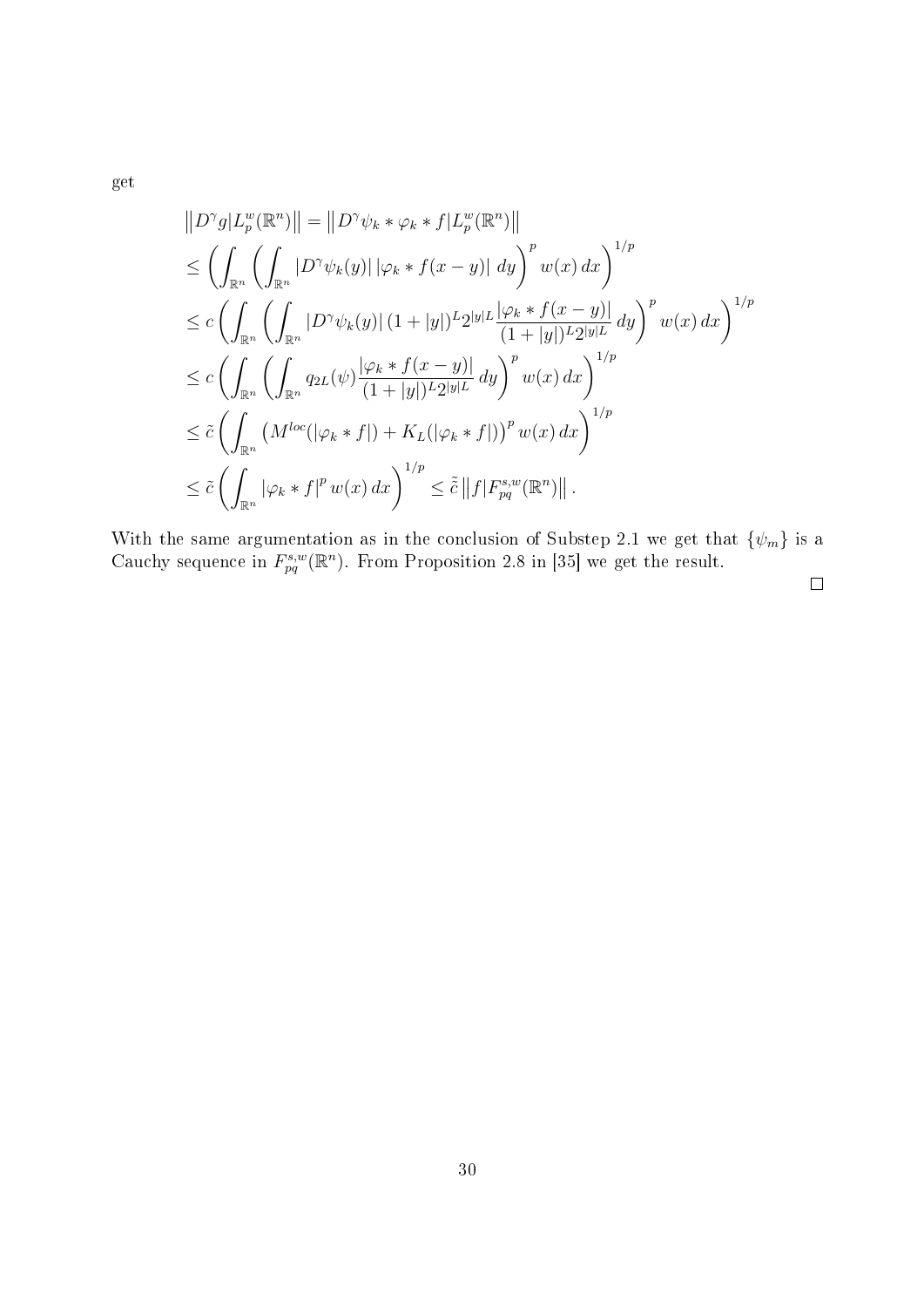### Chapter 3

# Local means and Daubechies wavelet bases in function spaces with  ${\cal A}_p^{loc}$ weights

#### 3.1 Local means and wavelet bases in weighted spaces

In this section we follow the main idea of H. Triebel from [44], that Daubechies wavelets can serve both as atoms and kernels of local means. So, first we recall the atomic decomposition of function spaces with the local Muckenhoupt weights due to Izuki and Sawano, cf. [23], also [24]. Then we introduce local means and prove characterizations of function spaces. Our approach to wavelet decomposition is more direct than this one presented in [24] since we avoid some density arguments.

#### 3.1.1 Atomic decomposition

All results of this section come from [23].

First we define atoms, which are smooth (to some order  $K$ ) functions, which satisfy moment condition up to some L.

**Definition 3.1.** Let  $s \in \mathbb{R}$ ,  $0 < p < \infty$ ,  $K, L \in \mathbb{N}_0$  and  $d \geq 1$ . Then  $C^K$ -functions  $a_{jm} : \mathbb{R}^n \mapsto \mathbb{C}$  with  $j \in \mathbb{N}_0$ ,  $m \in \mathbb{Z}^n$ , are called  $(s, p)$ -atoms if

$$
supp a_{jm} \subset dQ_{jm}, \quad j \in \mathbb{N}_0, \quad m \in \mathbb{Z}^n,
$$

and there exist all (classical) derivatives  $D^{\alpha} a_{jm} \in C(\mathbb{R}^n)$  with  $|\alpha| \leq K$  such that

$$
|D^{\alpha}a_{jm}(x)| \le 2^{-j(s-\frac{n}{p})+j|\alpha|}, \quad |\alpha| \le K, \ j \in \mathbb{N}_0, \ m \in \mathbb{Z}^n,
$$
 (3.1.1)

and

$$
\int_{\mathbb{R}^n} x^{\beta} a_{jm}(x) dx = 0, \quad |\beta| < L, \ j \in \mathbb{N}, \ m \in \mathbb{Z}^n. \tag{3.1.2}
$$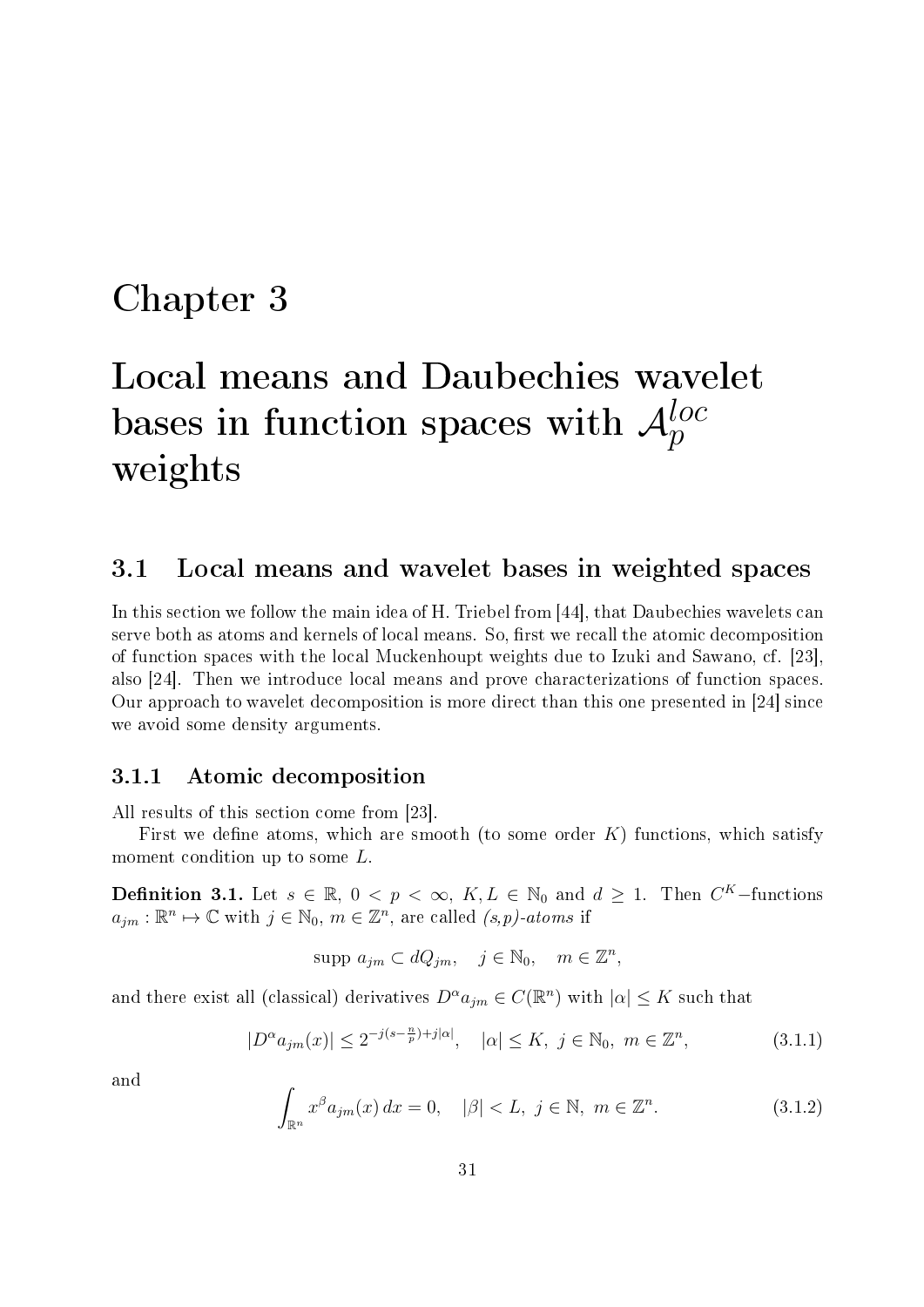Remark 3.1. Please note that the last condition is omitted if  $j = 0$ .

In connection with atoms and function spaces we always have sequence spaces for sequences of coefficients, which will appear in atomic decompositions.

**Definition 3.2.** Let  $0 < p < \infty$ ,  $0 < q \leq \infty$  and  $w \in \mathcal{A}_{\infty}^{loc}$ . Then  $b_{pq}^w$  is a collection of all sequences

$$
\lambda = \{\lambda_{jm} \in \mathbb{C} : j \in \mathbb{N}_0, m \in \mathbb{Z}^n\}
$$
\n(3.1.3)

such that

$$
\left\| \lambda |b^w_{pq} \right\| = \left\| \left\{ \sum_{m \in \mathbb{Z}^n} \lambda_{jm} \chi_{jm}^{(p)} \right\}_{j \in \mathbb{N}_0} | \bar{\ell}_q(L_p^w(\mathbb{R}^n)) \right\| < \infty,
$$

and let  $0 < p < \infty$ ,  $0 < q \le \infty$  or  $p = q = \infty$  then  $f_{p,q}^w$  is a collection of all sequences  $\lambda$ according to (3.1.3) such that

$$
||\lambda|f^w_{p,q}||=\left\|\left\{\sum_{m\in\mathbb{Z}^n}\lambda_{jm}\chi_{jm}^{(p)}\right\}_{j\in\mathbb{N}_0}|L_p^w(\bar{\ell}_q,\mathbb{R}^n)\right\|<\infty,
$$

where  $\chi_{jm}^{(p)} = 2^{\frac{jn}{p}} \chi_{Q_{jm}}$ . Once more we use the notation  $a_{pq}^w$ .

Izuki and Sawano proved in [23] that distributions from  $B^{s,w}_{pq}(\mathbb{R}^n)$  and  $F^{s,w}_{pq}(\mathbb{R}^n)$  admit atomic decompositions, cf. also [24].

For  $w \in \mathcal{A}_{\infty}^{loc}$  let us define

$$
\sigma_p(w) = n \left( \frac{r_w}{\min(p, r_w)} - 1 \right) + (r_w - 1)n,
$$

$$
\sigma_q = \frac{n}{\min(1, q)} - n
$$

and

$$
\sigma_{pq}(w) = \max(\sigma_p(w), \sigma_q).
$$

**Theorem 3.1** (Izuki, Sawano). Let  $0 < p < \infty$ ,  $0 < q \le \infty$ ,  $s \in \mathbb{R}$  and  $w \in \mathcal{A}_{\infty}^{loc}$ . Let  $K, L \in \mathbb{Z}$  satisfy

$$
K \ge (1 + [s])_+ \quad and \quad L \ge \max(-1, [\sigma_p(w) - s])
$$

when  $A_{pq}^{s,w}(\mathbb{R}^n)$  denotes  $B_{pq}^{s,w}(\mathbb{R}^n)$  and

$$
K \ge (1 + [s])_+ \quad and \quad L \ge \max(-1, [\sigma_{pq}(w) - s])
$$

when  $A_{pq}^{s,w}(\mathbb{R}^n)$  denotes  $F_{pq}^{s,w}(\mathbb{R}^n)$ . Let  $f \in A_{pq}^{s,w}(\mathbb{R}^n)$ . Then there exists a sequence of  $(s, p)$ -atoms  $\{a_{jm}\}_{j \in \mathbb{N}_0, m \in \mathbb{Z}^n}$  and  $\lambda \in a_{pq}^w$  such that

$$
f = \sum_{j=0}^{\infty} \sum_{m \in \mathbb{Z}^n} \lambda_{jm} a_{jm} \quad \text{and} \quad ||\lambda| a_{pq}^w || \le c ||f| A_{pq}^{s,w}(\mathbb{R}^n) ||
$$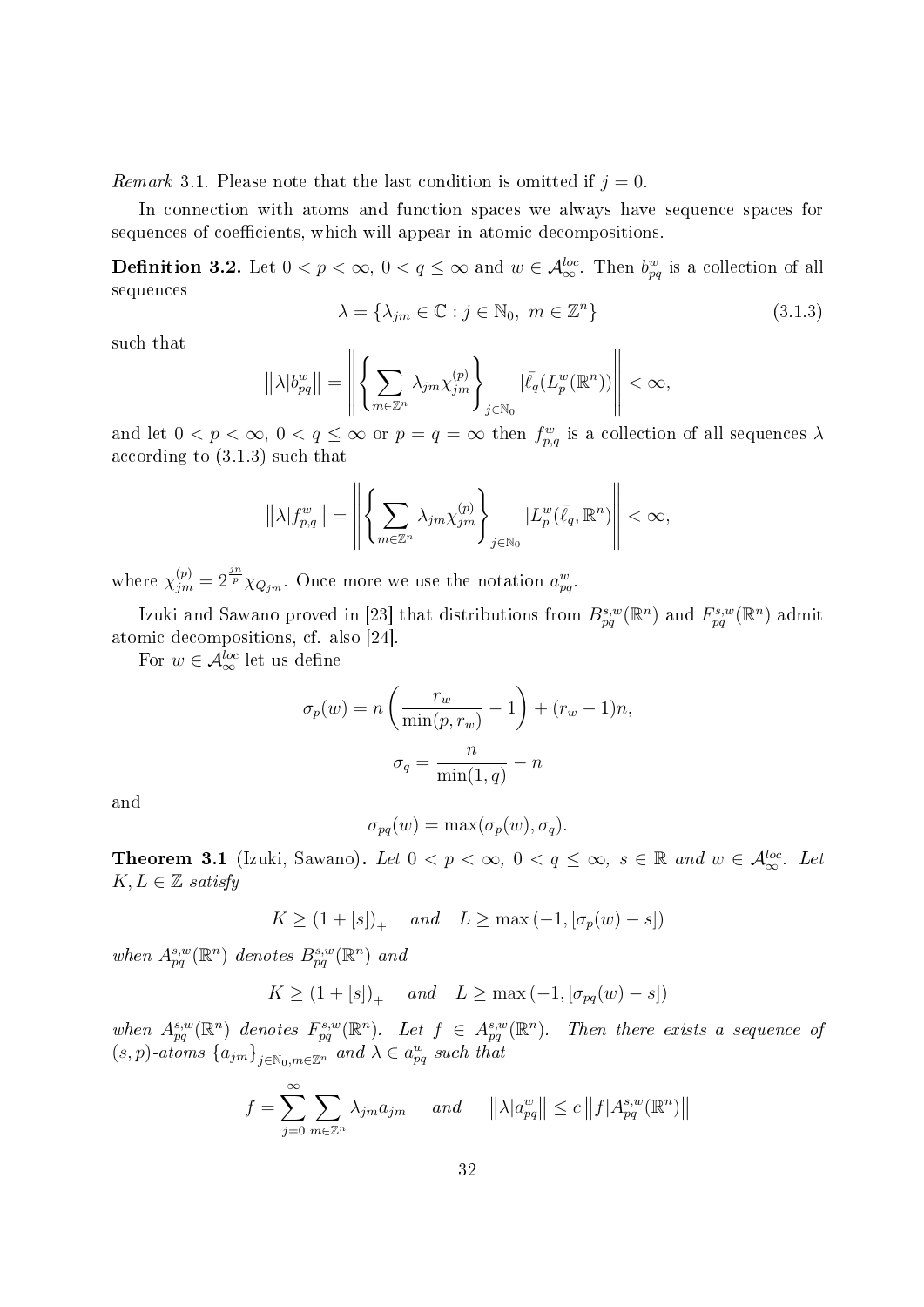with convergence in  $\mathcal{S}'_e(\mathbb{R}^n)$ . Conversely, let  $\{a_{jm}\}_{j\in\mathbb{N}_0,m\in\mathbb{Z}^n}$  be a sequence of  $(s, p)$ -atoms and  $\lambda \in a_{pq}^w$ . Then the series

$$
f=\sum_{j=0}^\infty\sum_{m\in\mathbb{Z}^n}\lambda_{jm}a_{jm}
$$

converges in  $\mathcal{S}'_e(\mathbb{R}^n)$  and belongs to  $A^{s,w}_{pq}(\mathbb{R}^n)$  and

$$
||f|A_{pq}^{s,w}(\mathbb{R}^n)|| \leq c ||\lambda|a_{pq}^w||.
$$

#### 3.1.2 Characterization by local means

First let us define kernels of local means.

**Definition 3.3.** Let  $A, B \in \mathbb{N}_0$  and  $C > 0$ . Then  $C^A$ -functions  $k_{jm} : \mathbb{R}^n \mapsto \mathbb{C}$  with  $j \in \mathbb{N}_0, m \in \mathbb{Z}^n$ , are called *kernels* if

$$
supp k_{jm} \subset CQ_{jm}, \quad j \in \mathbb{N}_0, \quad m \in \mathbb{Z}^n,
$$

there exist all (classical) derivatives  $D^{\alpha} k_{jm} \in C(\mathbb{R}^n)$  with  $|\alpha| \leq A$  such that

$$
|D^{\alpha}k_{jm}(x)| \le 2^{jn+j|\alpha|}, \quad |\alpha| \le A, \ j \in \mathbb{N}_0, \ m \in \mathbb{Z}^n,
$$
 (3.1.4)

and

$$
\int_{\mathbb{R}^n} x^{\beta} k_{jm}(x) dx = 0, \quad |\beta| < B, \ j \in \mathbb{N}, \ m \in \mathbb{Z}^n. \tag{3.1.5}
$$

Since the kernels have finite smoothness we will work with distributions of finite order.

Let us consider a set  $C_K^m(\mathbb{R}^n)$  of functions  $\varphi$  in  $C^m(\mathbb{R}^n)$  such that  $supp \varphi \subset K$ , where  $K\subset\mathbb{R}^n$  is compact and a set  $C_0^m(\mathbb{R}^n)$  consists of functions belonging to  $C^m(\mathbb{R}^n)$  with compact support.

**Definition 3.4.** A distribution  $f \in \mathcal{D}'(\mathbb{R}^n)$  is of order  $m, m \in \mathbb{N}_0$ , if for every compact  $K \subset \mathbb{R}^n$  there exists a constant c such that

$$
|f(\varphi)| \leq c \sum_{|\alpha| \leq m} \sup_{x \in K} |D^{\alpha} \varphi(x)| \quad \text{ for every } \varphi \in C_0^{\infty}(\mathbb{R}^n).
$$

We denote the set of all distributions of order m by  $\mathcal{D}'_m(\mathbb{R}^n)$ .

Distributions of finite order can be identified with continuous linear functionals on  $C_0^m(\mathbb{R}^n)$ .

**Theorem 3.2.** If  $f \in \mathcal{D}'_m(\mathbb{R}^n)$  then f can be extended to a continuous linear functional on  $C_0^m(\mathbb{R}^n)$ , moreover  $(C_0^m(\mathbb{R}^n))' = \mathcal{D}'_m(\mathbb{R}^n)$ .

The proof of the above theorem can be found in [22], Theorem 2.1.6.

Now we can define local means as dual pairing with with distributions of finite order.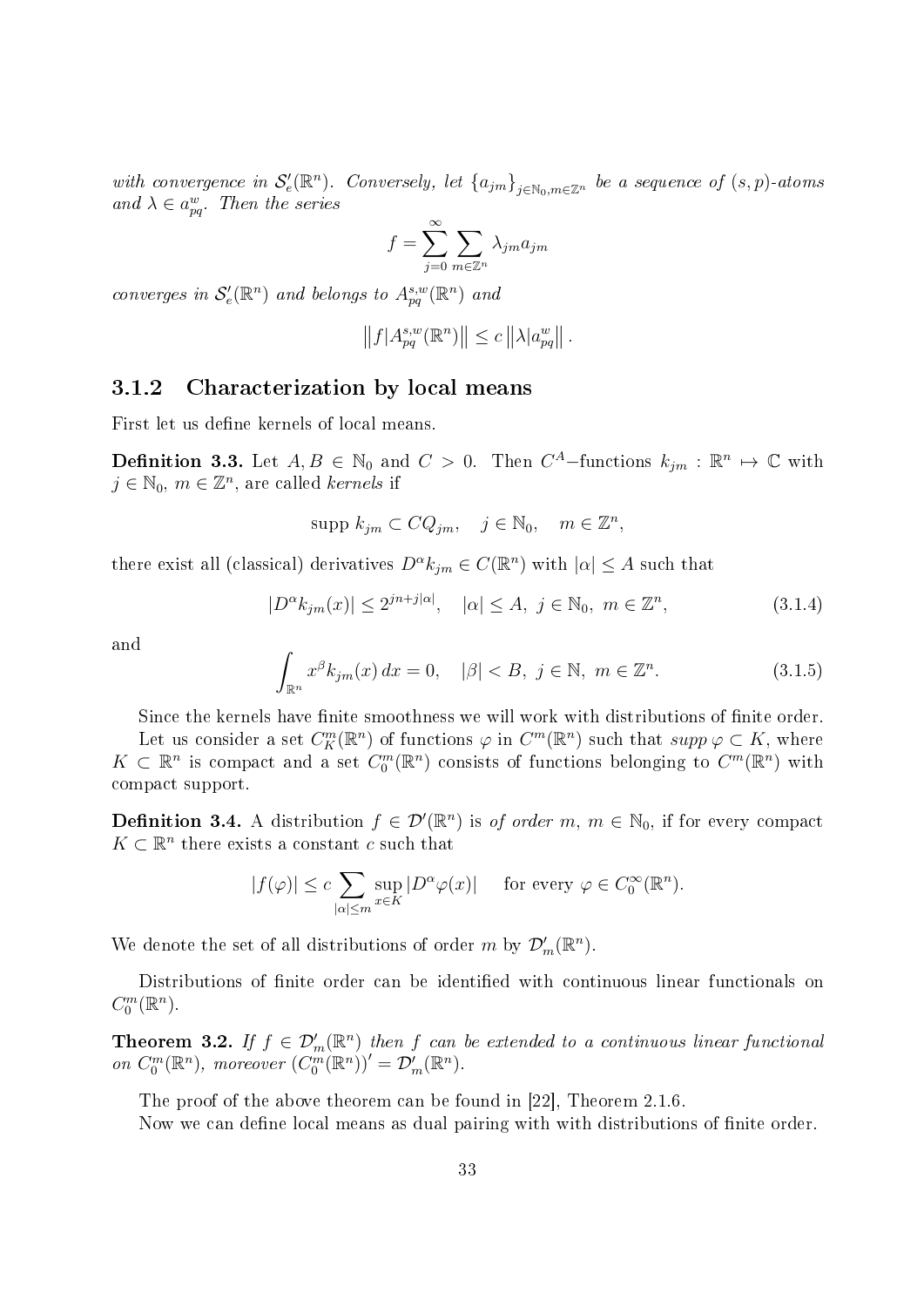**Definition 3.5.** Let  $f \in \mathcal{D}'_A(\mathbb{R}^n) \cap \mathcal{S}'_e(\mathbb{R}^n)$ . Let  $k_{jm}$  be kernels according to Definition 3.3 (with the same constant  $A$ ). Then

$$
k_{jm}(f) = \langle f, k_{jm} \rangle = \int_{\mathbb{R}^n} k_{jm}(y) f(y) dy, \quad j \in \mathbb{N}_0, \ m \in \mathbb{Z}^n,
$$
 (3.1.6)

are called local means. Furthermore we put,

$$
k(f) = \{k_{jm}(f) : j \in \mathbb{N}_0, m \in \mathbb{Z}^n\}.
$$
\n(3.1.7)

As in section devoted to atoms (Definition 3.2) we define sequence spaces now related to local means.

**Definition 3.6.** Let  $s \in \mathbb{R}$ ,  $0 < p < \infty$ ,  $0 < q \leq \infty$  and  $w \in \mathcal{A}_{\infty}^{loc}$ . Then  $\bar{b}_{pq}^{s,w}$  is a collection of all sequences  $\lambda$  according to (3.1.3) such that

$$
\left\| \lambda |\bar{b}_{pq}^{s,w} \right\| = \left( \sum_{j=0}^{\infty} 2^{j(s-\frac{n}{p})q} \left( \int_{\mathbb{R}^n} \left| \sum_{m \in \mathbb{Z}^n} \lambda_{jm} \chi_{jm}^{(p)}(x) \right|^p w(x) \, dx \right)^{q/p} \right)^{1/q}
$$

and  $\bar{f}_{p,q}^{s,w}$  is a collection of all sequences  $\lambda$  according to (3.1.3) such that

$$
\left\|\lambda|\bar{f}_{p,q}^{s,w}\right\| = \left\|\left(\sum_{j=0}^{\infty}\sum_{m\in\mathbb{Z}^n}2^{jsq}\left|\lambda_{jm}\chi_{jm}\right|^{q}\right)^{1/q}|L_p^w(\mathbb{R}^n)\right\| < \infty
$$

The following lemma and corollary give us the conditions on the function spaces to consist of distributions of finite order.

**Lemma 3.1.** Let  $s \in \mathbb{R}$ ,  $0 < p < \infty$  and  $w \in \mathcal{A}_{\infty}^{loc}$ . Then  $B_{pp}^{s,w}(\mathbb{R}^n) \subset \mathcal{D}'_l(\mathbb{R}^n)$  for any  $l \geq \max(0, \left[-s + \frac{nr_w}{p} - \frac{n}{p}\right])$  $\frac{n}{p}]+1$ ).

*Proof.* Let  $f \in B_{pp}^{s,w}(\mathbb{R}^n)$ . From the atomic decomposition we have

$$
f = \sum_{j,m} \lambda_{jm} a_{jm}
$$

and  $\lambda_{jm} \in b^w_{pp}$ , with convergence in  $\mathcal{D}'(\mathbb{R}^n)$ . It means, that we can approximate f by functions  $f_k = \sum_{j \le k, |m| \le k} \lambda_{jm} a_{jm}$ , i.e.  $f = \lim_{k \to \infty} f_k$  in  $\mathcal{D}'(\mathbb{R}^n)$ , that is

$$
f(\varphi) = \lim_{k \to \infty} f_k(\varphi)
$$

for all  $\varphi \in C_0^{\infty}(\mathbb{R}^n)$ .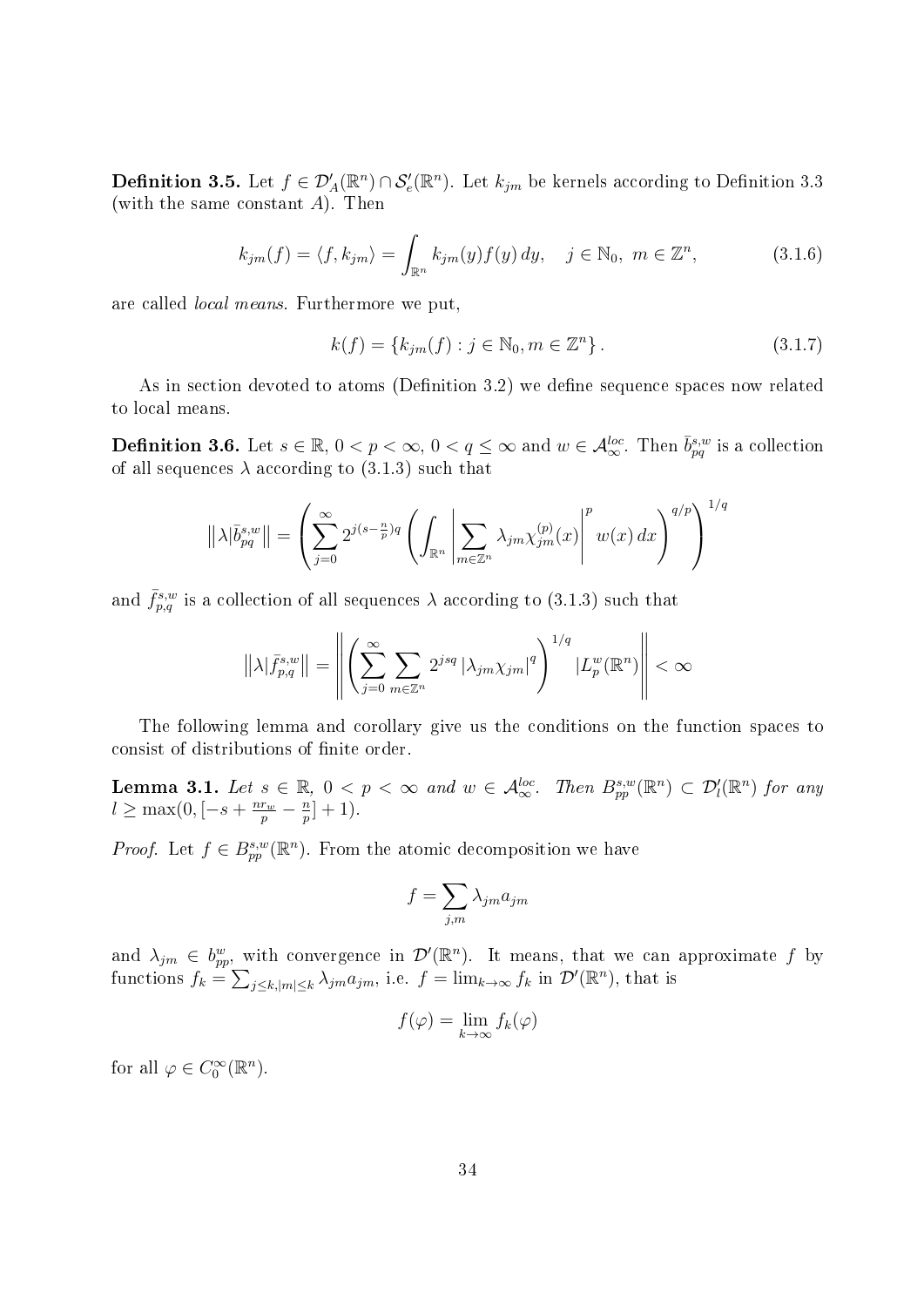For  $p > 1$  from Hölder's inequality we have

$$
|f_k(\varphi)| = \left| \sum_{j, |m| \le k} \lambda_{jm} a_{jm}(\varphi) \right| \le \sum_{j, |m| \le k} |\lambda_{jm}| \left| \int_{\mathbb{R}^n} a_{jm}(x) \varphi(x) dx \right|
$$
  

$$
\le \left( \sum_{j, |m| \le k} 2^{jn} |\lambda_{jm}|^p w(Q_{jm}) \right)^{\frac{1}{p}} \left( \sum_{j, |m| \le k} 2^{-\frac{inp'}{p}} w^{-\frac{p'}{p}} (Q_{jm}) \left| \int_{\mathbb{R}^n} a_{jm}(x) \varphi(x) dx \right|^{p'} \right)^{\frac{1}{p'}}
$$

Since  $\lambda \in b_{pp}^w$ , we have

$$
\sum_{j=0}^{\infty} \sum_{m \in \mathbb{Z}^n} 2^{jn} |\lambda_{jm}|^p w(Q_{jm}) < \infty.
$$
 (3.1.8)

From  $|a_{jm}(x)| \leq 2^{-j(s-\frac{n}{p})}$  we get

$$
\left| \int_{\mathbb{R}^n} a_{jm}(x) \varphi(x) \, dx \right|^{p'} \leq c \left| Q_{jm} \right|^{p'} 2^{-j(s-\frac{n}{p})p'} \sup_x |\varphi(x)|^{p'} \leq c 2^{-j(s-\frac{n}{p})p'-jnp'} \sup_x |\varphi(x)|^{p'}.
$$

Let supp  $\varphi \subset K$ , where K is a compact subset in  $\mathbb{R}^n$ . If  $Q_{jm} \subset Q_{0,l}$  then from Lemma 2.3 we have

$$
w^{-p'/p}(Q_{jm}) \le cw^{-p'/p}(Q_{0,l})2^{j n u p'/p}, \qquad (3.1.9)
$$

since  $w \in \mathcal{A}_u^{loc}$  for some  $r_w < u < \infty$ . So

$$
\sum_{m:Q_{jm}\cap K\neq\emptyset,|m|\leq k} w^{-\frac{p'}{p}}(Q_{jm}) \leq 2^{jnu\frac{p'}{p}+jn} \sum_{l:Q_{0,l}\cap K\neq\emptyset} w(Q_{0,l})^{-\frac{p'}{p}}.
$$
 (3.1.10)

Now we can keep on estimating

$$
\sum_{j,|m| \leq k} 2^{-jnp'/p} w^{-p'/p} (Q_{jm}) \left| \int_{\mathbb{R}^n} a_{jm}(x) \varphi(x) dx \right|^{p'} \n\leq c \sum_{j,|m| \leq k} 2^{-j(s+n)p'} \sup_{x \in \mathbb{R}^n} |\varphi(x)|^{p'} w (Q_{jm})^{-\frac{p'}{p}} \n\leq c \sum_{j \leq k,l: Q_{0,l} \cap K \neq \emptyset} 2^{-j(s+n)p'} 2^{jnu \frac{p'}{p} + jn} \sup_{x \in K} |\varphi(x)|^{p'} w (Q_{0,l})^{-\frac{p'}{p}} \n\leq C_K \sup_{x \in K} |\varphi(x)|^{p'} \sum_{j \in \mathbb{N}_0} 2^{-j(s-\frac{nu}{p} + \frac{n}{p})p'}.
$$

For  $s > \frac{nu}{p} - \frac{n}{p}$  $\frac{n}{p}$  we have

$$
|f_k(\varphi)| \leq C_K \sup_{x \in K} |\varphi(x)|,
$$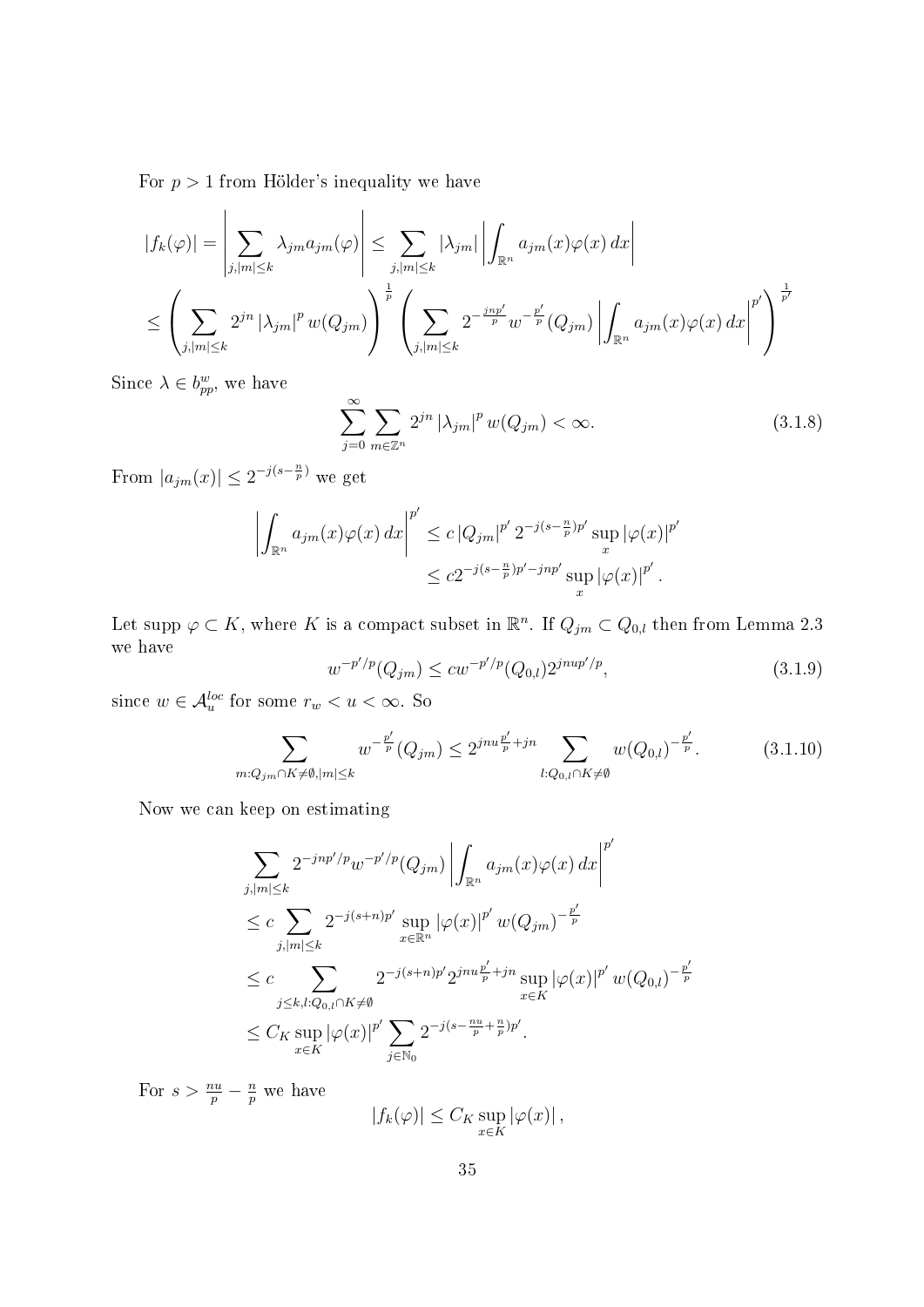where  $C_K$  depends only on  $K.$  Hence

$$
|f(\varphi)| \leq C_K \sup_{x \in K} |\varphi(x)|.
$$

So f is a distribution of order 0 if  $s > \frac{nu}{p} - \frac{n}{p}$  $\frac{n}{p}$ . Now let  $s \leq \frac{nu}{p} - \frac{n}{p}$  $\frac{n}{p}$  and  $l > -s + \frac{nu}{p} - \frac{n}{p}$  $\frac{n}{p}$  . Using the Taylor expansion of  $\varphi$  and the moment conditions if  $j > 0$  we get

$$
\left| \int_{\mathbb{R}^n} a_{jm}(x) \varphi(x) dx \right|
$$
  
=  $c \left| \int_{\mathbb{R}^n} a_{jm}(x) \sum_{|\alpha|=l} D^{\alpha} \varphi(x_0 + \Theta(x - x_0))(x - x_0)^{\alpha} dx \right|$  (3.1.11)  
 $\leq c 2^{-j(l+s-\frac{n}{p}+n)} \sum_{|\alpha|=l} \sup_{x \in \mathbb{R}^n} |D^{\alpha} \varphi(x)|.$ 

Summing over  $j, |m| \leq k$ , we get from  $(3.1.11)$  and  $(3.1.9)$ 

$$
\sum_{j,m} 2^{-jnp'/p} w^{-\frac{p'}{p}} (Q_{jm}) \left| \int_{\mathbb{R}^n} a_{jm}(x) \varphi(x) dx \right|^{p'}
$$
  

$$
\leq c_K \sum_{j \in \mathbb{N}_0} 2^{-j(l+s-\frac{nu}{p}+\frac{n}{p})p'} \left( \sum_{|\alpha|=l} \sup_{x \in K} |D^{\alpha} \varphi(x)| \right)^{p'}.
$$

Incorporating the term with  $j = 0$  we get

$$
|f_k(\varphi)| \le c_K \sum_{|\alpha| \le l} \sup_{x \in K} |D^{\alpha} \varphi(x)|.
$$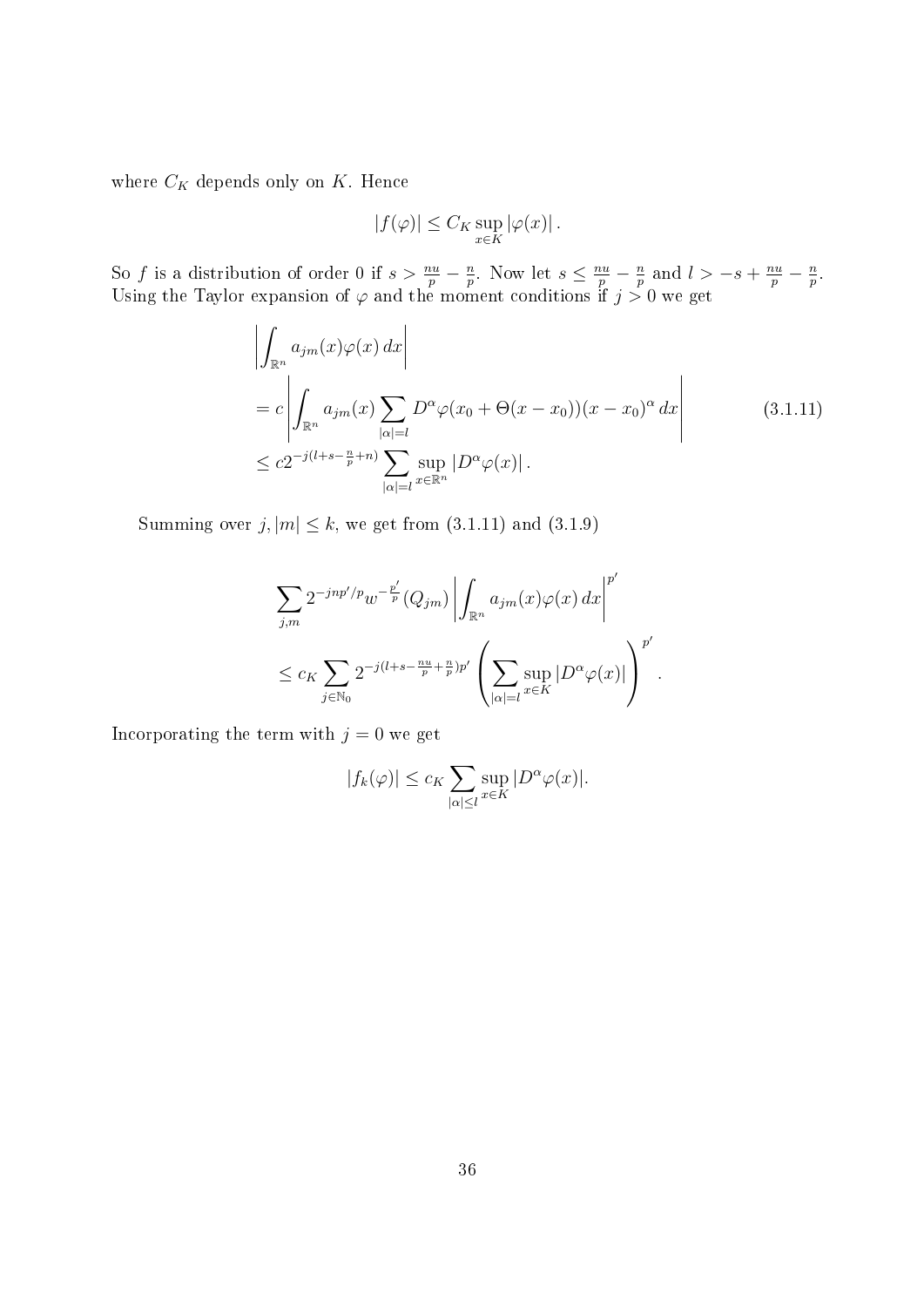For  $0 < p \leq 1$  we have an estimate

$$
\begin{split} |f_k(\varphi)|&=\left|\sum_{j,|m|\leq k}\lambda_{jm}a_{jm}(\varphi)\right|\\ &\leq \left(\sum_{\substack{j,|m|\leq k\\ Q_{jm}\cap K\neq \emptyset}}|\lambda_{jm}|^p\left|\int_{\mathbb{R}^n}a_{jm}(x)\varphi(x)\,dx\right|^p\right)^{\frac{1}{p}}\\ &\leq \left(\sum_{\substack{j,|m|\leq k\\ Q_{jm}\cap K\neq \emptyset}}2^{jn}|\lambda_{jm}|^pw(Q_{jm})\sup_{x\in K}|\varphi(x)|^p\left|Q_{jm}|^pw^{-1}(Q_{jm})2^{-j(s-\frac{n}{p})p}2^{-jn}\right|^{\frac{1}{p}}\\ &\leq \sup_{x\in K}|\varphi(x)|\sup_{\substack{j,|m|\leq k\\ Q_{jm}\cap K\neq \emptyset}}2^{-j(s+n)}w^{-\frac{1}{p}}(Q_{jm})\left(\sum_{\substack{j,|m|\leq k\\ Q_{jm}\cap K\neq \emptyset}}2^{jn}|\lambda_{jm}|^pw(Q_{jm})\right)^{1/p}. \end{split}
$$

Using the fact that  $\lambda \in b_{pp}^w$  we get

$$
|f_k(\varphi)| \le C \sup_{x \in K} |\varphi(x)| \sup_{j, |m| \le k, Q_{jm} \cap K \ne \emptyset} 2^{-j(s+n)} w^{-\frac{1}{p}}(Q_{jm}).
$$

In the same manner as in  $(3.1.9)$  we can see that

$$
|f_k(\varphi)| \le C \sup_{x \in K} |\varphi(x)| \sup_{j,l,Q_{0,l} \cap K \neq \emptyset} 2^{-j(s+n)} 2^{jnu/p} w^{-\frac{1}{p}}(Q_{0,l})
$$
  

$$
\le C(K) \sup_{x \in K} |\varphi(x)| \sup_{j \in \mathbb{N}_0} 2^{-j(s-\frac{nu}{p}+n)}.
$$

For  $s > nu/p - n$  we have

$$
|f_k(\varphi)| \leq C \sup_{x \in K} |\varphi(x)|.
$$

For  $s \leq nu/p - n$  and  $l > -s + nu/p - n$  using the above estimations and the same inequalities as in (3.1.11) we get

$$
|f_k(\varphi)| \leq \left(\sum_{j,|m| \leq k} |\lambda_{jm}|^p \left| \int_{\mathbb{R}^n} a_{jm}(x)\varphi(x) dx \right|^p \right)^{1/p}
$$
  

$$
\leq \sum_{|\alpha|=l} \sup_{x \in K} |D^{\alpha}\varphi(x)| \sup_{j,|m| \leq k, K \cap Q_{jm} \neq \emptyset} 2^{-j(l+s+n)} w^{-1/p} (Q_{jm})
$$
  

$$
\leq c_K \sum_{|\alpha|=l} \sup_{x \in K} |D^{\alpha}\varphi(x)| \sup_{j \in \mathbb{N}_0} 2^{-j(l+s+n-nu/p)}.
$$

So f is a distribution of order l for any  $l \ge \max(0, \left[-s + \frac{nr_w}{p} - \frac{n}{p}\right])$  $\frac{n}{p}]+1$ ).

 $\Box$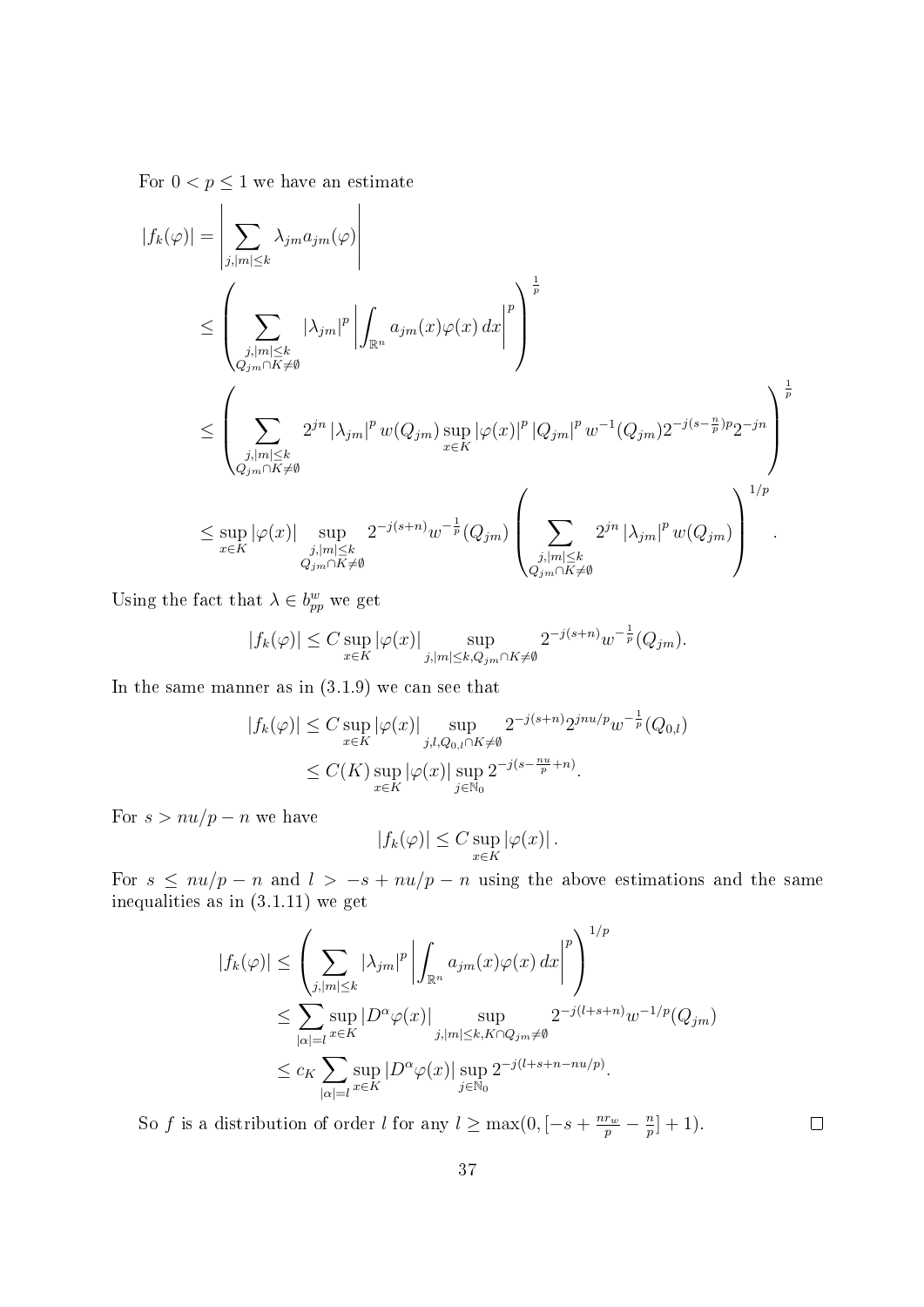**Corollary 3.1.** Let a weight w belong to the class  $\mathcal{A}_{\infty}^{loc}$ . The spaces  $F_{pq}^{s,w}(\mathbb{R}^n)$  and  $B_{pq}^{s,w}(\mathbb{R}^n)$ consist of distributions of finite order l for any  $l \geq \max(0, \left[-s + \frac{nr_w}{p} - \frac{n}{p}\right])$  $\frac{n}{p}]+1$ ).

*Proof.* Let us choose  $s' < s$  such that  $l \ge \max(0, \left[-s' + \frac{nr_w}{p} - \frac{n}{p}\right])$  $\frac{n}{p}]+1$ ). Then by the elementary embeddings and Lemma 3.1 we have

$$
F_{pq}^{s,w}(\mathbb{R}^n) \subset B_{pp}^{s',w}(\mathbb{R}^n) \subset \mathcal{D}'_l(\mathbb{R}^n).
$$

A similar argument works for Besov spaces.

The next theorem gives us the characterization of Besov and Triebel-Lizorkin spaces with  $\mathcal{A}_{\infty}^{loc}$  weights by local means.

**Theorem 3.3.** Let  $0 < p < \infty$ ,  $0 < q \leq \infty$ ,  $s \in \mathbb{R}$ . Assume that  $w \in \mathcal{A}_{\infty}^{loc}$ . Let  $k_{jm}$  be kernels according to Definition 3.3, where  $A, B \in \mathbb{N}_0$  with

$$
A \ge \max\left(0, [-s + \sigma_p(w)], [\frac{nr_w}{p} - \frac{n}{p} - s] + 1\right), \quad B \ge \max(0, [s] + 1),
$$

when  $A^{s,w}_{pq}(\mathbb{R}^n)$  denotes  $B^{s,w}_{pq}(\mathbb{R}^n)$  and

$$
A \ge \max\left(0, [\sigma_{pq}(w) - s], [\frac{nr_w}{p} - \frac{n}{p} - s] + 1\right), \quad B \ge \max(0, [s] + 1),
$$

when  $A_{pq}^{s,w}(\mathbb{R}^n)$  denotes  $F_{pq}^{s,w}(\mathbb{R}^n)$ . Let  $C>0$  be fixed. Let  $k(f)$  be as in (3.1.6) and (3.1.7). Then for some  $c > 0$  and all  $f \in A_{pq}^{s,w}(\mathbb{R}^n)$ ,

$$
||k(f)|\bar{a}_{pq}^{s,w}|| \leq c ||f|A_{pq}^{s,w}(\mathbb{R}^n)||.
$$

*Proof.* We prove the theorem for Besov spaces. The proof for  $F_{pq}^{s,w}$  spaces is similar. The changes are analogous to the changes in unweighted case, cf [44].

Let

$$
f(x) = \sum_{r=0}^{\infty} \sum_{l \in \mathbb{Z}^n} \lambda_{rl} a_{rl}(x), \quad f \in B_{pq}^{s,w}(\mathbb{R}^n),
$$
 (3.1.12)

be an atomic decomposition according to Theorem 3.1 where

$$
K = B \ge \max(0, [s] + 1)
$$
 and  $L = A \ge \max\left(0, [-s + \sigma_p(w)], \left[\frac{nr_w}{p} - \frac{n}{p} - s\right] + 1\right)$ 

For  $j \in \mathbb{N}$  we split  $(3.1.12)$  into the parts

$$
f = f_j + f^j = \sum_{r=0}^j \sum_{l \in \mathbb{Z}^n} \lambda_{rl} a_{rl} + \sum_{r=j+1}^\infty \sum_{l \in \mathbb{Z}^n} \lambda_{rl} a_{rl}
$$

and get

$$
\int_{\mathbb{R}^n} k_{jm}(y) f(y) dy = \int_{\mathbb{R}^n} k_{jm}(y) f_j(y) dy + \int_{\mathbb{R}^n} k_{jm}(y) f^j(y) dy.
$$

 $\Box$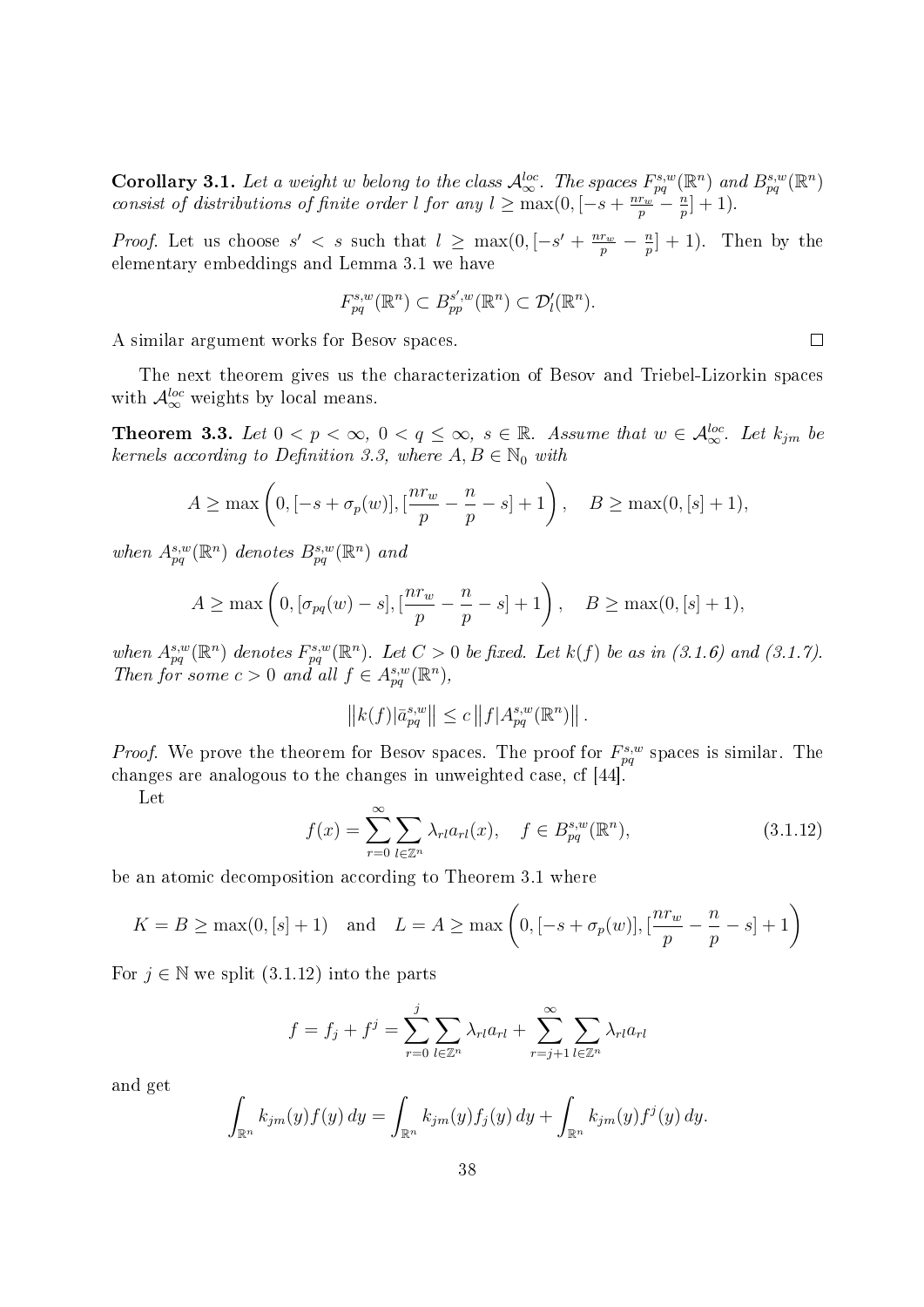Let  $r \leq j$  and  $l \in l_r^j(m)$  where

$$
l_r^j(m) = \{l : CQ_{jm} \cap DQ_{rl} \neq \emptyset\},\,
$$

where  $C, D \in \mathbb{R}$  are positive constants independent of j, r.

By the Taylor expansion of  $a_{rl}$  and properties of atoms (3.1.1) and local means (3.1.5) we have

$$
2^{j(s-\frac{n}{p})}\left|\int_{\mathbb{R}^n} k_{jm}(y)a_{rl}(y) dy\right|
$$
  
\n
$$
\leq c2^{j(s-\frac{n}{p})}\sum_{|\gamma|=B} \sup_x |D^{\gamma}a_{rl}(x)| \int_{\mathbb{R}^n} |k_{jm}(y)| |y - 2^{-j}m|^{B} dy
$$
  
\n
$$
= c2^{(j-r)(s-\frac{n}{p}-B)}.
$$

Thus for any  $\varepsilon > 0$  we have

$$
2^{j(s-\frac{n}{p})p} |k_{jm}(f_j)|^p \le c \sum_{r=0}^j \sum_{l \in l_r^j(m)} |\lambda_{rl}|^p 2^{(j-r)(s-\frac{n}{p}-B+\varepsilon)p}.
$$

Summing over  $m \in \mathbb{Z}^n$  we get

$$
2^{j(s-\frac{n}{p})p} \sum_{m \in \mathbb{Z}^n} |k_{jm}(f_j)|^p \frac{w(Q_{jm})}{|Q_{jm}|} \n\leq c \sum_{r=0}^j 2^{(j-r)(s-\frac{n}{p}-B+\varepsilon)p} \sum_{m \in \mathbb{Z}^n} \sum_{l \in l_r^j(m)} |\lambda_{rl}|^p \frac{w(Q_{jm})}{|Q_{jm}|} \n= c \sum_{r=0}^j 2^{(j-r)(s-\frac{n}{p}-B+\varepsilon)p} \sum_{l \in \mathbb{Z}^n} \sum_{m:l \in l_r^j(m)} |\lambda_{rl}|^p \frac{w(Q_{jm})}{|Q_{jm}|} \n\leq c \sum_{r=0}^j 2^{(j-r)(s-B+\varepsilon)p} \sum_{l \in \mathbb{Z}^n} |\lambda_{rl}|^p \frac{w(Q_{rl})}{|Q_{rl}|}
$$
\n(3.1.13)

where the last inequality is a consequence of the estimate card  $l_r^j(m) \sim 1$ , which follows from the assumption  $r \leq j$ .

Now let  $r > j$ . Using the Taylor expansion of  $k_{jm}$  and moment conditions of atoms (3.1.2) and (3.1.4) we have

$$
2^{j(s-\frac{n}{p})} \left| \int_{\mathbb{R}^n} k_{jm}(y) a_{rl}(y) dy \right|
$$
  
\n
$$
\leq 2^{j(s-\frac{n}{p})} \sum_{|\gamma|=A} \sup_x |D^{\gamma}k_{jm}(x)| \int_{\mathbb{R}^n} |a_{rl}(y)| |y - 2^{-r}l|^{A} dy
$$
  
\n
$$
= c2^{(j-r)(s-\frac{n}{p}+n+A)}.
$$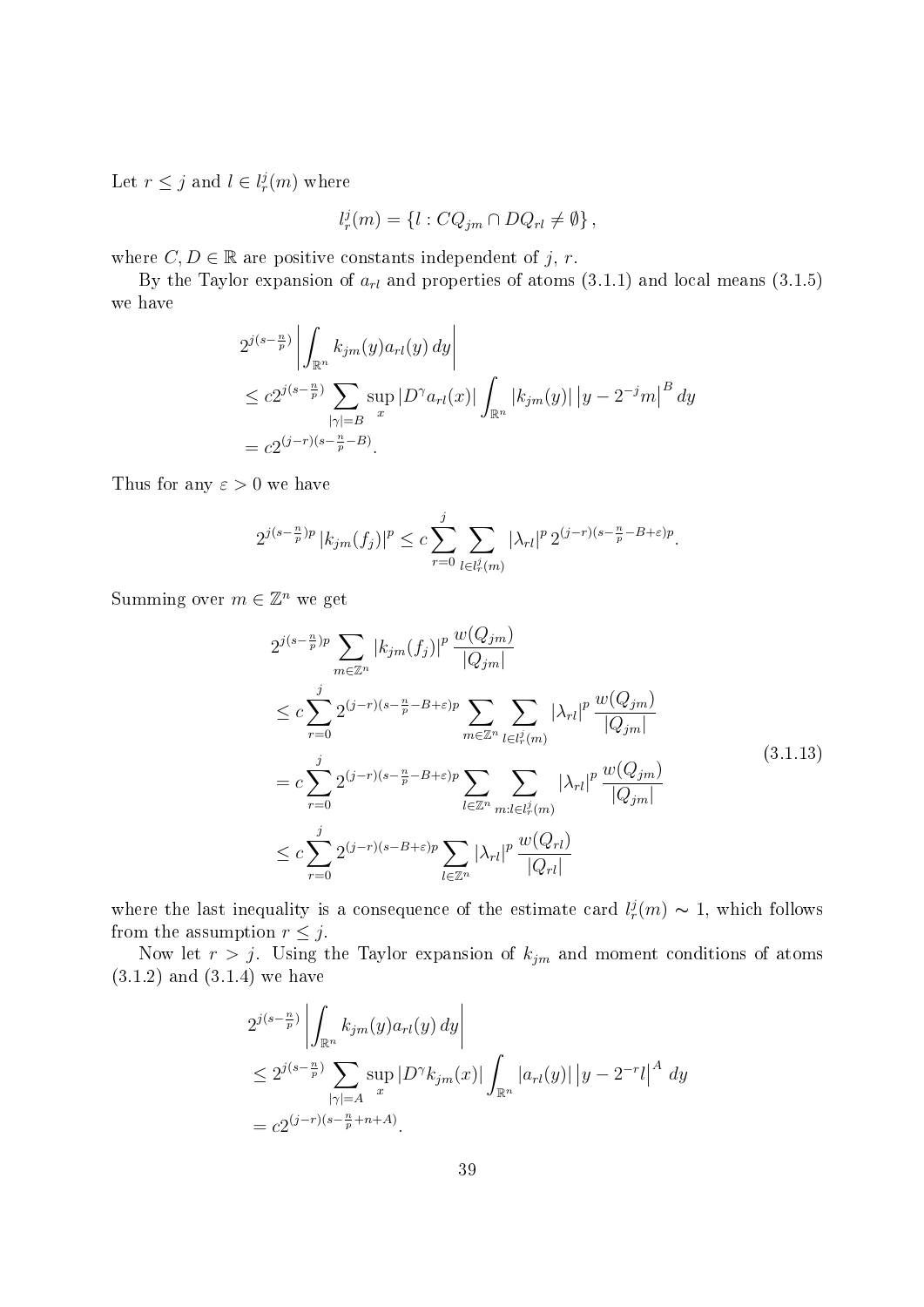Thus for any  $\varepsilon > 0$  we get

$$
2^{j(s-\frac{n}{p})p}\left|\int_{\mathbb{R}^n}k_{jm}(y)f^j(y)\,dy\right|^p\leq c\sum_{r>j}2^{(j-r)(s-\frac{n}{p}+n+A-\varepsilon)p}\left(\sum_{l\in l_r^j(m)}|\lambda_{rl}|\right)^p.
$$

From Hölder's inequality and the estimates card  $l_r^j(m) \sim 2^{n(r-j)}$ 

$$
2^{j(s-\frac{n}{p})p}\left|\int_{\mathbb{R}^n}k_{jm}(y)f^j(y)\,dy\right|^p\leq c\sum_{r>j}2^{(j-r)(s+A-\varepsilon)p}\sum_{l\in l_r^j(m)}|\lambda_{rl}|^p.
$$

Summing over  $m \in \mathbb{Z}^n$ 

$$
2^{j(s-\frac{n}{p})p} \sum_{m \in \mathbb{Z}^n} |k_{jm}(f^j)|^p \frac{w(Q_{jm})}{|Q_{jm}|} \n\leq c \sum_{r>j} 2^{(j-r)(s+A-\varepsilon)p} \sum_{m \in \mathbb{Z}^n} \sum_{l \in l_r^j(m)} |\lambda_{rl}|^p \frac{w(Q_{jm})}{|Q_{jm}|} \n\leq c \sum_{r>j} 2^{(j-r)(s+A+\frac{n}{p}-\varepsilon)p} \sum_{m \in \mathbb{Z}^n} \sum_{l \in l_r^j(m)} |\lambda_{rl}|^p \frac{w(Q_{rl})}{|Q_{rl}|} \left(\frac{|Q_{jm}|}{|Q_{rl}|}\right)^u \n\leq c \sum_{r>j} 2^{(j-r)(s+A+\frac{n}{p}-\varepsilon-\frac{nu}{p})p} \sum_{l \in \mathbb{Z}^n} |\lambda_{rl}|^p \frac{w(Q_{rl})}{|Q_{rl}|},
$$
\n(3.1.14)

where the second inequality follows from the fact, that for  $w \in \mathcal{A}_u^{loc}$  and  $Q_{rl} \subset Q_{jm}$  and from Lemma 2.3 we have

$$
w(Q_{jm}) \leq cw(Q_{rl}) \left(\frac{|Q_{jm}|}{|Q_{rl}|}\right)^u.
$$

Taking  $(3.1.13)$  and  $(3.1.14)$  together we get

$$
2^{j(s-\frac{n}{p})p} \sum_{m \in \mathbb{Z}^n} |k_{jm}(f)|^p \frac{w(Q_{jm})}{|Q_{jm}|} \leq c \sum_{r=0}^j 2^{(j-r)(s-B+\varepsilon)p} \sum_{l \in \mathbb{Z}^n} |\lambda_{rl}|^p \frac{w(Q_{rl})}{|Q_{rl}|} + c \sum_{r>j} 2^{(j-r)(s+A+\frac{n}{p}-\varepsilon-\frac{nrw}{p})p} \sum_{l \in \mathbb{Z}^n} |\lambda_{rl}|^p \frac{w(Q_{rl})}{|Q_{rl}|} \leq c \sum_{r=0}^\infty 2^{-|j-r| \times p} \sum_{l \in \mathbb{Z}^n} |\lambda_{rl}|^p \frac{w(Q_{rl})}{|Q_{rl}|},
$$

where  $\varkappa = \min(s + A + \frac{n}{p} - \frac{nr_w}{p} - \varepsilon, B - s - \varepsilon)$ . Summing over j we have

$$
\left(\sum_{j=0}^{\infty} 2^{j(s-\frac{n}{p})q} \left(\sum_{m\in\mathbb{Z}^n} |k_{jm}(f)|^p \frac{w(Q_{jm})}{|Q_{jm}|}\right)^{q/p}\right)^{1/q}
$$
  

$$
\leq c \left(\sum_{j=0}^{\infty} \left(\sum_{r=0}^{\infty} 2^{-|j-r|zp} \sum_{l\in\mathbb{Z}^n} |\lambda_{rl}|^p \frac{w(Q_{rl})}{|Q_{rl}|}\right)^{q/p}\right)^{1/q}.
$$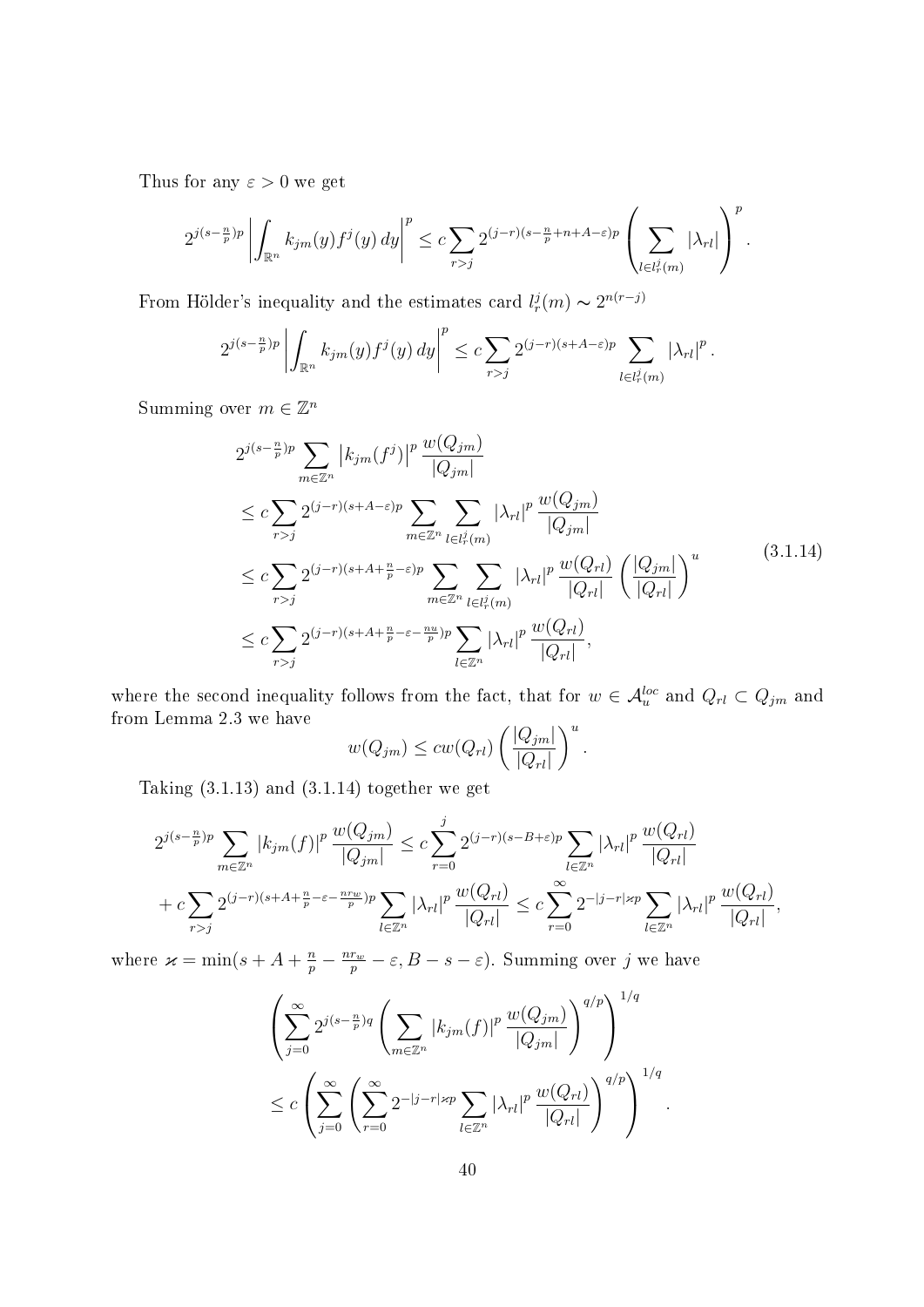Now using the Young inequalities (Lemma 1.2) for convolution of sequences if  $\frac{q}{p} \ge 1$  or monotonicity of the  $l_p$  space if  $\frac{q}{p} < 1$  we proved that

$$
\left\|k(f)|\bar b^{s,w}_{pq}\right\|\le c\left\|\lambda|b^w_{pq}\right\|\le c\left\|f|B^{s,w}_{pq}(\mathbb R^n)\right\|,
$$

where the constant c is independent of the given atomic decomposition.

#### 3.1.3 Characterization by wavelets

We are going to deal with Daubechies wavelets on  $\mathbb{R}^n$ . We define sequence spaces related to wavelets. That spaces are defined similar to that one in Definition 3.6, but here we have additional finite sums taken on wavelet indexes  $G$ .

**Definition 3.7.** Let  $s \in \mathbb{R}$ ,  $0 < p < \infty$ ,  $0 < q \leq \infty$  and  $w \in \mathcal{A}_{\infty}^{loc}$ . Then  $b_{pq}^{s,w}$  is a collection of all sequences  $\lambda$  according to (3.1.3) such that

$$
\left\|\lambda|b_{pq}^{s,w}\right\| = \left(\sum_{j=0}^{\infty} 2^{j(s-\frac{n}{p})q} \sum_{G \in G^j} \left(\int_{\mathbb{R}^n} \left|\sum_{m \in \mathbb{Z}^n} \lambda_{jm}^G \chi_{jm}^{(p)}(x)\right|^p w(x) \, dx\right)^{q/p}\right)^{1/q} < \infty.
$$

and  $f_{pq}^{s,w}$  is a collection of all sequences  $\lambda$  according to (3.1.3) such that

$$
\left\|\lambda|f_{pq}^{s,w}\right\| = \left\|\left(\sum_{j,m,G} 2^{jsq} \left|\lambda_{jm}^G \chi_{jm}\right|^q\right)^{1/q} |L_p^w(\mathbb{R}^n)\right\| < \infty.
$$

**Theorem 3.4.** Let  $0 < p < \infty$ ,  $0 < q \leq \infty$ ,  $s \in \mathbb{R}$  and  $w \in \mathcal{A}_{\infty}^{loc}$ . For wavelets defined in (1.3.2) we take

$$
k \ge \max\left(0, [s] + 1, \left[\frac{nr_w}{p} - \frac{n}{p} - s\right] + 1, \left[\sigma_p(w) - s\right]\right)
$$

in  $B_{pq}^{s,w}$  case and

$$
k \ge \max\left(0, [s] + 1, \left[\frac{nr_w}{p} - \frac{n}{p} - s\right] + 1, \left[\sigma_{pq}(w) - s\right]\right)
$$

in  $F_{pq}^{s,w}$  case. Let  $f \in \mathcal{S}'_{e}(\mathbb{R}^{n})$ . Then  $f \in A_{pq}^{s,w}(\mathbb{R}^{n})$  if and only if it can be represented as

$$
f = \sum_{j,G,m} \lambda_{jm}^G 2^{-jn/2} \Psi_{jm}^G,
$$

where  $\lambda \in a_{pq}^{s,w}$  and the series converges in  $S'_{e}(\mathbb{R}^{n})$ . This representation is unique with

$$
\lambda^G_{jm}=2^{jn/2}\langle f,\Psi^G_{jm}\rangle
$$

and

$$
I: f \mapsto \{2^{jn/2}\langle f, \Psi_{jm}^G \rangle\}
$$

is a linear isomorphism of  $A_{pq}^{s,w}(\mathbb{R}^n)$  onto  $a_{pq}^{s,w}$ .

If  $0 < p, q < \infty$  then the system  $\left\{\Psi_{jm}^G\right\}_{j,m,G}$  is an unconditional basis in  $A_{pq}^{s,w}(\mathbb{R}^n)$ .

 $\Box$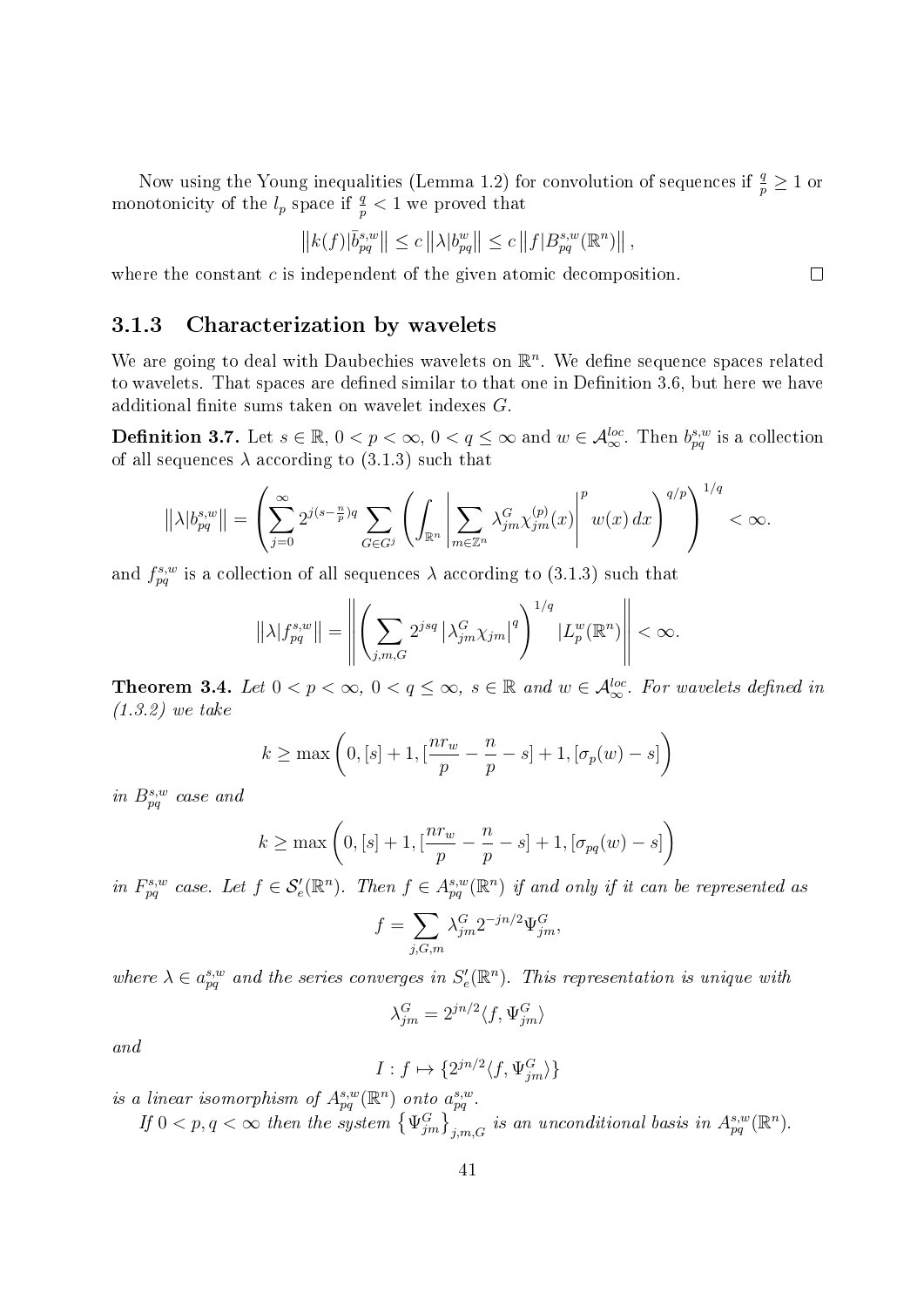#### Proof. Step 1.

Let  $f \in \mathcal{S}'_e(\mathbb{R}^n)$  and  $f = \sum_{j,G,m} \lambda_{jm}^G 2^{-jn/2} \Psi_{jm}^G$  (convergence in  $\mathcal{S}'_e(\mathbb{R}^n)$ ) with  $\lambda \in b_{pq}^{s,w}$ . Then  $a_{jm}^G = 2^{-j(s-\frac{n}{p})} 2^{-jn/2} \Psi_{jm}^G$  is an  $(s, p)$ -atom. Indeed

$$
\text{supp } a_{jm}^G \subset dQ_{jm} \qquad \text{and} \qquad \left| D^{\alpha} a_{jm}^G \right| \le 2^{-j(s-\frac{n}{p})+j|\alpha|}
$$

for  $|\alpha| \leq k$  and  $k = K = L$  in the definition of atoms. So  $f \in B_{pq}^{s,w}(\mathbb{R}^n)$  and

$$
||f|B_{pq}^{s,w}(\mathbb{R}^n)|| \leq c \left\| \left\{ 2^{j(s-\frac{n}{p})} \lambda_{jm}^G \right\}_{j,m,G} |b_{pq}^w \right\| = c \left\| \lambda |b_{pq}^{s,w} \right\|
$$

from Theorem 3.1.

Step 2.

Now let  $f \in B_{pq}^{s,w}(\mathbb{R}^n)$ . We take  $k_{jm}^G = 2^{jn/2} \Psi_{jm}^G$  as kernels of local means. Indeed

$$
\text{supp } k_{jm}^G \subset CQ_{jm} \qquad \text{and} \qquad \left| D^{\alpha} k_{jm}^G(x) \right| \le 2^{jn+j|\alpha|},
$$

where  $|\alpha| \leq k$  and  $A = B = k$ . So from Theorem 3.3 we have

$$
||k(f)|b_{pq}^{s,w}|| \le c ||f|B_{pq}^{s,w}(\mathbb{R}^n)||.
$$
\n(3.1.15)

From the atomic decomposition and (3.1.15) we have

$$
g = \sum_{j,G,m} k_{jm}^G(f) 2^{-jn/2} \Psi_{jm}^G \in B_{pq}^{s,w}(\mathbb{R}^n).
$$

It follows from Lemma 3.1 that  $\langle g, \Psi_{j'm'}^{G'} \rangle$  make sense. By orthogonality of wavelet basis we get

$$
\langle g, \Psi_{j'm'}^{G'} \rangle = \sum_{j,G,m} k_{jm}^G(f) 2^{-jn/2} \langle \Psi_{jm}^G, \Psi_{j'm'}^{G'} \rangle = \langle f, \Psi_{j'm'}^{G'} \rangle.
$$

This could be extended to finite linear combinations of  $\Psi_{j'm'}^{G'}$ . Both distributions f and g are locally contained in the space  $B_{pp}^{\sigma}(\mathbb{R}^n)$  for any  $\sigma < s - \frac{n r_w}{p} + \frac{n}{p}$  $\frac{n}{p}$ . This follows easily from the corresponding result for the spaces with Muckenhoupt weights, cf. [16], since any local Muckenhoupt weight  $w \in \mathcal{A}_p^{loc}$  can be extended outside a fixed ball to a Muckenhoupt weight belonging to  $\mathcal{A}_p$ . Any  $\varphi \in C_0^{\infty}(\mathbb{R}^n)$  has the unique wavelet representation. We can choose  $\sigma$  such that  $k > \max(-\sigma + \sigma_p, \sigma)$  so this representation converges in the dual space of  $B_{pp}^{\sigma}(\mathbb{R}^n)$ , cf. [44]. This implies that  $\langle g, \varphi \rangle = \langle f, \varphi \rangle$  for all  $\varphi \in C_0^{\infty}(\mathbb{R}^n)$  and  $g = f$ . Step 3.

By the above steps  $f \in \mathcal{S}'_e(\mathbb{R}^n)$  belongs to  $B^{s,w}_{pq}(\mathbb{R}^n)$  if and only if  $f = \sum_{j,G,m} \lambda_{jm}^G 2^{-jn/2} \Psi_{jm}^G$  and  $\{\lambda_{jm}^G\} \in b_{pq}^{s,w}$ . This representation is unique so  $\lambda_{jm}^G = k_{jm}^G(f)$ and

$$
||f|B_{pq}^{s,w}(\mathbb{R}^n)|| \sim ||k(f)|b_{pq}^{s,w}||.
$$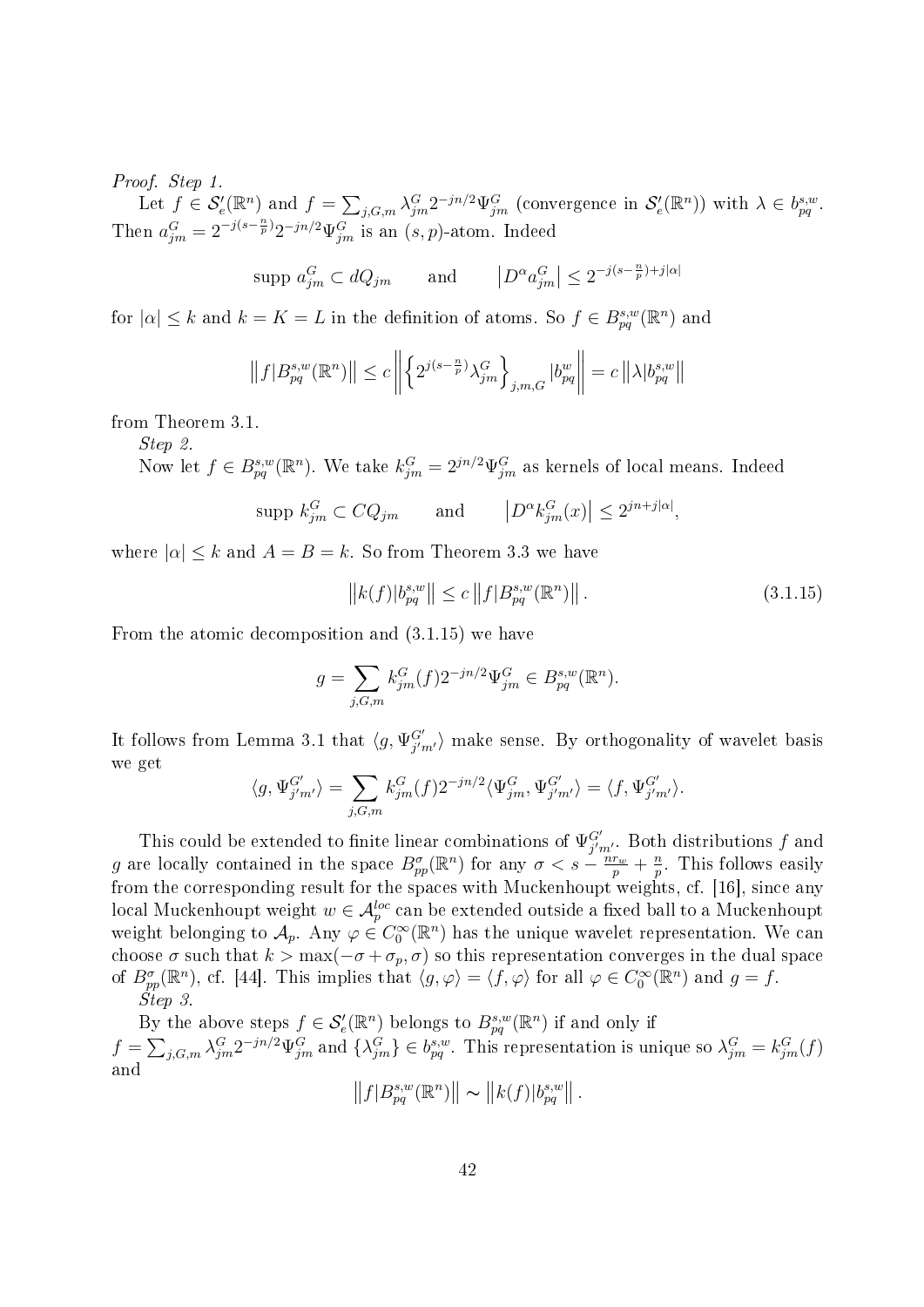It follows from the uniqueness of the coefficients that  $I$  is a monomorphism. We show that I is onto. Let  $\{\lambda_{jm}^G\} \in b_{pq}^w$ . Then by the atomic decomposition theorem

$$
f=\sum_{j,G,m}\lambda^G_{jm}\Psi^G_{jm}\in B^{s,w}_{pq}(\mathbb{R}^n).
$$

But the uniqueness of the coefficients implies that  $\lambda_{jm}^G = \langle f, \Psi_{jm}^G \rangle$ .

Step 4. Let  $f \in B_{pq}^{s,w}(\mathbb{R}^n)$  and  $p, q < \infty$ . Then  $f = \sum_{j,m,G} \lambda_{jm}^G 2^{-jn/2} \Psi_{jm}^G$  (convergence in  $\mathcal{S}'_e(\mathbb{R}^n)$  with  $\lambda \in b_{pq}^{\mathfrak{s},w}$ . For any  $N \in \mathbb{N}$  we have

$$
0 \leq \left\| f - \sum_{j=0}^{N} \sum_{G,m} \lambda_{jm}^{G} 2^{-jn/2} \Psi_{jm}^{G} | B_{pq}^{s,w}(\mathbb{R}^{n}) \right\|
$$
  
\n
$$
= \left\| \sum_{j=N+1}^{\infty} \sum_{G,m} \lambda_{jm}^{G} 2^{-jn/2} \Psi_{jm}^{G} | B_{pq}^{s,w}(\mathbb{R}^{n}) \right\|
$$
  
\n
$$
\leq C \left\| \{ 2^{j(s-\frac{n}{p})} \lambda_{jm}^{G} \}_{j=N+1,m,G}^{\infty} | b_{pq}^{w} \right\|
$$
  
\n
$$
= c \left( \sum_{j=N+1}^{\infty} \left( \sum_{G,m} | \lambda_{jm}^{G} 2^{j(s-\frac{n}{p})} |^{p} \right)^{q/p} \right)^{1/q} < \infty.
$$

The last converges to 0 if  $N \to \infty$ , since  $q < \infty$ . This proves the convergence of the series to f in  $B_{pq}^{s,w}(\mathbb{R}^n)$  using the order exhibited above.

Let  $\varepsilon_{jm}^G = \pm 1$  then the sequence  $\varepsilon_{jm}^G \lambda_{jm}^G$  belongs to  $b_{pq}^{s,w}$ . So by atomic decomposition theorem  $f_{\varepsilon} = \sum_{j,m,G} \varepsilon_{jm}^G \lambda_{jm}^G 2^{-jn/2} \Psi_{jm}^G \in B_{pq}^{s,w}(\mathbb{R}^n)$ . By the same argument as above the series converges to  $f_{\varepsilon}$  in  $B_{pq}^{s,w}(\mathbb{R}^n)$ . By the general theory of unconditional series, the series converges unconditionally.

Spaces  $F_{pq}^{s,w}$  can be regarded similarly.

 $\Box$ 

# 3.2 Sobolev embeddings of Besov and Triebel-Lizorkin spaces

Now we prove theorems of embeddings of weighted Besov spaces into local  $L_p$  spaces and into the space of continuous functions. We will need the embeddings in Chapter 4, where we construct Haar bases in  $B_{pq}^{s,w}$  and  $F_{pq}^{s,w}$  spaces.

## 3.2.1 Embeddings for unweighted spaces

First we recall the analogous results for unweighted spaces.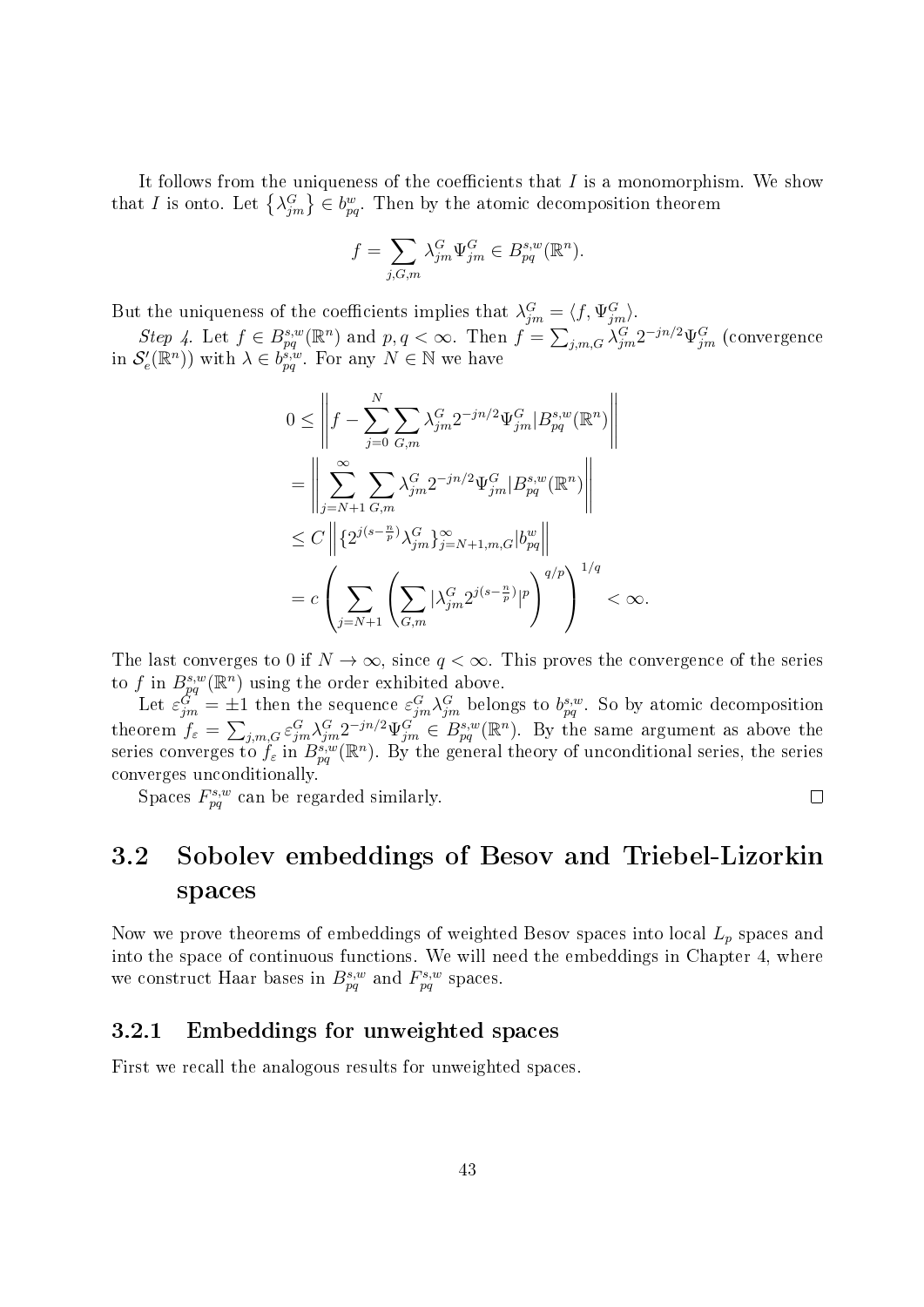**Theorem 3.5.** Let  $s \in \mathbb{R}$ ,  $0 < p < \infty$  and  $0 < q \leq \infty$ . Then  $B_{pq}^s(\mathbb{R}^n) \subset L_{\max(1,p)}^{loc}(\mathbb{R}^n)$  if and only if

$$
s > n\left(\frac{1}{p} - 1\right)_+, \ 0 < p < \infty, \ 0 < q \le \infty \tag{3.2.1}
$$

or

$$
s = n\left(\frac{1}{p} - 1\right), \ 0 < p \le 1, \ 0 < q \le 1 \tag{3.2.2}
$$

or

$$
s = 0, \ 1 < p < \infty, \ 0 < q \le \min(p, 2). \tag{3.2.3}
$$

The proof of the above theorem can be found in [37] (Theorem 3.3.2 and Corollary 3.3.1).

**Theorem 3.6.** Let  $s \in \mathbb{R}$ ,  $0 < p \leq \infty$  and  $0 < q \leq \infty$ . Then the following assertions are equivalent:

- (i)  $B_{pq}^s(\mathbb{R}^n) \hookrightarrow L_\infty(\mathbb{R}^n)$ ,
- (ii)  $B_{pq}^{s}(\mathbb{R}^n) \hookrightarrow C(\mathbb{R}^n)$ ,
- (*iii*) either  $s > \frac{n}{p}$  or  $s = \frac{n}{p}$  $\frac{n}{p}$  and  $0 < q \leq 1$ .

The above theorem can be found in [37] (Theorem 3.3.1).

#### 3.2.2 Embeddings for weighted function spaces

The following proposition was proved in [16] for weights belonging to the  $A_{\infty}$  class, but the similar result holds also for local Muckenhoupt weights due to Daubechies wavelet characterization theorem, Theorem 3.4.

**Proposition 3.1.** Let  $w_1$  and  $w_2$  be two  $\mathcal{A}_{\infty}^{loc}$  weights and let  $-\infty < s_2 \leq s_1 < \infty$ ,  $0 < p_1, p_2 \leq \infty, 0 < q_1, q_2 \leq \infty$ . We put

$$
\frac{1}{p^*} := \left(\frac{1}{p_2} - \frac{1}{p_1}\right)_+ \quad and \quad \frac{1}{q^*} := \left(\frac{1}{q_2} - \frac{1}{q_1}\right)_+.
$$

(i) There is a continuous embedding  $B_{p_1,q_1}^{s_1,w_1}(\mathbb{R}^n) \hookrightarrow B_{p_2,q_2}^{s_2,w_2}(\mathbb{R}^n)$  if, and only if,

$$
\left\{2^{-\nu(s_1-s_2)} \left\| \left\{ \left( w_2(Q_{\nu,m}) \right)^{1/p_2} \left( w_1(Q_{\nu,m}) \right)^{-1/p_1} \right\}_m |\ell_{p^*}| \right\}_\nu \in \ell_{q^*}.
$$
 (3.2.4)

(ii) The embedding  $B^{s_1,w_1}_{p_1,q_1}(\mathbb{R}^n) \hookrightarrow B^{s_2,w_2}_{p_2,q_2}(\mathbb{R}^n)$  is compact if, and only if, (3.2.4) holds and, in addition,

$$
\lim_{\nu \to \infty} 2^{-\nu(s_1 - s_2)} \left\| \left\{ \left( w_2(Q_{\nu,m}) \right)^{1/p_2} \left( w_1(Q_{\nu,m}) \right)^{-1/p_1} \right\}_m |\ell_{p^*} \right\| = 0 \quad \text{if } q^* = \infty,
$$

and

$$
\lim_{|m| \to \infty} \left( w_2(Q_{\nu,m}) \right)^{-1/p_2} \left( w_1(Q_{\nu,m}) \right)^{1/p_1} = \infty \quad \text{for all } \nu \in \mathbb{N}_0 \quad \text{if } p^* = \infty.
$$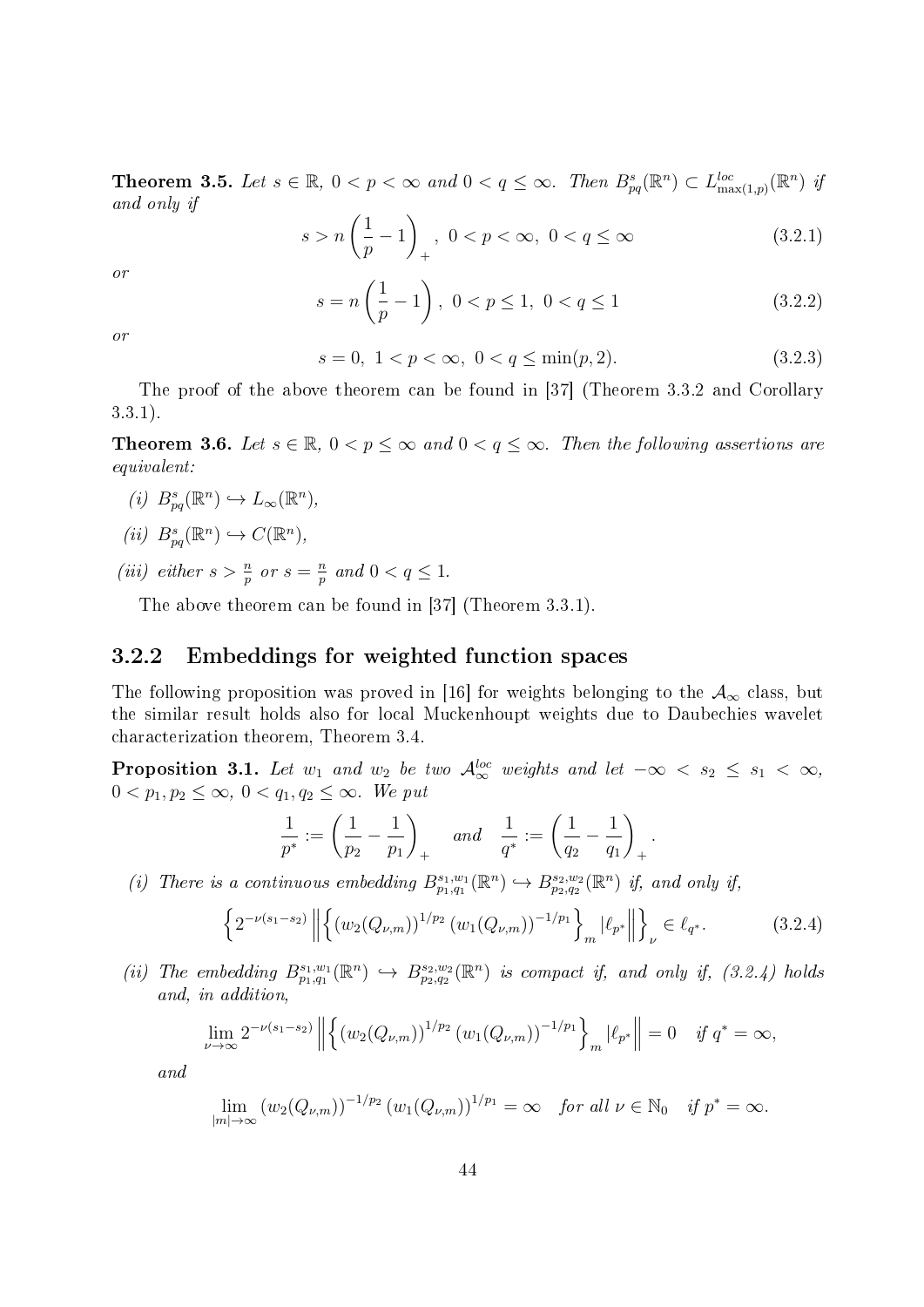The proof is rewritten version of the proof of Proposition 2.1 in [16], so it is omitted here.

**Theorem 3.7.** (i) Let  $0 < p < \infty$ ,  $0 < q \le \infty$ ,  $s \in \mathbb{R}$ ,  $w \in \mathcal{A}_{\infty}^{loc}$ . There is an embedding  $B_{pq}^{s,w}(\mathbb{R}^n) \subset L_{\max(1,p)}^{loc}(\mathbb{R}^n)$  if

$$
s > \frac{n}{p} (r_w - \min(1, p)).
$$

For every  $1 \leq \rho < \infty$  there exists a weight  $w \in \mathcal{A}_{\infty}^{loc}$  with  $r_w = \rho$  such that if the embedding  $B_{pq}^{s,w} \subset L_{\max(1,p)}^{loc}$  holds, then

$$
s \geq \frac{n}{p} (r_w - \min(1, p)) \quad \text{if} \quad \begin{cases} 0 < p < \infty \text{ and } 0 < q \leq 1, \\ 1 < p < \infty \text{ and } 1 < q < \infty \end{cases} \tag{3.2.5}
$$

or

$$
s > \frac{n}{p} (r_w - \min(1, p)) \quad \text{if} \quad \begin{cases} 0 < p \le 1 \text{ and } 1 < q < \infty, \\ 0 < p < \infty \text{ and } q = \infty. \end{cases} \tag{3.2.6}
$$

(ii) Let  $0 < p < \infty$ ,  $0 < q \leq \infty$ ,  $s \in \mathbb{R}$ ,  $w \in \mathcal{A}_1^{loc}$ . There is an embedding  $B_{pq}^{s,w}(\mathbb{R}^n)$  $L_{\max(1,p)}^{loc}(\mathbb{R}^n)$  if

$$
s > \frac{n}{p} (1 - \min(1, p)), \ 0 < p < \infty, \ 0 < q \le \infty
$$

$$
s = \frac{n}{p} (1 - p), \ 0 < p \le 1, \ 0 < q \le 1
$$

p

or

or

$$
s = 0, \ 1 < p < \infty, \ 0 < q \le \min(p, 2).
$$

There exists an  $\mathcal{A}_1^{loc}$  weight w such that if the embedding  $B_{pq}^{s,w}(\mathbb{R}^n) \subset L_{\max(1,p)}^{loc}(\mathbb{R}^n)$ holds, then the above conditions are fulfilled.

*Proof. Step 1.* We begin with the first part of (i). We are interested in local embeddings. We say that a function space X is locally embedded into a function space  $Y, X, Y \subset \mathcal{S}'(\mathbb{R}^n)$ , if for any function  $\varphi \in C_0^{\infty}(\mathbb{R}^n)$  an operator  $X \ni f \mapsto \varphi f \in Y$  is bounded. We write  $X \stackrel{loc}{\hookrightarrow} Y$ .

We want to use the embeddings of the type

$$
B_{p,q}^{s,w}(\mathbb{R}^n) \stackrel{loc}{\hookrightarrow} B_{p,q}^{s_1}(\mathbb{R}^n)
$$
\n(3.2.7)

and

$$
B_{p,q}^{s_1}(\mathbb{R}^n) \subset L_{\max(1,p)}^{loc}(\mathbb{R}^n). \tag{3.2.8}
$$

Let  $s > \frac{n}{p}(r_w - \min(1, p))$ . We choose  $u > r_w$  such that  $w \in \mathcal{A}_u^{loc}$  and  $s > \frac{n}{p}(u$ min(1, p)). We must find  $s_1$  such that sufficient conditions for the above embeddings are fulfilled.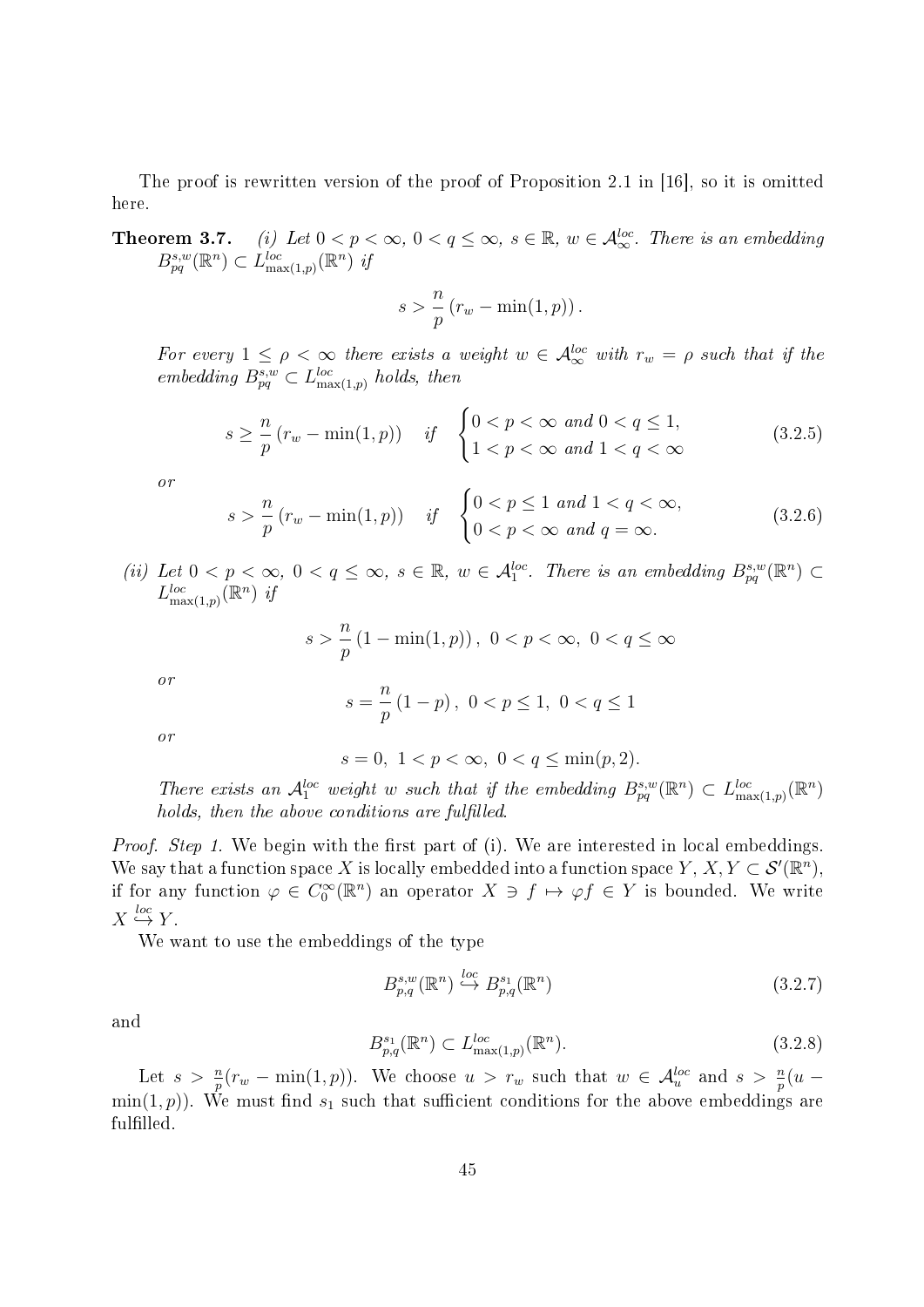First we consider the embeddings (3.2.7). The condition (3.2.4) reads

$$
\{2^{-j(s-s_1)}\|\{(w(Q_{jm}))^{-1/p}|Q_{jm}|^{1/p_1}\}_m|\ell_\infty\|\}_j\in\ell_\infty.
$$

We get

$$
\sup_{j} 2^{-j(s-s_1)} \sup_{m} (w(Q_{jm}))^{-1/p} 2^{-jn/p}
$$
  
= 
$$
\sup_{j} 2^{-j(s-s_1+\frac{n}{p})} \sup_{m} (w(Q_{jm}))^{-1/p} < \infty.
$$
 (3.2.9)

But  $w \in \mathcal{A}_u^{loc}$  and by Lemma 2.3 we get

$$
w(Q_{jm})^{-1} \le c2^{jnu}w(Q_{0,l})^{-1}
$$
 if  $Q_{jm} \subset Q_{0,l}$ .

Since we get into account only finite many cubes  $Q_{0,l}$  the condition (3.2.9) is equivalent to

$$
\sup_{j} 2^{-j(s-s_1+\frac{n}{p})} 2^{jnu/p} < \infty. \tag{3.2.10}
$$

So the embeddings (3.2.7) hold if

$$
s - s_1 + \frac{n}{p} - \frac{nu}{p} \ge 0.
$$

Thus

$$
s_1 \leq s - \frac{n}{p}(u - \min(1, p)) + n\left(\frac{1}{p} - 1\right)_+.
$$

Now we consider the embeddings (3.2.8).

It follows from  $(3.2.1)$  that we can find  $s_1$  such that

$$
n\left(\frac{1}{p} - 1\right)_{+} < s_1 \le s - \frac{n}{p}(u - \min(1, p)) + n\left(\frac{1}{p} - 1\right)_{+}.
$$

Thus Theorem 3.5 implies that embeddings (3.2.7), (3.2.8) hold.

Step 2. Now we prove the second part of (i).

For  $1 < \rho < \infty$  we take a weight  $w(x) = |x|^{\alpha}$  with  $\alpha = n(\rho - 1)$ . Then  $w \in \mathcal{A}_{\infty}^{loc}$  and  $r_w = \rho$ . For this weight we have

$$
w(Q_{jm}) \sim 2^{-j(\alpha+n)} |m|^{\alpha} \quad \text{if} \quad m \neq 0,
$$
  

$$
w(Q_{jm}) \sim 2^{-j(\alpha+n)} \quad \text{if} \quad m = 0.
$$

Using the atomic decomposition we construct  $f \in B_{pq}^{s,w}(\mathbb{R}^n)$ , that doesn't belong to  $L_{\max(1,p)}^{loc}(\mathbb{R}^n)$ , if the indexes do not satisfy  $(3.2.5)$  or  $(3.2.6)$ .

First we construct atoms belonging to  $C^K(\mathbb{R}^n)$  and with vanishing moments up to order L, where  $K, L > 0$ .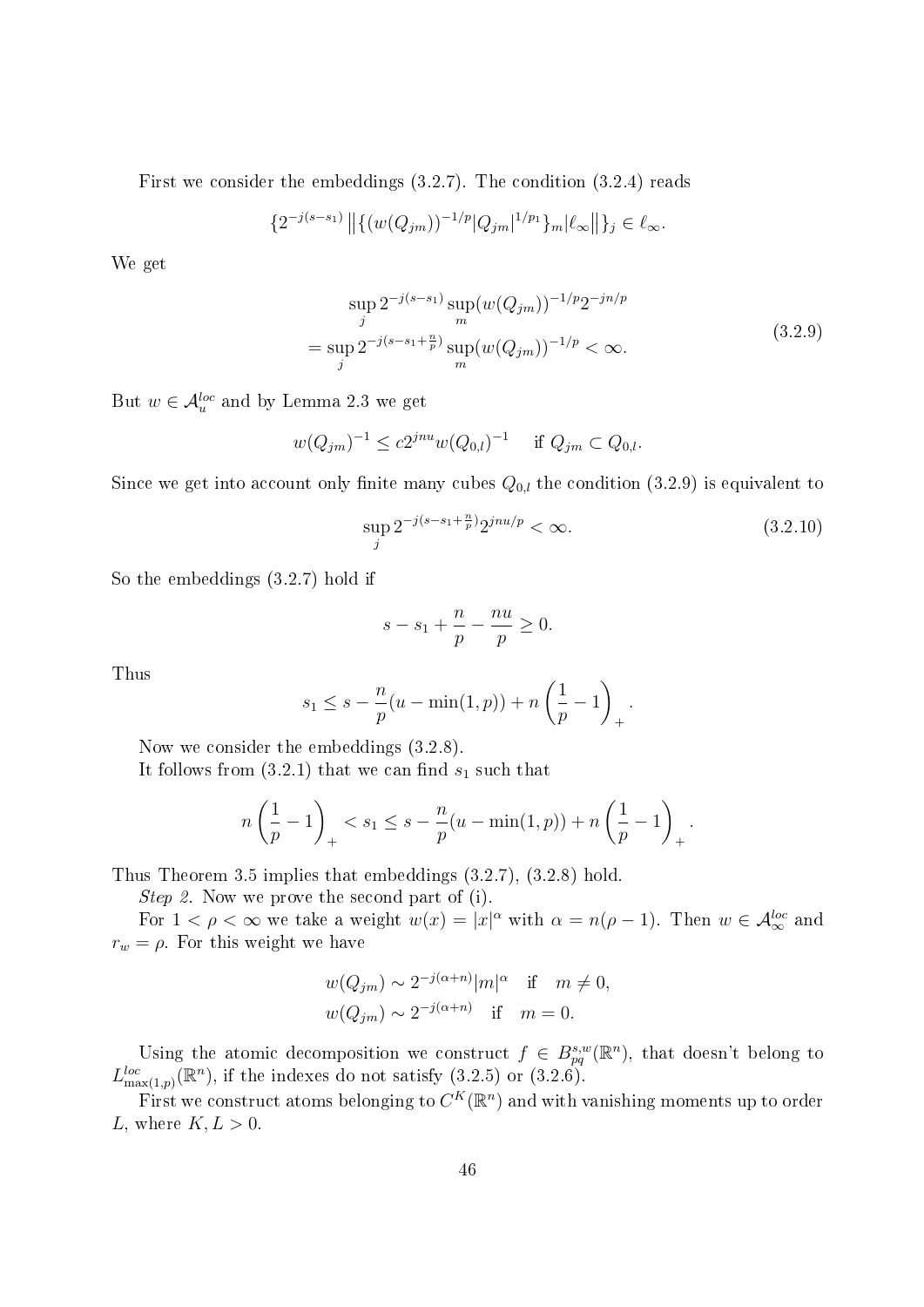Let  $\tilde{\varphi} \in C_0^{\infty}(\mathbb{R}^n)$  with  $\text{supp }\tilde{\varphi} \subset [-\frac{1}{2}]$  $\frac{1}{2}, \frac{1}{2}$  $\frac{1}{2}$ )<sup>n</sup> and  $|D^{\alpha}\tilde{\varphi}(x)| \leq 1$ ,  $|\alpha| \leq K$ ,  $0 \geq \tilde{\varphi}(x)$ ,  $0 < c \leq \tilde{\varphi}(x)$  on  $x \in \left[-\frac{1}{4}\right]$  $\frac{1}{4}, \frac{1}{4}$  $(\frac{1}{4})^n$ .

Let  $\tilde{\varphi}_j(x) = 2^{-j(s-\frac{n}{p})} \tilde{\varphi}(2^j x)$ . So supp  $\tilde{\varphi}_j \subset [-\frac{1}{2^{j+1}}]$  $\frac{1}{2^{j+1}}, \frac{1}{2^j}$  $\frac{1}{2^{j+1}}$ <sup>n</sup>. Now let  $\varphi_{j,1}$  be a translation of  $\tilde{\varphi}_j$ , such that supp  $\varphi_{j,1} \subset Q_{jm}$  and  $\tilde{\varphi}_{j,1}$  be a translation of  $\tilde{\varphi}_j$ , such that supp  $\tilde{\varphi}_{j,1} \subset Q_{jm'}$ , where  $Q_{jm'} \subset 3Q_{jm}$ ,  $m \neq m'$ .

Taking  $\psi_{j,1} = \varphi_{j,1} - \tilde{\varphi}_{j,1}$  we get an atom with

$$
\sup p \psi_{j,1} \subset 3Q_{jm}
$$
  
\n
$$
|D^{\alpha}\psi_{j,1}| \le c_{\alpha} 2^{-j(s-\frac{n}{p})+j|\alpha|}
$$
  
\n
$$
\int \psi_{j,1}(x) dx = 0
$$

In the next step we construct  $\psi_{j,2} = \psi_{j,1} - \tilde{\psi}_{j,1}$ , where  $\tilde{\psi}_{j,1}$  is a translation of  $\psi_{j,1}$ , such that supp  $\tilde{\psi}_{j,1} \subset 3^2 Q_{jm}$  and supp  $\tilde{\psi}_{j,1} \cap \text{supp } \tilde{\psi}_{j,1} = \emptyset$ . Now we get an atom with two vanishing moments:

$$
\int \psi_{j,2}(x)x_k dx = \int \psi_{j,1}(x)x_k dx - \int \psi_{j,1}(x-a)x_k dx
$$
  
= 
$$
\int \psi_{j,1}(x)x_k dx - \int \psi_{j,1}(x)(x_k - a_k) dx = 0,
$$

where  $1 \leq k \leq n$  and  $a \in \mathbb{R}^n$ .

Iterating this process we have  $\psi_{j,i+1}=\psi_{j,i}-\tilde{\psi}_{j,i},$  where  $\tilde{\psi}_{j,i}$  is a translation of  $\psi_{j,i},$  such that supp  $\tilde{\psi}_{j,i} \subset 3^{i+1}Q_{jm}$ ,  $i \geq 1$ . We get atoms with vanishing moments up to order L associated with the cubes  $Q_{jm}$ , i.e. the support of the atom is contained in  $3^{L+1}Q_{jm}$ . We will denote that atoms by  $a_{jm}^{(L)}$ .

There exist sequences  $\{j_k\}_{k=0}^{\infty}$ ,  $j_k \in \mathbb{N}_0$ ,  $0 = j_0 < j_1 < j_2 < \dots$  and  $\{m_k\}_{k=0}^{\infty}$ ,  $m_k \in$  $\mathbb{Z}^n$  such that the corresponding cubes  $Q_{j_k,m_k}$  satisfy  $dQ_{j_k,m_k} \cap dQ_{j_l,m_l} = \emptyset$ ,  $k \neq l$  and  $dQ_{j_{k+1},m_{k+1}} \subset dQ_{j_k,0}$ . Thus  $\bigcup_{k=0}^{\infty} dQ_{j_k,m_k} \subset [-R,R)^n$  for some  $R > 0$ .

We take a sequence  $\{\lambda_k\}_{k=0}^{\infty}$  of positive numbers, such that

$$
\left(\sum_{k=0}^{\infty} |\lambda_k|^q w(Q_{j_k,m_k})^{q/p} 2^{j n q/p}\right)^{1/q} < \infty.
$$

If we put

$$
\lambda_{jm} = \begin{cases} \lambda_k & \text{if } j = j_k, \ m = m_k, \\ 0 & \text{otherwise,} \end{cases}
$$

then  $\{\lambda_{jm}\}\in b_{pq}^w$  and by the atomic decomposition theorem  $f=\sum_{k=0}^{\infty}\lambda_k a_{j_k,i}^{(L)}$  $_{j_{k},m_{k}}^{(L)} \in B_{pq}^{s,w}(\mathbb{R}^{n}).$ 

From our construction of atoms we have  $|m_k| < c$  and  $w(Q_{j_k,m_k}) \sim 2^{-j_k(\alpha+n)}$ . From atomic decomposition theorem for weighted function spaces given by Izuki and Sawano in [23] we have  $f \in B_{pq}^{s,w}(\mathbb{R}^n)$  if and only if

$$
\left(\sum_{k=0}^{\infty} |\lambda_{j_k}|^q 2^{-j_k \alpha q/p}\right)^{1/q} < \infty.
$$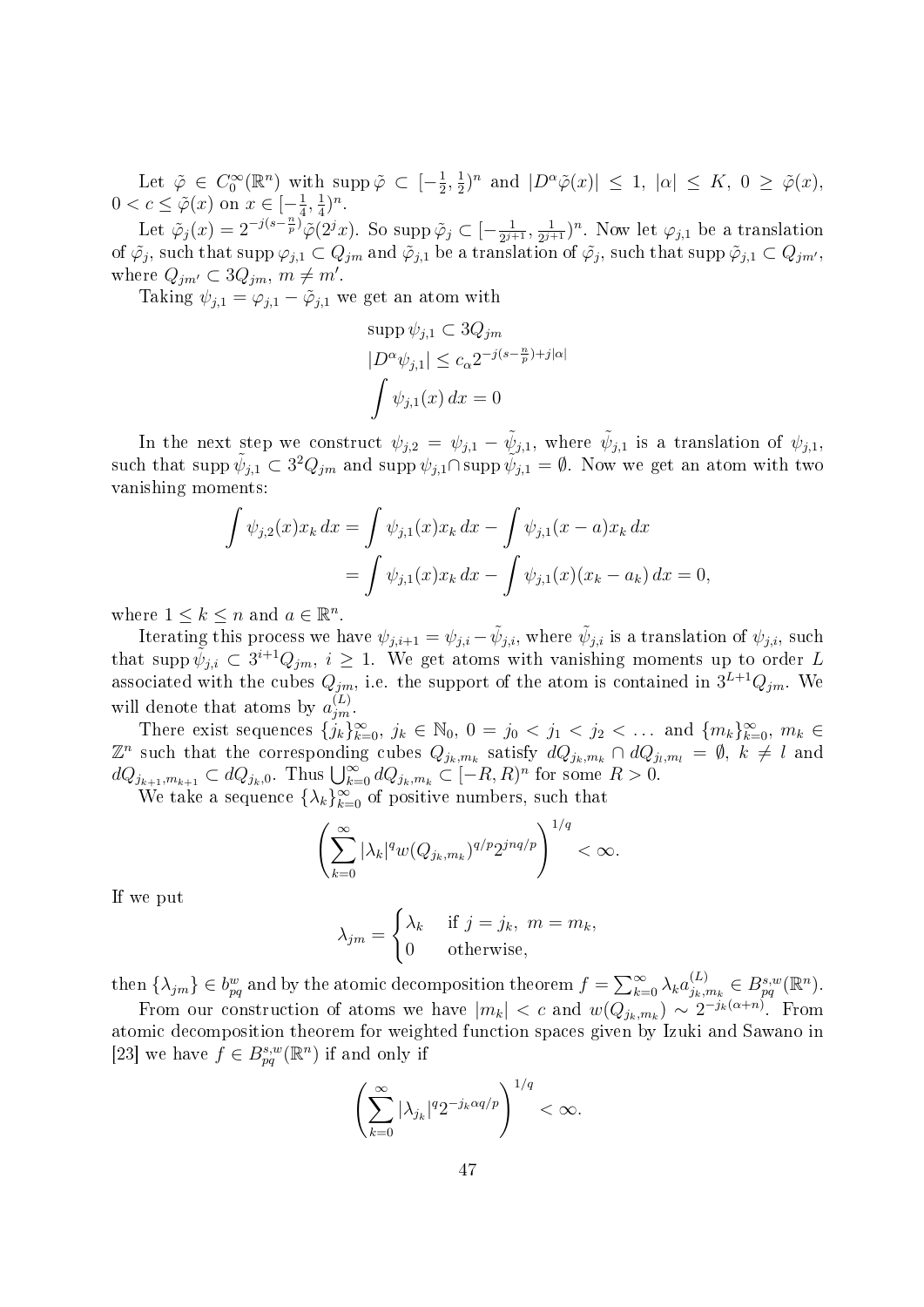The last condition is fulfilled for

$$
\lambda_{j_k} = 2^{j_k \frac{\alpha}{p}} \quad \text{if} \quad q = \infty,\tag{3.2.11}
$$

$$
\lambda_{j_k} = 2^{j_k \frac{\beta}{p}}, \quad \beta < \alpha, \quad \text{if} \quad 0 < q \le 1,
$$
\n(3.2.12)

and

$$
\lambda_{j_k} = 2^{j_k \frac{\alpha}{p}} k^{-1} \quad \text{if} \quad 1 < q < \infty. \tag{3.2.13}
$$

Let  $f_N(x) = \sum_{k=0}^{N} \lambda_{j_k} a_{j_k,i}^{(L)}$  $j_{k,m_k}(x)$  and  $f(x) = \lim_{N \to \infty} f_N(x)$ . By the construction of atom there is a cube  $\tilde{Q}_{j_k,m_k} \subset \tilde{Q}_{j_k,m_k}$  of side length  $4^{-j_k}$  such that

$$
\int_{\tilde{Q}_{j_k,m_k}} a_{j_k,m_k}^{(L)}(x) dx \ge c2^{-j_k(s-\frac{n}{p})} 2^{-j_k n} = c2^{-j_k(s+\frac{n}{p'})}.
$$

In consequence

$$
\int_{[-R,R)^n} |f(x)| dx = \lim_{N \to \infty} \int_{[-R,R)^n} |f_N(x)| dx
$$
\n
$$
= \lim_{N \to \infty} \sum_{k=0}^N \lambda_{j_k} \int_{[-R,R)^n} |a_{j_k,m_k}^{(L)}(x)| dx
$$
\n
$$
\geq c \lim_{N \to \infty} \sum_{k=0}^N \lambda_{j_k} 2^{-j_k(s + \frac{n}{p'})}
$$
\n(3.2.14)

The sequence  $\sum_{k=0}^N \lambda_{j_k} 2^{-j_k(s+\frac{n}{p'})}$  is divergent for the sequence  $\{\lambda_{j_k}\}$  defined by  $(3.2.11)$ or (3.2.13) and  $s \leq \frac{n}{n}$  $\frac{n}{p}(\rho-p).$  There is also a divergence if  $\{\lambda_{j_k}\}$  is given by formula  $(3.2.12)$ and  $s < \frac{n}{p}(\rho - p)$ . Thus f is not locally integrable if  $0 < p \leq 1$ ,  $s \leq \frac{n}{p}$  $\frac{n}{p}(\rho - p)$  and  $1 < q \leq \infty$ or  $0 < p \le 1$ ,  $s < \frac{n}{p}(\rho - p)$  and  $0 < q \le 1$ .

In the similar way for  $p > 1$  we have

$$
\int_{[-R,R)^n} |f(x)|^p dx = \lim_{N \to \infty} \int_{[-R,R)^n} |f_N(x)|^p dx
$$
  
= 
$$
\lim_{N \to \infty} \sum_{k=0}^N \int_{[-R,R)^n} \lambda_{j_k}^p |a_{j_k,m_k}^{(L)}(x)|^p dx
$$
  

$$
\geq \lim_{N \to \infty} \sum_{k=0}^N \lambda_{j_k}^p 2^{-j_k sp}.
$$

Using conditions  $(3.2.11)$  to  $(3.2.13)$  we get

$$
\lim_{N \to \infty} \sum_{k=0}^{N} 2^{j_k \alpha} 2^{-j_k s p} = \infty \quad \text{if} \quad s \le \frac{n}{p} (\rho - 1), \ q = \infty,
$$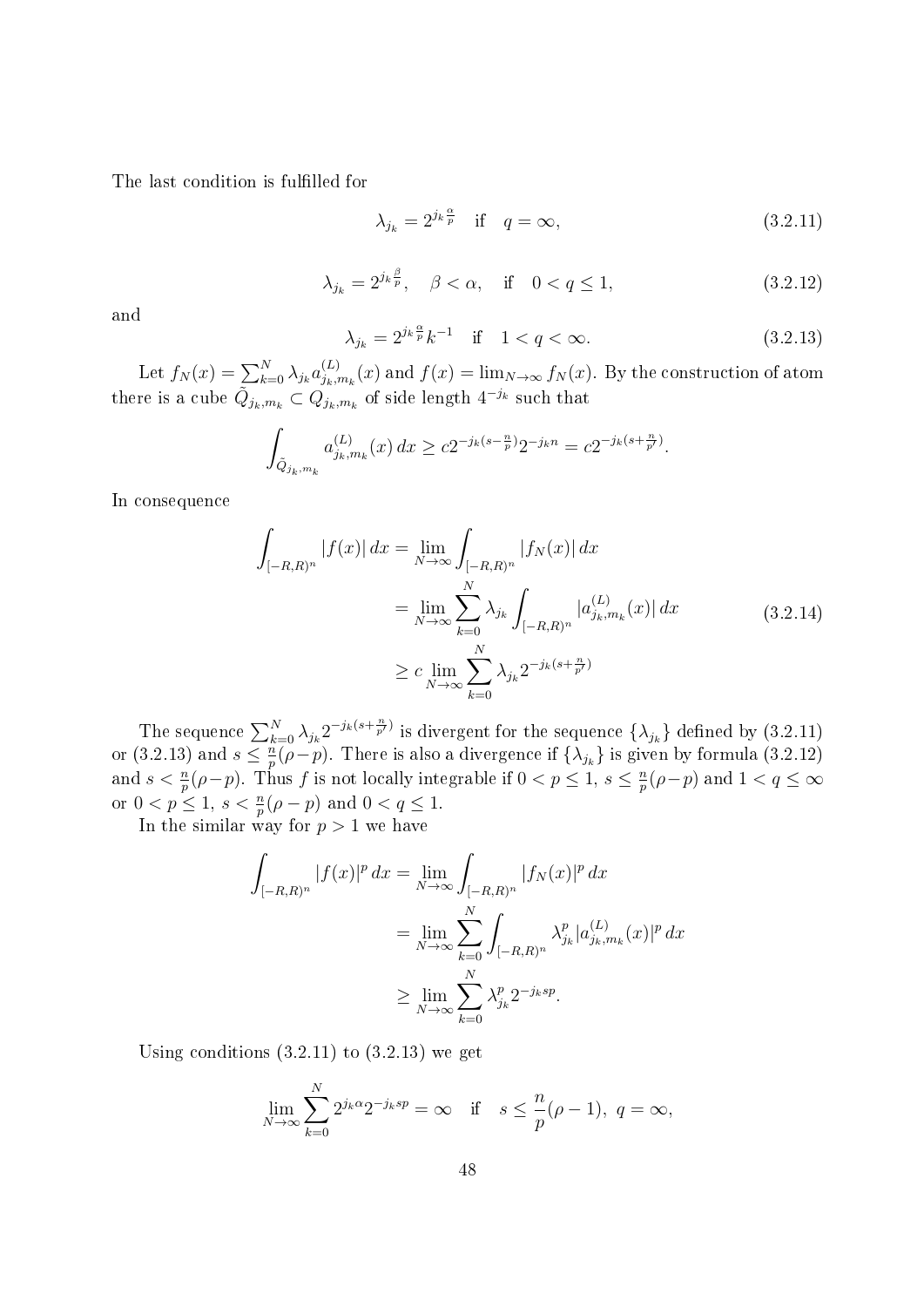$$
\lim_{N \to \infty} \sum_{k=0}^{N} 2^{j_k \beta} 2^{-j_k s p} = \infty \quad \text{if} \quad s < \frac{n}{p} (\rho - 1), \ 0 < q \le 1
$$

and

$$
\lim_{N \to \infty} \sum_{k=0}^{N} 2^{j_k \alpha} j^{-p} 2^{-j_k sp} = \infty \quad \text{if} \quad s < \frac{n}{p} (\rho - 1), \ 1 < q < \infty.
$$

Step 3. We are going to prove part (ii) of theorem. If  $w \in \mathcal{A}_1^{loc}$  then  $w(Q_{jm})^{-1} \leq$  $2^{jn}w(Q_{0,l})^{-1}$  if  $Q_{jm} \subset Q_{0,l}$ . So instead of  $(3.2.10)$  we have

$$
\sup_j 2^{-j(s-s_1)} < \infty.
$$

Thus  $B_{pq}^{s,w}(\mathbb{R}^n) \stackrel{loc}{\hookrightarrow} B_{pq}^{s_1}(\mathbb{R}^n)$  and sufficiency of the conditions follow from Theorem 3.5. Since the conditions are necessary for Lebesgue measure, they could not be weaker for  $\mathcal{A}_1^{loc}$ weights.

 $\Box$ 

Corollary 3.2. Let  $1 \leq p < \infty$ ,  $0 < q \leq \infty$ ,  $s \in \mathbb{R}$ ,  $w \in \mathcal{A}_{\infty}^{loc}$ . There is an embedding  $B_{pq}^{s,w}(\mathbb{R}^n) \subset L_1^{loc}(\mathbb{R}^n)$  if n

$$
s > \frac{n}{p}(r_w - 1).
$$

From Theorem 3.7 and elementary embeddings between weighted Besov and Triebel-Lizorkin spaces we get the following corollary

Corollary 3.3. Let  $0 < p < \infty$ ,  $0 < q \leq \infty$ ,  $s \in \mathbb{R}$ ,  $w \in \mathcal{A}_{\infty}^{loc}$ . If  $s > \frac{n}{p}(r_w - \min(1, p))$ then  $F_{pq}^{s,w}(\mathbb{R}^n) \subset L_{\max(1,p)}^{loc}(\mathbb{R}^n)$ . In particular if  $s > \frac{n}{p}(r_w-1)$  and  $1 \leq p < \infty$  then  $F_{pq}^{s,w}(\mathbb{R}^n) \subset L_1^{loc}(\mathbb{R}^n).$ 

**Theorem 3.8.** (i) Let  $0 < p < \infty$ ,  $0 < q \leq \infty$ ,  $s \in \mathbb{R}$ ,  $w \in \mathcal{A}_{\infty}^{loc}$ . There is a continuous embedding  $B_{pq}^{s,w}(\mathbb{R}^n) \hookrightarrow C(\mathbb{R}^n)$ , if

$$
s > \frac{n}{p} r_w.
$$

For every  $1 \leq \rho \leq \infty$  there exists a weight  $w \in \mathcal{A}_{\infty}^{loc}$  with  $r_w = \rho$  such that if  $s \leq \frac{n}{n}$  $\frac{n}{p}r_w$  and  $1 < q \leq \infty$  or if  $s < \frac{n}{p}r_w$  and  $0 < q \leq \infty$  then there is no embedding  $B_{pq}^{s,w}(\mathbb{R}^n) \hookrightarrow L_{\infty}(\mathbb{R}^n).$ 

(ii) Let  $0 < p < \infty$ ,  $0 < q \le \infty$ ,  $s \in \mathbb{R}$ ,  $w \in \mathcal{A}_1^{loc}$ . There is a continuous embedding  $B_{pq}^{s,w}(\mathbb{R}^n) \hookrightarrow C(\mathbb{R}^n)$ , if

$$
s>\frac{n}{p}
$$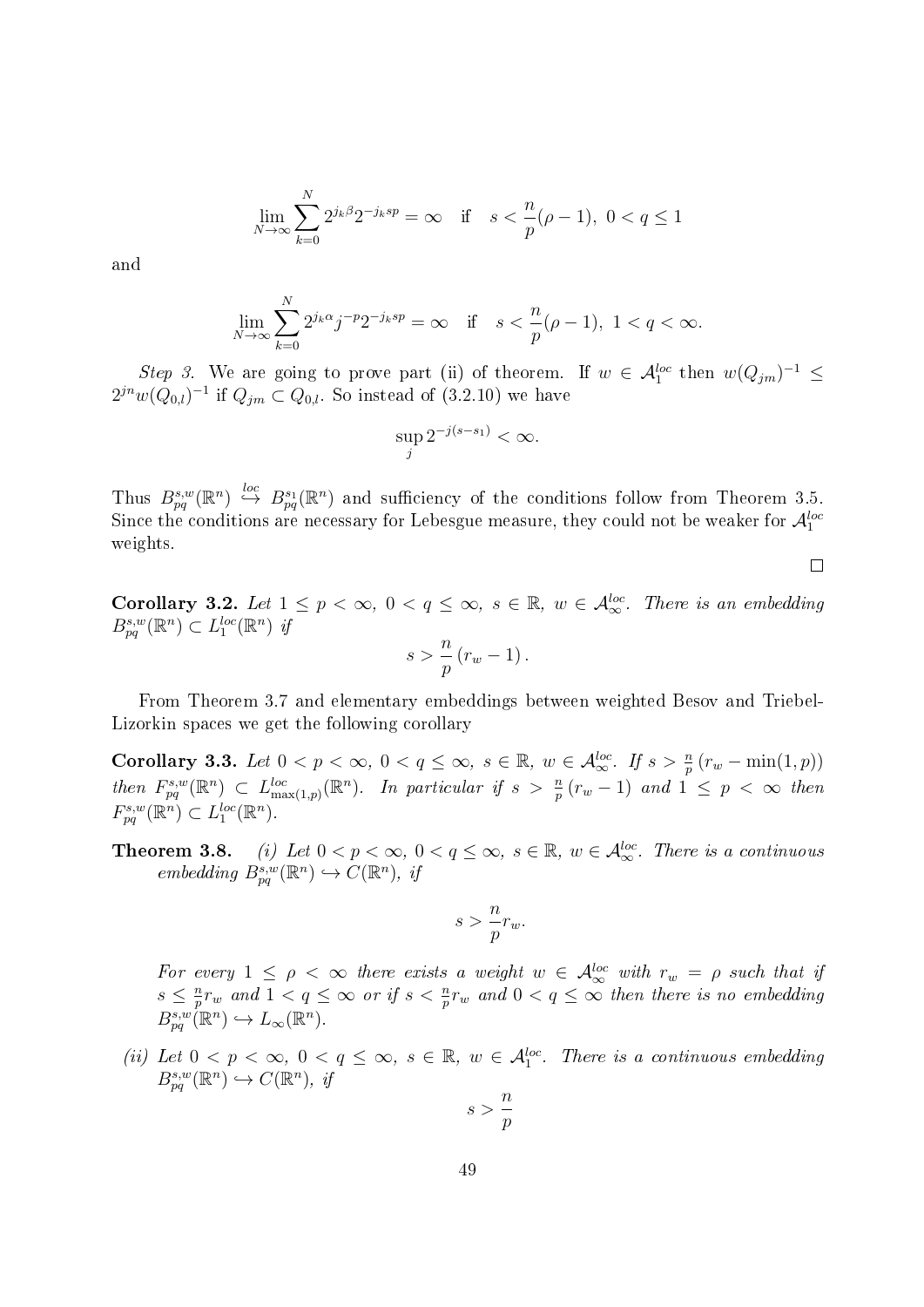or

$$
s = \frac{n}{p}, \quad 0 < q \le 1.
$$

There exists an  $\mathcal{A}_1^{loc}$  weight w such that if the continuous embedding  $B_{pq}^{s,w}(\mathbb{R}^n) \hookrightarrow$  $L_\infty(\mathbb{R}^n)$  holds, then the above conditions are fulfilled.

*Proof.* Step 1. Let us start with first part of (i). We choose  $u > r_w$  such that  $w \in A_u^{loc}$  and  $s > \frac{nu}{p}$ . Analogously like in Step 1 of the proof of Theorem 3.7 we can regard embeddings  $(3.2.\overline{7})$  and  $(3.2.8)$ . We take  $s_1$  such that

$$
\frac{n}{p} < s_1 \le s - \frac{nu}{p} + \frac{n}{p}.
$$

Thus Theorem 3.6 implies that the continuous embeddings hold.

Step 2. Now we prove the second part of (i). For  $1 < \rho < \infty$  we take a weight  $w(x) = |x|^{\alpha}$  with  $\alpha = n(\rho - 1)$ . Then  $w \in \mathcal{A}_{\infty}^{loc}$  and  $r_w = \rho$ .

Using the atomic decomposition we can construct  $f \in B_{pq}^{s,w}(\mathbb{R}^n)$ , that doesn't belong to  $L_{\infty}(\mathbb{R}^n)$ . The construction of atoms can be the same as in Step 2 of the proof of Theorem 3.7. We also take a sequence  $\{\lambda_{j_k}\}_{k=0}^{\infty}$  with the same properties as in the proof above. We have  $f = \sum_{k=0}^{\infty} \lambda_{j_k} a_{j_k n}^{(L)}$  $_{j_{k}m_{k}}^{(L)} \in B_{pq}^{s,w}(\mathbb{R}^{n}),$  cf. [23].

In the same way as in (3.2.14) we get

$$
\sup_{x \in [-R,R)^n} |f(x)| \ge c \lim_{N \to \infty} \sum_{k=0}^N \lambda_{j_k} 2^{-j_k(s - \frac{n}{p})}
$$

and the sequence  $\sum_{k=0}^{N} \lambda_{j_k} 2^{-j_k(s-\frac{n}{p})}$  is divergent for the sequence  $\{\lambda_{j_k}\}$  defined by  $(3.2.11)$ or  $(3.2.13)$  and  $s \leq \frac{n}{n}$  $\frac{n}{p}\rho$ . There is also a divergence if  $\{\lambda_{j_k}\}$  is given by formula (3.2.12) and  $s < \frac{n}{p}\rho$ .

*Step 3.* The rest of the proof can be rewritten from Step 3 of the proof of Theorem 3.7.

Corollary 3.4. Let  $0 < p < \infty$ ,  $0 < q \le \infty$ ,  $s \in \mathbb{R}$ ,  $w \in \mathcal{A}_{\infty}^{loc}$ . If  $s > \frac{n}{p}r_w$  then  $F_{pq}^{s,w}(\mathbb{R}^n) \hookrightarrow C(\mathbb{R}^n).$ 

## 3.3 Dual spaces

In this section we calculate the dual spaces of  $A_{p,q}^{s,w}(\mathbb{R}^n)$ . We consider the Banach case, more precisely  $1 < p < \infty$ ,  $1 \le q < \infty$ . We present two approaches. The first one covers all weights  $w \in \mathcal{A}_{\infty}^{loc}$  and the whole range of p and q, but the duality does not coincides with the usual duality between  $\mathcal{S}_e(\mathbb{R}^n)$  and  $\mathcal{S}'_e(\mathbb{R}^n)$ . We recall that

$$
\mathcal{S}_e(\mathbb{R}^n) \hookrightarrow A_{pq}^{s,w}(\mathbb{R}^n) \hookrightarrow \mathcal{S}'_e(\mathbb{R}^n).
$$

In the second approach the representation of the functional coincides with the dual pairing  $(S_e(\mathbb{R}^n), S'_e(\mathbb{R}^n))$  but we should assume that  $w \in \mathcal{A}_p^{loc}$ . The similar approach for the regular weights can be found in Th. Schott paper [35].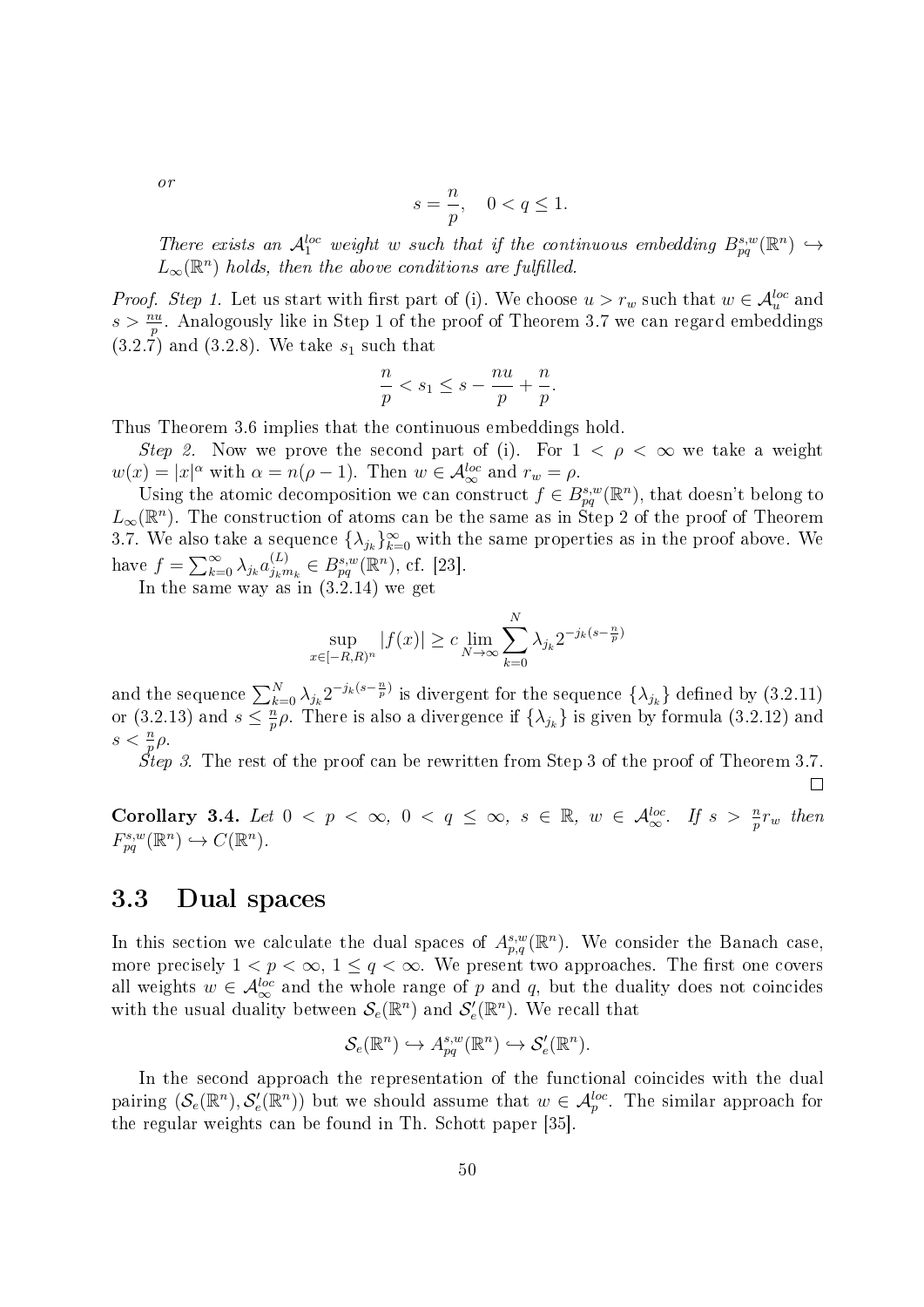# 3.3.1 Dual spaces with general  $\mathcal{A}_{\infty}^{loc}$  weights

By Daubechies wavelet characterization we can study the dual spaces of Besov spaces with  $\text{local Muckenhoupt weights.}$  First we determine the dual spaces of sequence spaces  $b_{pq}^{s,w}(\mathbb{R}^n)$ and  $f_{pq}^{s,w}(\mathbb{R}^n)$ . The main idea of the proof is based on the similar assertions for spaces with doubling measures in [5].

Let  $\ell_q(L_p^w(\mathbb{R}^n))$  be the set of all sequences  $f=\{f_j^G(x)\}_{j=0,G\in G^j}^\infty$  of Lebesgue-measurable functions on  $\mathbb{R}^n$  with finite quasi-norms given by

$$
||f|\ell_q(L_p^w(\mathbb{R}^n))|| = \left(\sum_{j=0}^{\infty} \sum_{G \in G^j} ||f_j^G| L_p^w(\mathbb{R}^n)||^q\right)^{1/q}
$$

and  $L_p^w(\mathbb{R}^n, \ell_q)$  be the set of all sequences  $f = \{f_j^G(x)\}_{j=0, G \in G^j}^{\infty}$  of Lebesgue-measurable functions on  $\mathbb{R}^n$  with finite quasi-norms given by

$$
||f|L_p^w(\mathbb{R}^n, \ell_q)|| = \left\| \left( \sum_{j=0}^{\infty} \sum_{G \in G^j} |f_j^G|^q \right)^{1/q} |L_p^w(\mathbb{R}^n)| \right\|
$$

By dual space we understand topological dual and the norms  $\|g\|$  of a continuous linear functional  $q$  is calculated in the usual way.

**Proposition 3.2.** Let  $1 < p < \infty$  and  $0 < q < \infty$ ,  $w \in \mathcal{A}_{\infty}^{loc}$ . Then

(i)  $g \in (\ell_q(L_p^w(\mathbb{R}^n)))'$  if and only if it can be represented uniquely as

$$
g(f) = \sum_{j=0}^{\infty} \sum_{G \in G^j} \int_{\mathbb{R}^n} g_j^G(x) f_j^G(x) w(x) dx
$$

for every  $f = \{f_j^G\}_{j,G} \in \ell_q(L_p^w(\mathbb{R}^n))$ , where  $\{g_j^G\}_{j,G} \in \ell_{q'}(L_{p'}^w(\mathbb{R}^n))$  and  $||g|| =$  $||\{g_j^G\}_{j,G}|\ell_{q'}(L_{p'}^w(\mathbb{R}^n))||.$ 

(ii)  $g \in (L_p^w(\mathbb{R}^n, \ell_q))^t$  if and only if it can be represented uniquely as

$$
g(f) = \sum_{j=0}^{\infty} \sum_{G \in G^j} \int_{\mathbb{R}^n} g_j^G(x) f_j^G(x) w(x) dx
$$

for every  $f = \{f_j^G\}_{j,G} \in L_p^w(\mathbb{R}^n, \ell_q)$ , where  $\{g_j^G\}_{j,G} \in L_{p'}^w(\mathbb{R}^n, \ell_{q'})$ and  $||g|| = ||\{g_j^G\}_{j,G}|L_{p'}^w(\mathbb{R}^n, \ell_{q'})||.$ 

The proof of the above theorem can be found in [39], Proposition in  $\S 2.11.1$  for the case of  $L_p$ -spaces with Lebesgue measure, but it can be rewritten for measure of type  $w(x) dx$ .  $w \in \mathcal{A}_{\infty}^{loc}.$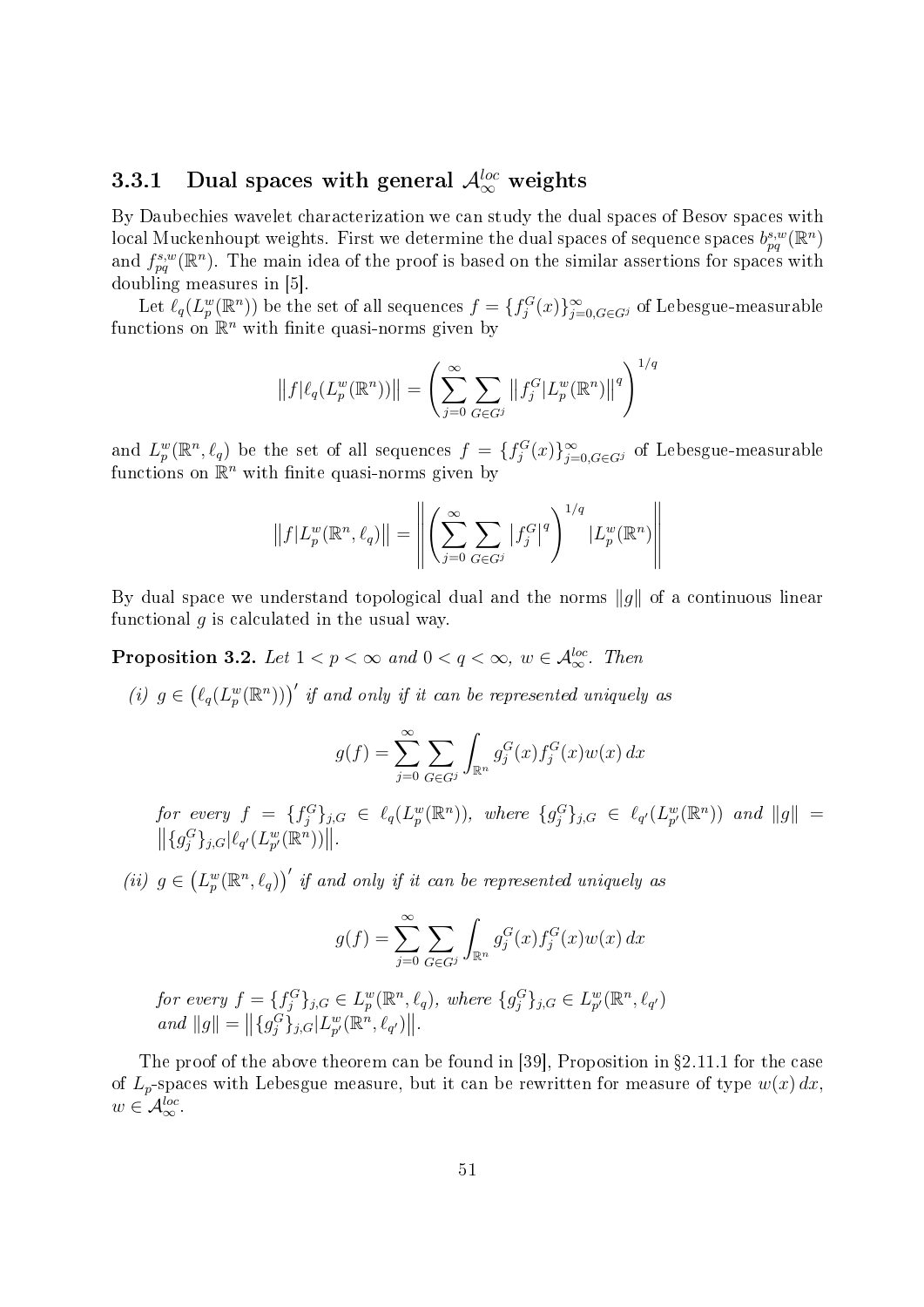**Proposition 3.3.** Let  $1 < p < \infty$ ,  $1 \leq q < \infty$ ,  $s \in \mathbb{R}^n$  and  $w \in \mathcal{A}_{\infty}^{loc}$ . Then  $\widetilde{\lambda} \in (a_{pq}^{s,w})'$  if and only if it can be represented uniquely as

$$
\widetilde{\lambda}(\lambda) = \sum_{j=0}^{\infty} \sum_{G \in G^j} \sum_{m \in \mathbb{Z}^n} \lambda_{jm}^G \widetilde{\lambda}_{jm}^G w(Q_{jm}), \quad \lambda = \{\lambda_{jm}^G\}_{j,m,G} \in a_{pq}^{s,w},\tag{3.3.1}
$$

where  $\{\widetilde{\lambda}_{jm}^G\}_{j,m,G} \in a_{p',q'}^{-s,w}$  $\begin{aligned} \mathcal{L}_{p',q'}^{-s,w} \text{. Moreover } \left\| \widetilde{\lambda} \right\| = \left\| \{\widetilde{\lambda}_{jm}^{G}\}_{j,m,G} | a_{p',q'}^{-s,w} \right\| \end{aligned}$  $\begin{vmatrix} -s,w \\ p',q' \end{vmatrix}$ .

*Proof. Step 1.* First we prove that the formula  $(3.3.1)$  defines a continuous functional on  $b_{pq}^{s,w}$ , if  $\{\widetilde{\lambda}_{jm}^{G}\}_{j,m,G} \in b_{p',q'}^{-s,w}$  $_{p',q'}^{-s,w}$ . By Hölder's inequality we get

$$
\tilde{\lambda}(\lambda) \leq \sum_{j} \sum_{G} \sum_{m} |\lambda_{jm}^{G}| \left| \tilde{\lambda}_{jm}^{G} \right| \int_{Q_{jm}} w(x) dx \n= \sum_{j} \sum_{G} \sum_{m} \int_{\mathbb{R}^{n}} |\lambda_{jm}^{G}| \left| \tilde{\lambda}_{jm}^{G} \right| \chi_{jm}(x) w(x) dx \n= \sum_{j} \sum_{G} \int_{\mathbb{R}^{n}} \left( \sum_{m} |\lambda_{jm}^{G}| \chi_{jm}(x) \right) \left( \sum_{m} |\tilde{\lambda}_{jm}^{G}| \chi_{jm}(x) \right) w(x) dx \n\leq \sum_{j,G} \left( \int_{\mathbb{R}^{n}} \left( \sum_{m} |\lambda_{jm}^{G}| \chi_{jm}(x) \right)^{p} w(x) dx \right)^{\frac{1}{p}} \left( \int_{\mathbb{R}^{n}} \left( \sum_{m} |\tilde{\lambda}_{jm}^{G}| \chi_{jm}(x) \right)^{p'} w(x) dx \right)^{\frac{1}{p'}} \n\leq \left( \sum_{j} 2^{jsq} \sum_{G} \left( \int_{\mathbb{R}^{n}} \left( \sum_{m} |\lambda_{jm}^{G}| \chi_{jm}(x) \right)^{p} w(x) dx \right)^{\frac{q}{p}} \right)^{\frac{1}{q}} \times \n\times \left( \sum_{j} 2^{-jsq'} \sum_{G} \left( \int_{\mathbb{R}^{n}} \left( \sum_{m} |\tilde{\lambda}_{jm}^{G}| \chi_{jm}(x) \right)^{p'} w(x) dx \right)^{\frac{q}{p'}} \right)^{\frac{1}{q'}} \n\leq \left( \sum_{j} 2^{js(s-\frac{n}{p})q} \sum_{G} \left( \int_{\mathbb{R}^{n}} \left| \sum_{m} \lambda_{jm}^{G} \chi_{jm}(x) \right|^{p'} w(x) dx \right)^{\frac{q}{p}} \right)^{\frac{1}{q}} \times \n\times \left( \sum_{j} 2^{j(s-\frac{n}{p})q'} \sum_{G} \left( \int_{\mathbb{R}^{n}} \left| \sum_{m} \tilde{\lambda}_{jm}^{G} \chi_{jm}^{(p)}(x) \right|^{p'} w(x) dx \right)^{\frac{q}{p'}} \right)^{\frac{1}{q'}}
$$

with usual modification if  $q' = \infty$ . So  $b_{n',q'}^{-s,w}$  $\left|\widetilde{p}_{p',q'}^{s,w}\subset (b_{pq}^{s,w})' \text{ and } \left|\left|\widetilde{\lambda}\right|\right| \leq \left\|\{\widetilde{\lambda}_{jm}^{G}\}_{j,m,G}|b_{p',q'}^{-s,w}\right\|$  $\begin{vmatrix} -s,w \\ p',q' \end{vmatrix}$ .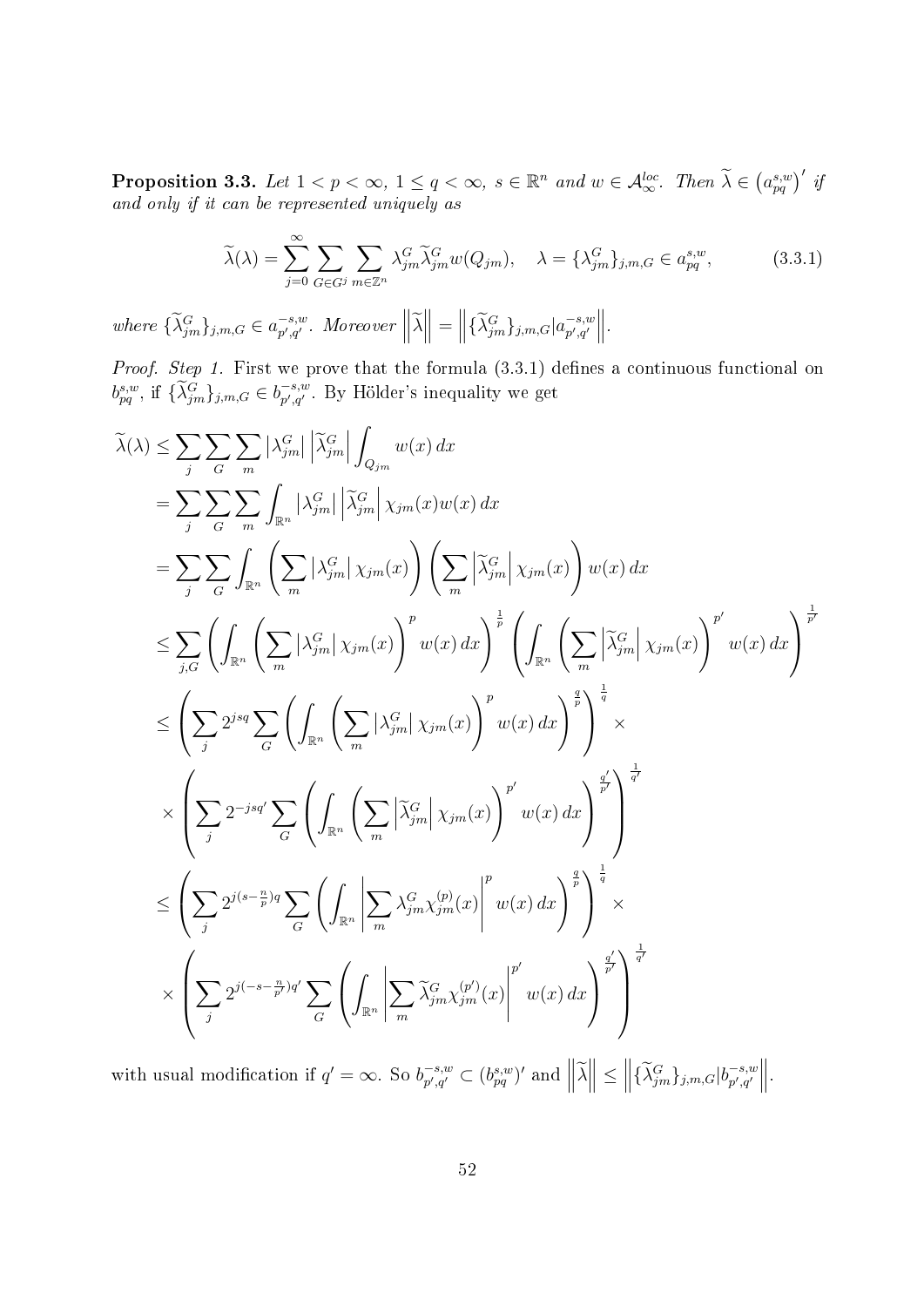In the same way we get that the formula (3.3.1) defines a continuous functional on  $f_{pq}^{s,w}$ , if  $\{\widetilde{\lambda}_{jm}^{G}\}_{j,m,G} \in f_{p',q'}^{-s,w}$  $p', q'$ 

$$
\widetilde{\lambda}(\lambda) \leq \int_{\mathbb{R}^n} \sum_{j} \sum_{G} \sum_{m} \left| \lambda_{jm}^G \right| \chi_{jm} \left| \widetilde{\lambda}_{jm}^G \right| \chi_{jm} w(x) dx
$$
\n
$$
\leq \int_{\mathbb{R}^n} \left( \sum_{j,G,m} \left| \lambda_{jm}^G \right|^q \chi_{jm} \right)^{1/q} \left( \sum_{j,G,m} \left| \widetilde{\lambda}_{jm}^G \right|^q' \chi_{jm} \right)^{1/q'} w(x) dx
$$
\n
$$
\leq \left\| \{\lambda_{jm}^G\}_{j,m,G} |f_{p,q}^{s,w} \right\| \left\| \{\widetilde{\lambda}_{jm}^G\}_{j,m,G} |f_{p',q'}^{-s,w} \right\|
$$

with usual modification if  $q' = \infty$ . So we get  $f_{n',q'}^{-s,w}$  $\mathcal{L}_{p',q'}^{(r-s,w)} \subset (f_{pq}^{s,w})'$  and  $\left\|\widetilde{\lambda}\right\| \leq \left\|\{\widetilde{\lambda}_{jm}^G\}_{j,m,G}| f_{p',q'}^{-s,w} \right\|$  $\begin{vmatrix} -s,w \\ p',q' \end{vmatrix}$ . Step 2. We prove that  $\tilde{\lambda} \in (b_{pq}^{s,w})'$  can be represented according to (3.3.1). The statement that  $\lambda \in (f_{pq}^{s,w})'$  can be represented according to (3.3.1) can be proved similarly using appropriate norms and second part of Proposition 3.2.

Let us define  $I: b_{pq}^{s,w} \to \ell_q(L_p^w(\mathbb{R}^n))$ , which assigns  $\{\lambda_{jm}^G\} \to \{f_j^G\}$  in the following way

$$
f_j^G(x) = \sum_m \lambda_{jm}^G 2^{js} \chi_{jm}(x).
$$

We have

$$
\left\| \{ f_j^G \}_{j,G} \left| \ell_q(L_p^w(\mathbb{R}^n)) \right| \right\| = \left( \sum_j \sum_G \left\| f_j^G | L_p^w(\mathbb{R}^n) \right\|^q \right)^{1/q}
$$

$$
= \left( \sum_j \sum_G \left( \int_{\mathbb{R}^n} \left| f_j^G \right|^p w(x) \, dx \right)^{q/p} \right)^{1/q}
$$

$$
= \left( \sum_j 2^{j(s - \frac{n}{p})q} \sum_G \left( \int_{\mathbb{R}^n} \left| \sum_m \lambda_{jm}^G \chi_{jm}^{(p)} \right|^p w(x) \, dx \right)^{q/p} \right)^{1/q}
$$

,

so  $I$  is an isometry.

From the Hahn-Banach Theorem we get that there exists  $\widetilde{\lambda} \in (\ell_q(L_p^w(\mathbb{R}^n)))'$ , such that  $\lambda \circ I = \lambda$  and  $\begin{array}{c} \hline \end{array}$  $\lambda$  $\mathbb{R}$  =  $\|\tilde{\lambda}\|$ . By Proposition 3.2 we have  $\tilde{\lambda}(f) = \langle f, g \rangle$ , where  $g \in \ell_{q'}(L_{p'}^w(\mathbb{R}^n))$ and  $f \in \ell_q(L_p^{\omega}(\mathbb{R}^n))$ , with dual pairing

$$
\langle f, g \rangle = \sum_{j=0}^{\infty} \sum_{G \in G^j} \int_{\mathbb{R}^n} g_j^G(x) f_j^G(x) w(x) dx.
$$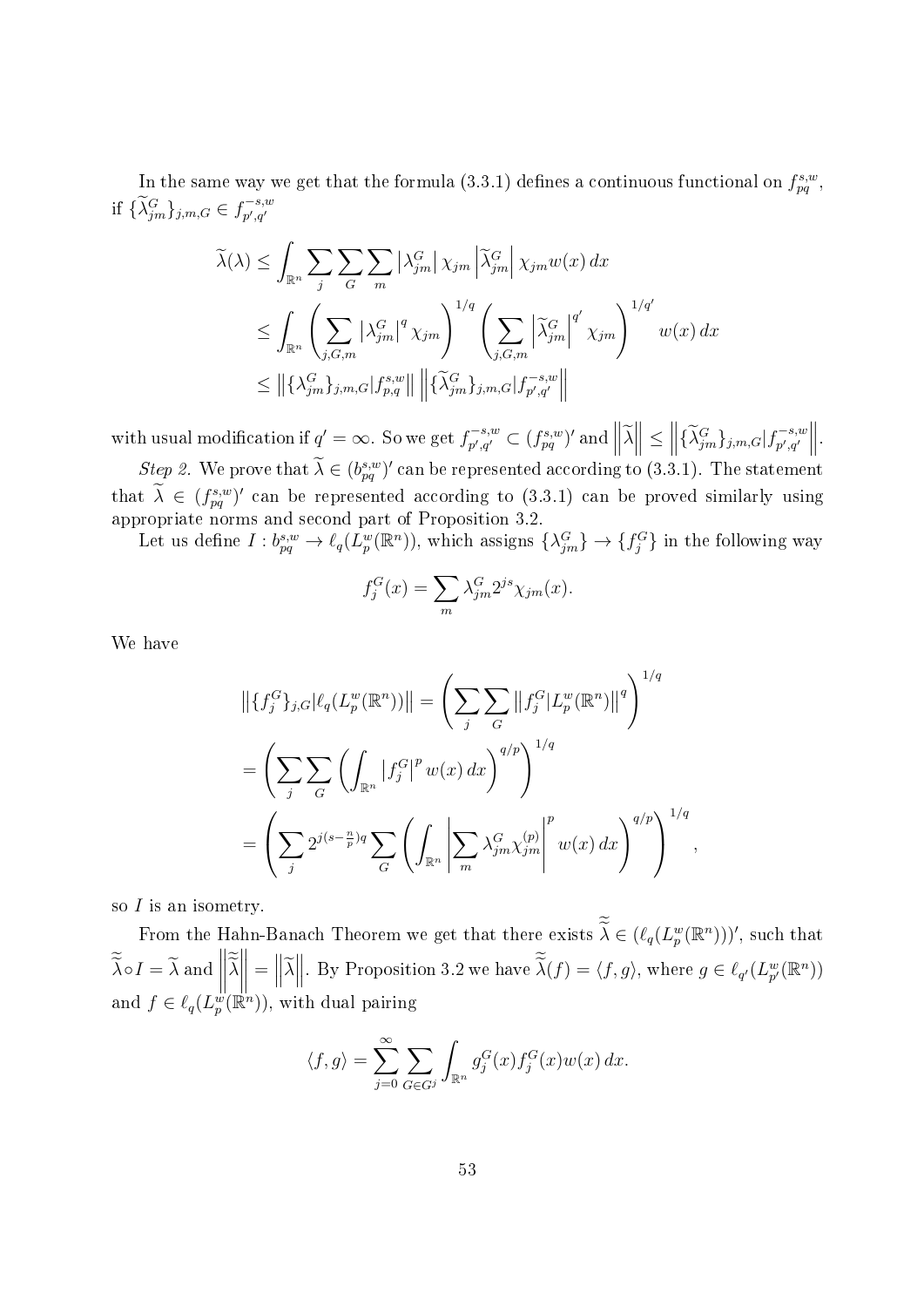We define projection  $P: \ell_{q'}(L_{p'}^w(\mathbb{R}^n)) \to b_{p',q'}^{-s,w}$  $\mathcal{L}_{p',q'}^{-s,w}$  by

$$
P\left(\{h_j^G\}_{j,G}\right) = \{\widetilde{\lambda}_{jm}^G\}_{j,m,G} = \left\{\frac{2^{js}}{w(Q_{jm})} \int_{Q_{jm}} h_j^G(x)w(x) \, dx\right\}_{j,m,G}
$$

for  $\{h_j^G\}_{j,G} \in \ell_{q'}(L_{p'}^w(\mathbb{R}^n))$ .

From Hölder's inequality we have

$$
\begin{split} &\left\| P\left(\{h_{j}^{G}\}_{j,G}\right) |b_{p',q'}^{-s,w} \right\| \\ &= \left( \sum_{j} 2^{j(-s-\frac{n}{p})q'} \sum_{G} \left( \int_{\mathbb{R}^{n}} \left| \sum_{m} \frac{2^{js}}{w(Q_{jm})} \int_{Q_{jm}} h_{j}^{G}(x) w(x) \, dx x_{jm}^{(p)}(y) \right|^{p'} w(y) dy \right)^{\frac{q'}{p'}} \right)^{\frac{1}{q'}} \\ &\approx \left( \sum_{j} 2^{-jsq'} \sum_{G} \left( \sum_{m} \left| \frac{2^{js}}{w(Q_{jm})} \int_{Q_{jm}} h_{j}^{G}(x) w(x) \, dx \right|^{p'} w(Q_{jm}) \right)^{\frac{q'}{p'}} \right)^{\frac{1}{q'}} \\ &= \left( \sum_{j} 2^{-jsq'} \sum_{G} \left( \sum_{m} 2^{jsp'} \left| \int_{Q_{jm}} h_{j}^{G}(x) w(x) \, dx \right|^{p'} w(Q_{jm})^{-p'} w(Q_{jm}) \right)^{\frac{q'}{p'}} \right)^{\frac{1}{q'}} \\ &\leq \left( \sum_{j} \sum_{G} \left( \sum_{m} \int_{Q_{jm}} |h_{j}^{G}(x)|^{p'} w(x) \, dx w(Q_{jm})^{\frac{p'}{p}} w(Q_{jm})^{1-p'} \right)^{\frac{q'}{p'}} \right)^{\frac{1}{q'}} \\ &= \left( \sum_{j} \sum_{G} \left( \sum_{m} \int_{Q_{jm}} |h_{j}^{G}(x)|^{p'} w(x) \, dx \right)^{\frac{q'}{p'}} \right)^{\frac{1}{q'}} \\ &= \left( \sum_{j} \sum_{G} \left( \int_{\mathbb{R}^{n}} |h_{j}^{G}(x)|^{p'} w(x) \, dx \right)^{\frac{q'}{p'}} \right)^{\frac{1}{q'}} = \left\| \{h_{j}^{G}\}_{j,G} | \ell_{q'}(L_{p}^{w}(\mathbb{R}^{n})) \right\|. \end{split}
$$

Thus the projection is continuous.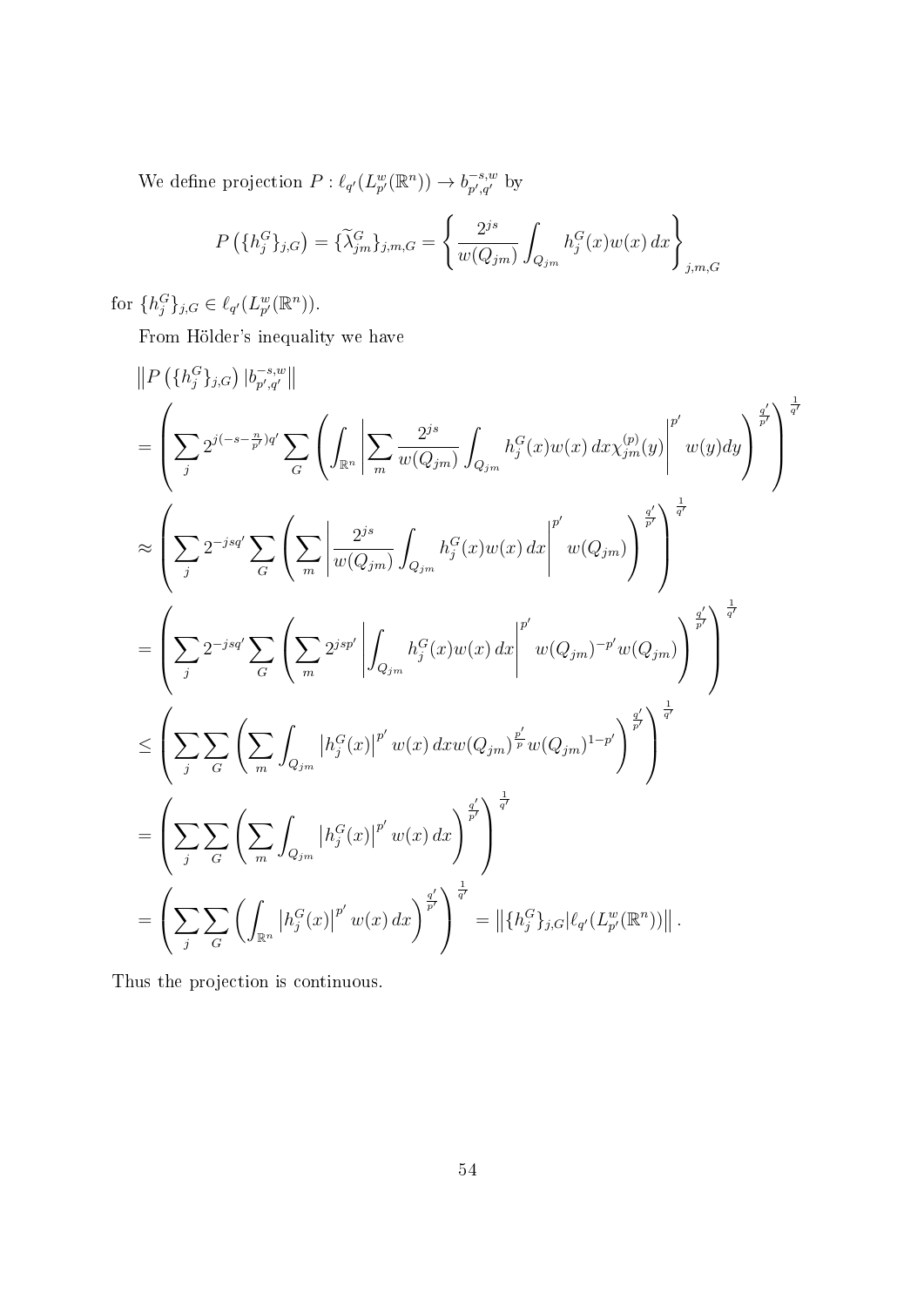Using Proposition 3.2 we get

$$
\tilde{\lambda}(\lambda) = \tilde{\lambda}(I(\lambda))
$$
\n
$$
= \sum_{j=0}^{\infty} \sum_{G \in G^j} \int_{\mathbb{R}^n} g_j^G(x) f_j^G(x) w(x) dx
$$
\n
$$
= \sum_{j=0}^{\infty} \sum_{G \in G^j} \int_{\mathbb{R}^n} g_j^G(x) \sum_{m \in \mathbb{Z}^n} \lambda_{jm}^G 2^{js} \chi_{jm}(x) w(x) dx
$$
\n
$$
= \sum_{j=0}^{\infty} \sum_{G \in G^j} \sum_{m \in \mathbb{Z}^n} \lambda_{jm}^G 2^{js} \int_{\mathbb{R}^n} g_j^G(x) \chi_{jm}(x) w(x) dx
$$
\n
$$
= \sum_{j=0}^{\infty} \sum_{G \in G^j} \sum_{m \in \mathbb{Z}^n} \lambda_{jm}^G 2^{js} \int_{Q_{jm}} g_j^G(x) w(x) dx
$$
\n
$$
= \sum_{j=0}^{\infty} \sum_{G \in G^j} \sum_{m \in \mathbb{Z}^n} \lambda_{jm}^G 2^{js} w(Q_{jm})^{-1} \int_{Q_{jm}} g_j^G(x) w(x) dx w(Q_{jm})
$$
\n
$$
= \sum_{j=0}^{\infty} \sum_{G \in G^j} \sum_{m \in \mathbb{Z}^n} \lambda_{jm}^G P(g_j^G) w(Q_{jm}) = \sum_{j=0}^{\infty} \sum_{G \in G^j} \sum_{m \in \mathbb{Z}^n} \lambda_{jm}^G \tilde{\lambda}_{jm}^G w(Q_{jm}).
$$

Step 3. Norm equivalence we get by Step 1 and from Step 2 with inequalities

$$
\left\| \{\widetilde{\lambda}_{jm}^{G}\}_{j,m,G} | b_{p',q'}^{-s,w} \right\| = \left\| P\left( \{g_j^{G}\}_{j,G} \right) | b_{p',q'}^{-s,w} \right\|
$$
  

$$
\leq \left\| \{g_j^{G}\}_{j,G} | \ell_{q'}(L_{p'}^w(\mathbb{R}^n)) \right\| = \left\| \widetilde{\widetilde{\lambda}} \right\| = \left\| \widetilde{\lambda} \right\|
$$

 $\Box$ 

and similarly for  $f_{pq}^{s,w}$  case.

Now it follows from Proposition 3.3 and Theorem 3.4:

**Theorem 3.9.** Let  $1 < p < \infty$ ,  $1 \leq q < \infty$ ,  $s \in \mathbb{R}^n$  and  $w \in \mathcal{A}_{\infty}^{loc}$ . Then  $(A^{s,w}_{pq}(\mathbb{R}^n))' = A^{-s,w}_{p',q'}$  $_{p',q'}^{-s,w}(\mathbb{R}^n)$ .

### 3.3.2 Dual spaces with weights with  $r_w > p$

Let  $s \in \mathbb{R}$ ,  $1 < p < \infty$ ,  $1 < q < \infty$  and  $w \in \mathcal{A}_{\infty}^{loc}$ . If  $r_w < p$  then  $w \in \mathcal{A}_{p}^{loc}$ . It follows easily from the definition of  $\mathcal{A}^{loc}_{\infty}$  class that  $w^{1-p'} \in \mathcal{A}^{loc}_{p'}$ . Thus the assumption  $r_w < p$  implies  $w, w^{1-p'} \in \mathcal{A}_{\infty}^{loc}$ . This allows to prove another representation of continuous functionals on  $A^{s,w}_{pq}(\mathbb{R}^n)$ .

The space  $\mathcal{S}_e(\mathbb{R}^n)$  is dense in  $A_{pq}^{s,w}(\mathbb{R}^n)$  and  $\mathcal{S}_e(\mathbb{R}^n) \hookrightarrow A_{pq}^{s,w}(\mathbb{R}^n)$ , cf. Theorem 2.6. Therefore any continuous functional on  $A_{pq}^{s,w}(\mathbb{R}^n)$  can be incorporated as a distribution belonging to  $\mathcal{S}'_e(\mathbb{R}^n)$ . In that sense we have  $\sqrt{m}$ 

$$
(A_{pq}^{s,w}(\mathbb{R}^n))' = \{ f \in \mathcal{S}'_e(\mathbb{R}^n) : \exists c > 0, |f(\varphi)| \le c ||\varphi| A_{pq}^{s,w}(\mathbb{R}^n) || \text{ for all } \varphi \in \mathcal{S}_e(\mathbb{R}^n) \}
$$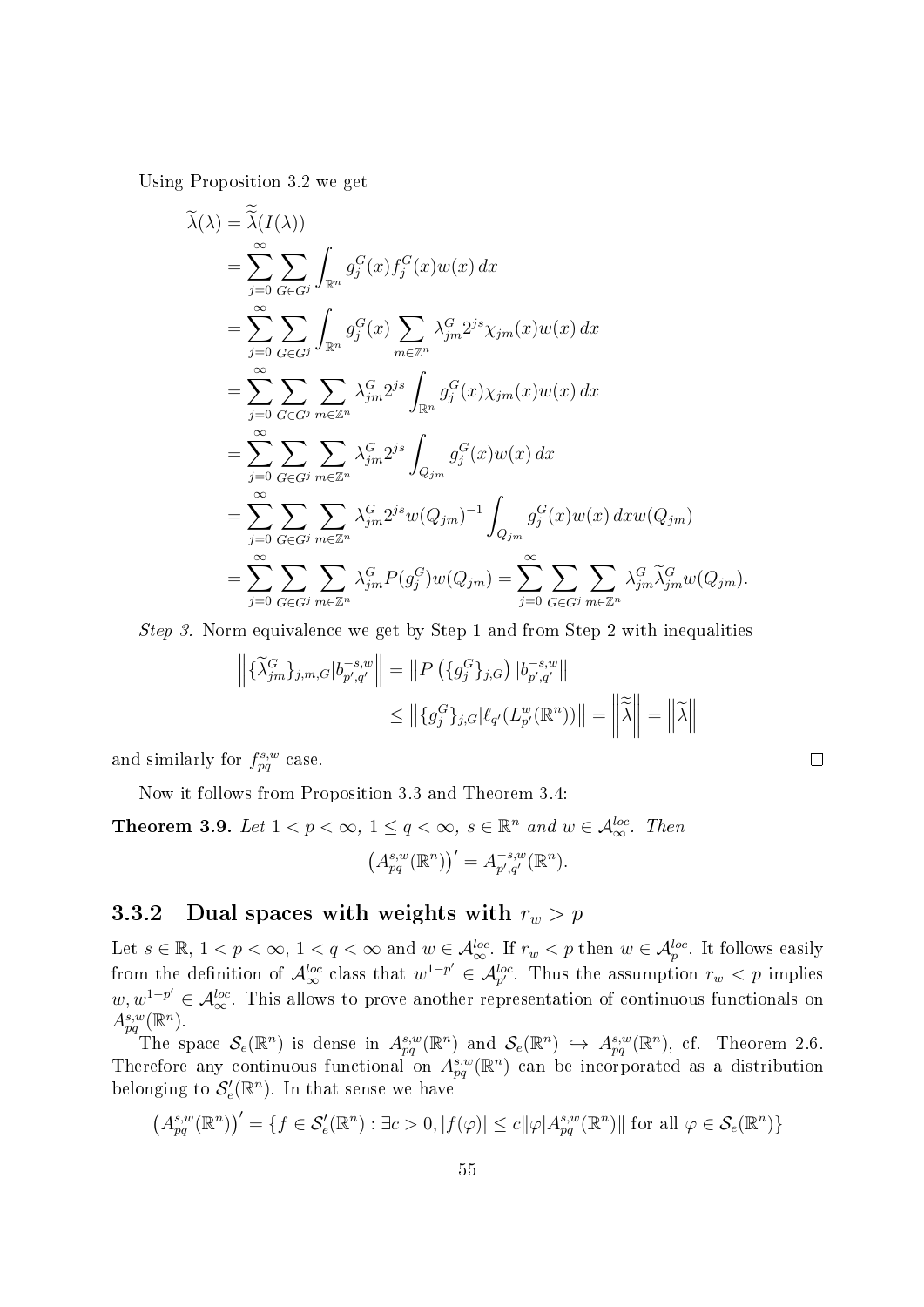If  $r_w < p$  then  $(A_{pq}^{s,w}(\mathbb{R}^n))'$  can be identify with  $A_{p',q'}^{-s,w^{1-p'}}$  $_{p^{\prime },q^{\prime }}^{-s,w^{1-p^{\prime }}}(\mathbb{R}^{n}).$ 

The operator  $T_w: f \mapsto w^{1/p}f$  is an isometry from  $\ell_q(L_p^w(\mathbb{R}^n))$  onto  $\ell_q(L_p(\mathbb{R}^n))$  and from  $L_p^w(\mathbb{R}^n, \ell_q)$  onto  $L_p(\mathbb{R}^n, \ell_q)$ . Therefore we have the following counterpart of Proposition 3.2.

**Proposition 3.4.** Let  $1 < p < \infty$  and  $0 < q < \infty$ ,  $w \in \mathcal{A}_{\infty}^{loc}$  and  $r_w < p$ . Then

(i)  $g \in (\ell_q(L_p^w(\mathbb{R}^n)))'$  if and only if it can be represented uniquely as

$$
g(f) = \sum_{j=0}^{\infty} \sum_{G \in G^j} \int_{\mathbb{R}^n} g_j^G(x) f_j^G(x) dx
$$

for every  $f = \{f_j^G\}_{j,G} \in \ell_q(L_p^w(\mathbb{R}^n))$ , where  $\{g_j^G\}_{j,G} \in \ell_{q'}(L_{p'}^{w^{1-p'}})$  $\int_{p'}^{w^{1-p'}} (\mathbb{R}^n) )$  and  $||g|| =$  $\left\| \{g_j^G\}_{j,G} | \ell_{q'}(L_{p'}^{w^{1-p'}}) \right\|$  $w^{1-p'}(\mathbb{R}^n))\Big\|.$ 

(ii)  $g \in (L_p^w(\mathbb{R}^n, \ell_q))^t$  if and only if it can be represented uniquely as

$$
g(f) = \sum_{j=0}^{\infty} \sum_{G \in G^j} \int_{\mathbb{R}^n} g_j^G(x) f_j^G(x) dx
$$

for every  $f = \{f_j^G\}_{j,G} \in L_p^w(\mathbb{R}^n, \ell_q)$ , where  $\{g_j^G\}_{j,G} \in L_{p'}^{w^{1-p'}}$  $\int_{p'}^{w^{1-p'}}(\mathbb{R}^n, \ell_{q'})$  and  $\|g\| =$  $\left\| \{g_j^G\}_{j,G} | L_{p'}^{w^{1-p'}} \right\|$  $w^{1-p'}_{p'}(\mathbb{R}^n,\ell_{q'})\Big\|.$ 

In consequence we get also

**Proposition 3.5.** Let  $1 < p < \infty$ ,  $1 < q < \infty$ ,  $s \in \mathbb{R}^n$ ,  $w \in \mathcal{A}_{\infty}^{loc}$  and  $r_w < p$ . Then  $\widetilde{\lambda}\in \left( a_{pq}^{s,w}\right)'$  if and only if it can be represented uniquely as

$$
\widetilde{\lambda}(\lambda) = \sum_{j=0}^{\infty} \sum_{G \in G^j} \sum_{m \in \mathbb{Z}^n} \lambda_{jm}^G \widetilde{\lambda}_{jm}^G |Q_{jm}|, \quad \lambda = {\lambda_{jm}^G}_{j,m} \}_{j,m,G} \in a_{pq}^{s,w},
$$

where  $\{\widetilde{\lambda}_{jm}^G\}_{j,m,G} \in a_{p',q'}^{-s,w^{1-p'}}$  $\begin{aligned} \left\Vert \sum_{j=1}^{N-1} \mathcal{N}_{j} \right\Vert_{\mathcal{A}} &= \left\Vert \left\lbrace \widetilde{\lambda}_{jm}^{G} \right\rbrace_{j,m,G} \right\Vert_{\mathcal{D}^{'},q'} \\ &= \left\Vert \left\lbrace \widetilde{\lambda}_{jm}^{G} \right\rbrace_{j,m,G} \right\Vert_{\mathcal{D}^{'},q'} \end{aligned}$  $\begin{vmatrix} -s,w^{1-p'} \\ p',q' \end{vmatrix}$ .

Corollary 3.5. Let  $1 < p < \infty$ ,  $1 < q < \infty$ ,  $s \in \mathbb{R}^n$  and  $w \in \mathcal{A}_{\infty}^{loc}$  with  $r_w < p$ . If  $f \in A_{n',a'}^{-s,w^{1-p'}}$  $\bar{p}^{-(s,w^{1-p^{\prime}})}_{p^{\prime},q^{\prime}}(\mathbb{R}^{n})$  then the mapping

$$
\mathcal{S}_e(\mathbb{R}^n) \ni \varphi \mapsto f(\varphi) \in \mathbb{C}
$$

can be extended to a continuous linear functional on  $A_{pq}^{s,w}(\mathbb{R}^n)$  and

$$
|f(\varphi)| \le \left\| f| A_{p',q'}^{-s,w^{1-p'}}(\mathbb{R}^n) \right\| \left\| \varphi| A_{pq}^{s,w}(\mathbb{R}^n) \right\|.
$$
 (3.3.2)

On the other hand any  $g \in (A_{pq}^{s,w}(\mathbb{R}^n))'$  can be represented uniquely by  $f \in A_{p',q'}^{s,w^{1-p'}}$  $_{p^{\prime },q^{\prime }}^{s,w^{1-p^{\prime }}}\left( \mathbb{R}^{n}\right)$ with (3.3.2).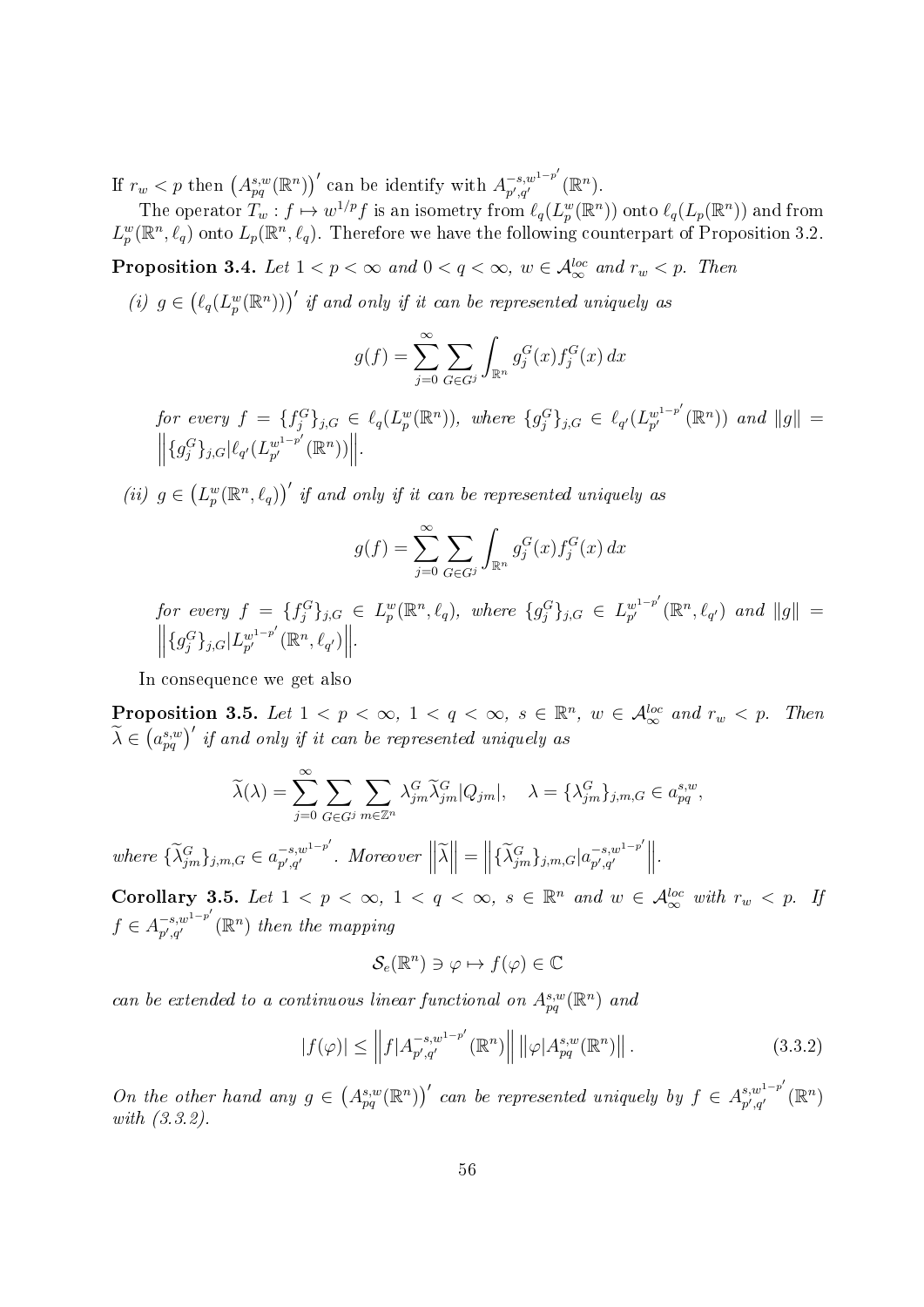# 3.4 The Calderón product and the complex interpolation

The last consequence of Theorem 3.4 we would like to prove is a characterization of the complex interpolation spaces for the pairs of  $F_{pq}^{s,w}(\mathbb{R}^n)$  spaces. The general introduction to the complex method of interpolation can be found in [2]. We follow the approach developed by Frazier and Jawerth in [13] and Mendez and Mitrea in [30]. The approach used the concept of Calderón product of quasi-Banach lattices. We recall the needed definitions.

**Definition 3.8.** Suppose  $(M, \mu)$  is a measure space and X is a quasi-Banach space of  $\mu$ -measurable functions. Let g be a measurable function on M. Then X is said to be a quasi-Banach lattice on M if the conditions  $f \in X$  and  $|g(x)| \leq |f(x)| \mu$ -a.e. imply that  $g \in X$  and  $||g||_X \leq ||f||_X$ .

**Definition 3.9.** A quasi-Banach lattice of functions  $(X, \|\cdot\|_X)$  is called lattice r-convex if

$$
\left\| \left( \sum_{j=1}^m |f_j|^r \right)^{1/r} \right\|_X \le \left( \sum_{j=1}^m \|f_j\|_X^r \right)^{1/r}
$$

for any finite family  $\{f_j\}_{j=1}^m$  of functions belonging to X.

Remark 3.2. Spaces  $f_{p,q}^{s,w}$  are quasi-Banach lattices and lattice r-convex for any  $0 < r \leq$  $\min(p, q, 1)$ . We have from the Minkowski inequality

$$
\left\| \left( \sum_{k=1}^{l} |\lambda^{k}|^{r} \right)^{1/r} |f_{pq}^{s,w} \right\| = \left( \int_{\mathbb{R}^{n}} \left( \sum_{j,m,G} 2^{jsq} \left( \sum_{k=1}^{l} |\lambda_{jm}^{G,k}|^{r} \right)^{q/r} \chi_{jm}(x) \right)^{p/q} w(x) dx \right)^{1/p}
$$
  
\n
$$
= \left( \int_{\mathbb{R}^{n}} \left( \sum_{j,m,G} 2^{jsq} \left( \sum_{k=1}^{l} |\lambda_{jm}^{G,k}|^{r} \right)^{q/r} \chi_{jm}(x) \right)^{pr/qr} w(x) dx \right)^{(r/p)(1/r)}
$$
  
\n
$$
\leq \left( \int_{\mathbb{R}^{n}} \sum_{k=1}^{l} \left( \sum_{j,m,G} 2^{jsq} |\lambda_{jm}^{G,k}|^{q} \chi_{jm}(x) \right)^{pr/qr} w(x) dx \right)^{(r/p)(1/r)}
$$
  
\n
$$
\leq \left( \sum_{k=1}^{l} \left( \int_{\mathbb{R}^{n}} \left( \sum_{j,m,G} 2^{jsq} |\lambda_{jm}^{G,k}|^{q} \chi_{jm}(x) \right)^{p/q} w(x) dx \right)^{(r/p)} \right)^{(1/r)} \leq \left( \sum_{k=1}^{l} ||\lambda^{k}| f_{pq}^{s,w}||^{r} \right)^{1/r}
$$

for any finite family  $\{\lambda^k\}_{k=1}^l$  of  $\lambda^k = \{\lambda^{G,k}_{jm}\}_{j,m,G} \in f^{s,w}_{pq}$ .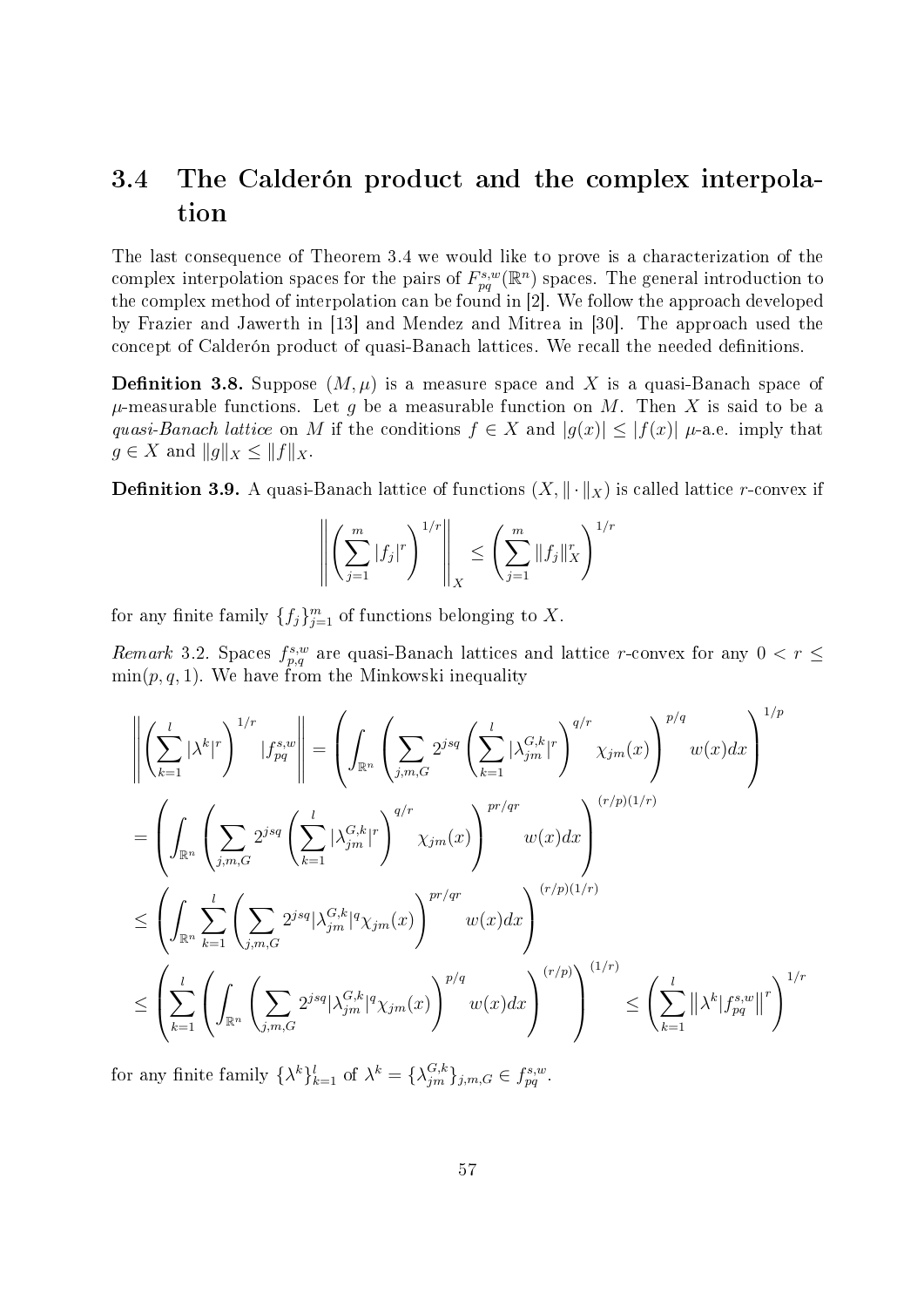**Definition 3.10.** Let  $X_0, X_1$  be quasi-Banach lattices on  $(M, \mu)$ . The Calderón product  $X_0^{1-\theta}X_1^{\theta}$ , where  $0 < \theta < 1$ , is a space of  $\mu$ -measurable functions f on M such that there exist  $f_0 \in X_0$  and  $f_1 \in X_1$  such that

$$
|f(x)| \le |f_0(x)|^{1-\theta} |f_1(x)|^{\theta}
$$
 for  $\mu - a.e. x \in M$ .

We put

$$
||f||_{X_0^{1-\theta}X_1^{\theta}} := \inf \{ ||f_0||_{X_0}^{1-\theta} ||f_1||_{X_1}^{\theta} : |f| \le |f_0|^{1-\theta} |f_1|^{\theta}, f_0 \in X_0, f_1 \in X_1 \}.
$$

The next proposition describes the relation between complex interpolation spaces  $[X_0, X_1]_\theta$  and Calderón product of quasi-Banach function spaces.

**Proposition 3.6.** Let M be a separable complete metric space,  $\mu$  a  $\sigma$ -finite Borel measure on M and  $X_0, X_1$  be a pair of quasi-Banach function spaces on  $(M, \mu)$ . Then if both  $X_0$ and  $X_1$  are lattice r-convex for some  $r > 0$  and separable it follows that  $X_0 + X_1$  is lattice r-convex and  $[X_0, X_1]_\theta = X_0^{1-\theta} X_1^{\theta}$ .

The above proposition is due to Kalton and Mitrea, [25], [26], see also [30]. The next theorem is a weighted version of Theorem 8.2 proved in [13].

Theorem 3.10. Let  $s_0, s_1 \in \mathbb{R}$ ,  $0 < p_0, p_1 < \infty$ ,  $0 < q_0, q_1 < \infty$ ,  $w \in \mathcal{A}_{\infty}^{loc}$ ,  $0 < \theta < 1$ ,  $1/p = (1 - \theta)/p_0 + \theta/p_1$ ,  $1/q = (1 - \theta)/q_0 + \theta/q_1$  and  $s = (1 - \theta)s_0 + \theta s_1$ . Then

$$
f_{pq}^{s,w} = (f_{p_0,q_0}^{s_0,w})^{(1-\theta)} (f_{p_1,q_1}^{s_1,w})^{\theta}.
$$

*Proof.* The proof of the above theorem can be rewritten similarly as the proof of Theorem 8.2 in [13], because a weight doesn't play an important role in calculations. The only change is that instead of Proposition 2.7 in [13] we use the following proposition:

**Proposition 3.7.** Let  $\varepsilon > 0$ ,  $0 < p, q < \infty$ ,  $s \in \mathbb{R}$ ,  $w \in \mathcal{A}_{\infty}^{loc}$ . Let for every cube  $Q_{jm}$ ,  $j\geq 0, m\in \mathbb{Z}^n, \, E_{jm}\subseteq Q_{jm}$  be a measurable set with  $|E_{jm}|/|Q_{jm}|\geq \varepsilon.$  Then

$$
\|\lambda|f_{pq}^{s,w}\| \sim \left\|\left(\sum_{j,m,G} 2^{jsq} |\lambda_{jm}^G|^q \chi_{E_{jm}}\right)^{1/q} |L_p^w(\mathbb{R}^n)\right\|.
$$

*Proof.* The proof is similar to the one of Theorem 2.7 in [13] and is based on Fefferman-Stein inequality for maximal function. So in our case it is an easy consequence of Theorem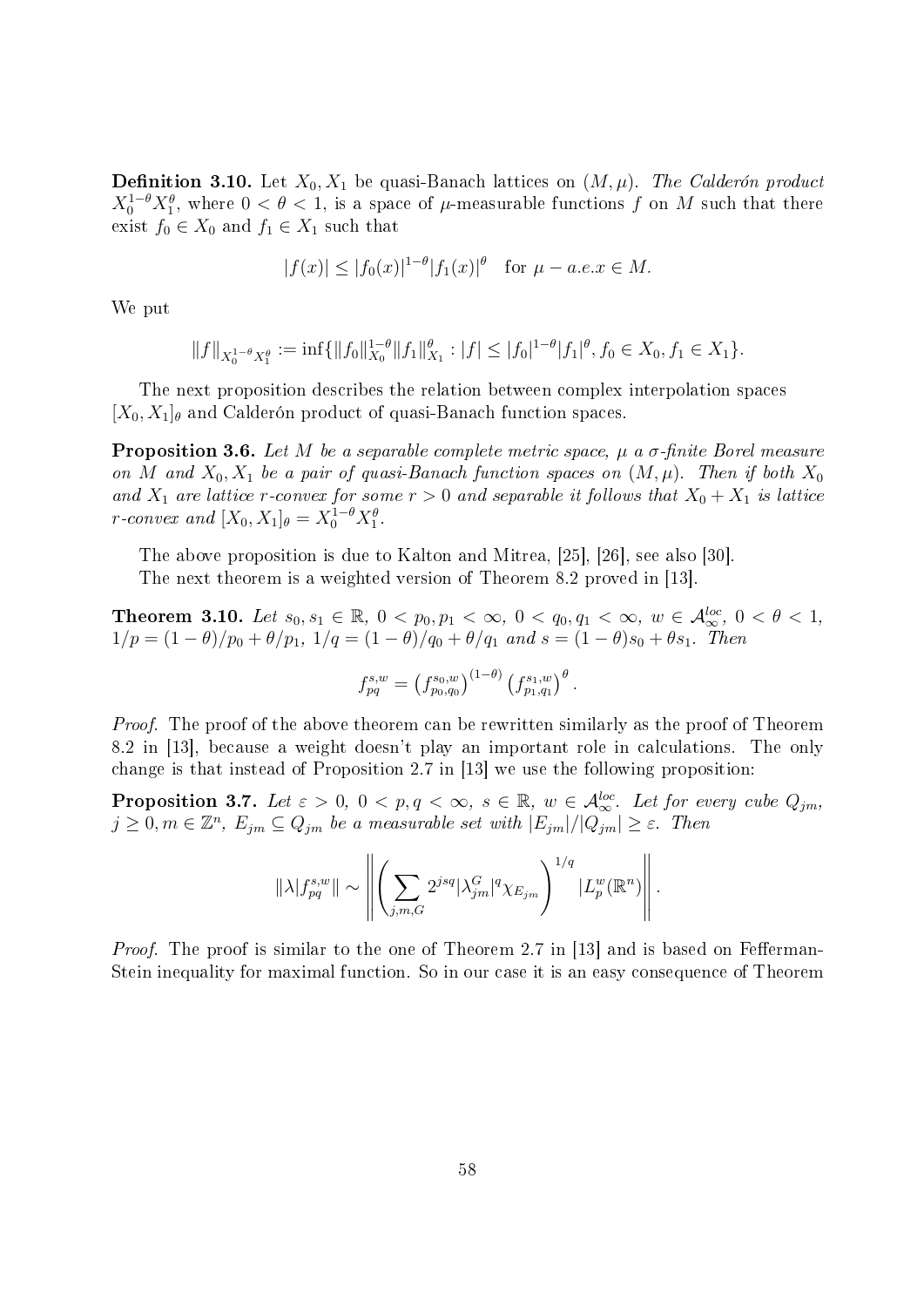2.2. For 
$$
0 < v < \min\left(1, \frac{p}{r_w}, q\right)
$$
 we have  
\n
$$
\|\lambda|f_{pq}^{s,w}\| = \left\| \left( \sum_{j,m,G} 2^{jsq} |\lambda_{jm}^G|^q \chi_{Q_{jm}} \right)^{1/q} |L_p^w(\mathbb{R}^n) \right\|
$$
\n
$$
= \left\| \left( \sum_{j,m,G} 2^{jsq} \left( \frac{1}{|E_{jm}|} \int_{\mathbb{R}^n} |\lambda_{jm}^G| \chi_{E_{jm}}(y) dy \chi_{Q_{jm}} \right)^q \right)^{1/q} |L_p^w(\mathbb{R}^n) \right\|
$$
\n
$$
\leq \left\| \left( \sum_{j,m,G} 2^{jsq} \left( \frac{|Q_{jm}|}{|E_{jm}|} M^{loc} \left( |\lambda_{jm}^G| \chi_{E_{jm}} \right) \right)^q \right)^{1/q} |L_p^w(\mathbb{R}^n) \right\|
$$
\n
$$
\leq \frac{1}{\varepsilon} \left\| \left( \sum_{j,m,G} 2^{jsq} \left( M^{loc} \left( |\lambda_{jm}^G|^{v} \chi_{E_{jm}} \right) \right)^{q/v} \right)^{v/q} |L_{p/v}^w(\mathbb{R}^n) \right\|^{1/v}
$$
\n
$$
\leq \frac{c}{\varepsilon} \left\| \left( \sum_{j,m,G} 2^{jsq} |\lambda_{jm}^G|^{q} \chi_{E_{jm}} \right)^{1/q} |L_p^w(\mathbb{R}^n) \right\|.
$$

The other direction is trivial since  $\chi_{E_{jm}} \leq \chi_{Q_{jm}}$ .

Next theorem follows immediately from Theorem 3.4, Proposition 3.6 and Theorem 3.10.

Theorem 3.11. Let  $s_0, s_1 \in \mathbb{R}$ ,  $0 < p_0, p_1 < \infty$ ,  $0 < q_0, q_1 < \infty$ ,  $w \in \mathcal{A}_{\infty}^{loc}$ ,  $0 < \theta < 1$ ,  $1/p = (1 - \theta)/p_0 + \theta/p_1$ ,  $1/q = (1 - \theta)/q_0 + \theta/q_1$  and  $s = (1 - \theta)s_0 + \theta s_1$ . Then

$$
f_{pq}^{s,w}=\left[f_{p_{0},q_{0}}^{s_{0},w},f_{p_{1},q_{1}}^{s_{1},w}\right]_{\theta}
$$

and

$$
F_{pq}^{s,w}(\mathbb{R}^n) = \left[ F_{p_0,q_0}^{s_0,w}(\mathbb{R}^n), F_{p_1,q_1}^{s_1,w}(\mathbb{R}^n) \right]_{\theta}.
$$

Remark 3.3. Rychkov in [34] proved real interpolation for Besov spaces with local Muckenhoupt weights.

Theorem 3.12. Let  $0 < p < \infty$ ,  $0 < q, q_0, q_1 \leq \infty$ ,  $-\infty < s_0 < s_1 < \infty$ ,  $0 < \theta < 1$ ,  $s =$  $(1 - \theta)s_0 + \theta s_1$  and  $w \in \mathcal{A}_{\infty}^{loc}$ . Then

$$
\left(F_{p,q_0}^{s_0,w},F_{p,q_1}^{s_1,w}\right)_{\theta,q} = \left(B_{p,q_0}^{s_0,w},B_{p,q_1}^{s_1,w}\right)_{\theta,q} = B_{pq}^{s,w}.
$$

 $\Box$  $\Box$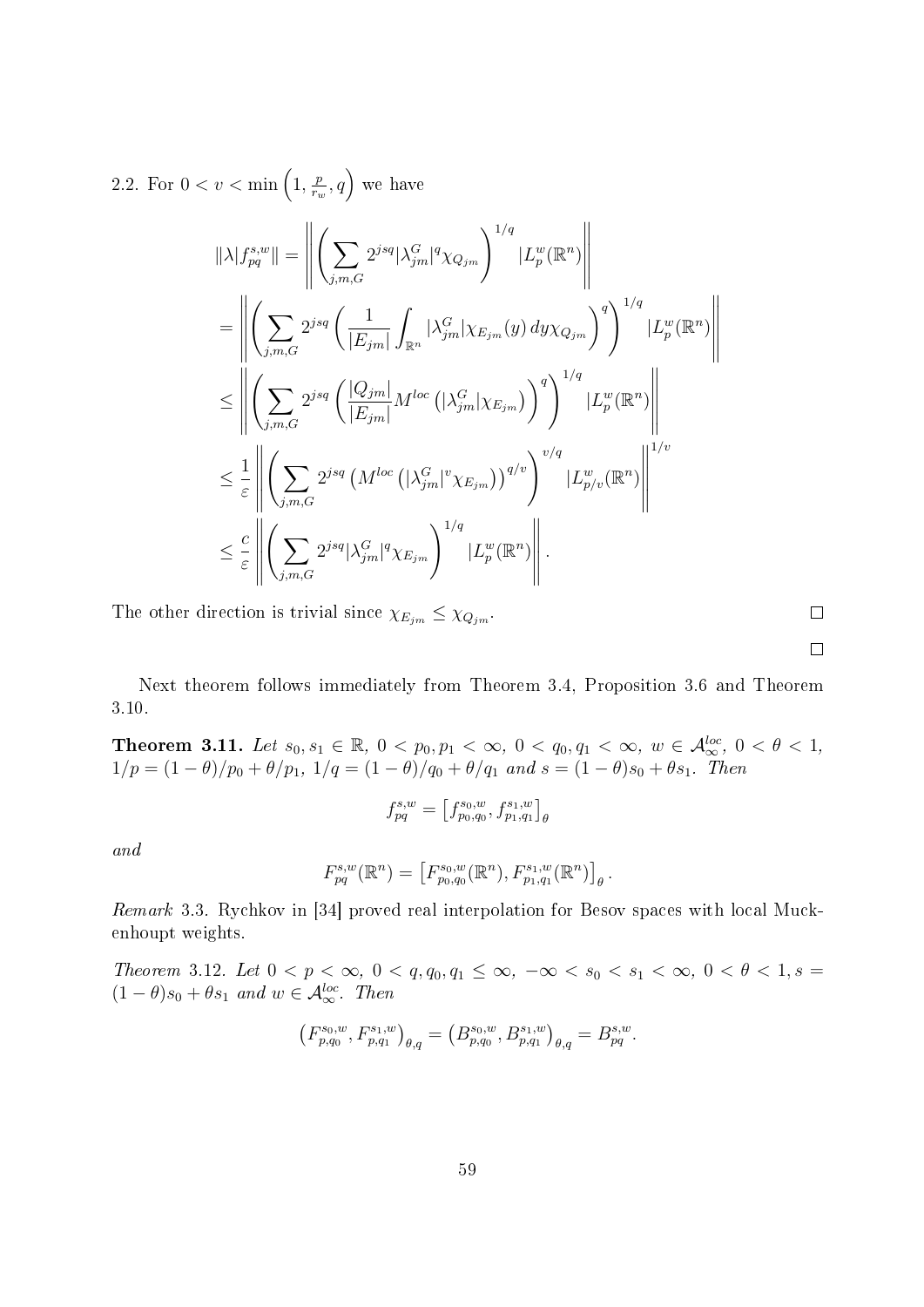# Chapter 4 Haar bases in weighted function spaces

Haar functions are the simplest example of compactly supported wavelets. Their plain construction based on characteristic function of a unit cube allows many applications. In this chapter we consider the Haar system in the spaces  $B_{pq}^{s,w}(\mathbb{R}^n)$  and  $F_{pq}^{s,w}(\mathbb{R}^n)$ . We follow the approach in the book [43], where H. Triebel proves, that Haar wavelets can be used to characterization of unweighted function spaces  $B_{p,q}^s(\mathbb{R}^n)$  and  $F_{p,q}^s(\mathbb{R}^n)$  as far as absolute value of smoothness parameter is small enough.

## 4.1 Haar wavelets as local means

We want to use Theorem 3.3 to our purpose, i.e. to treat Haar wavelets as local means.

To do this we must restrict the definition of the local means to regular distributions (locally integrable functions). If  $A = 0$  and  $B = 1$  then Theorem 3.3 is valid for spaces  $A_{pq}^{s,w}(\mathbb{R}^n)$  consisting of regular distributions.

Taking constants  $A = 0$  and  $B = 1$  we get the following inequalities

$$
0 \ge \max\left(0, [-s + \sigma_p(w)], [\frac{nr_w}{p} - \frac{n}{p} - s] + 1\right) \tag{4.1.1}
$$

and

$$
1 \ge \max(0, [s] + 1) \tag{4.1.2}
$$

in B-case and

$$
0 \ge \max\left(0, [-s + \sigma_{pq}(w)], [\frac{nr_w}{p} - \frac{n}{p} - s] + 1\right) \tag{4.1.3}
$$

and

 $1 \geq \max(0, [s] + 1)$ 

in  $F$ -case. From  $(4.1.1)$  we get

$$
0 \geq [-s + \sigma_p(w)]
$$
  
1 > -s + \sigma\_p(w)  

$$
s > n \left( \frac{r_w}{\min(p, r_w)} - 1 \right) + n (r_w - 1) - 1
$$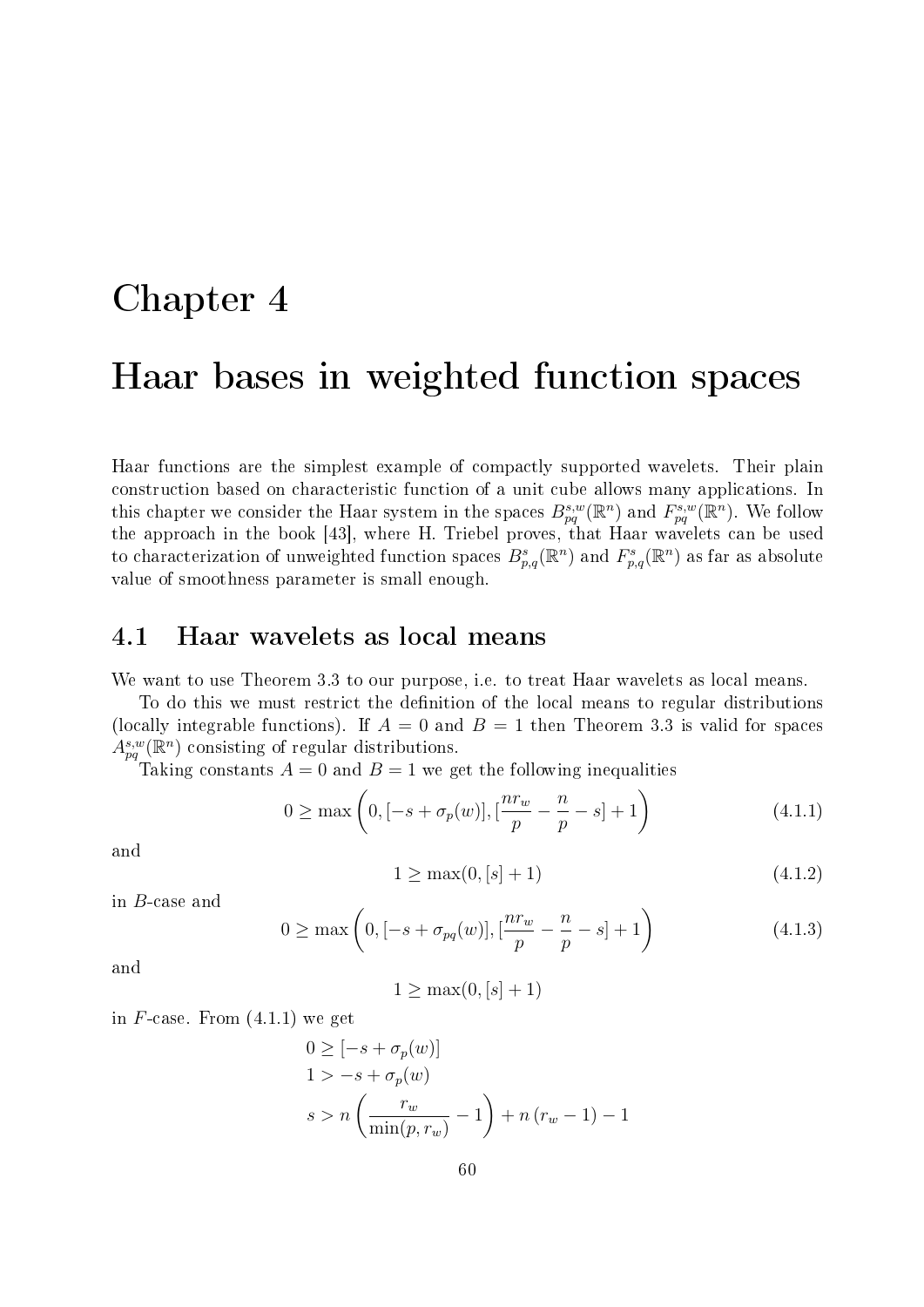and

$$
0 \ge \left[\frac{nr_w}{p} - \frac{n}{p} - s\right] + 1
$$

$$
-1 \ge \left[\frac{nr_w}{p} - \frac{n}{p} - s\right]
$$

$$
s > \frac{n}{p}(r_w - 1).
$$

From  $(4.1.2)$  we get

$$
1 \ge \max(0, [s] + 1)
$$
  

$$
[s] \le 0
$$
  

$$
s < 1.
$$

Thus we get

$$
\max\left(\sigma_p(w) - 1, \frac{n}{p}(r_w - 1)\right) < s < 1
$$

for  $B_{pq}^{s,w}(\mathbb{R}^n)$  spaces.

From (4.1.3) we get

$$
0 \geq [-s + \sigma_{pq}(w)]
$$
  
1 > -s + \sigma\_{pq}(w)  
s > max  $\left(n\left(\frac{r_w}{\min(p, r_w)} - 1\right) + n\left(r_w - 1\right), \frac{n}{\min(1, q)} - n\right) - 1$ 

and

$$
s > \frac{n}{p}(r_w - 1).
$$

Thus we get

$$
\max\left(\sigma_{pq}(w) - 1, \frac{n}{p}(r_w - 1)\right) < s < 1
$$

for  $F_{pq}^{s,w}(\mathbb{R}^n)$  spaces.

We are looking for the weight  $w \in \mathcal{A}_{\infty}^{loc}$  such that the corresponding Besov and Triebel-Lizorkin spaces satisfy the above inequalities and Corollary 3.2 and Corollary 3.3 respectively.

## 4.2 Smoothness of series of characteristic functions

In this section we find the sufficient condition for the function  $\sum_{j=0,m\in\mathbb{R}^n}^{\infty} \mu_{jm}\chi_{jm}$  to belong to the spaces  $B_{pq}^{s,w}$  and  $F_{pq}^{s,w}$ .

It appears that we need some regularity conditions on weights to prove further results.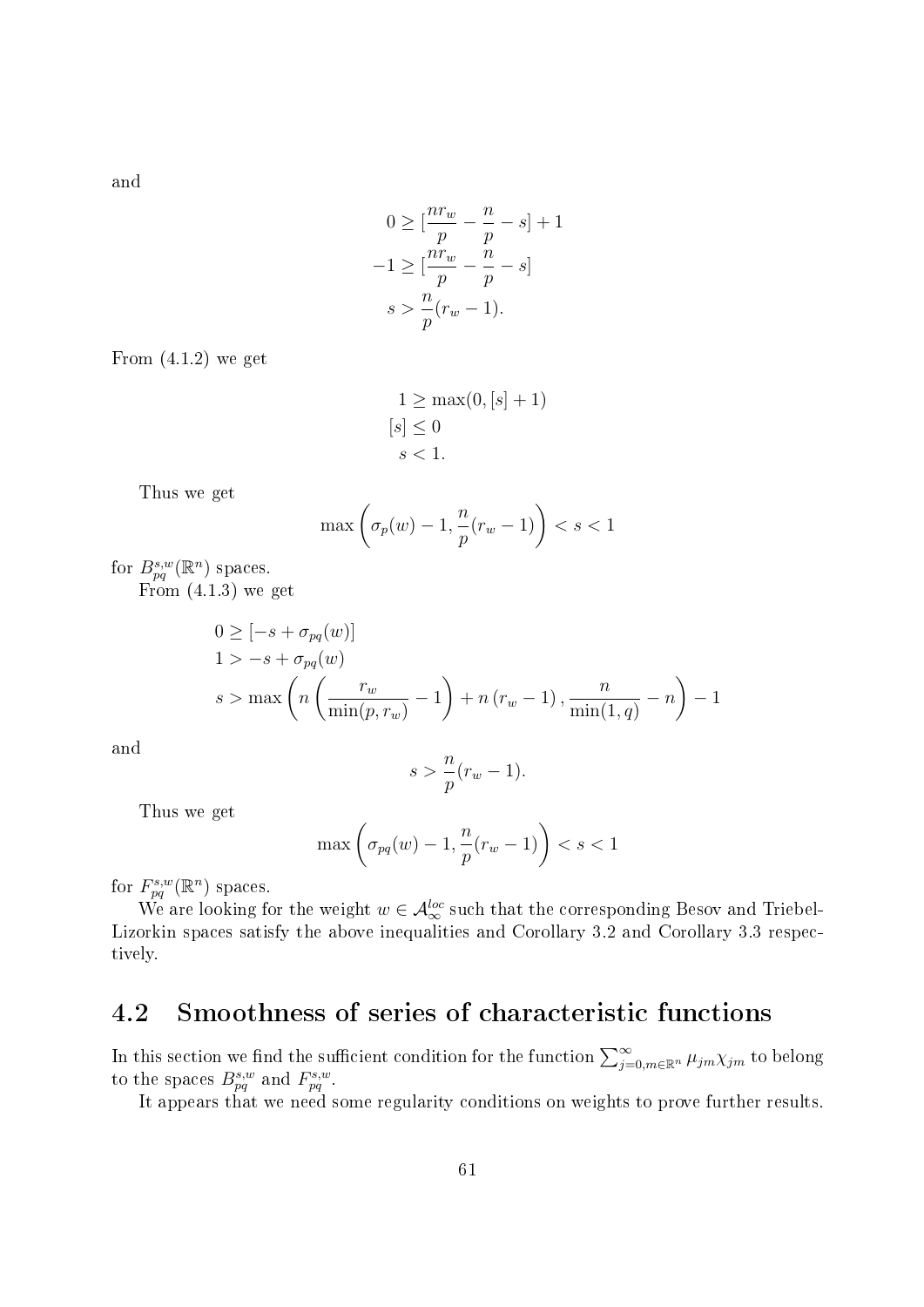**Definition 4.1.** Let  $w \in A_{\infty}^{loc}$ . We say that the weight w satisfies a regularity condition if there exist constants  $D > 1$  and  $d > 0$  such that for every  $k, j \in \mathbb{N}_0, k > j$  the following inequalities

$$
\frac{w(Q_{kl})}{|Q_{kl}|} \le d \frac{w(Q_{jm})}{|Q_{jm}|} \tag{4.2.1}
$$

hold if  $DQ_{kl} \cap Q_{jm} \neq \emptyset$  and  $DQ_{kl} \nsubseteq Q_{jm}$ .

Remark 4.1. The regularity condition is independent of the choice of a constant  $D$  in the sense that if it holds for some  $D > 1$  with  $d > 0$  then it holds for any  $D > 1$  with some d. It should be clear that if the condition (4.2.1) holds for  $D > 1$  and  $d > 0$  then it holds for  $1 < D < D$  and  $d = d$ . We show that if the condition (4.2.1) holds for  $D > 1$  then it holds also for  $\ddot{D} = 2D$ .

Let  $Q_{kl}$  and  $Q_{jm}$  be cubes such that  $k > j$ ,  $2DQ_{kl} \cap Q_{jm} \neq \emptyset$  and  $2DQ_{kl} \nsubseteq Q_{jm}$ . Let us assume that  $DQ_{kl} \cap Q_{jm} = \emptyset$  or  $DQ_{kl} \subseteq Q_{jm}$ .

If  $DQ_{kl} \subseteq Q_{jm}$  and  $2DQ_{kl} \nsubseteq Q_{jm}$  then there exist two cubes  $Q_{kl'}$  and  $Q_{kl''}$  such that  $Q_{kl'} \cap DQ_{kl} \neq \emptyset$ ,  $Q_{kl''} \cap DQ_{kl'} \neq \emptyset$  and  $DQ_{kl''} \nsubseteq Q_{jm}$ . Then

$$
\frac{w(Q_{kl})}{|Q_{kl}|} \le d \frac{w(Q_{kl'})}{|Q_{kl'}|} \le d^2 \frac{w(Q_{kl''})}{|Q_{kl''}|} \le d^3 \frac{w(Q_{jm})}{|Q_{jm}|}.
$$
\n(4.2.2)

If  $DQ_{kl} \cap Q_{jm} = \emptyset$  and  $2DQ_{kl} \cap Q_{jm} \neq \emptyset$  then there exist two cubes  $Q_{kl'} \cap DQ_{kl} \neq \emptyset$ ,  $Q_{kl}$ <sup>n</sup> ∩  $DQ_{kl'} \neq \emptyset$  and  $DQ_{kl''} \cap Q_{jm} \neq \emptyset$ ,  $DQ_{kl''} \nsubseteq Q_{jm}$  such that (4.2.2) holds.

The following weights satisfy the regularity condition:

1. Polynomial weights

$$
w(x) = |x|^{\alpha}, \quad -n < \alpha < n(p-1), \ p > 1,
$$

then  $w \in \mathcal{A}_p^{loc}$ .

$$
w(Q_{jm}) \sim \begin{cases} |m|^{\alpha} 2^{-j(\alpha+n)}, & m \neq 0 \\ 2^{-j(\alpha+n)}, & m = 0. \end{cases}
$$

We can check the regularity condition explicitly:

$$
\frac{w(Q_{kl})}{w(Q_{jm})} = \frac{\max(1, |l|^{\alpha})2^{-k(\alpha+n)}}{\max(1, |m|^{\alpha})2^{-j(\alpha+n)}} = 2^{(j-k)n}2^{(j-k)\alpha} \left(\frac{\max(1, |l|^{\alpha})}{\max(1, |m|^{\alpha})}\right). \tag{4.2.3}
$$

We take  $D = 2$ . Then  $DQ_{kl} \cap Q_{jm} \neq \emptyset$  and  $DQ_{kl} \nsubseteq Q_{jm}$  implies

$$
|2^{-k}l - 2^{-j}m| \le 2^{-j}\sqrt{n}
$$

and

$$
2^{-k} \max(1, |l|) \sim 2^{-j} \max(1, |m|).
$$

So

$$
\frac{w(Q_{kl})}{w(Q_{jm})} \le c2^{(j-k)n}.
$$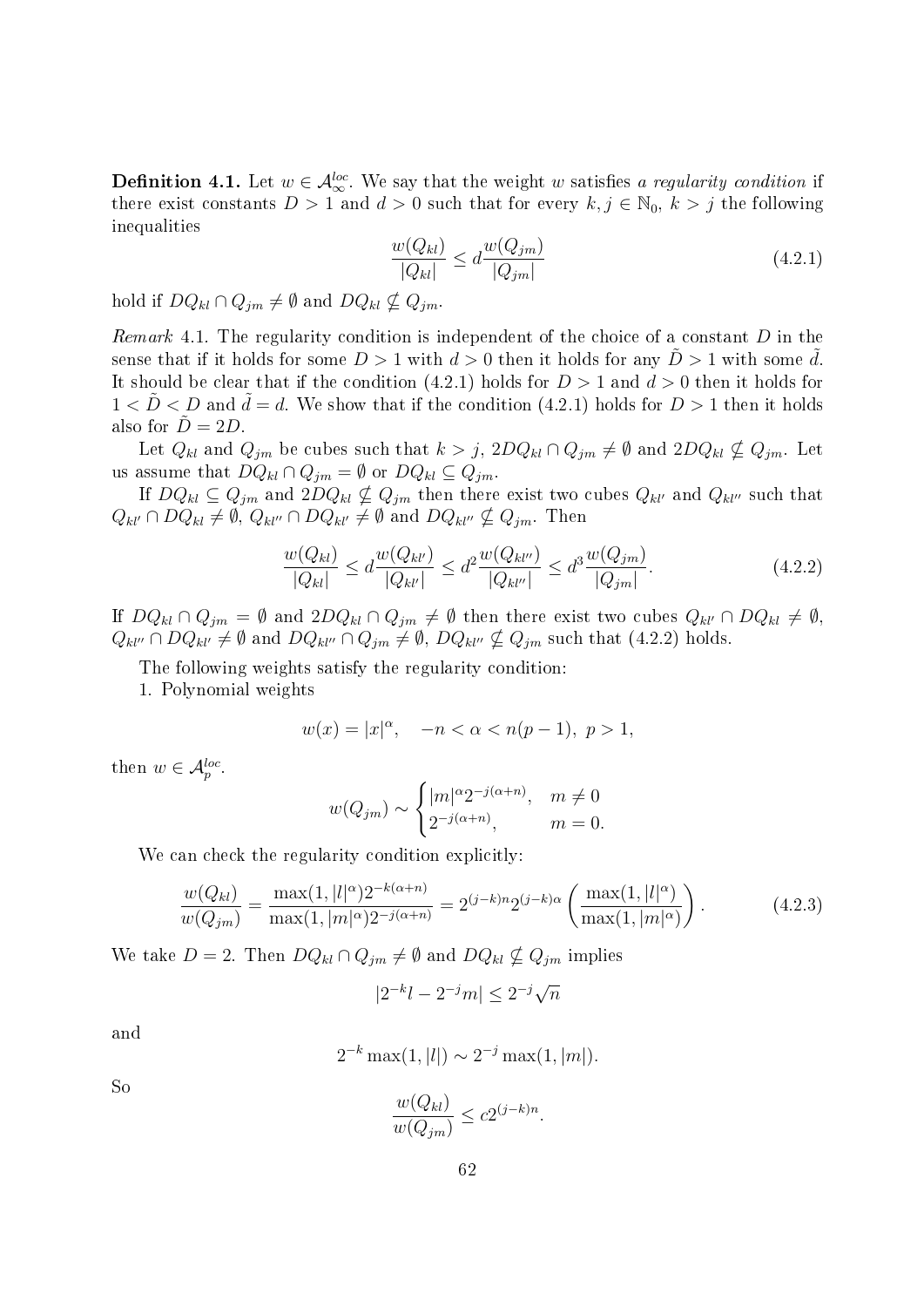#### 2. Weights with logarithmic factor

$$
v(x) = |x|^{\alpha} \begin{cases} (1 - \log |x|)^{-\beta}, & |x| \le 1, \\ (1 + \log |x|)^{-\beta}, & |x| > 1, \end{cases}
$$

with  $-n < \alpha < n(p-1)$ ,  $p > 1$ ,  $\beta \in \mathbb{R}$ , then  $w \in \mathcal{A}_{p}^{loc}$ .

$$
w(Q_{jm}) \sim \begin{cases} |m|^{\alpha} 2^{-j(\alpha+n)} \max((1-\log(|m|2^{-j}))^{-\beta}, (1+\log(|m|2^{-j}))^{-\beta}), & m \neq 0, \\ 2^{-j(\alpha+n)}(1-\log(2^{-j}))^{-\beta}, & m = 0. \end{cases}
$$

Using above estimations we check the condition similarly as in (4.2.3).

3. Polynomial weight with different powers near zero and at infinity

$$
w(x) = \begin{cases} |x|^{\alpha}, & |x| \le 1\\ |x|^{\beta}, & |x| > 1. \end{cases}
$$

and  $\alpha, \beta > -n, \, \alpha < n(p-1), \, p > 1$ , then  $w \in \mathcal{A}_p^{loc}$ .

Now we give an example of a weight, that doesn't satisfy the regularity condition Let  $-n < \alpha < 0$ . We put

$$
w(x) = \begin{cases} 1, & |x| \ge 1 \text{ or } |x| < 1 \text{ and } x_1 \le 0, \\ |x|^{\alpha}, & |x| < 1 \text{ and } x_1 > 0 \end{cases}
$$

for  $x \in \mathbb{R}^n$ .

We will show that  $w \in \mathcal{A}_1^{loc}$ . Outside the ball  $B(0,1)$  the weight is equal to 1, so it is sufficient to check  $A_1^{loc}(w)$  condition near zero. Let  $Q \subset [-2,2]^n$  be such that  $Q_1 \neq \emptyset$  and  $Q_2 \neq \emptyset$ , where  $Q_1 = Q \cap \{x \in \mathbb{R}^n : x_1 \leq 0\}$  and  $Q_2 = Q \cap \{x \in \mathbb{R}^n : x_1 > 0\}.$ 

$$
\frac{w(Q)}{|Q|}||w^{-1}|L_{\infty}(Q)|| \le \frac{c}{|Q|} \int_{Q} |x|^{\alpha} dx \frac{1}{\inf_{x \in Q} w(x)} \le \frac{c}{|Q|} \int_{Q} |x|^{\alpha} dx \frac{1}{\min(\inf_{x \in Q} |x|^{\alpha}, 1)} \le C
$$

since  $|x|^{\alpha} \geq c > 0$  for any  $x \in [-2,2]^n$ .

This weight doesn't satisfy the regularity condition. Let us choose cubes  $Q_{jm}$  and  $Q_{kl}$  with  $j = 0, m = (-1, 0, ..., 0)$  and  $k > 0, l = (0, ..., 0)$ . With that choice we have  $w(Q_{jm})=2^{-jn}$  and  $w(Q_{kl})\sim 2^{-k(\alpha+n)}$ . Therefore

$$
\frac{w(Q_{kl})}{w(Q_{jm})}2^{(k-j)n} \ge c \frac{2^{-k(\alpha+n)}}{2^{-jn}}2^{(k-j)n} = c2^{-k\alpha}.
$$

Taking k arbitrarily large condition (4.2.1) is not satisfied since  $\alpha < 0$ .

Let us recall that  $\bar{b}^{s,w}_{pq}$ ,  $\bar{f}^{s,w}_{pq}$  spaces are defined in Definition 3.6. Now we can state the representation of weighted Besov and Triebel-Lizorkin spaces by characteristic functions of dyadic cubes.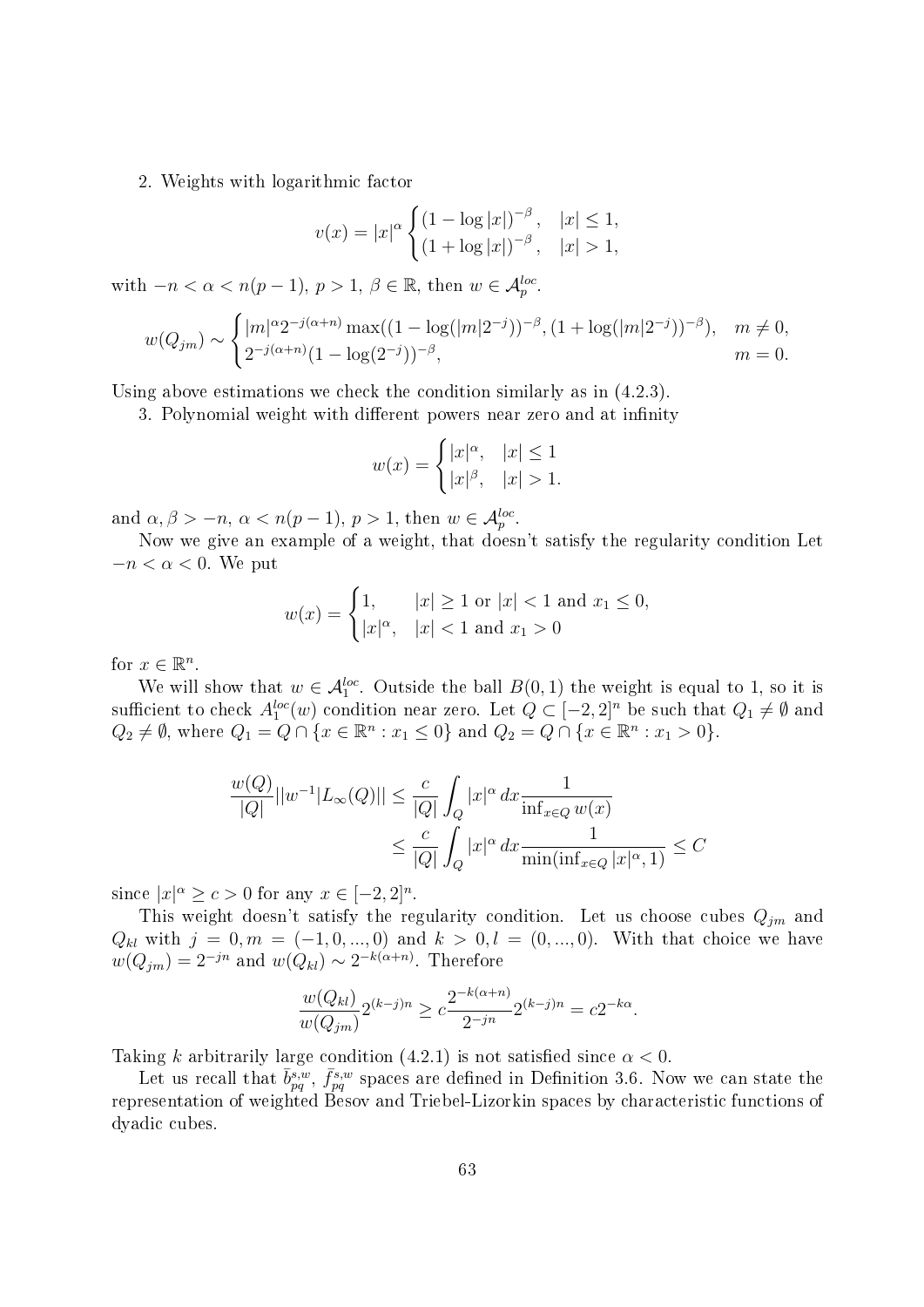**Proposition 4.1.** Let  $0 < p < \infty$ ,  $0 < q \leq \infty$ ,  $s \in \mathbb{R}$ . Let  $w \in \mathcal{A}_{\infty}^{loc}$  satisfy the regularity condition. If

$$
\frac{n}{p}\left(r_w - \min(1, p)\right) < s < \frac{1}{p},
$$

then  $f = \sum_{jm} \mu_{jm}\chi_{jm}$  (convergence in  $\mathcal{S}'_{e}(\mathbb{R}^n)$ ) with  $\mu \in \bar{b}_{pq}^{s,w}$  belongs to  $B_{pq}^{s,w}(\mathbb{R}^n)$  and

$$
||f|B^{s,w}_{pq}(\mathbb{R}^n)|| \leq c||\mu|\bar{b}^{s,w}_{pq}||
$$

for some  $c > 0$  and all  $\mu \in \bar{b}_{pq}^{s,w}$ .

If  $q < \infty$  and

$$
n\left(\max\left(1,\frac{r_w}{p},\frac{1}{q}\right)-1\right)
$$

then  $f = \sum_{jm} \mu_{jm}\chi_{jm}$  (convergence in  $\mathcal{S}'_{e}(\mathbb{R}^{n})$ ) with  $\mu \in \bar{f}_{pq}^{s,w}$  belongs to  $F_{pq}^{s,w}(\mathbb{R}^{n})$  and

$$
||f|F_{pq}^{s,w}(\mathbb{R}^n)|| \leq c||\mu|\bar{f}_{pq}^{s,w}||
$$

for some  $c > 0$  and all  $\mu \in \bar{f}_{pq}^{s,w}$ .

Proof. Let

$$
f = \sum_{jm} \mu_{jm} \chi_{jm} \tag{4.2.4}
$$

with  $\mu \in \bar{a}_{pq}^{s,w}$ . Let  $w \in \mathcal{A}_u^{loc}$  for some  $u \geq r_w$ . We take Daubechies wavelet expansion of  $\chi_{jm}$  in  $L_2(\mathbb{R}^n)$  by wavelets belonging to  $C^r(\mathbb{R}^n)$ , where  $r \geq \max(1, [s] + 1, \lceil \frac{nr_w-1}{p} - s \rceil +$ 1,  $[\sigma_p(w)-s]$  in the case of Besov spaces and  $r \ge \max(1, [s]+1, \lceil \frac{nr_w-1}{p} - s \rceil + 1, \lceil \sigma_{pq}(w)-s \rceil)$ in the case of Triebel-Lizorkin spaces. Then  $\text{supp }\psi_{kl}^G \subset DQ_{kl}$  for some  $D = D(r)$  and  $\psi_{k,l}^G$ <br>satisfy moment conditions of order r for every  $j \in \mathbb{N}_0$ ,  $k \in \mathbb{Z}^n$  and  $G \in \{F, M\}^{n*}$ . We have

$$
\chi_{jm}(x) = \sum_{k,l,G} \lambda_{kl}^G 2^{-kn/2} \psi_{kl}^G,
$$
\n(4.2.5)

where  $\lambda_{kl}^G = 2^{kn/2} \langle \chi_{jm}, \psi_{kl}^G \rangle$ .

First we estimate  $\lambda_{kl}^G(\chi_{jm})$ . We have

$$
\left| \lambda_{kl}^{G}(\chi_{jm}) \right| = \left| \int_{\mathbb{R}^n} 2^{kn/2} \chi_{jm}(y) \psi_{kl}^{G}(y) dy \right|
$$
  
\n
$$
\leq 2^{kn/2} \int_{\mathbb{R}^n} \left| \chi_{jm}(y) \psi_{kl}^{G}(y) \right| dy
$$
  
\n
$$
= 2^{kn/2} \int_{Q_{jm}} \left| \psi_{kl}^{G}(y) \right| dy
$$
  
\n
$$
= 2^{kn} \int_{Q_{jm}} \left| \psi^{G}(2^k y - l) \right| dy \leq c \min(1, 2^{n(k-j)}).
$$
 (4.2.6)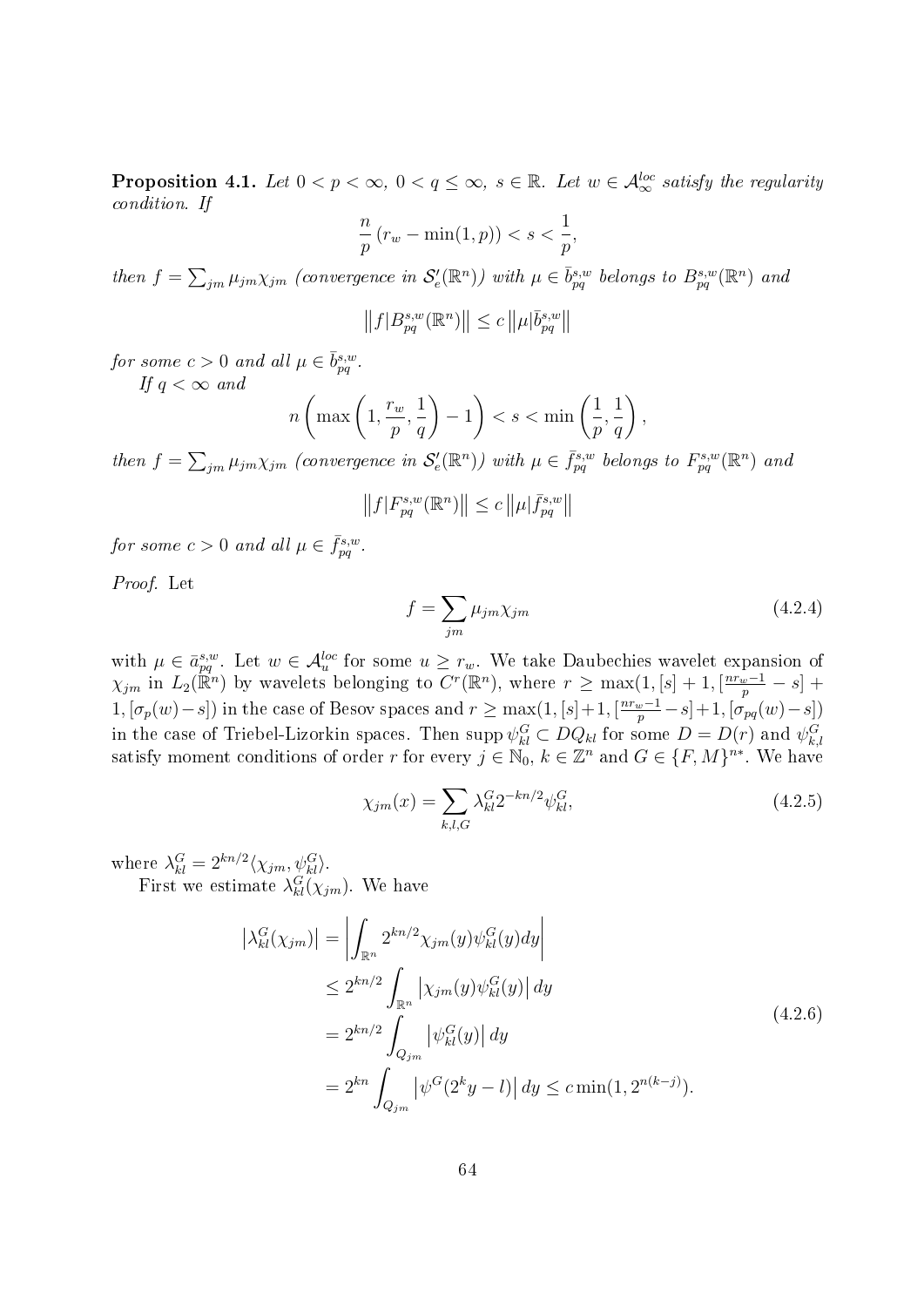We also know that  $\lambda_{kl}^G(\chi_{jm})=0$  if  $\text{supp }\psi_{kl}^G\cap Q_{jm}=\emptyset$  or  $\text{supp }\psi_{kl}^G\subset Q_{jm}$  if  $G\in\{F,M\}^{n*}$ because of the moment conditions.

We are going to show that  $f \in A^{s,w}_{pq}(\mathbb{R}^n)$ . According to (4.2.4) and (4.2.5) we get

$$
f = \sum_{jm} \mu_{jm} \sum_{k,l,G} \lambda_{kl}^{G} 2^{-kn/2} \psi_{kl}^{G}
$$
  
= 
$$
\sum_{k,l,G} \sum_{j,m} 2^{-kn/2} \mu_{jm} \lambda_{kl}^{G} \psi_{kl}^{G}
$$
  
= 
$$
\sum_{k=0}^{\infty} \sum_{l \in \mathbb{Z}^n} \sum_{G} 2^{-kn/2} \sum_{j,m} \mu_{jm} \lambda_{kl}^{G} \psi_{kl}^{G}
$$
  
= 
$$
\sum_{k=0}^{\infty} \sum_{l \in \mathbb{Z}^n} \sum_{G} \nu_{kl}^{G} 2^{-kn/2} \psi_{kl}^{G}
$$
  
= 
$$
\sum_{k=0}^{\infty} \sum_{l \in \mathbb{Z}^n} \sum_{G} \left( \nu_{kl}^{G,1} + \nu_{kl}^{G,2} \right) 2^{-kn/2} \psi_{kl}^{G},
$$

where

$$
\nu_{kl}^G = \sum_{j=0}^{\infty} \sum_{m \in \mathbb{Z}^n} \mu_{jm} \lambda_{kl}^G,
$$

and

$$
\nu_{kl}^{G,1} = \sum_{j \ge k} \sum_{m \in \mathbb{Z}^n} \mu_{jm} \lambda_{kl}^G,
$$
\n(4.2.7)

$$
\nu_{kl}^{G,2} = \sum_{j=0}^{k-1} \sum_{m \in \mathbb{Z}^n} \mu_{jm} \lambda_{kl}^G.
$$
 (4.2.8)

Step 1. We start with the sum over  $j \geq k$ . We estimate

$$
\left|\nu_{kl}^{G,1}\right| = \left|\sum_{j\geq k} \sum_{m\in\mathbb{Z}^n} \mu_{jm} \lambda_{kl}^G\right| \leq \sum_{j\geq k} \sum_{m\in\mathbb{Z}^n} |\mu_{jm}| \left|\lambda_{kl}^G\right|
$$
  

$$
\leq c \sum_{j\geq k} \sum_{m:\lambda_{kl}^G(\chi_{jm})\neq 0} 2^{n(k-j)} |\mu_{jm}|,
$$
 (4.2.9)

cf. (4.2.6). From  $\mu \in \bar{b}_{pq}^{s,w}$  we have

$$
\sum_{j=0}^{\infty} 2^{jsq} \left( \sum_{m \in \mathbb{Z}^n} |\mu_{jm}|^p w(Q_{jm}) \right)^{q/p} < \infty.
$$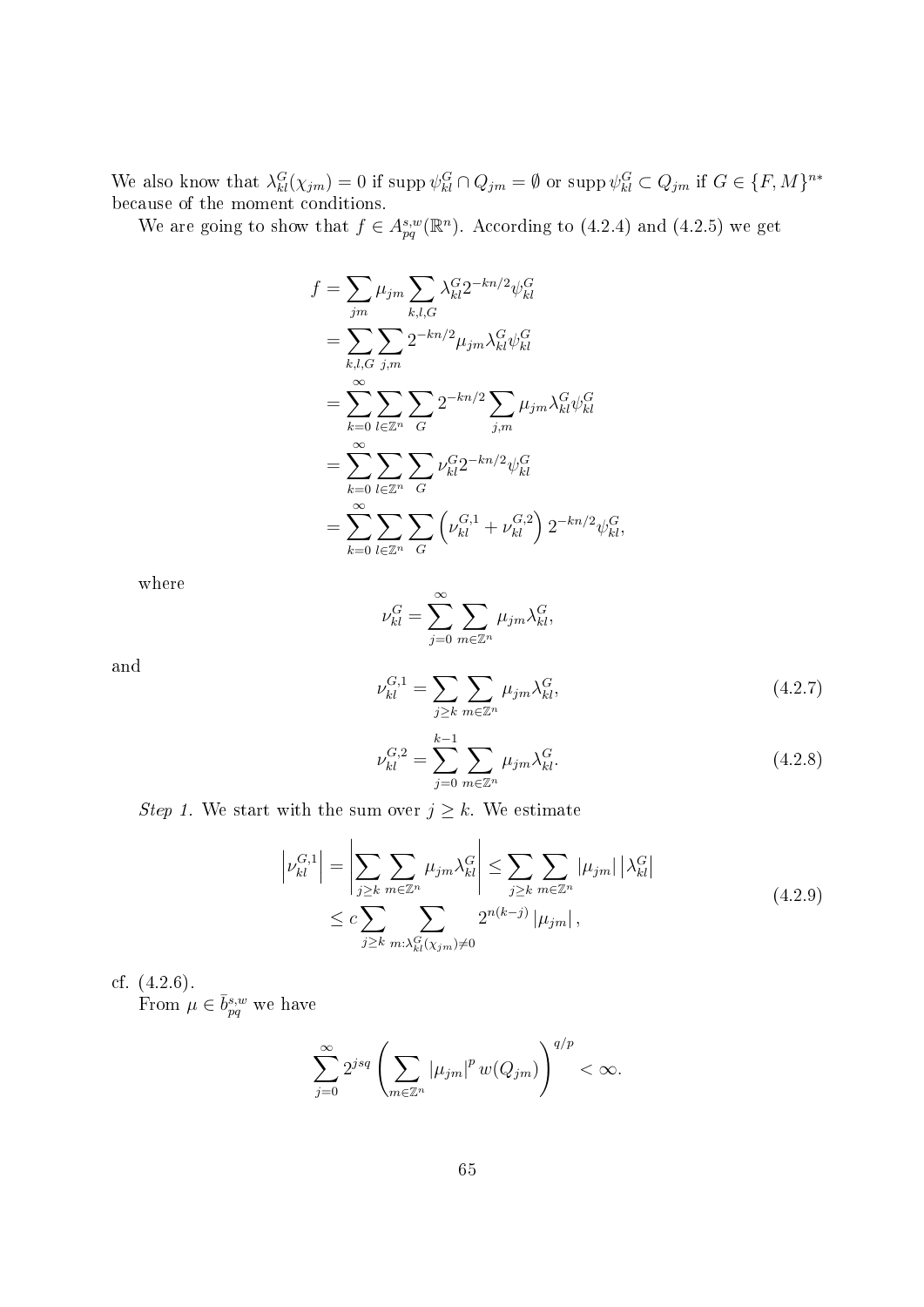#### Substep 1.1. First we consider the case  $p \leq 1$ . We have

$$
\sum_{l \in \mathbb{Z}^n} \left| \nu_{kl}^{G,1} \right|^p w(Q_{kl}) \leq c \sum_{l \in \mathbb{Z}^n} \left( \sum_{j \geq k} \sum_{m : \lambda_{kl}^G(\chi_{jm}) \neq 0} 2^{n(k-j)} |\mu_{jm}| \right)^p w(Q_{kl})
$$
  

$$
\leq c \sum_{l \in \mathbb{Z}^n} \sum_{j \geq k} \sum_{m : \lambda_{kl}^G(\chi_{jm}) \neq 0} 2^{np(k-j)} |\mu_{jm}|^p w(Q_{kl})
$$
  

$$
\leq c \sum_{j \geq k} 2^{np(k-j)} \sum_{l \in \mathbb{Z}^n} \sum_{m : \lambda_{kl}^G(\chi_{jm}) \neq 0} |\mu_{jm}|^p w(Q_{kl}).
$$

But  $\lambda^G_{k,l}(\chi_{j,m})\neq 0$  only if supp  $\psi^G_{kl}\cap Q_{jm}\neq\emptyset$ . Moreover  $j\geq k$  so the relation  $\lambda^G_{kl}(\chi_{jm})\neq 0$ implies that there exists  $C \geq 1$  independent of  $j$  and  $k$  such that  $Q_{jm} \subset CQ_{kl}$ . Now the properties of the weights belonging to  $\mathcal{A}_{u}^{loc}$  (Lemma 2.3) give us

$$
w(Q_{kl}) \le w(CQ_{kl}) \le cw(Q_{jm})2^{(j-k)nu}.
$$
\n(4.2.10)

Then

$$
\sum_{l \in \mathbb{Z}^n} \left| \nu_{kl}^{G,1} \right|^p w(Q_{kl}) \leq c \sum_{j \geq k} 2^{(j-k)nu} 2^{np(k-j)} \sum_{l \in \mathbb{Z}^n} \sum_{m:\lambda_{kl}^G(\chi_{jm}) \neq 0} |\mu_{jm}|^p w(Q_{jm})
$$
\n
$$
\leq c \sum_{j \geq k} 2^{-n(j-k)(p-u)} \sum_{m \in \mathbb{Z}^n} |\mu_{jm}|^p w(Q_{jm}), \tag{4.2.11}
$$

since  $\left| \{ l : \lambda_{kl}^G(\chi_{jm}) \neq 0 \} \right| \leq c.$ Substep 1.2.

Now we consider the case  $p > 1$ . The inequality  $j \ge k$  implies  $|\{m : \lambda_{kl}^G(\chi_{jm}) \neq 0\}| \le$  $c2^{n(j-k)}$ . Using Hölder's inequality and  $(4.2.9)$  we get

$$
\left| \nu_{kl}^{G,1} \right| \leq c \sum_{j \geq k} \sum_{m:\lambda_{kl}^G(\chi_{jm}) \neq 0} 2^{n(k-j)} |\mu_{jm}|
$$
  
 
$$
\leq c \sum_{j \geq k} 2^{n(k-j)} 2^{n(j-k)/p'} \left( \sum_{m:\lambda_{kl}^G(\chi_{jm}) \neq 0} |\mu_{jm}|^p \right)^{1/p}.
$$

For any  $\varepsilon > 0$  we have

$$
\sum_{l\in\mathbb{Z}^n} \left| \nu_{kl}^{G,1} \right|^p w(Q_{kl}) \leq c \sum_{l\in\mathbb{Z}^n} \sum_{j\geq k} 2^{-np(j-k)(\frac{1}{p}-\varepsilon)} \sum_{m:\lambda_{kl}^G(\chi_{jm})\neq 0} |\mu_{jm}|^p w(Q_{kl})
$$
  

$$
\leq c \sum_{j\geq k} 2^{-np(j-k)(\frac{1}{p}-\varepsilon)} 2^{nu(j-k)} \sum_{m\in\mathbb{Z}^n} |\mu_{jm}|^p w(Q_{jm})
$$
  

$$
= c \sum_{j\geq k} 2^{-np(j-k)(\frac{1-u}{p}-\varepsilon)} \sum_{m\in\mathbb{Z}^n} |\mu_{jm}|^p w(Q_{jm}),
$$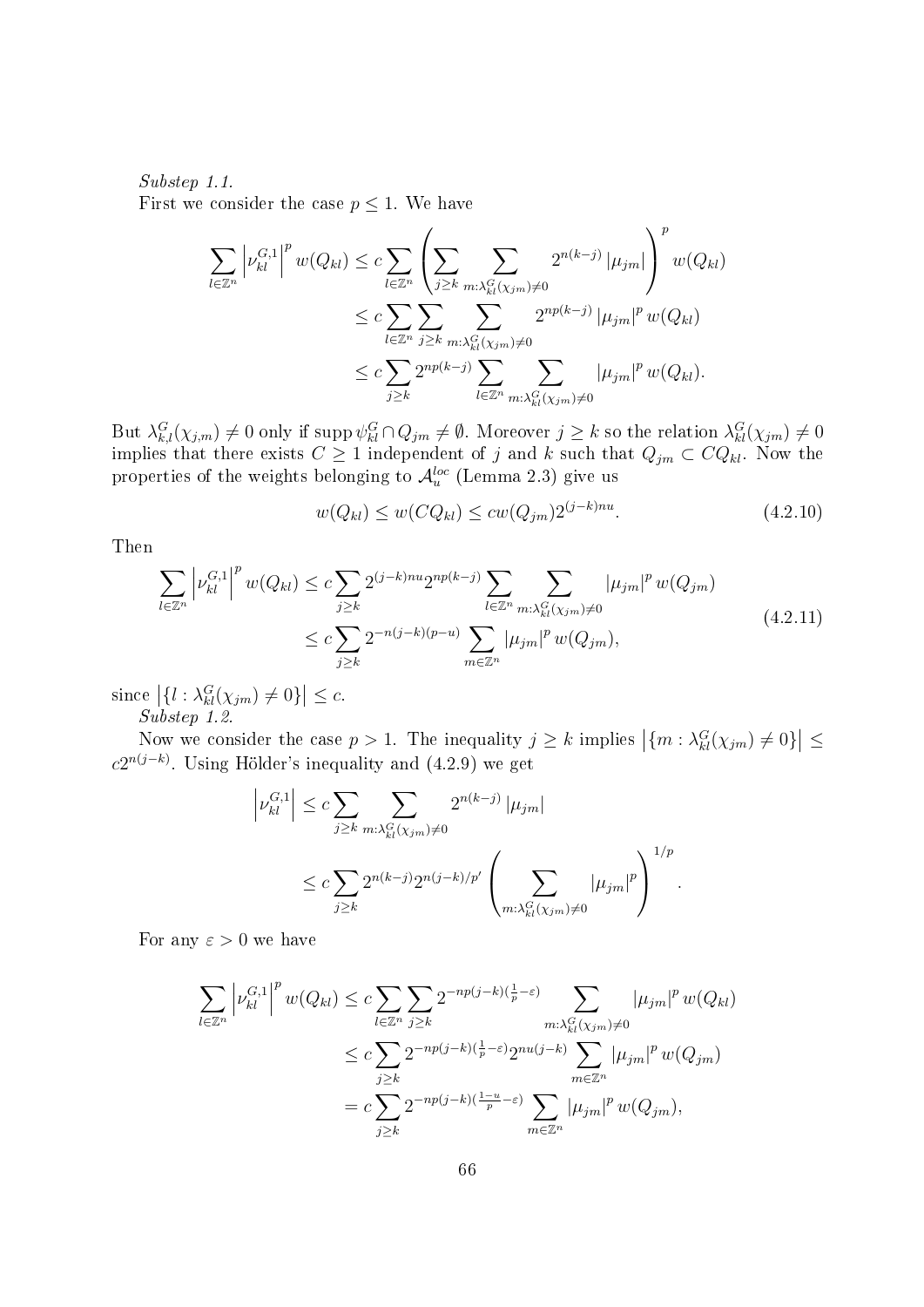where we used inequality  $(4.2.10)$  once more.

Substep 1.3. In case of  $F$ -spaces we use the maximal inequality of Fefferman-Stein type

$$
\left\| \left( \sum_{k,l} (M^{loc} |g_{kl}|^v)(\cdot)^{q/v} \right)^{1/q} |L_p^w(\mathbb{R}^n)| \right\| \leq \left\| \left( \sum_{k,l} |g_{kl}(\cdot)|^q \right)^{1/q} |L_p^w(\mathbb{R}^n)| \right\|
$$

for  $0 < v < \min(1, \frac{p}{p})$  $(\frac{p}{u}, q)$ , cf. Theorem 2.2. We have for  $x \in Q_{kl}$ 

$$
\left(\chi_{kl}(x)\sum_{m:\lambda_{kl}^G(\chi_{jm})\neq 0}|\mu_{jm}|\right)^v \leq \chi_{kl}(x)\sum_{m:\lambda_{kl}^G(\chi_{jm})\neq 0}|\mu_{jm}|^v
$$
  

$$
= \chi_{kl}(x)2^{jn}\int_{\mathbb{R}^n}\sum_{m:\lambda_{kl}^G(\chi_{jm})\neq 0}|\mu_{jm}|^v\chi_{jm}(y)dy
$$
  

$$
\leq c2^{n(j-k)}M^{loc}\left(\sum_{m:\lambda_{kl}^G(\chi_{jm})\neq 0}|\mu_{jm}|^v\chi_{jm}(\cdot)\right)(x).
$$

It follows from (4.2.9) and the above inequality that for  $\varepsilon > 0$  we have

$$
\left| v_{kl}^{G,1} \chi_{kl}(x) \right|^q
$$
\n
$$
\leq c \left| \sum_{j \leq k} 2^{n(k-j)} \sum_{m:\lambda_{kl}^G(\chi_{jm}) \neq 0} |\mu_{jm}| \chi_{kl}(x) \right|^q
$$
\n
$$
\leq c \sum_{j \leq k} 2^{n(j-k)q(\varepsilon-1)} \left( \sum_{m:\lambda_{kl}^G(\chi_{jm}) \neq 0} |\mu_{jm}| \chi_{kl}(x) \right)^q
$$
\n
$$
\leq c \sum_{j \leq k} 2^{n(j-k)q(\varepsilon-1)} 2^{n(j-k)\frac{q}{v}} M^{loc} \left( \sum_{m:\lambda_{kl}^G(\chi_{jm}) \neq 0} |\mu_{jm}|^v \chi_{jm}(\cdot) \right) (x)^{q/v}
$$

In consequence

$$
\sum_{l\in\mathbb{Z}^n} \left| \nu_{kl}^{G,1} \right|^q \chi_{kl}(x)
$$
\n
$$
\leq c \sum_{l\in\mathbb{Z}^n} \sum_{j\geq k} 2^{-nq(j-k)(-\frac{1}{v}+1-\varepsilon)} M^{loc} \left( \sum_{m:\lambda_{kl}^G(\chi_{jm})\neq 0} |\mu_{jm}|^v \chi_{jm}(\cdot) \right) (x)^{q/v}.
$$
\n
$$
(4.2.12)
$$

Since  $s > n \left( \max\left(1, \frac{r_w}{n}\right) \right)$  $\frac{w}{p},\frac{1}{q}$  $\left(\frac{1}{q}\right) - 1$  we can choose  $\varepsilon > 0$ ,  $u > r_w$  and  $v < \min\left(1, \frac{p}{u}\right)$  $(\frac{p}{u}, q)$  such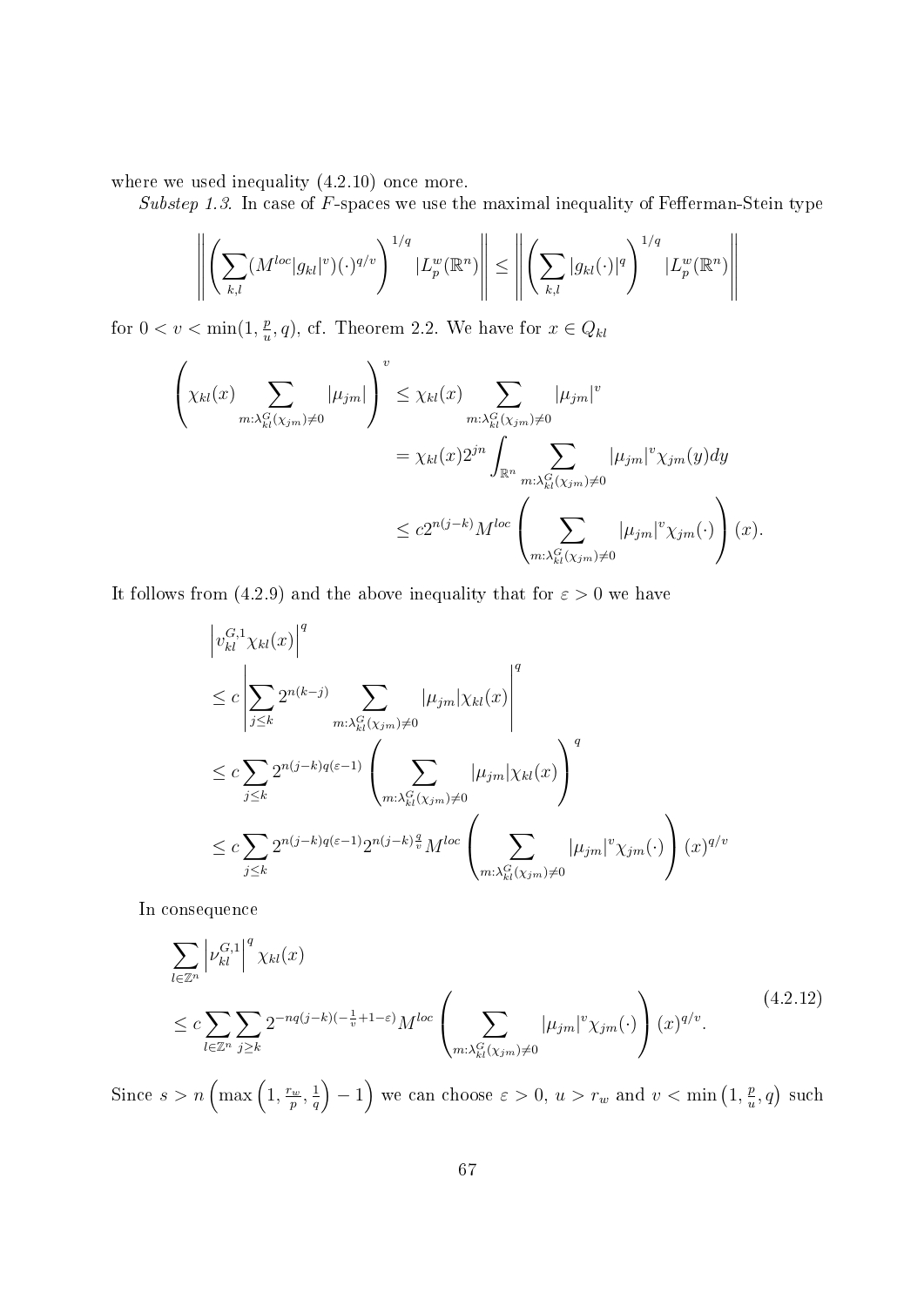that  $s > n\left(\frac{1}{v} + \varepsilon - 1\right)$ . Then by  $(4.2.12)$ 

$$
\left\| \left( \sum_{k,l,G} 2^{ksq} \left| \nu_{kl}^{G,1} \right|^{q} \chi_{kl}(\cdot) \right)^{1/q} |L_p^w(\mathbb{R}^n) \right\| \leq c \left\| \left( \sum_{k,G} 2^{ksq} \sum_{l \in \mathbb{Z}^n} \sum_{j \geq k} 2^{-nq(j-k)(-\frac{1}{v}+1-\varepsilon)} M^{loc} \left( \sum_{m:\lambda_{kl}^G(\chi_{jm}) \neq 0} |\mu_{jm}|^v \chi_{jm}(\cdot) \right)^{q/v} \right)^{v/q} |L_p^w(\mathbb{R}^n)| \right\|
$$
  
\n
$$
\leq c \left\| \left( \sum_{k,G} 2^{ksq} \sum_{l \in \mathbb{Z}^n} \sum_{j \geq k} 2^{-nq(j-k)(-\frac{1}{v}+1-\varepsilon)} \sum_{m:\lambda_{kl}^G(\chi_{jm}) \neq 0} |\mu_{jm}|^q \chi_{jm}(\cdot) \right)^{1/q} |L_p^w(\mathbb{R}^n)| \right\|
$$
  
\n
$$
\leq c \left\| \left( \sum_{j} 2^{jsq} \sum_{k \leq j} 2^{-q(j-k)(-\frac{n}{v}+n-n\varepsilon+s)} \sum_{m \in \mathbb{Z}^n} |\mu_{jm}|^q \chi_{jm}(\cdot) \right)^{1/q} |L_p^w(\mathbb{R}^n)| \right\|
$$
  
\n
$$
\leq c \left\| \left( \sum_{j,m} 2^{jsq} |\mu_{jm}|^q \chi_{jm}(\cdot) \right)^{1/q} |L_p^w(\mathbb{R}^n)| \right\|
$$
  
\n(4.2.13)

Step 2.

We are going to estimate the second term in the decomposition of  $f$ . We have

$$
\left| \nu_{kl}^{G,2} \right| = \left| \sum_{j < k} \sum_{m:\lambda_{kl}^G(\chi_{jm}) \neq 0} \mu_{jm} \lambda_{kl}^G \right|
$$
  

$$
\leq c \sum_{j < k} \sum_{m:\lambda_{kl}^G(\chi_{jm}) \neq 0} |\mu_{jm}|
$$

from (4.2.6).

Substep 2.1. Let  $p \leq 1$ . Now  $|\{l : \lambda_{kl}^G(\chi_{jm}) \neq 0\}| \leq c2^{(k-j)(n-1)}$ . Because w satisfies the regularity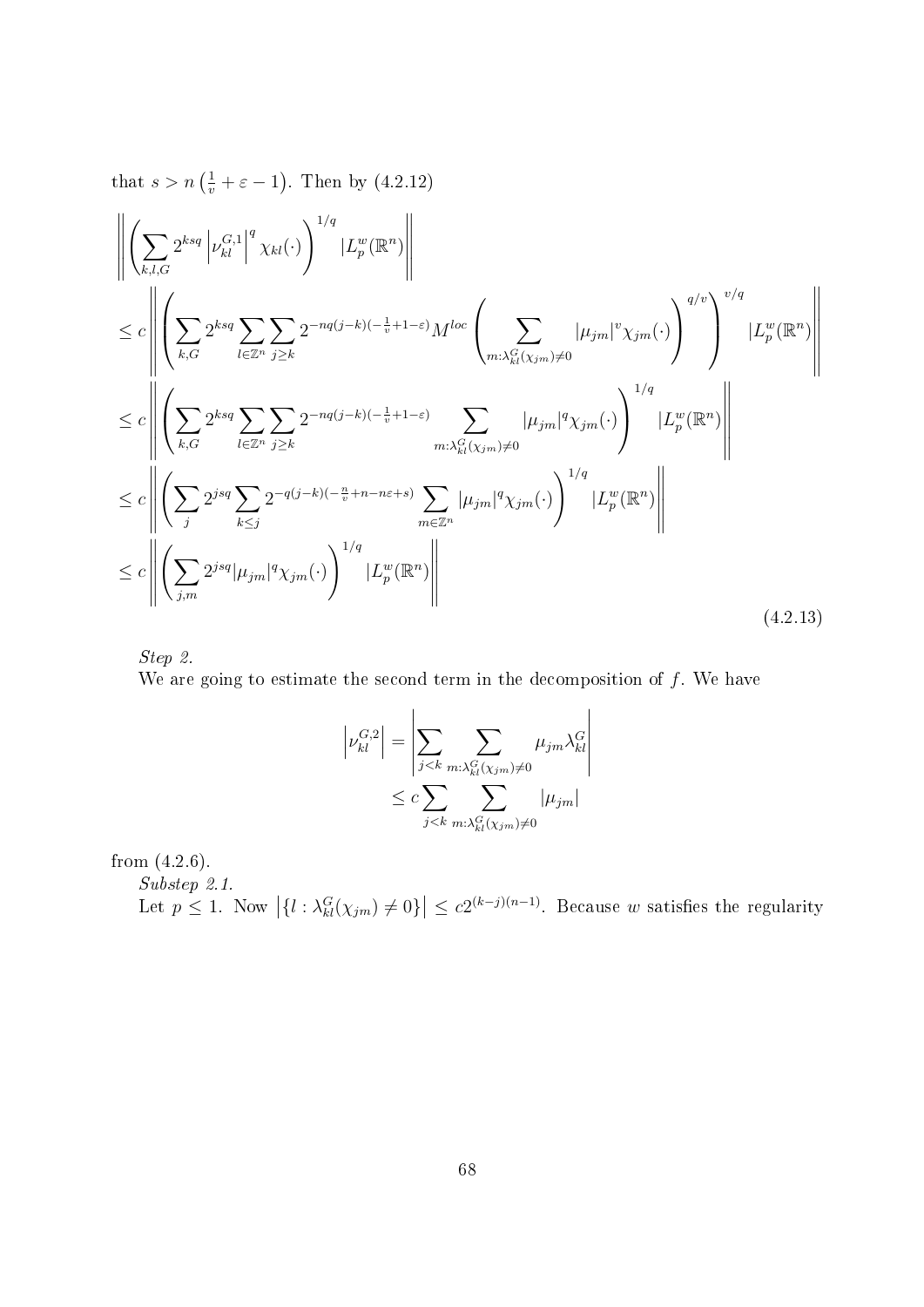condition we get

$$
\sum_{l \in \mathbb{Z}^n} \left| \nu_{kl}^{G,2} \right|^p w(Q_{kl}) \leq c \sum_{j < k} \sum_{l \in \mathbb{Z}^n} \sum_{m:\lambda_{kl}^G(\chi_{jm}) \neq 0} |\mu_{jm}|^p w(Q_{kl})
$$
\n
$$
\leq c \sum_{j < k} \sum_{l \in \mathbb{Z}^n} \sum_{m:\lambda_{kl}^G(\chi_{jm}) \neq 0} |\mu_{jm}|^p w(Q_{kl}) w(Q_{jm}) w(Q_{jm})^{-1}
$$
\n
$$
\leq c \sum_{j < k} \sum_{m \in \mathbb{Z}^n} \sum_{l:\lambda_{kl}^G(\chi_{jm}) \neq 0} |\mu_{jm}|^p w(Q_{jm}) 2^{(j-k)n}
$$
\n
$$
\leq c \sum_{j < k} \sum_{m \in \mathbb{Z}^n} 2^{(k-j)(n-1)} |\mu_{jm}|^p w(Q_{jm}) 2^{(j-k)n}
$$
\n
$$
\leq c \sum_{j < k} \sum_{m \in \mathbb{Z}^n} 2^{j-k} |\mu_{jm}|^p w(Q_{jm}).
$$
\n(4.2.14)

Substep 2.2.

Now let  $p > 1$  and  $\varepsilon > 0$ . The inequality  $j < k$  implies  $|\{m : \lambda_{kl}^G(\chi_{jm}) \neq 0\}| \leq c$  for some constant  $c$  independent of  $j, k$  and  $l$ . Using Hölder's inequality,  $(4.2.6)$ , the regularity condition on w and the estimate  $\left|\{l : \lambda_{kl}^G(\chi_{jm}) \neq 0\}\right| \le c2^{(k-j)(n-1)}$  we get

$$
\sum_{l\in\mathbb{Z}^n} \left| \nu_{kl}^{G,2} \right|^p w(Q_{kl}) \leq \sum_{l\in\mathbb{Z}^n} \left( \sum_{j < k} \sum_{m:\lambda_{kl}^G(x_{jm}) \neq 0} |\mu_{jm}| \right)^p w(Q_{kl})
$$
\n
$$
\leq c \sum_{l\in\mathbb{Z}^n} \left( \sum_{j < k} \left( \sum_{m:\lambda_{kl}^G(x_{jm}) \neq 0} |\mu_{jm}|^p \right)^{1/p} \right)^p w(Q_{kl})
$$
\n
$$
\leq c \sum_{l\in\mathbb{Z}^n} \sum_{j < k} 2^{(k-j)\varepsilon p} \sum_{m:\lambda_{kl}^G(x_{jm}) \neq 0} |\mu_{jm}|^p w(Q_{kl})
$$
\n
$$
\leq c \sum_{j < k} 2^{(k-j)\varepsilon p} \sum_{m\in\mathbb{Z}^n} |\mu_{jm}|^p \sum_{l:\lambda_{kl}^G(x_{jm}) \neq 0} w(Q_{kl})
$$
\n
$$
\leq c \sum_{j < k} 2^{(k-j)\varepsilon p} \sum_{m\in\mathbb{Z}^n} |\mu_{jm}|^p 2^{(j-k)n} 2^{(k-j)(n-1)} w(Q_{jm})
$$
\n
$$
\leq c \sum_{j < k} 2^{(k-j)(\varepsilon p-1)} \sum_{m\in\mathbb{Z}^n} |\mu_{jm}|^p w(Q_{jm}).
$$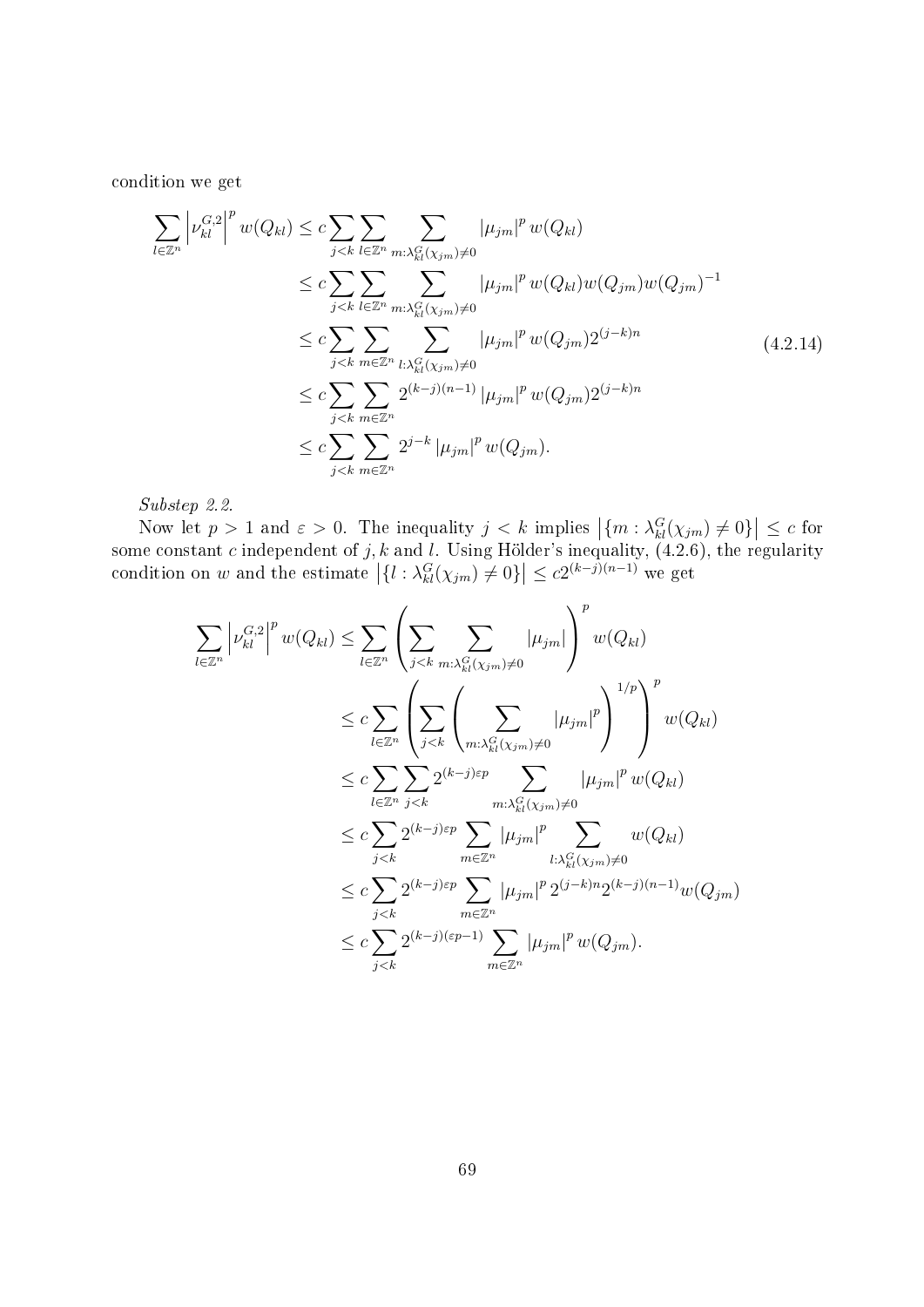Substep 2.3. In case of  $F$ -spaces we get

$$
\sum_{l \in \mathbb{Z}^n} \left| \nu_{kl}^{G,2} \right|^q \chi_{kl}(x)
$$
\n
$$
\leq c \sum_{l \in \mathbb{Z}^n} \sum_{j < k} 2^{-q(j-k)\varepsilon} \sum_{m: \lambda_{kl}^G(\chi_{jm}) \neq 0} |\mu_{jm}|^q \chi_{kl}(x)
$$
\n
$$
\leq c \sum_{j < k} 2^{-q(j-k)\varepsilon} \sum_{m \in \mathbb{Z}^n} |\mu_{jm}|^q \sum_{l: \lambda_{kl}^G(\chi_{jm}) \neq 0} \chi_{kl}(x)
$$
\n
$$
\leq c \sum_{j < k} 2^{-q(j-k)\varepsilon} \sum_{m \in \mathbb{Z}^n} |\mu_{jm}|^q \chi_{dQ_{jm}}(x), \tag{4.2.15}
$$

where  $d > 1$  is such that  $\bigcup_{l:\lambda_{kl}^G(\chi_{jm})\neq 0} DQ_{kl} \subset dQ_{jm}$  and is finite. Moreover, since  $j < k$ the constant  $d$  can be chosen independently of  $k$ .

Let us assume that  $s < 0$ .

$$
\left\| \left( \sum_{k,l,G} 2^{ksq} \left| \nu_{kl}^{G,2} \right|^q \chi_{kl}(\cdot) \right)^{1/q} |L_p^w(\mathbb{R}^n) \right\|
$$
  
\n
$$
\leq c \left\| \left( \sum_{k,G} 2^{ksq} \sum_{j < k} 2^{-q(j-k)\varepsilon} \sum_{m \in \mathbb{Z}^n} |\mu_{jm}|^q \chi_{dQ_{jm}}(\cdot) \right)^{1/q} |L_p^w(\mathbb{R}^n) \right\|
$$
  
\n
$$
\leq c \left\| \left( \sum_{j} 2^{jsq} \sum_{k > j} 2^{-q(j-k)(\varepsilon+s)} \sum_{m \in \mathbb{Z}^n} |\mu_{jm}|^q \chi_{dQ_{jm}}(\cdot) \right)^{1/q} |L_p^w(\mathbb{R}^n) \right\|
$$
  
\n
$$
\leq c \left\| \left( \sum_{j,m} 2^{jsq} |\mu_{jm}|^q \chi_{jm}(\cdot) \right)^{1/q} |L_p^w(\mathbb{R}^n) \right\|
$$

where the last inequality follows from Proposition 3.7.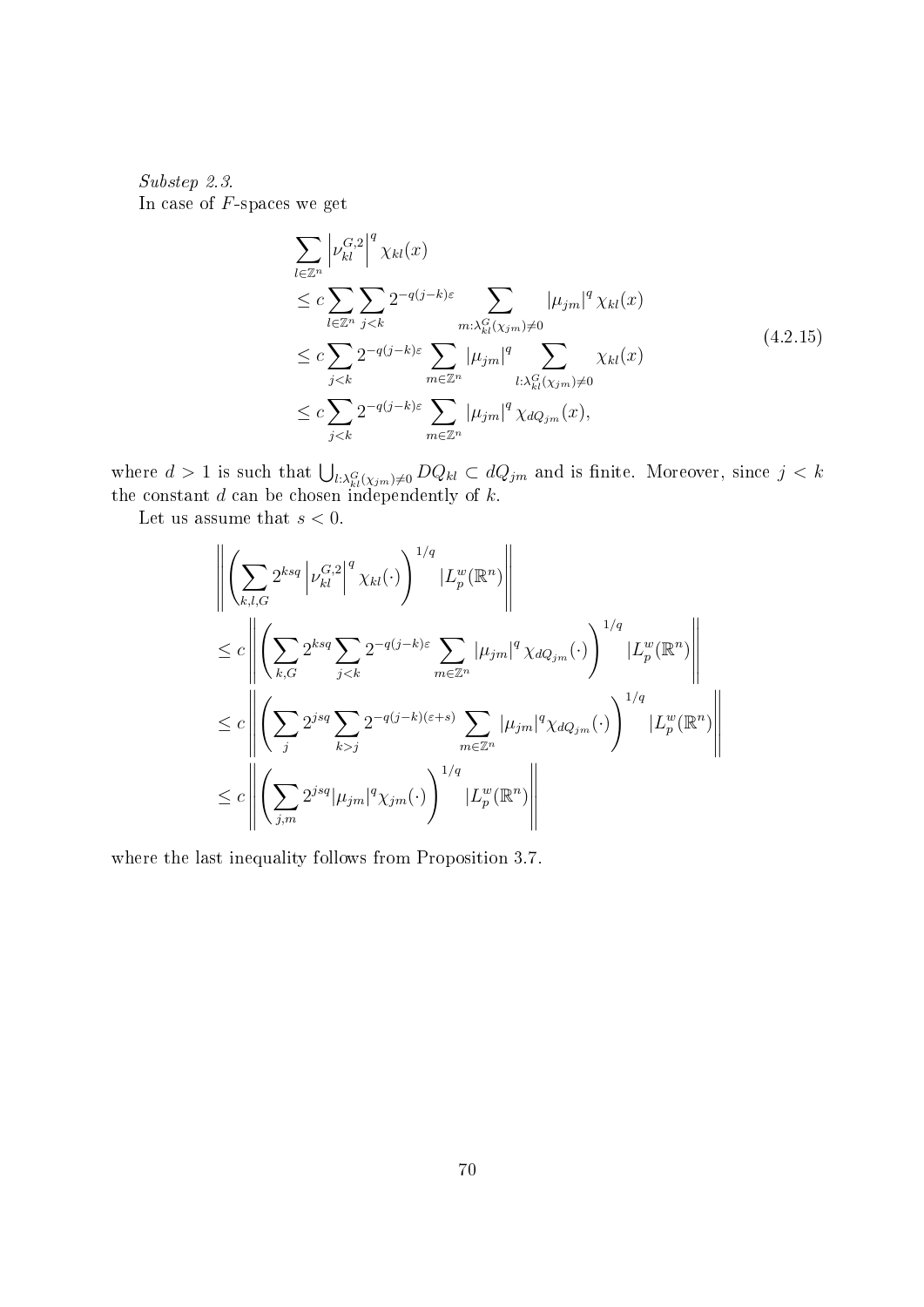Step 3. For  $p \le 1$  we get by  $(4.2.7)$ ,  $(4.2.8)$ ,  $(4.2.11)$  and  $(4.2.14)$ 

$$
\sum_{k=0}^{\infty} 2^{ksq} \sum_{G} \left( \sum_{l \in \mathbb{Z}^n} |\nu_{kl}^G|^p w(Q_{kl}) \right)^{q/p}
$$
  
\n
$$
\leq c \sum_{k=0}^{\infty} 2^{ksq} \sum_{G} \left( \sum_{j \geq k} 2^{-n(j-k)(p-u)} \sum_{m \in \mathbb{Z}^n} |\mu_{jm}|^p w(Q_{jm}) \right)^{q/p}
$$
  
\n
$$
+ \sum_{j < k} 2^{(j-k)} \sum_{m \in \mathbb{Z}^n} |\mu_{jm}|^p w(Q_{jm}) \Big)^{q/p}
$$
  
\n
$$
\leq \tilde{c} \sum_{k=0}^{\infty} \left( \sum_{j=0}^{\infty} 2^{jsp} \sum_{m} |\mu_{jm}|^p w(Q_{jm}) 2^{-|k-j|zp} \right)^{q/p},
$$

where  $\varkappa = \min \left( n - \frac{nu}{p} + s, \frac{1}{p} - s \right)$ .

From monotonicity of  $\ell_p$  spaces if  $\frac{q}{p} \leq 1$  or Young's inequalities if  $\frac{q}{p} > 1$  we have for  $\varkappa > 0$ 

$$
\left(\sum_{k=0}^{\infty} 2^{ksq} \sum_{G} \left(\sum_{l \in \mathbb{Z}^n} |\nu_{kl}^{G}|^p w(Q_{kl})\right)^{q/p}\right)^{1/q}
$$
  

$$
\leq \tilde{c} \left(\sum_{j=0}^{\infty} 2^{jsq} \left(\sum_{m} |\mu_{jm}|^p w(Q_{jm})\right)^{q/p}\right)^{1/q}
$$

In the same way we get the result for  $p > 1$  with  $\varkappa = \min\left(\frac{n}{p} - \frac{nu}{p} - n\varepsilon + s, \frac{1}{p} - \varepsilon - s\right)$ . Thus

.

$$
\left\|\nu|b_{pq}^{s,w}\right\|\leq c\left\|\mu|\bar{b}_{pq}^{s,w}\right\|.
$$

Step 4. To prove the result for  $f_{pq}^{s,w}$  spaces we use the complex interpolation. The mapping

$$
\nu^2: \{\mu_{jm}\}_{j,m} \mapsto \{\nu_{kl}^{G,2} = \sum_{j < k} \sum_{m \in \mathbb{Z}^n} \mu_{jm} \lambda_{jm}^G\}_{k,l,G}
$$

is a linear operator. It follows from (4.2.13) that it is a bounded operator from  $\bar{f}_{pq}^{s,w}$  to  $f_{pq}^{s,w}$ <br>if  $s < 0$  and from  $\bar{b}_{pq}^{s,w}$  to  $b_{pq}^{s,w}$  if  $\frac{n}{p}(r_w - \min(1, p)) < s < \frac{1}{p}$ . In consequence it is a bounded operator from  $\bar{f}_{pp}^{s,w}$  to  $f_{pp}^{s,w}$  if  $s < \frac{1}{p}$ .

Because of Theorem 3.11 we have

$$
[f_{p_0,q_0}^{s_0,w},f_{p_1,q_1}^{s_1,w}]_\theta=f_{pq}^{s,w}
$$

for  $0 < \theta < 1$ ,  $1/p = (1 - \theta)/p_0 + \theta/p_1$ ,  $1/q = (1 - \theta)/q_0 + \theta/q_1$  and  $s = (1 - \theta)s_0 + \theta s_1$ . We show that if  $s_0 < 0$  and  $s_1 < \frac{1}{n}$  $\frac{1}{p_1}$  we can reach any  $s < \min\left(\frac{1}{p}\right)$  $\frac{1}{p}, \frac{1}{q}$  $\left(\frac{1}{q}\right)$  for  $0 < p, q < \infty$ .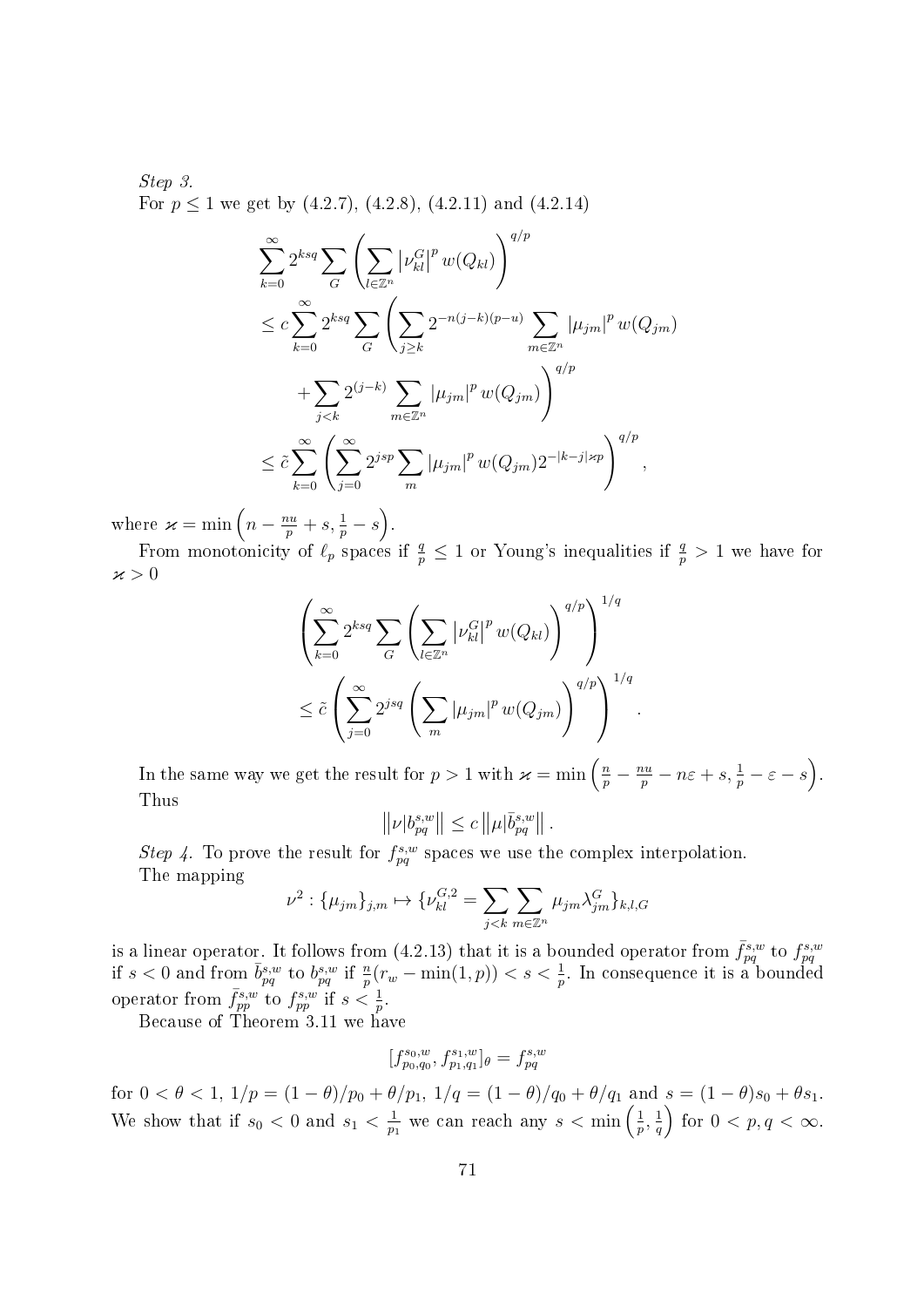We choose a sequence  $\{p_1^{(j)}\}_{j\in\mathbb{N}}$  in such a way that  $s<\frac{1}{p_1^{(j)}}\to s$  if  $j\to\infty$  and afterwards sequences  $\{s_1^{(j)}\}_j,$   $\{\theta^{(j)}\}_j$  and  $\{p_0^{(j)}\}_j$  such that

$$
s < s_1^{(j)} < \frac{1}{p_1^{(j)}},
$$

$$
s = (1 - \theta^{(j)})s_0 + \theta^{(j)}s_1^{(j)}, \text{ for some } s_0 > 0,
$$

$$
\frac{1}{p} = \frac{1 - \theta^{(j)}}{p_0^{(j)}} + \frac{\theta^{(j)}}{p_1^{(j)}}.
$$

Then  $\theta^{(j)} \to 1$  since  $s_1^{(j)} \to s$  if  $j \to \infty$ . Moreover

$$
\frac{1}{q^{(j)}} = \frac{1 - \theta^{(j)}}{q_0} + \frac{\theta^{(j)}}{p_1^{(j)}} = s + \varepsilon^{(j)} + \frac{1 - \theta^{(j)}}{q_0}.
$$

with  $\varepsilon^{(j)} \to 0$  if  $j \to \infty$  since  $\frac{s-s_0}{p_1^{(j)}-(s_1^{(j)}-s_0)} \to s$  if  $j \to \infty$ . Thus if  $\theta^{(j)} \to 1$  then  $\frac{1}{q^{(j)}} \to s$ . So any  $\frac{1}{q} > s$  can be reached. In consequence

$$
||\nu^2|f_{pq}^{s,w}|| \leq c ||\mu|\bar{f}_{pq}^{s,w}||.
$$

for  $s < \min\left(\frac{1}{n}\right)$  $\frac{1}{p},\frac{1}{q}$  $\frac{1}{q}$ . Now the inequality

 $\left\Vert \nu |f_{pq}^{s,w}\right\Vert \leq c\left\Vert \mu |\bar{f}_{pq}^{s,w}\right\Vert$ 

follows from the above inequality and (4.2.13).

Step 5. From the Daubechies wavelet characterization (Theorem 3.4) we get  $f \in$  $A^{s,w}_{pq}(\mathbb{R}^n)$  and

$$
||f|A_{pq}^{s,w}(\mathbb{R}^n)|| \leq c ||\mu|\bar{a}_{pq}^{s,w}||.
$$

 $\Box$ 

# 4.3 Characterization of function spaces by Haar wavelets

We recall that sequence spaces  $b_{pq}^{s,w}$  and  $f_{pq}^{s,w}$  are defined in Definition 3.7.

**Theorem 4.1.** Let  $0 < p < \infty$ ,  $0 < q \leq \infty$ ,  $s \in \mathbb{R}$  and  $w \in \mathcal{A}_{\infty}^{loc}$  satisfies the regularity condition.

(i) Let  $r_w < \min(1,p)$   $\left(1+\frac{1}{n}\right)$ . Let one of the following conditions be satisfied

• 
$$
0 < p < \infty, \ 0 < q \leq \infty, \ \max\left(\frac{n}{p}\left(r_w - \min(1, p)\right), \sigma_p(w) - 1\right) < s < \min\left(1, \frac{1}{p}\right).
$$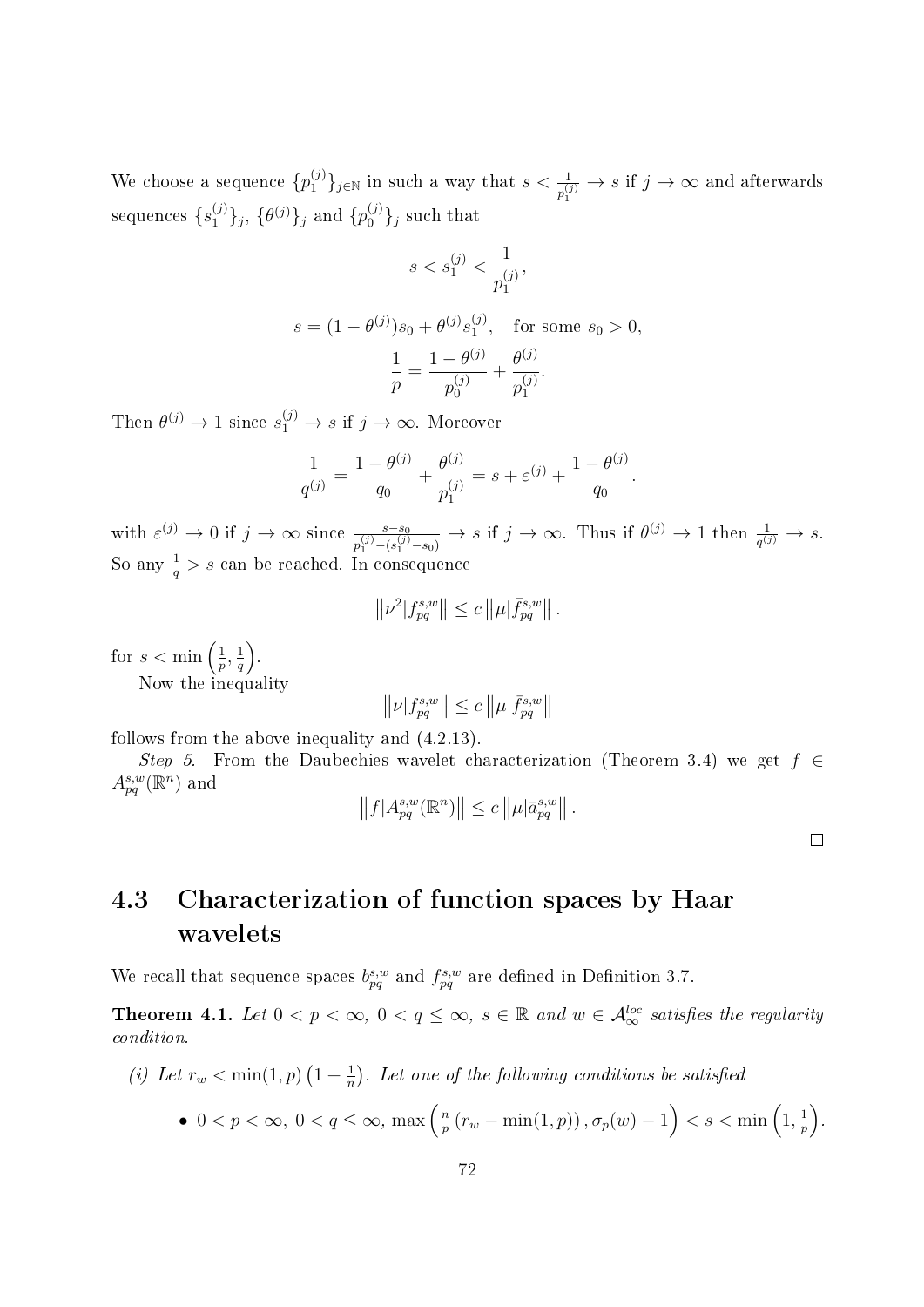• 1 <  $p < \infty$ ,  $0 < q \le \infty$ ,  $\frac{1}{p} - 1 < s < \frac{1}{p}$ ,  $r_w < \min(p, 1 + \frac{1}{n})$  and  $w^{1-p'}$  satisfies the regularity condition and  $r_{w^{1-p'}} < 1 + \frac{1}{n}$ .

Let  $f \in \mathcal{S}'_e(\mathbb{R}^n)$ . Then  $f \in B^{s,w}_{pq}(\mathbb{R}^n)$  if and only if it can be represented as

$$
f = \sum_{j,G,m} \lambda_{jm}^G 2^{-jn/2} H_{jm}^G,
$$

where  $\lambda \in b_{pq}^{s,w}$  and the series converges in  $S'_e(\mathbb{R}^n)$ . This representation is unique with

$$
\lambda^G_{jm}=2^{jn/2}\langle f,H^G_{jm}\rangle
$$

and

$$
I:f\mapsto \{2^{jn/2}\langle f,H_{jm}^G\rangle\}
$$

is a linear isomorphism of  $B_{pq}^{s,w}(\mathbb{R}^n)$  onto  $b_{pq}^{s,w}$ .

If  $0 < p, q < \infty$  then the system  $\{H_{jm}^G\}_{j,m,G}$  is an unconditional basis in  $B_{pq}^{s,w}(\mathbb{R}^n)$ .

(ii) Let 
$$
r_w < p\left(\frac{\min\left(1, \frac{1}{p}, \frac{1}{q}\right)}{n} + \min\left(1, \frac{1}{p}\right)\right)
$$
. Let one of the following conditions be satisfied

\n- \n
$$
0 < p < \infty, \quad 0 < q < \infty,
$$
\n $\max\left(\frac{n}{p}(r_w - \min(1, p)), \frac{n}{q}(1 - \min(1, q)), \sigma_p(w) - 1\right) < s < \min\left(1, \frac{1}{p}, \frac{1}{q}\right).$ \n
\n- \n $1 < p < \infty, \quad 1 < q < \infty, \quad \max\left(\frac{1}{p}, \frac{1}{q}\right) - 1 < s < \min\left(\frac{1}{p}, \frac{1}{q}\right),$ \n
\n

 $\frac{1}{p}, \frac{1}{q}$  $\frac{1}{p}, \frac{1}{q}$  $r_w < p\min\left(1, \frac{1}{p} + \frac{1}{n}\min\left(\frac{1}{q}\right)\right)$  $\frac{1}{q},\frac{1}{p}$  $\left(\frac{1}{p}\right)\big)$  and  $w^{1-p'}$  satisfies the regularity condition and  $r_{w^{1-p'}} < 1 + \frac{1}{n} \min\left(1, \frac{p'}{q'}\right)$  $\frac{p'}{q'}\bigg).$ 

Let  $f \in \mathcal{S}'_e(\mathbb{R}^n)$ . Then  $f \in F^{s,w}_{pq}(\mathbb{R}^n)$  if and only if it can be represented as

$$
f = \sum_{j,G,m} \lambda_{jm}^G 2^{-jn/2} H_{jm}^G,
$$

where  $\lambda \in f_{pq}^{s,w}$  and the series converges in  $S'_{e}(\mathbb{R}^{n})$ . This representation is unique with

$$
\lambda^G_{jm}=2^{jn/2}\langle f,H^G_{jm}\rangle
$$

and

$$
I: f \mapsto \{2^{jn/2}\langle f, H_{jm}^G \rangle\}
$$

is a linear isomorphism of  $F_{pq}^{s,w}(\mathbb{R}^n)$  onto  $f_{pq}^{s,w}$ . If  $0 < p, q < \infty$  then the system  $\{H_{jm}^G\}_{j,m,G}$  is an unconditional basis in  $F_{pq}^{s,w}(\mathbb{R}^n)$ .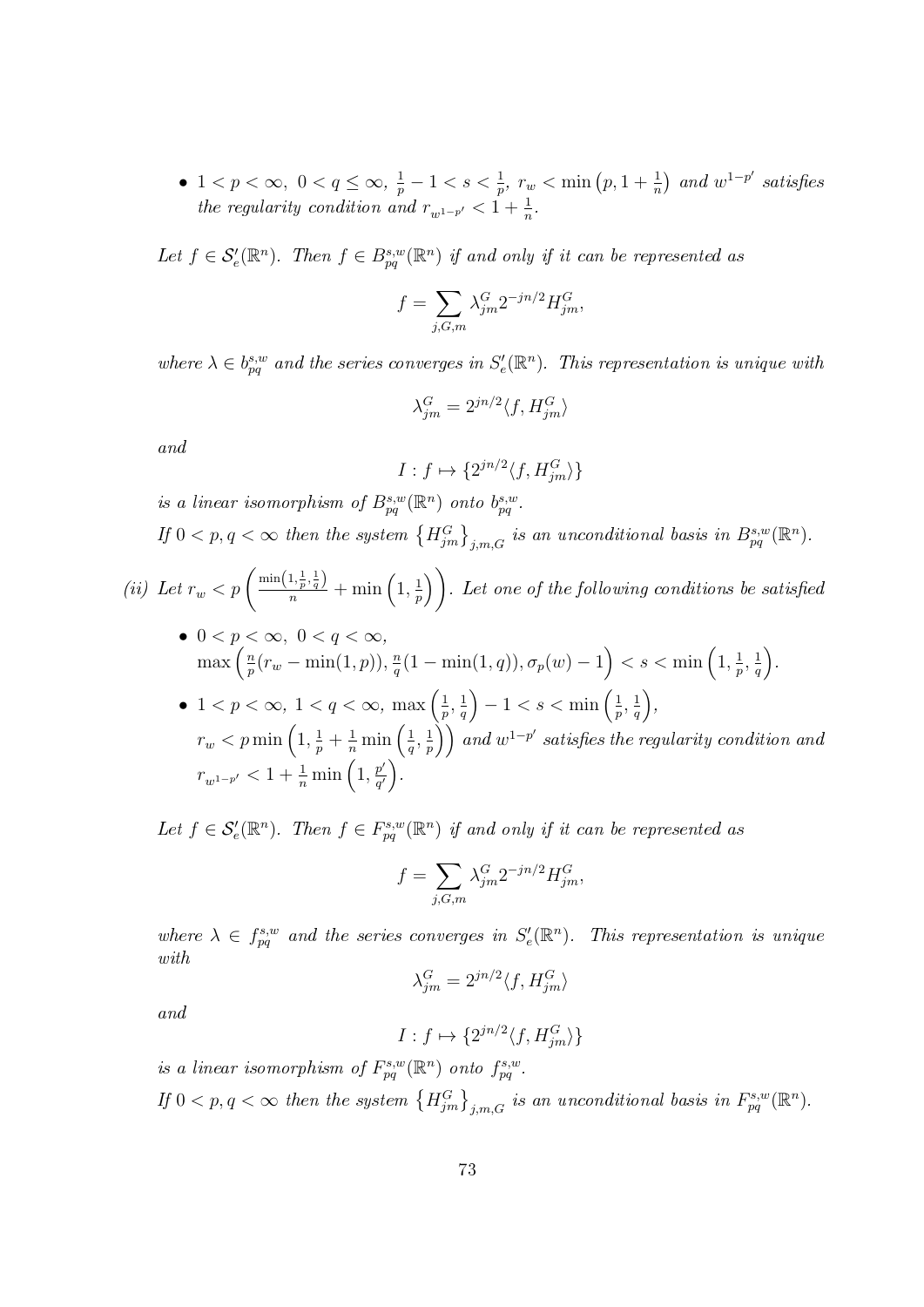Proof. Step 1. First we consider the case when

$$
\max\left(\frac{n}{p}\left(r_w - \min(1, p)\right), \sigma_p(w) - 1\right) < s < \min\left(1, \frac{1}{p}\right)
$$

for  $A = B$  and

$$
\max\left(\frac{n}{p}\left(r_w - \min(1, p)\right), \sigma_p(w) - 1, \frac{n}{q}\left(1 - \min(1, q)\right)\right) < s < \min\left(1, \frac{1}{p}, \frac{1}{q}\right)
$$

for  $A = F$ .

Substep 1.1 Let  $f \in \mathcal{S}'_e(\mathbb{R}^n)$  and  $f = \sum_{j,G,m} \lambda_{jm}^G 2^{-jn/2} H_{jm}^G$ . From Proposition 4.1 we obtain that  $f \in A_{pq}^{s,w}(\mathbb{R}^n)$  and

$$
||f|A_{pq}^{s,w}(\mathbb{R}^n)|| \leq c ||\lambda|a_{pq}^{s,w}||.
$$

Substep 1.2.

Now let  $f \in A_{pq}^{s,w}(\mathbb{R}^n)$ . We take  $k_{jm}^G = 2^{jn/2} H_{jm}^G$  as kernels of local means. From Theorem 3.3 we have

$$
||k(f)|a_{pq}^{s,w}|| \leq c ||f|A_{pq}^{s,w}(\mathbb{R}^n)||.
$$

The expansion

$$
f=\sum_{j,G,m}k^G_{jm}(f)2^{-jn/2}H^G_{jm}
$$

follows from analogical considerations as in proof of Theorem 3.4.

Substep 1.3.

Uniqueness of the representation and unconditional convergence are also consequences of proof of Theorem 3.4.

Step 2. Now let  $1 < p < \infty$ ,  $1 < q < \infty$  and  $r_w < p$ . By duality we have  $A_{pq}^{s,w}(\mathbb{R}^n)' =$  $A^{-s,w^{1-p'}}_{n',a'}$  $_{p',q'}^{-s,w^{1-p'}}(\mathbb{R}^n)$ . If

$$
-\frac{1}{p'} = \frac{1}{p} - 1 < s < -\max\left(\frac{n}{p'}(r_{w^{1-p'}} - 1), \sigma_{p'}(w^{1-p'}) - 1\right) \tag{4.3.1}
$$

then by Step 1 the Haar system is an unconditional basis in  $B_{n',n'}^{-s,w^{1-p'}}$  $\mathcal{P}_{p',q'}^{(-s,w^{1-p'}}(\mathbb{R}^n)$  space. Since the Haar basis is a biorthonormal system and by Theorem 1.3 it follows that the Haar system is an unconditional basis in  $B_{pq}^{s,w}(\mathbb{R}^n)$  if  $(4.3.1)$  holds.

In the similar way the Haar system is a basis in  $F_{pq}^{s,w}(\mathbb{R}^n)$  if

$$
-\min\left(1,\frac{1}{p'},\frac{1}{q'}\right) < s < -\max\left(\frac{n}{p'}(r_{w^{1-p'}}-\min(1,p'),\sigma_{p'}(w^{1-p'})-1,\frac{n}{q'}(1-\min(1,q'))\right)
$$

that is

$$
\max\left(\frac{1}{p}-1,\frac{1}{q}-1\right) < s < -\max\left(\frac{n}{p'}(r_{w^{1-p'}}-1), \sigma_{p'}(w^{1-p'})-1\right).
$$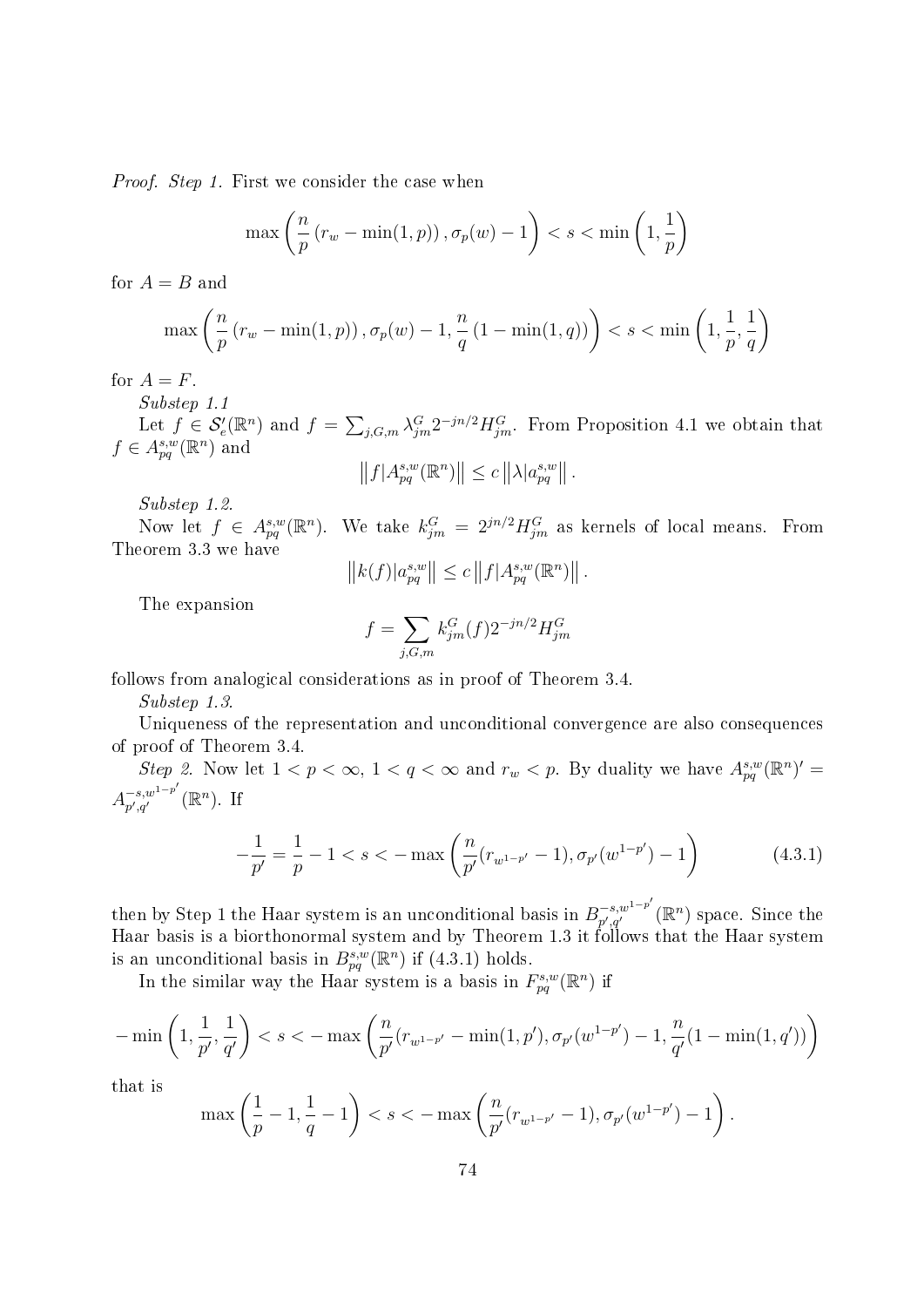Step 3. The rest for the case of B-spaces can be proved by real interpolation

$$
\left(B^{s_0,w}_{p,q_0},B^{s_1,w}_{p,q_1}\right)_{\theta,q}=B^{s,w}_{pq},
$$

where  $0 < p < \infty$ ,  $0 < q$ ,  $q_0, q_1 \leq \infty$ ,  $-\infty < s_0 < s_1 < \infty$ ,  $0 < \theta < 1$ ,  $s = (1 - \theta)s_0 + \theta s_1$ , proved by Rychkov in [34]. Let  $1 < p, q_0 < \infty, 0 < q, q_1 \leq \infty$  and

$$
\frac{1}{p} - 1 < s_0 < -\max\left(\frac{n}{p'}(r_{w^{1-p'}} - 1), \sigma_{p'}(w^{1-p'}) - 1\right) \\
&< \max\left(\frac{n}{p}(r_w - 1), \sigma_p(w) - 1\right) < s_1 < \frac{1}{p}.
$$

From Step 1 and Step 2 we know that there is the Haar bases in  $B_{p,q_0}^{s_0,w}(\mathbb{R}^n)$  and  $B_{p,q_1}^{s_1,w}(\mathbb{R}^n)$ . Thus  $\{H_{jm}^G\}_{j,m,G}$  is complete in  $B_{p,q_1}^{s_1,w}(\mathbb{R}^n)$ . Because  $B_{p,q_1}^{s_1,w}(\mathbb{R}^n) \hookrightarrow \widetilde{B_{pq}^{s,w}}(\mathbb{R}^n)$  and  $\widetilde{B_{p,q_1}^{s_1,w}}(\mathbb{R}^n)$ is dense in  $B_{pq}^{s,w}(\mathbb{R}^n)$  we get that  $\overline{\text{span}}\left\{H_{jm}^G\right\}_{j,m,G}=B_{pq}^{s,w}(\mathbb{R}^n)$ . From Theorem 1.4 we know  $\text{that sup}_{N} || S_{N} : B_{p,q_0}^{s_0,w}(\mathbb{R}^n) \to B_{p,q_0}^{s_0,w}(\mathbb{R}^n) || < \infty \text{ and } \text{sup}_{N} || S_{N} : B_{p,q_1}^{s_1,w}(\mathbb{R}^n) \to B_{p,q_1}^{s_1,w}(\mathbb{R}^n) || <$ ∞. Interpolation gives us

$$
||S_N : B_{pq}^{s,w}(\mathbb{R}^n) \to B_{pq}^{s,w}(\mathbb{R}^n)||
$$
  
\n
$$
\leq ||S_N : B_{p,q_0}^{s_0,w}(\mathbb{R}^n) \to B_{p,q_0}^{s_0,w}(\mathbb{R}^n)||^{1-\theta} ||S_N : B_{p,q_1}^{s_1,w}(\mathbb{R}^n) \to B_{p,q_1}^{s_1,w}(\mathbb{R}^n)||^{\theta} < \infty.
$$

Now to prove that the Haar basis is unconditional in  $B_{pq}^{s,w}(\mathbb{R}^n)$  we use Theorem 1.5 and get

$$
||T_{\Lambda}: B_{pq}^{s,w}(\mathbb{R}^n) \to B_{pq}^{s,w}(\mathbb{R}^n) ||
$$
  
\n
$$
\leq ||T_{\Lambda}: B_{p,q_0}^{s_0,w}(\mathbb{R}^n) \to B_{p,q_0}^{s_0,w}(\mathbb{R}^n) ||^{1-\theta} ||T_{\Lambda}: B_{p,q_1}^{s_1,w}(\mathbb{R}^n) \to B_{p,q_1}^{s_1,w}(\mathbb{R}^n) ||^{\theta} < \infty.
$$

Step 4. The rest for the case of F-spaces can be proved by complex interpolation

$$
\left[F^{s_0,w}_{p,q},F^{s_1,w}_{p,q}\right]_\theta=F^{s,w}_{pq},
$$

where  $1 < p < \infty$ ,  $1 < q < \infty$ ,  $-\infty < s_0 < s_1 < \infty$ ,  $0 < \theta < 1$ ,  $s = (1 - \theta)s_0 + \theta s_1$ , from Theorem 3.11. Let

$$
\begin{split} \max\left(\frac{1}{p},\frac{1}{q}\right)-1&
$$

Now using Step 1 and Step 2 and similar argumentation as for Besov spaces (Step 3) we get the result.

 $\Box$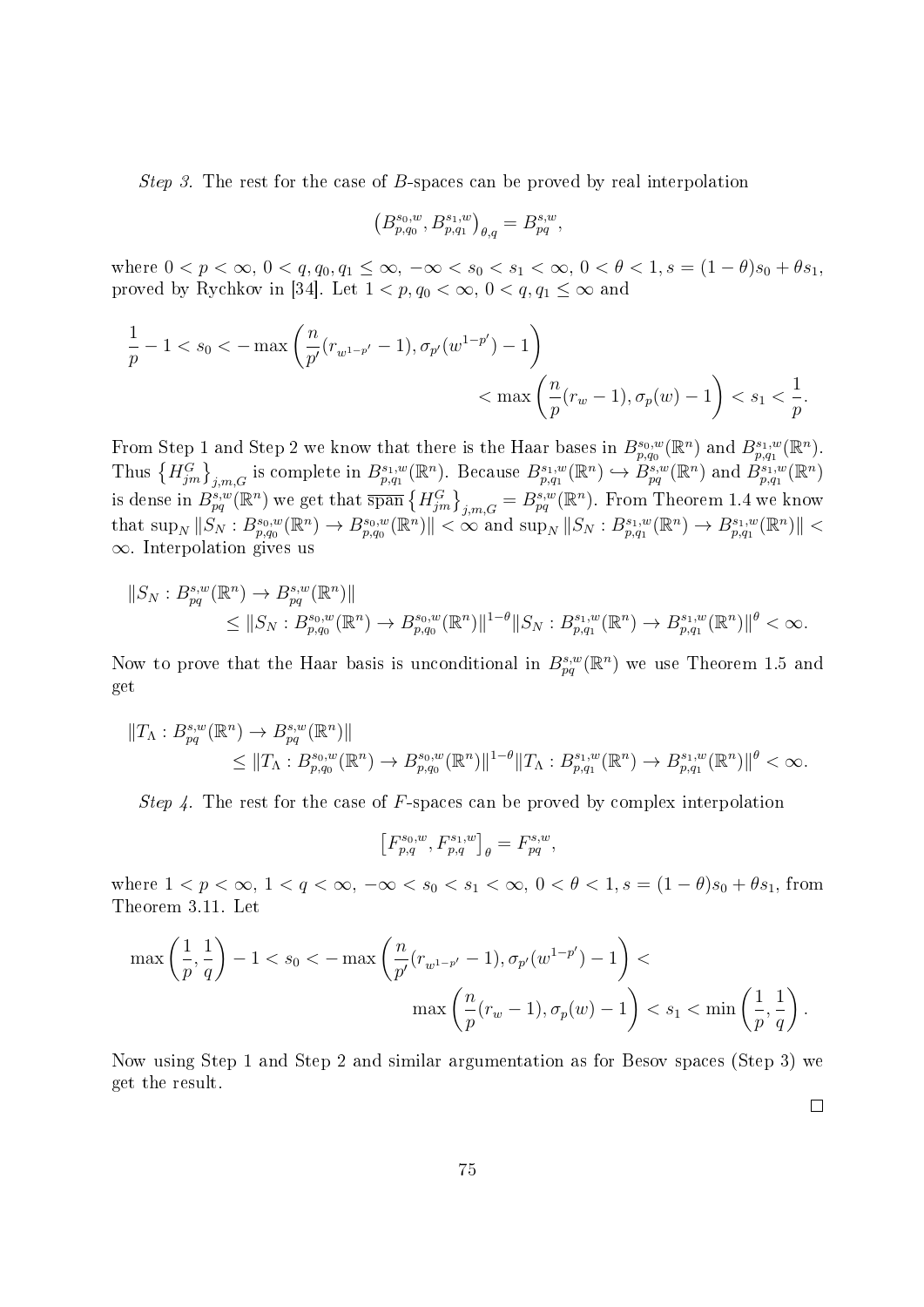Corollary 4.1. Let  $1 < p < \infty$ ,  $w \in \mathcal{A}_{\infty}^{loc}$  and  $r_w < \min\left(p, 1 + \frac{1}{n} \min\left(1, \frac{p}{2}\right)\right)$  $(\frac{p}{2})$ ),  $r_{w^{1-p'}}$  <  $1+\frac{1}{n}\min\left(1,\frac{p'}{2}\right)$  $\left(\frac{p'}{2}\right)$  and w,  $w^{1-p'}$  satisfy the regularity condition. Then the Haar system is an unconditional basis in  $L_p^w(\mathbb{R}^n)$ .

*Proof.* Let  $w \in \mathcal{A}_u^{loc}$  for some  $r_w < u \leq p$ . Then from [34] we have  $L_p^w(\mathbb{R}^n) = F_{p,2}^{0,w}$  $p^{0,w}_{p,2}(\mathbb{R}^n)$ . So by Theorem 4.1 we know that the Haar system is an unconditional basis in  $L_p^{\omega}(\mathbb{R}^n)$ .  $\Box$ 

Remark 4.2. We give examples of weights that satisfy the assumptions of Theorem 4.1.

1. If w is an admissible weight or a general locally regular weight then  $w$  satisfies the regularity condition as well as  $w^{1-p'}$ . Moreover  $r_w = r_{w^{1-p'}} = 1$ . So for example the Haar system is an unconditional basis in  $F_{pq}^{s,w}(\mathbb{R}^n)$  if  $1 \leq p < \infty$ ,  $1 < q < \infty$  and  $\max\left(\frac{1}{n}\right)$  $\frac{1}{p}, \frac{1}{q}$  $\left(\frac{1}{q}\right) - 1 < s < \min\left(\frac{1}{p}\right)$  $\frac{1}{p},\frac{1}{q}$  $\frac{1}{q}$ ). In particular it is a basis in  $L_p^w(\mathbb{R}^n)$  for any  $1 < p < \infty$ . 2. If  $v_\beta(x) = \begin{cases} (1 - \log|x|)^{-\beta}, & |x| \leq 1, \\ (1 - \log|x|)^{-\beta}, & |x| \leq 1, \end{cases}$ 

 $(1 - \log |x|)^{-\beta}, \quad |x| \geq 1, \ \beta \in \mathbb{R}.$  Then  $r_{v_\beta} = 1$  for any  $\beta \in \mathbb{R}$  and  $v_\beta$ <br> $(1 + \log |x|)^{-\beta}, \quad |x| > 1$ 

satisfies the regularity condition for any  $\beta$ . So the Haar system is and unconditional basis in  $F_{pq}^{s,v_\beta}(\mathbb{R}^n)$  and  $L_p^{v_\beta}(\mathbb{R}^n)$  with the same conditions on s and p, q as above.

3. If  $w_\alpha(x) = |x|^\alpha$ ,  $\alpha > -n$ , then  $r_{w_\alpha} = 1 + \frac{\max(0, \alpha)}{n}$  and  $w_\alpha$  satisfies the regularity condition. In consequence the Haar system is an unconditional basis in  $L_p^{w_\alpha}(\mathbb{R}^n)$  if  $1$  <  $p < \infty$  and  $-\min(n, p-1, \frac{p}{2})$  $\left(\frac{p}{2}\right) < \alpha < \min\left(1, \frac{p}{2}\right)$  $(\frac{p}{2}, n(p-1))$ . Moreover it is an unconditional basis in  $F^{s,w_\alpha}_{n,2}$  $p_1^{s,w_\alpha}(\mathbb{R}^n)$  with the same conditions on  $\alpha$  and suitable assumptions on s and p. The situation doesn't change if we perturb  $w_{\alpha}$  by a logarithmic factor  $v_{\beta}$  and take  $w = w_{\alpha}v_{\beta}$ .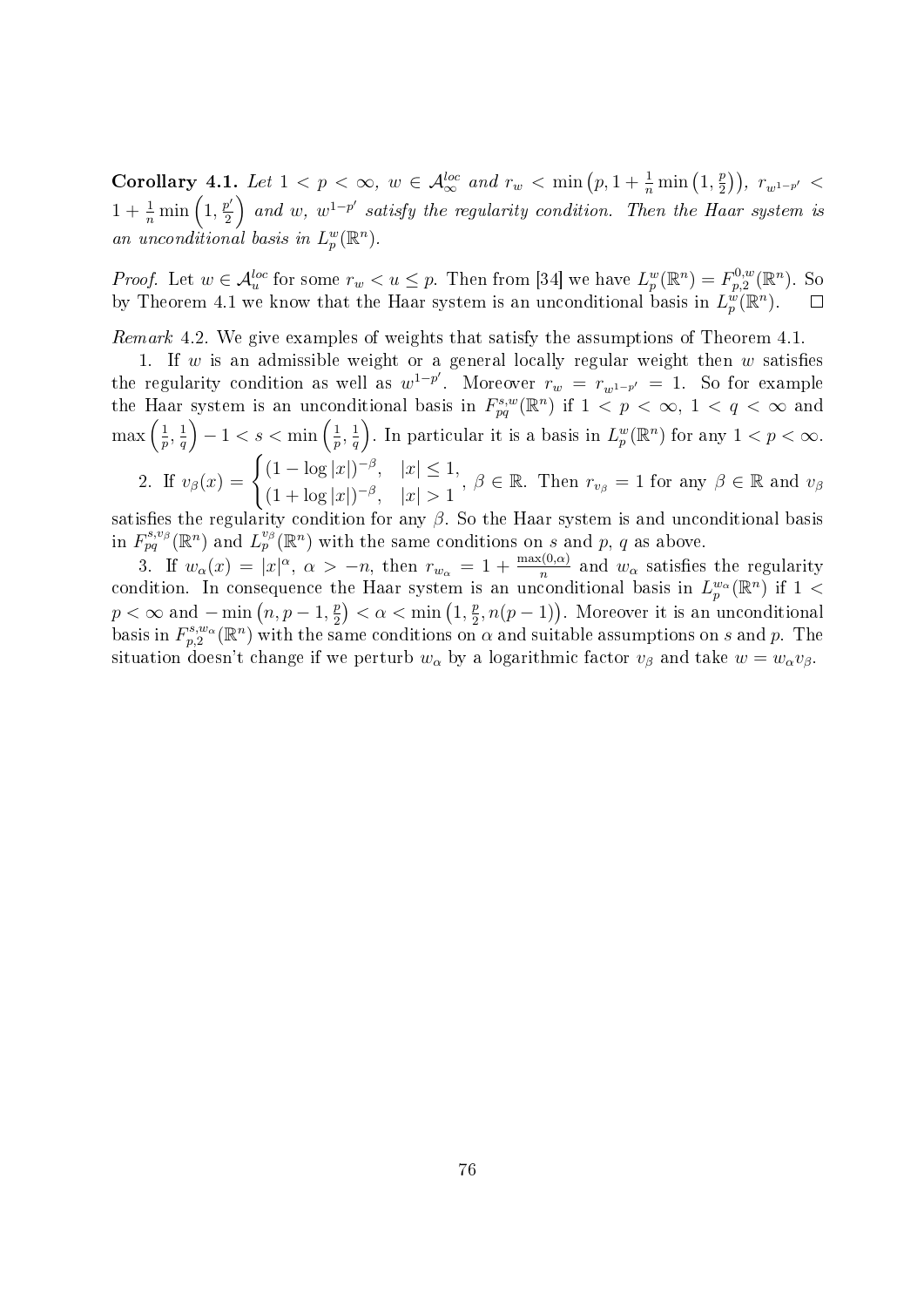## Chapter 5 Wavelet bases in  $L_p^w$  $_p^w(\mathbb{R}^n)$  spaces

By an inhomogeneous wavelet system we understand the system consisting of integer translations of the scaling function and translations of dilations of wavelet by dyadic factor bigger or equal to 1, i.e. the system

$$
\{\psi_{jm}^M\}_{j\geq 0, m\in \mathbb{Z}^n}\cup \{\psi_{0,m}^F\}_{m\in \mathbb{Z}^n}.
$$

In contrast to an inhomogeneous wavelet system a homogeneous wavelet system does not contain the scaling function and its translations, but contains dilations of wavelet also by factors smaller then 1. So it is a system of the form

$$
\{\psi_{jm}^M\}_{j\in\mathbb{Z},m\in\mathbb{Z}^n}.
$$

Both the homogeneous and inhomogeneous wavelet systems of Daubechies type are the orthonormal basis in the space  $L_2(\mathbb{R}^n)$  and unconditional basis in the space  $L_p(\mathbb{R}^n)$  (1 <  $p < \infty$ ). In weighted  $L_p$  spaces the behavior of the both types of wavelet systems is not equivalent. We proved that the inhomogeneous wavelet system is an unconditional basis for more general type of weights than the homogeneous one.

The main theorem of this chapter asserts that the inhomogeneous wavelet system of Daubechies type is an unconditional basis in  $L_p(d\mu)$  if and only if  $d\mu = w dx$  with  $w \in \mathcal{A}_p^{loc}$ . In consequence we can prove that  $L_p^w(\mathbb{R}^n)$  spaces can be characterized by a square function if and only if  $w \in \mathcal{A}_p^{loc}$ . Thus the counterpart of the Paley-Wiener theorem holds if the power of an integration is the same as the index of weight class w belongs to. The similar results for the homogeneous wavelet system was proved by Lemarié-Rieusset [29] and Aimar, Bernardis, Martín-Reyes [1]. It was proved that the homogeneous wavelet system of Daubechies type is an unconditional basis in  $L_p(d\mu, \mathbb{R}^n)$  if and only if  $d\mu = wdx$ with  $w \in \mathcal{A}_p$ . Thus if  $w \in \mathcal{A}_p^{loc} \backslash \mathcal{A}_p$  then there is a wavelet such that the corresponding inhomogeneous wavelet system is an unconditional basis in  $L_p^w(\mathbb{R}^n)$  but the corresponding homogeneous system is not.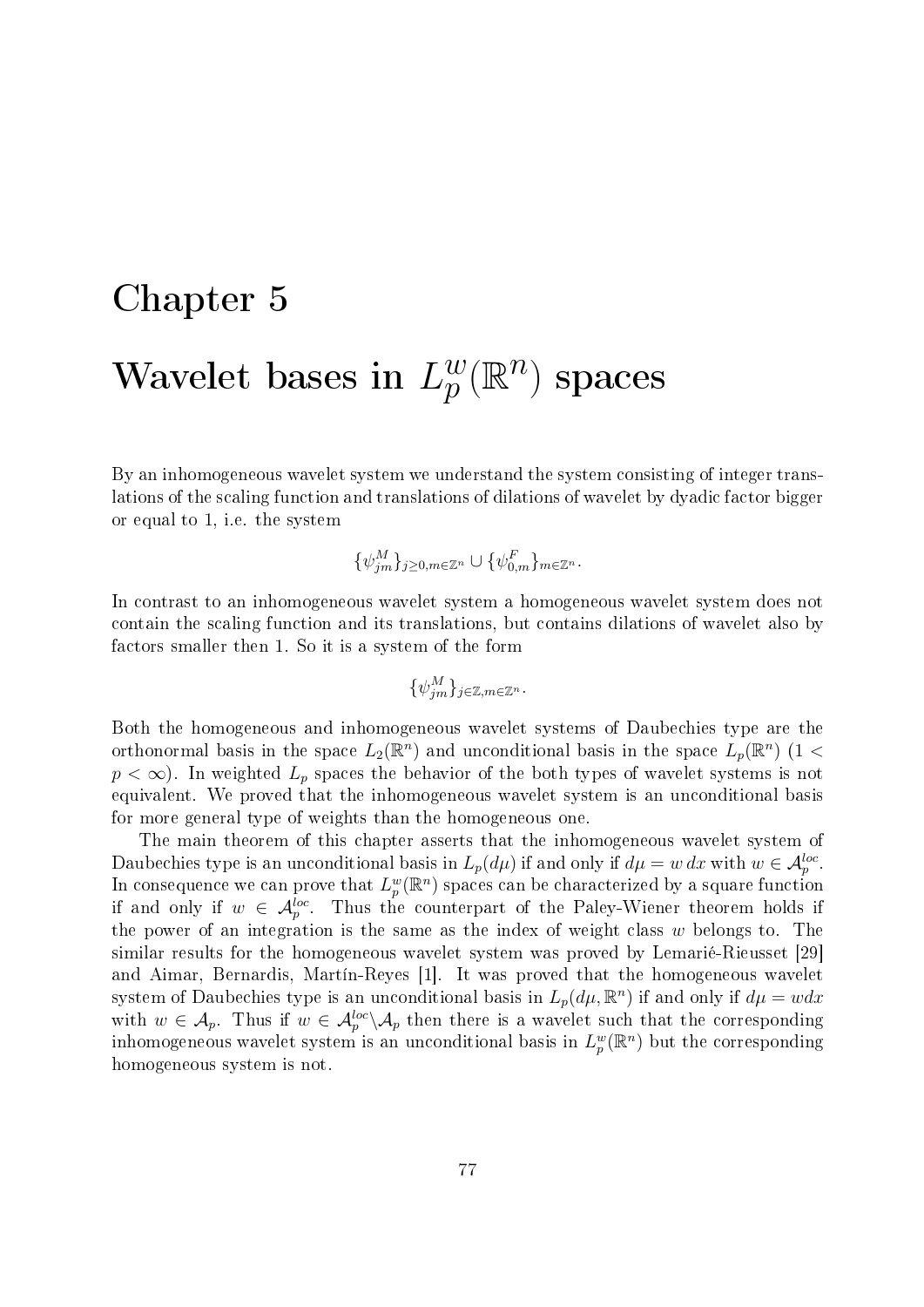## 5.1  $L_p$  spaces with local Muckenhoupt weights

In this section we prove our main result. We use the fact that wavelet projection operators satisfy condition (5.1.1) below. We follow the main idea of Aimar, Bernardis, Martín-Reyes in [1]. On the other side we have the wavelet characterization theorem stated in Theorem 3.4.

**Lemma 5.1.** Let  $\varphi$  be a continuous function absolutely bounded by an  $L_1(\mathbb{R}^n)$  radial decreasing function such that  $\sum_{k\in\mathbb{Z}^n}\varphi(x-k)\neq 0$  for all  $x\in\mathbb{R}^n$ . Then  $F(x,y)=$  $\sum_{k\in\mathbb{Z}^n}\varphi(x-k)\varphi(y-k)$  satisfies

$$
\{(x,y) \in \mathbb{R}^{2n} : |x - y| < \ell\} \subset \{(x,y) \in \mathbb{R}^{2n} : F(x,y) > \delta\},
$$

for some positive real numbers  $\ell$  and  $\delta$ .

A proof of the above lemma can be found in  $[1]$ . Following  $[1]$  we can find that lemma applies to  $P_0(x,y) = \sum_{k \in \mathbb{Z}^n} \Psi^{G_F}(x-k) \Psi^{G_F}(y-k)$  with  $G_F = (F, ..., F)$ , where  $\Psi^{G_F}_{\mathbb{Z}}$  is a Daubechies scaling function. By the properties of the multiresolution analysis  $\{\Psi^{G_F}(x-\})$  $(k)$ <sub>k∈Zn</sub> is an orthonormal basis in  $V_0 = \overline{\text{span}}\{\Psi^{G_F}(x-k)\}_{k\in\mathbb{Z}^n}$  and the sum  $\sum_{k\in\mathbb{Z}^n}\Psi^{G_F}(x-k)$ k) equals to the constant with the module 1 a.e. On the other hand the function  $\Psi^{G_F}$  is a continuous function with compact support therefore it is bounded by a radial decreasing function belonging to  $L_1(\mathbb{R}^n)$  and series  $\sum_{k\in\mathbb{Z}^n}\Psi^{G_F}(x-k)$  is convergent to a continuous function. In consequence  $\sum_{k\in\mathbb{Z}^n}\Psi^{G_F}(x-k)\neq 0$  for any  $x\in\mathbb{R}^n$ .

Now for a family  $\{P_j(x,y)\}_{j\geq 0} = \{2^{jn}P_0(2^jx, 2^jy)\}_{j\geq 0}$  we obtain that it satisfies conditions

$$
\{(x,y) \in \mathbb{R}^{2n} : |x-y| < \ell_j\} \subset \{(x,y) \in \mathbb{R}^{2n} : P_j(x,y) > C\ell_{j+1}^{-n}\}\tag{5.1.1}
$$

for every  $j \geq 0$  and a positive constant  $C > 0$ , where  $\{\ell_j\}_{j\geq 0}$  is a decreasing sequence of positive real numbers and  $\ell_j \to 0$  as  $j \to \infty$ .

**Theorem 5.1.** Let  $1 < p < \infty$  and  $\mu$  be a positive Borel measure on  $\mathbb{R}^n$  finite on compact sets. Let  $k \geq \max(\left\lceil n - \frac{n}{n} \right\rceil)$  $\binom{n}{p}+1,n(p-1)).$  There exists an unconditional Daubechies wavelet basis in  $L_p(\mathbb{R}^n, d\mu)$  with smoothness k if and only if  $d\mu = w(x) dx$  with  $w \in A_p^{loc}$ .

*Proof.* Let  $w \in \mathcal{A}_{p}^{loc}$ . From Theorem 3.4 we have an unconditional basis in  $F_{pq}^{s,w}(\mathbb{R}^n)$ . In [34] Rychkov shows the Littlewood-Paley characterization of spaces with local Muckenhoupt weights, it means  $F_{n,2}^{0,w}$  $L_p^{0,w}(\mathbb{R}^n) = L_p^w(\mathbb{R}^n)$ . Hence we have an unconditional basis in  $L_p^w(\mathbb{R}^n)$ , cf Theorem 3.4.

On the other side. Let  $\{\Psi_{jm}^G : j \in \mathbb{N}_0, m \in \mathbb{Z}^n, G \in G^j\}$  be a Daubechies wavelet system, which is an unconditional basis in  $L_p(\mathbb{R}^n, d\mu)$ . So every  $f \in L_p(\mathbb{R}^n, d\mu)$  has the representation

$$
f(x) = \sum_{j,k,G} \langle f, \Psi_{jk}^G \rangle \Psi_{jk}^G(x).
$$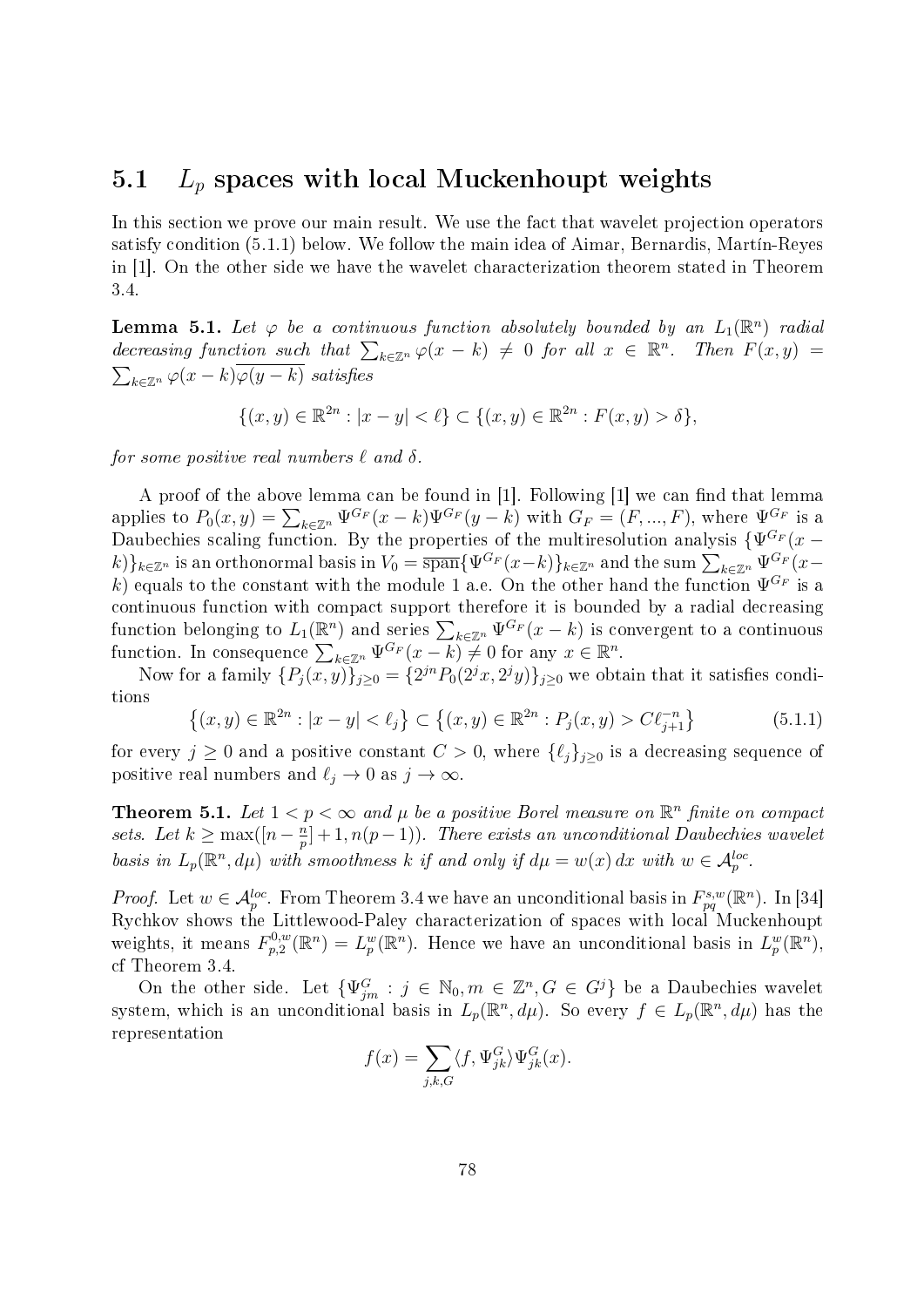Operators

$$
\widetilde{P}_0 f = \sum_k \langle f, \Psi_{0,k}^{G_F} \rangle \Psi_{0,k}^{G_F},
$$
\n
$$
\widetilde{P}_m f = \sum_{0 \le j < m, k, G} \langle f, \Psi_{jk}^G \rangle \Psi_{jk}^G, \quad m > 0
$$

are uniformly bounded on  $L_p(\mathbb{R}^n, d\mu)$ . We can write  $\widetilde{P}_m f(x) = \int_{\mathbb{R}^n} \widetilde{P}_m(x, y) f(y) dy$ , where  $\widetilde{P}_0(x,y) = \sum_k \Psi_{0,k}^{G_F}(x) \Psi_{0,k}^{G_F}(y)$  and  $\widetilde{P}_m(x,y) = \sum_{0 \le j < m,k,G} \Psi_{jk}^G(x) \Psi_{jk}^G(y)$  if  $m > 0$ , because wavelets have compact supports and we deal with locally finite sums. Hence kernels  $P_m(x, y)$  are bounded.

On the other hand by the properties of the multiresolution analysis the kernel  $P_m(x, y)$ coincides with  $P_m(x, y) = 2^{mn} P_0(2^m x, 2^m y)$ , if it is regarded as a kernel of projection in  $L_2$ . Again, because wavelets and the scaling function are compactly supported we deal with locally finite sums and get  $P_m(x, y) = P_m(x, y)$  almost everywhere. So the last equality is valid also for  $L_p$  spaces and the kernels  $P_m(x, y)$  are bounded.

We are going to show that  $\mu$  is absolutely continuous. Let E be a set such that  $|E| = 0$ . For every  $\varepsilon > 0$  there exists an open set F such that  $E \subset F$  and  $\mu(F \backslash E) < \varepsilon$ . Set F can be decomposed into a countable union of disjoint and dyadic cubes  $Q_i$ . From Lemma 5.1 we get that  $\{P_j(x,y)\}_{j\geq0}$  satisfies the same conditions as weakly positive family. Let  $\{\ell_j\}_{j\geq 0}$  be a sequence connected with that family. Without lost of generality we assume that  $\ell_0 > \max(d(Q_i))$ , where  $d(Q)$  denote a diameter of Q and maximum is taken over all cubes  $Q_i$  from decomposition of F. For fixed i let  $j_0 \geq 0$  be the integer such that  $\ell_{j_0+1} \le d(Q_i) < \ell_{j_0}$ . If  $x, y \in Q_i$  we get  $|x-y| < \ell_{j_0}$  and  $P_{j_0}(x, y) > C\ell_{j_0+1}^{-n}$ . So for every  $x \in Q_i$  we have

$$
\left|P_{j_0}(\chi_{Q_i\setminus E})(x)\right| = \left|\int_{Q_i\setminus E} P_{j_0}(x,y)dy\right| > C\ell_{j_0+1}^{-n} |Q_i\setminus E|.
$$

Therefore  $|P_{j_0}(\chi_{Q_i\setminus E})(x)| > c_n$ , for some constant depending only on C and n. From weak type inequality for operators  $P_i$  we get

$$
\mu(Q_i) \leq \mu\left(\{x : |P_{j_0}(\chi_{Q_i \setminus E})(x)| > c_n\}\right) \leq C c_n^{-p} \mu(Q_i \setminus E).
$$

Summing over  $i$  we have

$$
\mu(F) = \sum_{i} \mu(Q_i) \le C c_n^{-p} \sum_{i} \mu(Q_i \backslash E) = C c_n^{-p} \mu(F \backslash E) < C c_n^{-p} \varepsilon
$$

for every  $\varepsilon > 0$ . Hence  $\mu(E) = 0$ . From Radon-Nikodym Theorem we get that there exists locally integrable function w such that  $d\mu = w(x) dx$ .

Now we can show that  $w \in \mathcal{A}_{p}^{loc}$ . We pick a sequence  $\{\ell_j\}_{j\geq 0}$ . Let  $Q \subset \mathbb{R}^n$  be a cube with  $|Q| \leq \ell_0$ . We can find  $m_0 \geq 0$  with  $\ell_{m_0+1} \leq d(Q) < \ell_{m_0}$ . Inequalities

$$
|P_{m_0}(\sigma_\varepsilon \chi_Q)(x)| = \left| \int_Q P_{m_0}(x, y) \sigma_\varepsilon(y) dy \right| > C \ell_{m_0+1}^{-n} \int_Q \sigma_\varepsilon \ge c_n \left| Q \right|^{-1} \int_Q \sigma_\varepsilon \equiv \lambda,
$$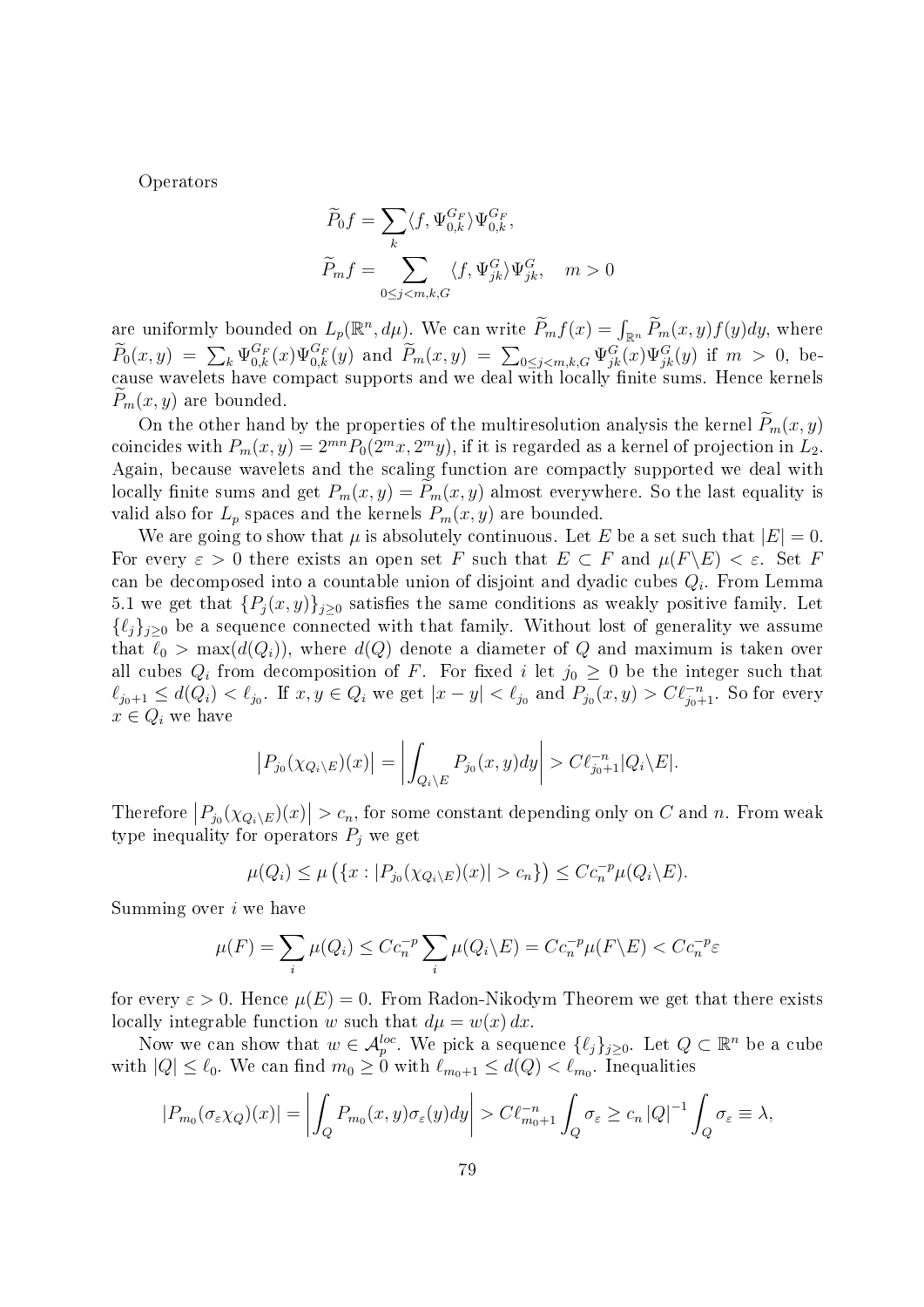where  $\sigma_{\varepsilon} = (w+\varepsilon)^{-\frac{1}{p-1}}, \varepsilon > 0$ , holds for every  $x \in Q$ . Since operators  $P_m$  are of weak type  $(p, p)$  we get

$$
w(Q) \le w\left(\left\{x: |P_{m_0}(\sigma_\varepsilon \chi_Q)(x)| > \lambda\right\}\right) \le Cc_n^{-p}|Q|^p\left(\int_Q \sigma_\varepsilon\right)^{-p}\int_Q \sigma_\varepsilon^p w.
$$

Multiplying both sides by  $\left(\int_Q \sigma_\varepsilon\right)^p \left(\int_Q \sigma_\varepsilon^p w\right)^{-1}$  and choosing  $\varepsilon$  close to zero we get

$$
w(Q) \left( \int_Q w^{-\frac{1}{p-1}} \right)^p \left( \int_Q w^{-\frac{1}{p-1}} \right)^{-1} \leq C \, |Q|^p
$$

for every  $Q, |Q| < \ell_0$ . From Lemma 1.4 in [34] we know that classes  ${\cal A}_p^{loc}$  are independent of the upper bound for the cube size in their definition. So we get a condition for  $\mathcal{A}_p^{loc}$ .

Following [34] we can state square-function characterization. Let us dene

$$
S(f)(x) = \left(\sum_{j} |\varphi_j * f(x)|^2\right)^{1/2},
$$

where  $\varphi_0 \in \mathcal{D}$  have nonzero integral and  $\varphi = \varphi_0 - 2^{-n} \varphi_0(\frac{1}{2})$  $\frac{1}{2}$ ) and  $\varphi_j(x) = 2^{jn} \varphi(2^j x), j > 0.$ **Corollary 5.1.** Let  $1 < p < \infty$  and  $w \in \mathcal{A}_{\infty}^{loc}$ . The following equivalence holds

$$
||S(f)|L_p^w(\mathbb{R}^n)|| \sim ||f|L_p^w(\mathbb{R}^n)||
$$

if and only if  $w \in \mathcal{A}_p^{loc}$ .

*Proof.* Let  $w \in \mathcal{A}_{p}^{loc}$ . From [34] we have that  $F_{p,2}^{0,w}$  $L_{p,2}^{0,w}(\mathbb{R}^n)=L_p^w(\mathbb{R}^n)$  with norm equivalence

$$
\int_{\mathbb{R}^n} \left( \sum_{j \in \mathbb{Z}} |\varphi_j * f(x)|^2 \right)^{p/2} w(x) dx \sim \int_{\mathbb{R}^n} |f(x)|^p w(x) dx.
$$

Conversely, if we assume  $w \in \mathcal{A}_{\infty}^{loc}$  then from Theorem 3.4 we get that in  $F_{p,2}^{0,w}$  $\mathbb{P}^{0,w}_{p,2}(\mathbb{R}^n)$ there exists an unconditional basis consisting of Daubechies wavelets. But  $||S(f)|L_p^w(\mathbb{R}^n)||$ is a norm in  $F^{0,w}_{n,2}$  $p_{p,2}^{0,w}(\mathbb{R}^n)$ . So the norms equivalence implies that  $F_{p,2}^{0,w}$  $L_{p,2}^{0,w}(\mathbb{R}^n)$  and  $L_p^w(\mathbb{R}^n)$  are isomorphic. In consequence there is an unconditional basis by Daubechies wavelet in  $L_p(\mathbb{R}^n)$ . Now from Theorem 5.1 we obtain that  $w \in \mathcal{A}_p^{loc}$ .

 $\Box$ 

 $\Box$ 

Remark 5.1. It is known that above statements are not true for general Muckenhoupt weights. Taking for example weight

$$
w(x) = \begin{cases} |x|^{\alpha} & \text{for } |x| \le 1, \\ |x|^{\beta} & \text{for } |x| > 1, \end{cases}
$$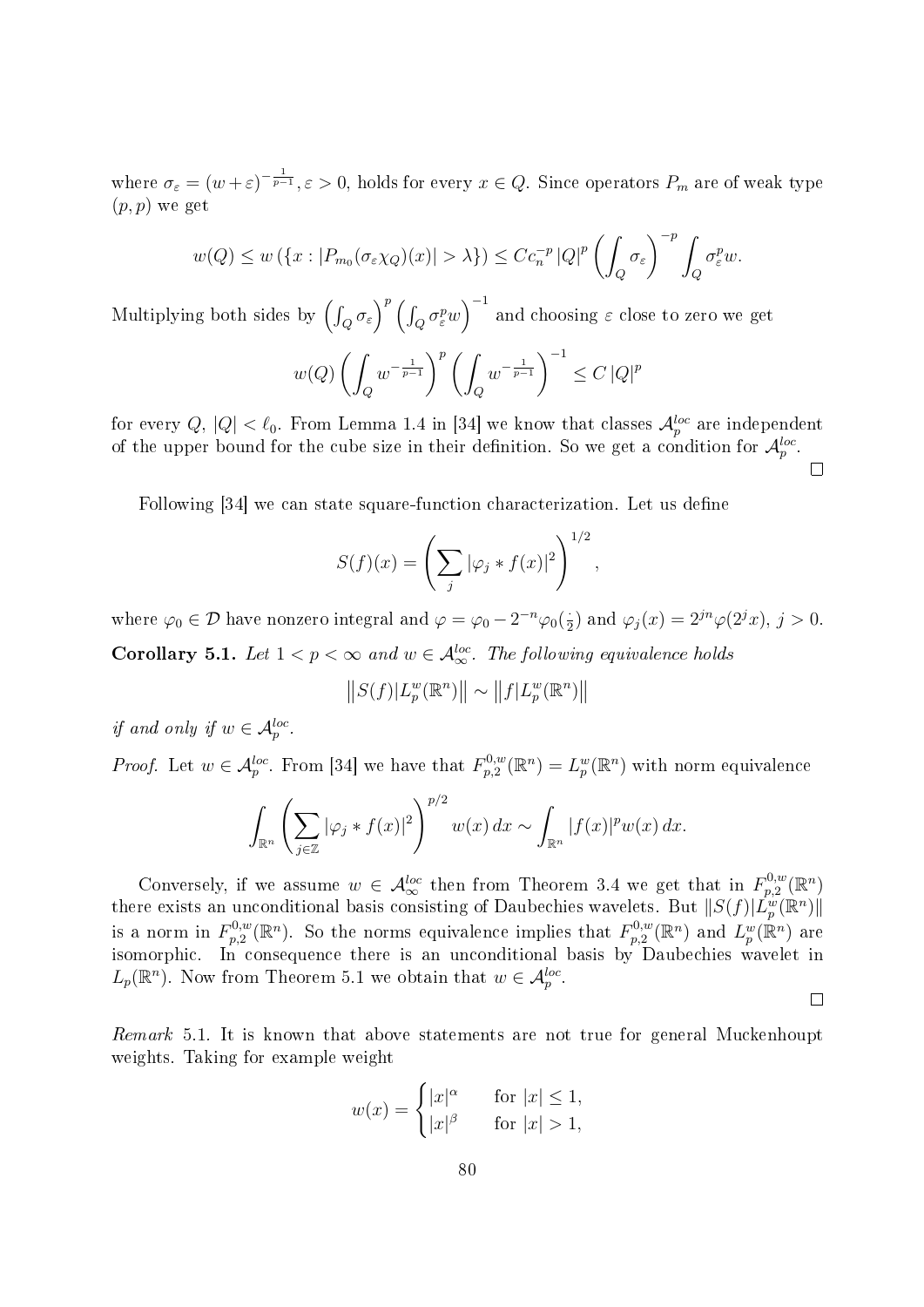for  $\alpha, \beta > -n$ . For  $\alpha < (p_1-1)n$  we have  $w \in \mathcal{A}_{p_1}^{loc}$  and  $r_w = \frac{\max(0, \alpha)}{n} + 1$ , for  $\alpha, \beta < (p_2-1)n$ we have  $w \in A_{p_2}$  and  $\widetilde{r}_w = \frac{\max(0, \alpha, \beta)}{n} + 1$ . Taking  $\beta$  big enough we get that w is in  $A_p^{loc} \cap A_\infty$ , but not in  $\mathcal{A}_p$ .

For  $\varphi_0 \in C_0^{\infty}(\mathbb{R}^n)$  with  $\int \varphi_0(x) dx \neq 0$  and  $f \in \mathcal{S}'_e$  we introduce the "vertical" maximal function

$$
\varphi_0^+ f(x) = \sup_{j \in \mathbb{N}} |(\varphi_0)_j * f(x)|.
$$

The following corollary follows from Theorem 2.25 in [34] and Corollary 5.1.

**Corollary 5.2.** Let  $1 < p < \infty$  and  $w \in \mathcal{A}_{\infty}^{loc}$ . The following equivalence holds

$$
||\varphi_0^+ f|L_p^w|| \sim ||f|L_p^w||
$$

if and only if  $w \in \mathcal{A}_p^{loc}$ .

Please note that it follows from the last corollary that if  $1 < p < \infty$  and  $w \in \mathcal{A}_{\infty}^{loc}$  then the weighted local Hardy space

$$
h_p^w = \{ f \in \mathcal{S}'_e : ||\varphi_0^+ f|| < \infty \}
$$

coincides with  $L_p^w$  if and only if  $w \in \mathcal{A}_p^{loc}$ .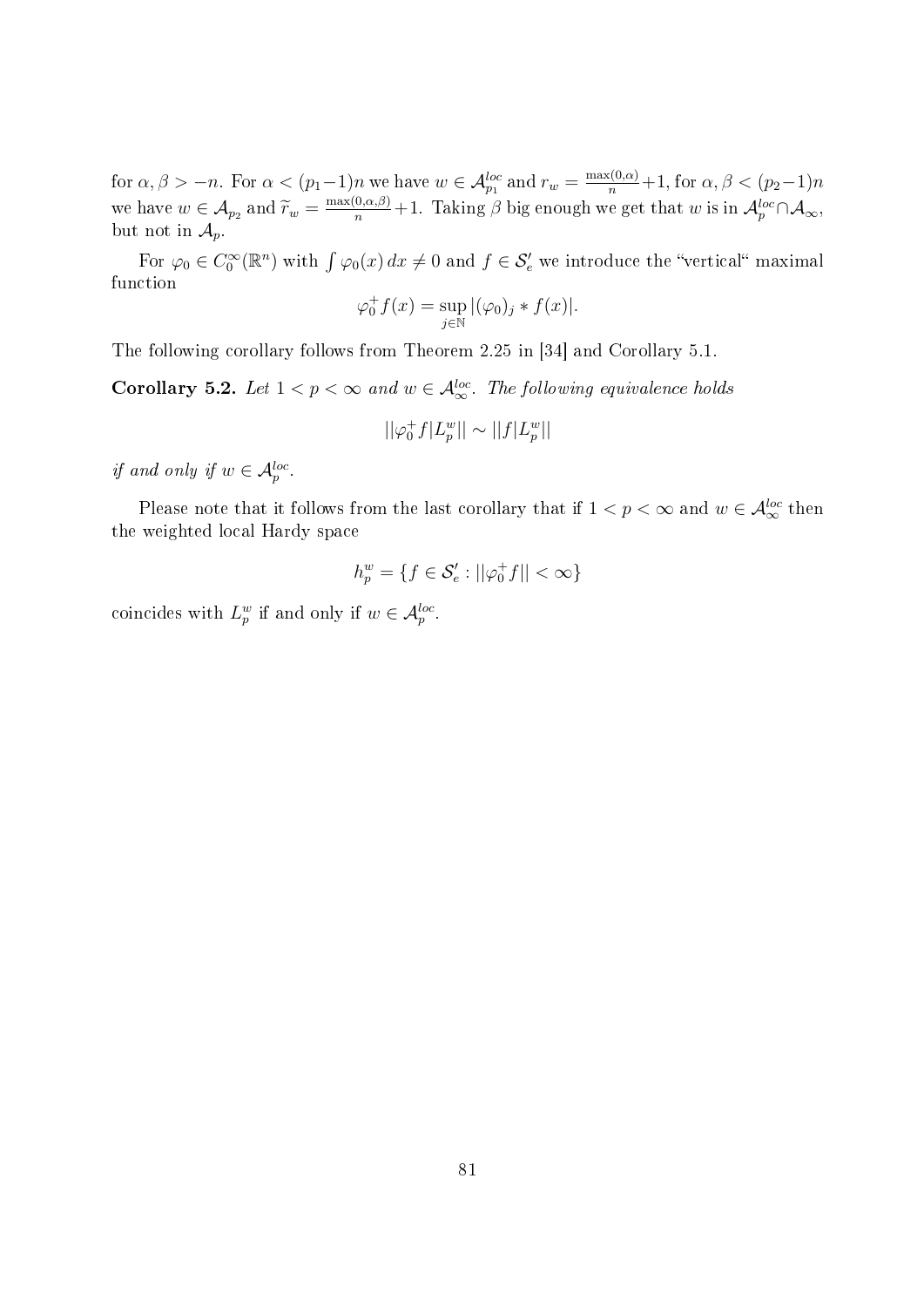## Bibliography

- [1] H.A. Aimar, A.L. Bernardis, F.J. Martín-Reyes. Multiresolution approximations and wavelet bases of weighted  $L_p$  spaces, J. Fourier Anal. Appl. 9 (2003), 497–510.
- [2] J. Bergh, J. Löfström. Interpolation spaces, Springer, Berlin, 1976.
- [3] G. Bourdaud. Ondelettes et espaces de Besov, Revista Iberoam. 11 (1995), 477512.
- [4] G. Bourdaud, M. Lanza de Cristoforis, W. Sickel. Functional Calculus on BMO and *Related Spaces, J. Funct. Anal.* 189 (2002),  $515-538$ .
- [5] M. Bownik. Duality and interpolation of anisotropic Triebel-Lizorkin spaces, Math. Z.  $259$  (2008),  $131-169$ .
- [6] H.-Q. Bui. Weighted Besov and Triebel spaces: Interpolation by the real method, Hiroshima Math. J. 12 (1982), 581-605.
- [7] H.-Q. Bui. Characterizations of weighted Besov and Triebel-Lizorkin spaces via temperatures, J. Funct. Anal. 55 (1984), 39-62.
- [8] H.-Q. Bui, M. Paluszyński, M.H. Taibleson. A maximal function characterization of weighted Besov-Lipschitz and Triebel-Lizorkin spaces, Studia Math. 119 (1996), 219 246.
- [9] H.-Q. Bui, M. Paluszyński, M.H. Taibleson. Characterization of the Besov-Lipschitz and Triebel-Lizorkin spaces. The case  $q < 1$ , J. of Fourier Analysis and Applications, Vol. 3, special issue (1997), 837-846.
- [10] I. Daubechies. Ten lectures on wavelets, SIAM, 1992.
- [11] J. Duoandikoetxea. Fourier Analysis, AMS Providence, Rhode Island, 2001.
- [12] R. Farwig, H. Sohr. Weighted  $L<sup>q</sup>$ -theory for the Stokes resolvent in exterior domains, J. Math. Soc. Japan 49 (1997), no. 2, 251–288.
- [13] M. Frazier, B. Jawerth. A discrete transform and decompositions of distribution spaces, J. Funct. Anal. 93 (1990), 34–170.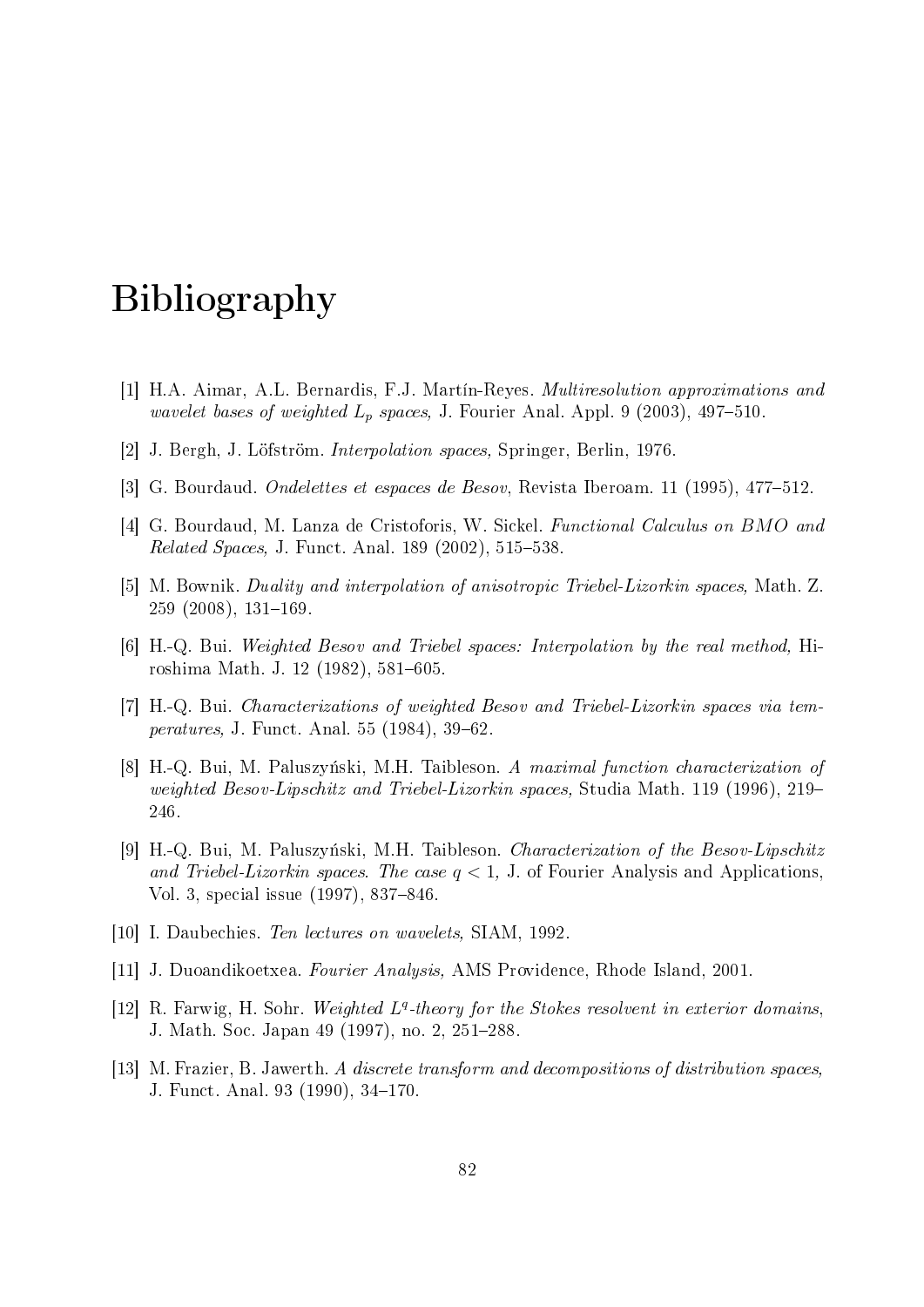- [14] J. García-Cuerva, K.S. Kazarian. Spline wavelet bases of weighted  $L_p$  spaces,  $1 \leq p <$  $\infty$ , Proc. Am. Math. Soc. 123(2) (1995), 433–439.
- [15] J. García-Cuerva, J. L. Rubio de Francia. Weighted norm inequalities and related topics, volume 116 of North-Holland Mathematics Studies, North-Holland, Amsterdam, 1985.
- [16] D.D. Haroske, L. Skrzypczak. Entropy and approximation numbers of embeddings of function spaces with Muckenhoupt weights, I, Rev. Mat. Complut. 21 (2008),  $135-177$ .
- [17] D.D. Haroske, L. Skrzypczak. Entropy and approximation numbers of embeddings of function spaces with Muckenhoupt weights, II. General weights, Annales Acad. Sc.Faenice Math. 36  $(2011)$ , 111-138.
- [18] D.D. Haroske, L. Skrzypczak. Spectral theory of some degenerate elliptic operators with local singularities. J. Math. Anal. Appl.  $371$   $(2010)$ ,  $282-299$ .
- [19] D.D. Haroske, H. Triebel. Wavelet bases and entropy numbers in weighted function spaces, Math. Nachr. 278 (2005),  $108-132$ .
- [20] C. Heil. A basis theory primer. Birkhäuser, 2011.
- [21] E. Hernandez, G. Weiss. A first course on wavelets. CRC Press, Boca Raton, 1996.
- [22] L. Hörmander. The analysis of linear partial differential operators. 1, Distribution theory and Fourier analysis, Springer, Berlin, 1990.
- [23] M. Izuki, Y. Sawano. Atomic decomposition for the weighted Besov/ Triebel-Lizorkin spaces with local class of weights, Math. Nachr.  $285$  (2012), 103-126.
- [24] M. Izuki, Y. Sawano. Wavelet bases in the weighted Besov and Triebel-Lizorkin spaces with  $A_p^{loc}$  weights, Journal of Approximation Theory 161 (2009), 656-673.
- [25] N.J. Kalton. Convexity conditions for non-locally convex lattices, Glasgow Math. J.  $25(1984), 141-152.$
- [26] N.J. Kalton, M. Mitrea. Stability results on interpolation scales of quasi-Banach spaces and applications, Trans. Amer. Math. Soc.  $350(10)$  (1998), 3903-3922.
- [27] Th. Kühn, H.-G. Leopold, W. Sickel, L. Skrzypczak. Entropy numbers of embeddings of weighted Besov spaces II. Proc. Edinb. Math. Soc.  $49$  (2006), 331–359.
- [28] K.S. Kazarian. On bases and unconditional bases in the spaces  $L_p(d\mu)$ ,  $1 \leq p < \infty$ , Studia Math. 71 (1982), 227-249.
- [29] P.G. Lemarié-Rieusset. Ondelettes et poids de Muckenhoupt, Studia Math. 108 (1994), 127-147.